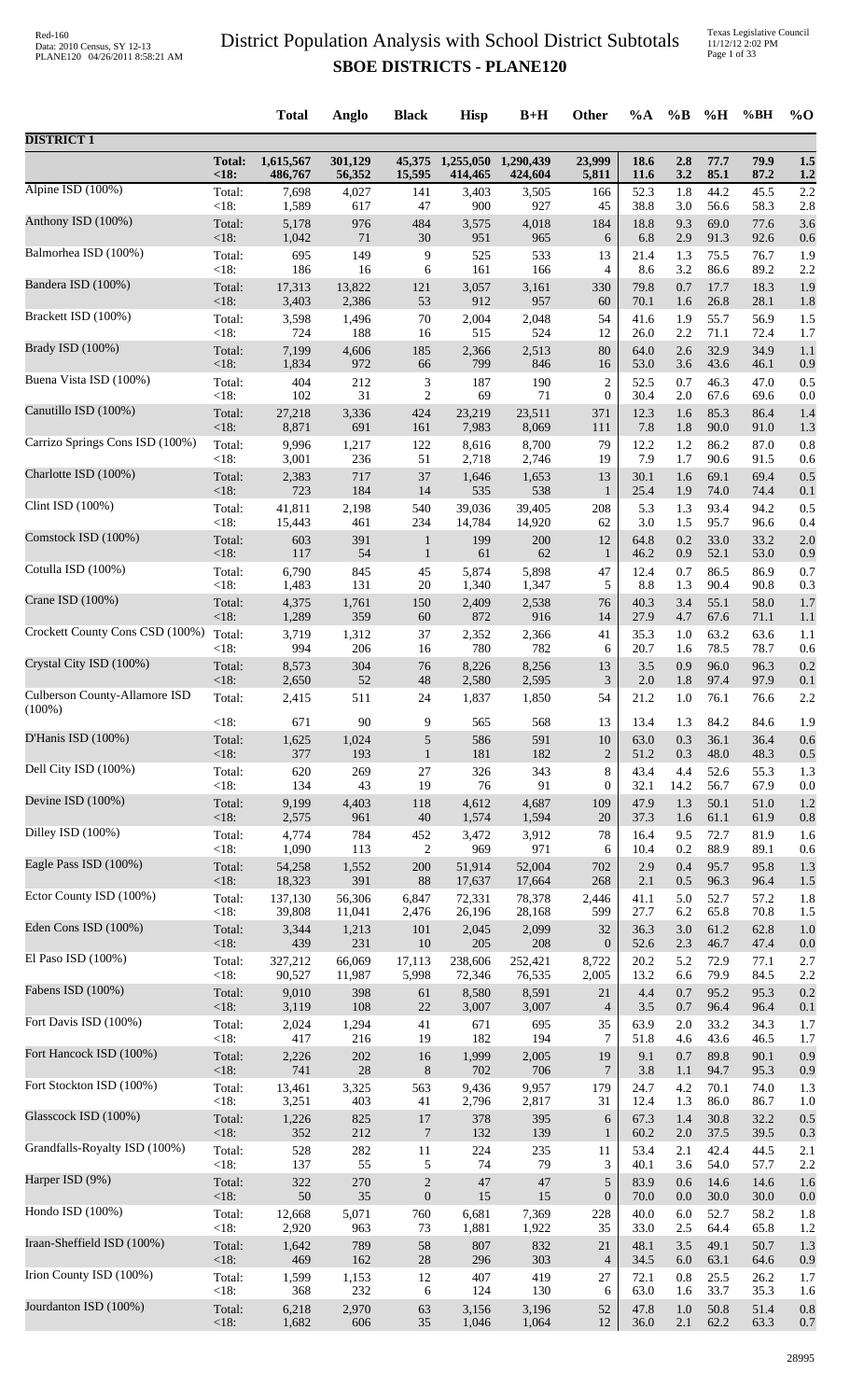Texas Legislative Council 11/12/12 2:02 PM Page 2 of 33

|                                |                 | <b>Total</b>    | Anglo                    | <b>Black</b>             | <b>Hisp</b>     | $B+H$           | Other            | $\%A$        | $\%B$          | %H           | %BH          | $\%$ O     |
|--------------------------------|-----------------|-----------------|--------------------------|--------------------------|-----------------|-----------------|------------------|--------------|----------------|--------------|--------------|------------|
| <b>DISTRICT 1</b>              |                 |                 |                          |                          |                 |                 |                  |              |                |              |              |            |
| Junction ISD $(100\%)$         | Total:          | 4,279           | 3,175                    | 19                       | 1,029           | 1,048           | 56               | 74.2         | 0.4            | 24.0         | 24.5         | 1.3        |
| Karnes City ISD (2%)           | <18:            | 889             | 520                      | 7                        | 358             | 365             | 4                | 58.5         | 0.8            | 40.3         | 41.1         | 0.4        |
|                                | Total:          | 81              | 66                       | $\boldsymbol{0}$         | 14              | 14              | $\mathbf{1}$     | 81.5         | 0.0            | 17.3         | 17.3         | 1.2        |
| Kermit ISD (100%)              | <18:            | $\overline{4}$  | $\overline{\mathcal{L}}$ | $\boldsymbol{0}$         | $\mathbf{0}$    | $\mathbf{0}$    | $\boldsymbol{0}$ | 100.0        | $0.0\,$        | 0.0          | 0.0          | 0.0        |
|                                | Total:          | 6,108           | 2,327                    | 174                      | 3,542           | 3,672           | 109              | 38.1         | 2.8            | 58.0         | 60.1         | 1.8        |
|                                | <18:            | 1,803           | 458                      | 71                       | 1,262           | 1,305           | 40               | 25.4         | 3.9            | 70.0         | 72.4         | 2.2        |
| Knippa ISD (100%)              | Total:          | 929             | 437                      | $\sqrt{2}$               | 488             | 489             | $\mathfrak{Z}$   | 47.0         | 0.2            | 52.5         | 52.6         | 0.3        |
|                                | $<18$ :         | 254             | 83                       | $\boldsymbol{0}$         | 171             | 171             | $\boldsymbol{0}$ | 32.7         | 0.0            | 67.3         | 67.3         | 0.0        |
| La Pryor ISD (100%)            | Total:          | 1,913           | 239                      | 29                       | 1,653           | 1,661           | 13               | 12.5         | 1.5            | 86.4         | 86.8         | 0.7        |
|                                | $<18$ :         | 641             | 54                       | 13                       | 582             | 584             | 3                | 8.4          | 2.0            | 90.8         | 91.1         | 0.5        |
| Laredo ISD $(100\%)$           | Total:          | 92,261          | 1,963                    | 419                      | 89,834          | 89,929          | 369              | 2.1          | 0.5            | 97.4         | 97.5         | 0.4        |
| Leakey ISD (100%)              | <18:            | 30,946          | 494                      | 169                      | 30,333          | 30,359          | 93               | 1.6          | 0.5            | 98.0         | 98.1         | 0.3        |
|                                | Total:          | 2,138           | 1,613                    | 18                       | 460             | 477             | 48               | 75.4         | 0.8            | 21.5         | 22.3         | 2.2        |
| Lohn ISD (100%)                | <18:            | 413             | 240                      | 15                       | 150             | 164             | 9                | 58.1         | 3.6            | 36.3         | 39.7         | 2.2        |
|                                | Total:          | 247             | 212                      | $\boldsymbol{0}$         | 34              | 34              | $\mathbf{1}$     | 85.8         | 0.0            | 13.8         | 13.8         | 0.4        |
|                                | $<18$ :         | 35              | 25                       | $\boldsymbol{0}$         | 10              | 10              | $\boldsymbol{0}$ | 71.4         | 0.0            | 28.6         | 28.6         | 0.0        |
| Lytle ISD $(100\%)$            | Total:          | 6,968           | 2,123                    | 102                      | 4,691           | 4,760           | 85               | 30.5         | 1.5            | 67.3         | 68.3         | 1.2        |
|                                | <18:            | 2,074           | 430                      | 42                       | 1,600           | 1,625           | 19               | 20.7         | 2.0            | 77.1         | 78.4         | 0.9        |
| Marathon ISD (100%)            | Total:          | 535             | 319                      | $\mathbf{1}$             | $210\,$         | 210             | 6                | 59.6         | 0.2            | 39.3         | 39.3         | 1.1        |
| Marfa ISD (100%)               | $<18$ :         | 91              | 43                       | $\boldsymbol{0}$         | 48              | 48              | $\boldsymbol{0}$ | 47.3         | 0.0            | 52.7         | 52.7         | 0.0        |
|                                | Total:          | 2,675           | 845                      | 30                       | 1,780           | 1,799           | 31               | 31.6         | 1.1            | 66.5         | 67.3         | 1.2        |
| Mason ISD (2%)                 | < 18:           | 578             | 100                      | 19                       | 460             | 472             | 6                | 17.3         | 3.3            | 79.6         | 81.7         | 1.0        |
|                                | Total:          | 92              | 73                       | $\sqrt{2}$               | 17              | 19              | $\boldsymbol{0}$ | 79.3         | 2.2            | 18.5         | 20.7         | 0.0        |
|                                | <18:            | 18              | $\,8\,$                  | $\boldsymbol{0}$         | $10\,$          | 10              | $\boldsymbol{0}$ | 44.4         | $0.0\,$        | 55.6         | 55.6         | 0.0        |
| McCamey ISD (100%)             | Total:          | 2,247           | 910                      | 55                       | 1,267           | 1,305           | 32               | 40.5         | 2.4            | 56.4         | 58.1         | 1.4        |
|                                | <18:            | 619             | 174                      | 23                       | 423             | 435             | 10               | 28.1         | 3.7            | 68.3         | 70.3         | 1.6        |
| Medina ISD (98%)               | Total:          | 2,050           | 1,810                    | 17                       | 195             | 212             | 28               | 88.3         | 0.8            | 9.5          | 10.3         | 1.4        |
|                                | $<18$ :         | 423             | 315                      | 12                       | 89              | 101             | $\overline{7}$   | 74.5         | 2.8            | 21.0         | 23.9         | 1.7        |
| Medina Valley ISD (77%)        | Total:          | 14,567          | 8,227                    | $202\,$                  | 5,924           | 6,096           | 244              | 56.5         | 1.4            | 40.7         | 41.8         | 1.7        |
| Menard ISD (100%)              | $<18$ :         | 3,746           | 1,718                    | 84                       | 1,893           | 1,961           | 67               | 45.9         | 2.2            | 50.5         | 52.3         | 1.8        |
|                                | Total:          | 2,171           | 1,372                    | 14                       | 774             | 783             | 16               | 63.2         | 0.6            | 35.7         | 36.1         | 0.7        |
| Monahans-Wickett-Pyote ISD     | <18:            | 423             | 201                      | $\overline{\mathcal{A}}$ | 220             | 221             | $\mathbf{1}$     | 47.5         | 0.9            | 52.0         | 52.2         | 0.2        |
|                                | Total:          | 9,697           | 4,537                    | 598                      | 4,529           | 5,031           | 129              | 46.8         | 6.2            | 46.7         | 51.9         | 1.3        |
| $(100\%)$                      | <18:            | 2,682           | 895                      | 256                      | 1,570           | 1,750           | 37               | 33.4         | 9.5            | 58.5         | 65.2         | 1.4        |
| Natalia ISD (100%)             | Total:          | 5,675           | 1,933                    | 92                       | 3,615           | 3,664           | 78               | 34.1         | 1.6            | 63.7         | 64.6         | 1.4        |
| Northside ISD (Bexar) (0%)     | ${<}18:$        | 1,516           | 336                      | 43                       | 1,140           | 1,155           | 25               | 22.2         | 2.8            | 75.2         | 76.2         | 1.6        |
|                                | Total:          | 1,326           | 944                      | 8                        | 339             | 346             | 36               | 71.2         | 0.6            | 25.6         | 26.1         | 2.7        |
| Nueces Canyon Cons ISD (100%)  | $<18$ :         | 325             | 187                      | $\overline{c}$           | 127             | 129             | 9                | 57.5         | 0.6            | 39.1         | 39.7         | 2.8        |
|                                | Total:          | 1,934           | 1,394                    | 15                       | 493             | 503             | 37               | 72.1         | 0.8            | 25.5         | 26.0         | 1.9        |
|                                | < 18:           | 368             | 200                      | 6                        | 159             | 162             | 6                | 54.3         | 1.6            | 43.2         | 44.0         | 1.6        |
| Paint Rock ISD (100%)          | Total:          | 672             | 540                      | 5                        | 115             | 119             | 13               | 80.4         | 0.7            | 17.1         | 17.7         | 1.9        |
|                                | $<18$ :         | 124             | 74                       | $\overline{2}$           | 43              | 45              | 5                | 59.7         | 1.6            | 34.7         | 36.3         | 4.0        |
| Pearsall ISD (100%)            | Total:          | 11,901          | 1,737                    | 177                      | 9,674           | 9,773           | 391              | 14.6         | 1.5            | 81.3         | 82.1         | 3.3        |
|                                | < 18:           | 3,034           | 299                      | 44                       | 2,692           | 2,709           | 26               | 9.9          | 1.5            | 88.7         | 89.3         | 0.9        |
| Pecos-Barstow-Toyah ISD (100%) | Total:          | 13,521          | 2,644                    | 708                      | 10,029          | 10,709          | 168              | 19.6         | 5.2            | 74.2         | 79.2         | 1.2        |
| Pleasanton ISD (100%)          | < 18:           | 3,057           | 305                      | 62                       | 2,661           | 2,716           | 36               | 10.0         | $2.0\,$        | 87.0         | 88.8         | 1.2        |
|                                | Total:          | 17,159          | 7,523                    | 142                      | 9,307           | 9,418           | 218              | 43.8         | 0.8            | 54.2         | 54.9         | 1.3        |
| Poteet ISD (100%)              | $<18$ :         | 4,725           | 1,523                    | 52                       | 3,122           | 3,158           | 44               | 32.2         | 1.1            | 66.1         | 66.8         | 0.9        |
|                                | Total:          | 8,485           | 2,128                    | 84                       | 6,209           | 6,252           | 105              | 25.1         | 1.0            | 73.2         | 73.7         | 1.2        |
|                                | < 18:           | 2,462           | 444                      | 32                       | 1,987           | 2,000           | 18               | 18.0         | 1.3            | 80.7         | 81.2         | 0.7        |
| Presidio ISD (100%)            | Total:          | 5,143           | 291                      | 39                       | 4,741           | 4,764           | 88               | 5.7          | 0.8            | 92.2         | 92.6         | 1.7        |
|                                | $<18$ :         | 1,686           | 73                       | $21\,$                   | 1,563           | 1,576           | 37               | 4.3          | $1.2\,$        | 92.7         | 93.5         | 2.2        |
| Rankin ISD (100%)              | Total:<br><18:  | 1,108<br>296    | 701<br>174               | 19                       | 377<br>114      | 391<br>117      | 16<br>5          | 63.3<br>58.8 | 1.7<br>$2.0\,$ | 34.0<br>38.5 | 35.3<br>39.5 | 1.4        |
| Reagan County ISD (100%)       | Total:          | 3,367           | 1,219                    | 6<br>94                  | 2,051           | 2,125           | 23               | 36.2         | 2.8            | 60.9         | 63.1         | 1.7<br>0.7 |
| Rochelle ISD (100%)            | $<18$ :         | 1,010           | 212                      | $28\,$                   | 769             | 790             | $\,8\,$          | 21.0         | 2.8            | 76.1         | 78.2         | 0.8        |
|                                | Total:          | 893             | 792                      | $\sqrt{2}$               | 89              | 90              | 11               | 88.7         | 0.2            | 10.0         | 10.1         | 1.2        |
| Rocksprings ISD (100%)         | <18:            | 182             | 143                      | $\overline{2}$           | 33              | 34              | 5                | 78.6         | 1.1            | 18.1         | 18.7         | 2.7        |
|                                | Total:          | 1,632           | 626                      | $12\,$                   | 986             | 996             | 10               | 38.4         | 0.7            | 60.4         | 61.0         | 0.6        |
|                                | $<18$ :         | 370             | 93                       | $\sqrt{5}$               | 273             | 277             | $\boldsymbol{0}$ | 25.1         | 1.4            | 73.8         | 74.9         | 0.0        |
| Sabinal ISD (100%)             | Total:          | 2,641           | 1,144                    | 19                       | 1,452           | 1,466           | 31               | 43.3         | 0.7            | 55.0         | 55.5         | 1.2        |
|                                | <18:            | 681             | 196                      | 12                       | 462             | 470             | 15               | 28.8         | 1.8            | 67.8         | 69.0         | 2.2        |
| San Elizario ISD (100%)        | Total:<br>< 18: | 13,751<br>5,057 | 145<br>33                | $30\,$                   | 13,545          | 13,555          | 51               | 1.1<br>0.7   | 0.2<br>0.3     | 98.5<br>99.0 | 98.6         | 0.4        |
| San Felipe-Del Rio Cons ISD    | Total:          | 48,272          | 8,157                    | 16<br>923                | 5,006<br>38,996 | 5,011<br>39,620 | 13<br>495        | 16.9         | 1.9            | 80.8         | 99.1<br>82.1 | 0.3<br>1.0 |
| $(100\%)$                      | <18:            | 14,446          | 1,432                    | 305                      | 12,733          | 12,886          | 128              | 9.9          | 2.1            | 88.1         | 89.2         | 0.9        |
| San Vicente ISD (100%)         | Total:          | 219             | 158                      | $\boldsymbol{0}$         | 58              | 58              | $\mathfrak{Z}$   | 72.1         | 0.0            | 26.5         | 26.5         | 1.4        |
|                                | $<18$ :         | $38\,$          | 15                       | $\boldsymbol{0}$         | 21              | $21\,$          | $\sqrt{2}$       | 39.5         | 0.0            | 55.3         | 55.3         | 5.3        |
| Schleicher ISD (100%)          | Total:          | 3,461           | 1,872                    | 55                       | 1,536           | 1,572           | 17               | 54.1         | 1.6            | 44.4         | 45.4         | 0.5        |
| Sierra Blanca ISD (100%)       | <18:            | 1,103           | 564                      | 26                       | 518             | 535             | 4                | 51.1         | 2.4            | 47.0         | 48.5         | 0.4        |
|                                | Total:          | 613             | 150                      | 19                       | 433             | 450             | 13               | 24.5         | 3.1            | 70.6         | 73.4         | 2.1        |
| Socorro ISD (100%)             | $<18$ :         | 168             | 16                       | $\mathbf{1}$             | 148             | 149             | 3                | 9.5          | 0.6            | 88.1         | 88.7         | 1.8        |
|                                | Total:          | 179,659         | 13,248                   | 4,985                    | 160,093         | 163,942         | 2,469            | 7.4          | 2.8            | 89.1         | 91.3         | 1.4        |
|                                | $<18$ :         | 60,818          | 2,946                    | 1,847                    | 55,923          | 57,105          | 767              | 4.8          | 3.0            | 92.0         | 93.9         | 1.3        |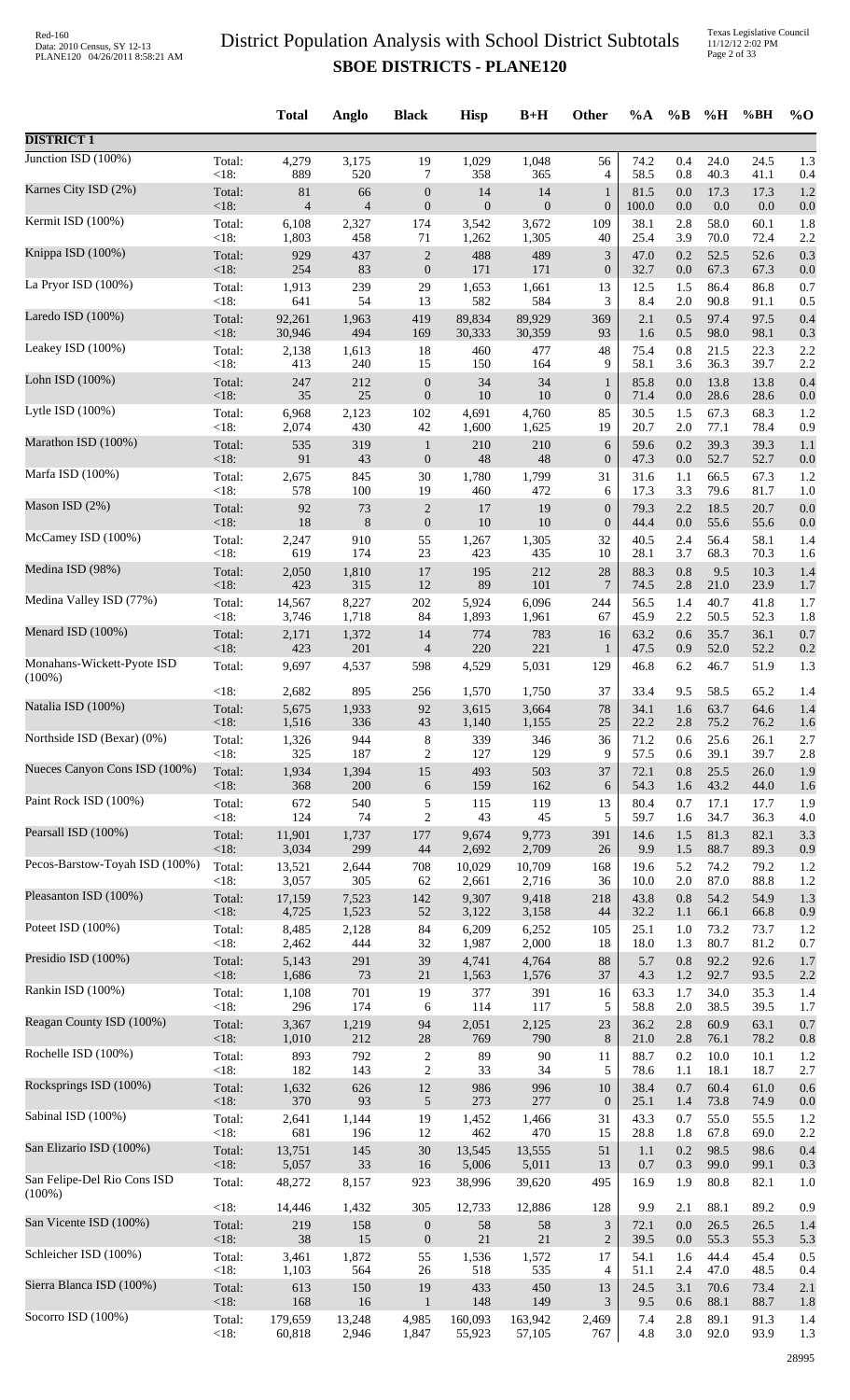Texas Legislative Council 11/12/12 2:02 PM Page 3 of 33

|                            |                       | <b>Total</b>         | Anglo             | <b>Black</b>     | <b>Hisp</b>                 | $B+H$                | <b>Other</b>     | $\%A$        | $\%B$       | %H           | %BH          | $\%$ O     |
|----------------------------|-----------------------|----------------------|-------------------|------------------|-----------------------------|----------------------|------------------|--------------|-------------|--------------|--------------|------------|
| <b>DISTRICT 1</b>          |                       |                      |                   |                  |                             |                      |                  |              |             |              |              |            |
| Somerset ISD (37%)         | Total:                | 5,612                | 1,198             | 85               | 4,281                       | 4,341                | 73               | 21.3         | 1.5         | 76.3         | 77.4         | 1.3        |
| Sonora ISD (100%)          | <18:                  | 1,841                | 254               | 44               | 1,541                       | 1,570                | 17               | 13.8         | 2.4         | 83.7         | 85.3         | 0.9        |
|                            | Total:                | 4,128                | 1,639             | 38               | 2,459                       | 2,470                | 19               | 39.7         | 0.9         | 59.6         | 59.8         | 0.5        |
| Terlingua CSD (100%)       | < 18:                 | 1,134                | 339               | 17               | 786                         | 791                  | 4                | 29.9         | 1.5         | 69.3         | 69.8         | 0.4        |
|                            | Total:                | 780                  | 507               | $\overline{7}$   | 247                         | 251                  | 22               | 65.0         | 0.9         | 31.7         | 32.2         | 2.8        |
|                            | $<18$ :               | 159                  | 47                | $\overline{4}$   | 107                         | 109                  | 3                | 29.6         | 2.5         | 67.3         | 68.6         | 1.9        |
| Terrell County ISD (100%)  | Total:                | 984                  | 495               | 9                | 467                         | 475                  | 14               | 50.3         | 0.9         | 47.5         | 48.3         | 1.4        |
|                            | < 18:                 | 218                  | 88                | 3                | 124                         | 127                  | 3                | 40.4         | 1.4         | 56.9         | 58.3         | 1.4        |
| Tornillo ISD (100%)        | Total:                | 3,717                | 76                | 16               | 3,637                       | 3,641                | $\boldsymbol{0}$ | 2.0          | 0.4         | 97.8         | 98.0         | 0.0        |
| United ISD (100%)          | <18:                  | 1,515                | 15                | 11               | 1,497                       | 1,500                | $\boldsymbol{0}$ | 1.0          | 0.7         | 98.8         | 99.0         | 0.0        |
|                            | Total:                | 156,720              | 6,300             | 1,011            | 148,586                     | 149,042              | 1,378            | 4.0          | 0.6         | 94.8         | 95.1         | 0.9        |
| Utopia ISD (100%)          | < 18:                 | 56,803               | 1,591             | 392              | 54,734                      | 54,863               | 349              | 2.8          | 0.7         | 96.4         | 96.6         | 0.6        |
|                            | Total:                | 1,389                | 1,224             | $\sqrt{5}$       | 140                         | 145                  | 20               | 88.1         | 0.4         | 10.1         | 10.4         | 1.4        |
| Uvalde Cons ISD (100%)     | <18:<br>Total:        | 221<br>22,959        | 174<br>5,321      | $\mathfrak{Z}$   | 41                          | 44                   | 3                | 78.7<br>23.2 | 1.4<br>0.9  | 18.6<br>75.2 | 19.9<br>75.7 | 1.4        |
|                            | $<18$ :               | 6,873                | 912               | 208<br>84        | 17,266<br>5,836             | 17,384<br>5,882      | 254<br>79        | 13.3         | 1.2         | 84.9         | 85.6         | 1.1<br>1.1 |
| Valentine ISD (100%)       | Total:                | 318                  | 196               | $\overline{c}$   | 119                         | 121                  | $\mathbf{1}$     | 61.6         | 0.6         | 37.4         | 38.1         | 0.3        |
|                            | <18:                  | $47\,$               | 18                | $\boldsymbol{0}$ | $29\,$                      | 29                   | $\mathbf{0}$     | 38.3         | $0.0\,$     | 61.7         | 61.7         | 0.0        |
| Webb Cons ISD (100%)       | Total:                | 1,323                | 82                | 12               | 1,233                       | 1,236                | 5                | 6.2          | 0.9         | 93.2         | 93.4         | 0.4        |
|                            | < 18:                 | 409                  | 6                 | 5                | 402                         | 403                  | $\overline{0}$   | 1.5          | 1.2         | 98.3         | 98.5         | 0.0        |
| Wink-Loving ISD (100%)     | Total:                | 1,084                | 757               | $17\,$           | 300                         | 313                  | 14               | 69.8         | 1.6         | 27.7         | 28.9         | 1.3        |
| Ysleta ISD (100%)          | < 18:                 | 315                  | 193               | 9                | 113                         | 119                  | 3                | 61.3         | 2.9         | 35.9         | 37.8         | 1.0        |
|                            | Total:                | 193,091              | 18,800            | 5,893            | 167,843                     | 172,050              | 2,241            | 9.7          | 3.1         | 86.9         | 89.1         | 1.2        |
| Zapata County ISD (100%)   | < 18:                 | 54,421               | 2,850             | 2,074            | 49,945                      | 51,076               | 495              | 5.2          | 3.8         | 91.8         | 93.9         | 0.9        |
|                            | Total:                | 14,018               | 861               | 26               | 13,084                      | 13,097               | 60               | 6.1          | 0.2         | 93.3         | 93.4         | 0.4        |
|                            | $<18$ :               | 4,805                | 113               | 10               | 4,673                       | 4,677                | 15               | 2.4          | 0.2         | 97.3         | 97.3         | 0.3        |
| <b>DISTRICT 2</b>          |                       |                      |                   |                  |                             |                      |                  |              |             |              |              |            |
|                            | <b>Total:</b><br><18: | 1,664,048<br>503,028 | 378,807<br>65,404 | 16,306           | 49,497 1,217,928<br>419,556 | 1,259,436<br>431,103 | 25,805<br>6,521  | 22.8<br>13.0 | 3.0<br>3.2  | 73.2<br>83.4 | 75.7<br>85.7 | 1.6<br>1.3 |
| Agua Dulce ISD (72%)       | Total:                | 1,110                | 301               | 22               | 782                         | 796                  | 13               | 27.1         | 2.0         | 70.5         | 71.7         | 1.2        |
| Aransas County ISD (100%)  | < 18:                 | 340                  | 64                | 14               | 263                         | 271                  | 5                | 18.8         | 4.1         | 77.4         | 79.7         | 1.5        |
|                            | Total:                | 20,983               | 14,924            | 354              | 5,059                       | 5,342                | 717              | 71.1         | 1.7         | 24.1         | 25.5         | 3.4        |
| Aransas Pass ISD (100%)    | <18:                  | 4,037                | 2,081             | 130              | 1,730                       | 1,815                | 141              | 51.5         | 3.2         | 42.9         | 45.0         | 3.5        |
|                            | Total:                | 11,057               | 6,380             | 354              | 4,118                       | 4,407                | 270              | 57.7         | 3.2         | 37.2         | 39.9         | 2.4        |
| Austwell-Tivoli ISD (100%) | < 18:                 | 2,671                | 1,090             | 144              | 1,432                       | 1,528                | 53               | 40.8         | 5.4         | 53.6         | 57.2         | 2.0        |
|                            | Total:                | 850                  | 313               | 13               | 518                         | 527                  | $10\,$           | 36.8         | 1.5         | 60.9         | 62.0         | 1.2        |
|                            | $<18$ :               | 181                  | 41                | $\mathbf{1}$     | 137                         | 137                  | 3                | 22.7         | 0.6         | 75.7         | 75.7         | 1.7        |
| Banquete ISD (100%)        | Total:                | 3,989                | 1,450             | 46               | 2,482                       | 2,518                | 21               | 36.3         | 1.2         | 62.2         | 63.1         | 0.5        |
|                            | < 18:                 | 1,092                | 308               | 18               | 767                         | 779                  | 5                | 28.2         | 1.6         | 70.2         | 71.3         | 0.5        |
| Bay City ISD (100%)        | Total:                | 20,201               | 8,617             | 3,081            | 8,332                       | 11,276               | 308              | 42.7         | 15.3        | 41.2         | 55.8         | 1.5        |
|                            | <18:                  | 5,510                | 1,627             | 913              | 2,983                       | 3,814                | 69               | 29.5         | 16.6        | 54.1         | 69.2         | 1.3        |
| Bishop Cons ISD (100%)     | Total:                | 5,365                | 1,634             | 103              | 3,618                       | 3,676                | 55               | 30.5         | 1.9         | 67.4         | 68.5         | 1.0        |
|                            | < 18:                 | 1,462                | 300               | 44               | 1,123                       | 1,148                | 14               | 20.5         | 3.0         | 76.8         | 78.5         | 1.0        |
| Bloomington ISD (100%)     | Total:                | 4,103                | 1,045             | 227              | 2,826                       | 3,035                | 23               | 25.5         | 5.5         | 68.9         | 74.0         | 0.6        |
| Boling ISD (100%)          | <18:                  | 1,277                | 203               | 77               | 1,002                       | 1,064                | 10               | 15.9         | 6.0         | 78.5         | 83.3         | 0.8        |
|                            | Total:                | 4,208                | 2,131             | 622              | 1,444                       | 2,050                | $27\,$           | 50.6         | 14.8        | 34.3         | 48.7         | 0.6        |
| Brownsville ISD (100%)     | < 18:                 | 1,081                | 428               | 133              | 528                         | 651                  | $\overline{c}$   | 39.6         | 12.3        | 48.8         | 60.2         | 0.2        |
|                            | Total:                | 189,748              | 10,576            | 989              | 177,308                     | 177,706              | 1,466            | 5.6          | 0.5         | 93.4         | 93.7         | 0.8        |
| Calallen ISD (100%)        | <18:                  | 65,165               | 1,882             | 423              | 62,767                      | 62,890               | 393              | 2.9          | 0.6         | 96.3         | 96.5         | 0.6        |
|                            | Total:                | 20,286               | 10,560            | 354              | 9,138                       | 9,427                | 299              | 52.1         | 1.7         | 45.0         | 46.5         | 1.5        |
|                            | < 18:                 | 5,610                | 2,235             | 156              | 3,181                       | 3,295                | 80               | 39.8         | 2.8         | 56.7         | 58.7         | 1.4        |
| Calhoun County ISD (100%)  | Total:                | 21,381               | 9,794             | 655              | 9,922                       | 10,484               | 1,103            | 45.8         | 3.1         | 46.4         | 49.0         | 5.2        |
|                            | <18:                  | 5,671                | 1,729             | 193              | 3,506                       | 3,645                | 297              | 30.5         | 3.4         | 61.8         | 64.3         | 5.2        |
| Columbus ISD (96%)         | Total:<br>< 18:       | 9,791                | 6,753             | 1,068<br>324     | 1,929                       | 2,931                | 107<br>32        | 69.0         | 10.9        | 19.7<br>32.2 | 29.9<br>44.7 | 1.1        |
| Corpus Christi ISD (100%)  | Total:                | 2,254<br>235,270     | 1,215<br>66,854   | 12,085           | 726<br>151,590              | 1,007<br>161,957     | 6,459            | 53.9<br>28.4 | 14.4<br>5.1 | 64.4         | 68.8         | 1.4<br>2.7 |
| Cuero ISD $(100\%)$        | <18:                  | 60,205               | 10,537            | 3,759            | 45,465                      | 48,145               | 1,523            | 17.5         | 6.2         | 75.5         | 80.0         | 2.5        |
|                            | Total:                | 10,463               | 5,026             | 1,602            | 3,768                       | 5,252                | 185              | 48.0         | 15.3        | 36.0         | 50.2         | 1.8        |
| Donna ISD (100%)           | < 18:                 | 2,293                | 840               | 405              | 1,049                       | 1,373                | 80               | 36.6         | 17.7        | 45.7         | 59.9         | 3.5        |
|                            | Total:                | 58,681               | 4,241             | 184              | 54,273                      | 54,319               | 121              | 7.2          | 0.3         | 92.5         | 92.6         | 0.2        |
| Driscoll ISD (100%)        | <18:                  | 22,391               | 445               | 98               | 21,884                      | 21,904               | 42               | 2.0          | 0.4         | 97.7         | 97.8         | 0.2        |
|                            | Total:                | 1,406                | 212               | 5                | 1,183                       | 1,188                | 6                | 15.1         | 0.4         | 84.1         | 84.5         | 0.4        |
|                            | < 18:                 | 433                  | 42                | 4                | 386                         | 390                  | 1                | 9.7          | 0.9         | 89.1         | 90.1         | 0.2        |
| East Bernard ISD (100%)    | Total:                | 4,142                | 2,857             | 296              | 977                         | 1,257                | $28\,$           | 69.0         | 7.1         | 23.6         | 30.3         | 0.7        |
|                            | <18:                  | 1,135                | 706               | 95               | 340                         | 426                  | $\mathfrak{Z}$   | 62.2         | 8.4         | 30.0         | 37.5         | 0.3        |
| Edcouch-Elsa ISD (100%)    | Total:                | 18,102               | 398               | 122              | 17,666                      | 17,690               | 14               | 2.2          | 0.7         | 97.6         | 97.7         | 0.1        |
|                            | < 18:                 | 6,579                | 104               | 59               | 6,464                       | 6,473                | $\overline{c}$   | 1.6          | 0.9         | 98.3         | 98.4         | 0.0        |
| Edinburg Cons ISD (16%)    | Total:<br><18:        | 22,230<br>8,827      | 739<br>216        | 49<br>23         | 21,428                      | 21,441               | 50<br>17         | 3.3<br>2.4   | 0.2         | 96.4<br>97.3 | 96.5         | 0.2        |
| Edna ISD (100%)            | Total:                | 7,840                | 4,626             | 942              | 8,590<br>2,246              | 8,594<br>3,119       | 95               | 59.0         | 0.3<br>12.0 | 28.6         | 97.4<br>39.8 | 0.2<br>1.2 |
| El Campo ISD (100%)        | <18:                  | 2,030                | 923               | 332              | 803                         | 1,086                | 21               | 45.5         | 16.4        | 39.6         | 53.5         | 1.0        |
|                            | Total:                | 17,808               | 8,083             | 2,009            | 7,678                       | 9,576                | 149              | 45.4         | 11.3        | 43.1         | 53.8         | 0.8        |
|                            | <18:                  | 5,029                | 1,548             | 664              | 2,853                       | 3,454                | 27               | 30.8         | 13.2        | 56.7         | 68.7         | 0.5        |
| Flour Bluff ISD (100%)     | Total:                | 30,542               | 20,412            | 1,226            | 7,496                       | 8,573                | 1,557            | 66.8         | 4.0         | 24.5         | 28.1         | 5.1        |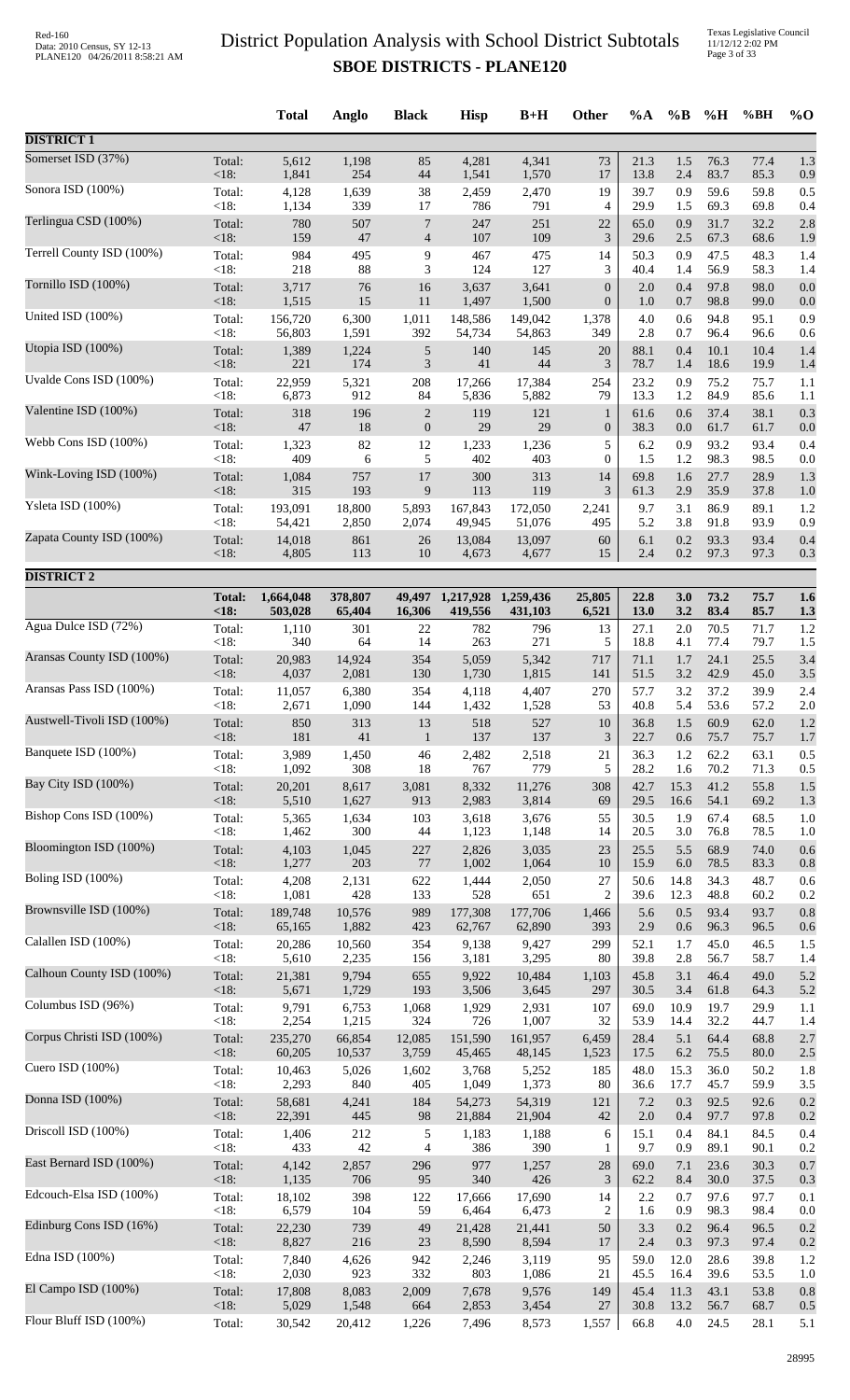|                                 |                    | <b>Total</b>     | Anglo            | <b>Black</b>             | <b>Hisp</b>      | $B+H$            | Other            | $\%A$      | $\%B$      | %H           | %BH          | $%$ <sup>O</sup> |
|---------------------------------|--------------------|------------------|------------------|--------------------------|------------------|------------------|------------------|------------|------------|--------------|--------------|------------------|
| <b>DISTRICT 2</b>               |                    |                  |                  |                          |                  |                  |                  |            |            |              |              |                  |
| Ganado ISD (100%)               | $\overline{<}18$ : | 7,173            | 3,837            | 490                      | 2,623            | 3,011            | 325              | 53.5       | 6.8        | 36.6         | 42.0         | 4.5              |
|                                 | Total:             | 3,217            | 1,990            | 71                       | 1,136            | 1,199            | $28\,$           | 61.9       | 2.2        | 35.3         | 37.3         | 0.9              |
|                                 | $<18$ :            | 793              | 362              | 19                       | 406              | 421              | 10               | 45.6       | 2.4        | 51.2         | 53.1         | 1.3              |
| Goliad ISD (100%)               | Total:             | 7,210            | 4,337            | 385                      | 2,462            | 2,794            | 79               | 60.2       | 5.3        | 34.1         | 38.8         | 1.1              |
|                                 | <18:               | 1,648            | 765              | 123                      | 778              | 867              | 16               | 46.4       | 7.5        | 47.2         | 52.6         | 1.0              |
| Gregory-Portland ISD (100%)     | Total:             | 18,384           | 9,939            | 348                      | 7,696            | 7,993            | 452              | 54.1       | 1.9        | 41.9         | 43.5         | 2.5              |
|                                 | <18:               | 5,199            | 2,372            | 137                      | 2,585            | 2,694            | 133              | 45.6       | 2.6        | 49.7         | 51.8         | 2.6              |
| Hallettsville ISD (0%)          | Total:             | $\boldsymbol{0}$ | $\boldsymbol{0}$ | $\boldsymbol{0}$         | $\boldsymbol{0}$ | $\boldsymbol{0}$ | $\boldsymbol{0}$ | 0.0        | 0.0        | 0.0          | 0.0          | 0.0              |
|                                 | <18:               | $\overline{0}$   | $\mathbf{0}$     | $\boldsymbol{0}$         | $\theta$         | $\overline{0}$   | $\overline{0}$   | 0.0        | 0.0        | 0.0          | 0.0          | 0.0              |
| Harlingen Cons ISD (100%)       | Total:<br><18:     | 83,679           | 15,694           | 918                      | 66,155           | 66,738           | 1,247<br>344     | 18.8       | 1.1        | 79.1<br>88.9 | 79.8         | 1.5              |
| Hidalgo ISD (100%)              | Total:             | 25,279<br>8,019  | 2,285<br>178     | 376<br>43                | 22,485<br>7,824  | 22,650<br>7,832  | 9                | 9.0<br>2.2 | 1.5<br>0.5 | 97.6         | 89.6<br>97.7 | 1.4<br>0.1       |
| Industrial ISD (100%)           | < 18:              | 2,832            | 26               | 25                       | 2,800            | 2,804            | $\overline{c}$   | 0.9        | 0.9        | 98.9         | 99.0         | 0.1              |
|                                 | Total:             | 4,153            | 3,198            | 79                       | 861              | 918              | 37               | 77.0       | 1.9        | 20.7         | 22.1         | 0.9              |
| Ingleside ISD (100%)            | <18:               | 1,156            | 805              | $42\,$                   | 322              | 347              | $\overline{4}$   | 69.6       | 3.6        | 27.9         | 30.0         | 0.3              |
|                                 | Total:             | 10,056           | 5,552            | 250                      | 3,953            | 4,171            | 333              | 55.2       | 2.5        | 39.3         | 41.5         | 3.3              |
| Kenedy County-Wide CSD (100%)   | <18:               | 2,979            | 1,307            | 110                      | 1,488            | 1,577            | 95               | 43.9       | 3.7        | 49.9         | 52.9         | 3.2              |
|                                 | Total:             | 413              | 85               | $8\,$                    | 317              | 319              | 9                | 20.6       | 1.9        | 76.8         | 77.2         | 2.2              |
| Kingsville ISD (100%)           | <18:               | 102              | 18               | $\overline{4}$           | 78               | 79               | 5                | 17.6       | 3.9        | 76.5         | 77.5         | 4.9              |
|                                 | Total:             | 26,603           | 5,677            | 1,341                    | 18,927           | 20,055           | 871              | 21.3       | 5.0        | 71.1         | 75.4         | 3.3              |
| La Feria ISD (100%)             | < 18:              | 6,568            | 862              | 365                      | 5,352            | 5,587            | 119              | 13.1       | 5.6        | 81.5         | 85.1         | 1.8              |
|                                 | Total:             | 15,141           | 2,497            | 77                       | 12,512           | 12,540           | 104              | 16.5       | 0.5        | 82.6         | 82.8         | 0.7              |
|                                 | $<18$ :            | 4,794            | 348              | 37                       | 4,412            | 4,427            | 19               | 7.3        | 0.8        | 92.0         | 92.3         | 0.4              |
| La Joya ISD (5%)                | Total:             | 4,981            | 55               | 13                       | 4,905            | 4,907            | 19               | 1.1        | 0.3        | 98.5         | 98.5         | 0.4              |
|                                 | < 18:              | 1,865            | 18               | 5                        | 1,840            | 1,840            | $\tau$           | 1.0        | 0.3        | 98.7         | 98.7         | 0.4              |
| La Villa ISD (100%)             | Total:             | 3,270            | 84               | $28\,$                   | 3,171            | 3,183            | 3                | 2.6        | 0.9        | 97.0         | 97.3         | 0.1              |
|                                 | <18:               | 842              | 16               | 12                       | 821              | 826              | $\boldsymbol{0}$ | 1.9        | 1.4        | 97.5         | 98.1         | 0.0              |
| Lasara ISD (100%)               | Total:             | 1,408            | 100              | 16                       | 1,305            | 1,307            | 1                | 7.1        | 1.1        | 92.7         | 92.8         | 0.1              |
|                                 | <18:               | 460              | $21\,$           | 7                        | 439              | 439              | $\boldsymbol{0}$ | 4.6        | 1.5        | 95.4         | 95.4         | 0.0              |
| London ISD (100%)               | Total:             | 1,526            | 793              | $26\,$                   | 674              | 699              | 34               | 52.0       | 1.7        | 44.2         | 45.8         | 2.2              |
| Los Fresnos Cons ISD (100%)     | <18:               | 491              | 233              | $\boldsymbol{9}$         | 234              | 243              | 15               | 47.5       | 1.8        | 47.7         | 49.5         | 3.1              |
|                                 | Total:             | 41,340           | 4,152            | 334                      | 36,588           | 36,791           | 397              | 10.0       | 0.8        | 88.5         | 89.0         | 1.0              |
| Louise ISD (100%)               | < 18:              | 14,121           | 775              | 97                       | 13,225           | 13,259           | 87               | 5.5        | 0.7        | 93.7         | 93.9         | 0.6              |
|                                 | Total:             | 2,414            | 1,640            | 118                      | 640              | 753              | 21               | 67.9       | 4.9        | 26.5         | 31.2         | 0.9              |
| Lyford Cons ISD (100%)          | < 18:              | 614              | 350              | 31                       | 229              | 257              | 7                | 57.0       | 5.0        | 37.3         | 41.9         | 1.1              |
|                                 | Total:             | 6,335            | 588              | 55                       | 5,707            | 5,722            | 25               | 9.3        | 0.9        | 90.1         | 90.3         | 0.4              |
| Matagorda ISD (100%)            | < 18:              | 1.976            | 127              | 33                       | 1,834            | 1,840            | 9                | 6.4        | 1.7        | 92.8         | 93.1         | 0.5              |
|                                 | Total:             | 1,034            | 905              | 18                       | 103              | 118              | 11               | 87.5       | 1.7        | 10.0         | 11.4         | 1.1              |
| Mathis ISD (91%)                | $<18$ :            | 144              | 107              | $\overline{\mathcal{L}}$ | 34               | 37               | $\boldsymbol{0}$ | 74.3       | 2.8        | 23.6         | 25.7         | 0.0              |
|                                 | Total:             | 8,123            | 1,726            | 107                      | 6,292            | 6,364            | 33               | 21.2       | 1.3        | 77.5         | 78.3         | 0.4              |
| McAllen ISD (79%)               | <18:               | 2,251            | 233              | 37                       | 1,990            | 2,010            | 8                | 10.4       | 1.6        | 88.4         | 89.3         | 0.4              |
|                                 | Total:             | 94,297           | 9,030            | 938                      | 82,620           | 83,156           | 2,111            | 9.6        | $1.0\,$    | 87.6         | 88.2         | 2.2              |
| Mercedes ISD (100%)             | <18:               | 27,969           | 1,471            | 367                      | 25,752           | 25,911           | 587              | 5.3        | 1.3        | 92.1         | 92.6         | 2.1              |
|                                 | Total:             | 20,673           | 849              | 110                      | 19,739           | 19,765           | 59               | 4.1        | 0.5        | 95.5         | 95.6         | 0.3              |
|                                 | < 18:              | 7,536            | 201              | 60                       | 7,305            | 7,320            | 15               | 2.7        | 0.8        | 96.9         | 97.1         | 0.2              |
| Meyersville ISD (100%)          | Total:             | 1,194            | 1,051            | 19                       | 121              | 138              | 5                | 88.0       | 1.6        | 10.1         | 11.6         | 0.4              |
|                                 | <18:               | 265              | 215              | 5                        | 43               | 48               | $\overline{c}$   | 81.1       | 1.9        | 16.2         | 18.1         | 0.8              |
| Mission Cons ISD (69%)          | Total:             | 42,287           | 4,571            | 328                      | 37,288           | 37,421           | 295              | 10.8       | 0.8        | 88.2         | 88.5         | 0.7              |
|                                 | <18:               | 13,443           | 435              | 136                      | 12,896           | 12,935           | 73               | 3.2        | 1.0        | 95.9         | 96.2         | 0.5              |
| Monte Alto ISD (100%)           | Total:             | 3,380            | 260              | $10\,$                   | 3,106            | 3,111            | 9                | 7.7        | 0.3        | 91.9         | 92.0         | 0.3              |
|                                 | $<18$ :            | 1,269            | $71\,$           | $\overline{7}$           | 1,191            | 1,194            | $\overline{4}$   | 5.6        | 0.6        | 93.9         | 94.1         | 0.3              |
| Nordheim ISD (99%)              | Total:             | 694              | 520              | 13                       | 160              | 171              | 3                | 74.9       | 1.9        | 23.1         | 24.6         | 0.4              |
| Nursery ISD (100%)              | <18:               | 126              | 86               | 3                        | 39               | 40               | $\boldsymbol{0}$ | 68.3       | $2.4\,$    | 31.0         | 31.7         | 0.0              |
|                                 | Total:             | 1,537            | 1,128            | $46\,$                   | 358              | 398              | 11               | 73.4       | 3.0        | 23.3         | 25.9         | 0.7              |
| Odem-Edroy ISD (100%)           | <18:               | 340              | 222              | 18                       | 100              | 113              | $\sqrt{5}$       | 65.3       | 5.3        | 29.4         | 33.2         | 1.5              |
|                                 | Total:             | 4,882            | 1,463            | 35                       | 3,377            | 3,392            | 27               | 30.0       | 0.7        | 69.2         | 69.5         | 0.6              |
| Palacios ISD (100%)             | <18:               | 1,457            | 331              | 15                       | 1,116            | 1,119            | 7                | 22.7       | 1.0        | 76.6         | 76.8         | 0.5              |
|                                 | Total:             | 6,825            | 2,643            | 272                      | 3,361            | 3,580            | 602              | 38.7       | 4.0        | 49.2         | 52.5         | 8.8              |
|                                 | <18:               | 1,903            | 412              | 109                      | 1,228            | 1,295            | 196              | 21.7       | 5.7        | 64.5         | 68.1         | 10.3             |
| Pharr-San Juan-Alamo ISD (100%) | Total:             | 121,264          | 7,675            | 686                      | 112,562          | 112,818          | 771              | 6.3        | 0.6        | 92.8         | 93.0         | 0.6              |
|                                 | $<18$ :            | 41,907           | 747              | 325                      | 40,888           | 40,978           | 182              | 1.8        | 0.8        | 97.6         | 97.8         | 0.4              |
| Point Isabel ISD (100%)         | Total:             | 15,783           | 6,022            | 130                      | 9,489            | 9,554            | 207              | 38.2       | 0.8        | 60.1         | 60.5         | 1.3              |
|                                 | <18:               | 3,836            | 658              | 38                       | 3,130            | 3,142            | 36               | 17.2       | 1.0        | 81.6         | 81.9         | 0.9              |
| Port Aransas ISD (100%)         | Total:             | 3,585            | 3,168            | 19                       | 282              | 297              | 120              | 88.4       | 0.5        | 7.9          | 8.3          | 3.3              |
|                                 | <18:               | 580              | 460              | 8                        | 85               | 92               | 28               | 79.3       | 1.4        | 14.7         | 15.9         | 4.8              |
| Progreso ISD (100%)             | Total:             | 7,463            | 298              | $26\,$                   | 7,155            | 7,159            | 6                | 4.0        | 0.3        | 95.9         | 95.9         | 0.1              |
|                                 | <18:               | 2,783            | 70               | 10                       | 2,709            | 2,710            | 3                | 2.5        | 0.4        | 97.3         | 97.4         | 0.1              |
| Raymondville ISD (100%)         | Total:             | 13,612           | 1,314            | 457                      | 11,743           | 12,128           | 170              | 9.7        | 3.4        | 86.3         | 89.1         | 1.2              |
|                                 | < 18:              | 3,273            | 237              | 57                       | 2,994            | 3,016            | 20               | 7.2        | 1.7        | 91.5         | 92.1         | 0.6              |
| Refugio ISD (98%)               | Total:             | 3,824            | 1,602            | 405                      | 1,817            | 2,188            | 34               | 41.9       | 10.6       | 47.5         | 57.2         | 0.9              |
|                                 | <18:               | 963              | 284              | 128                      | 573              | 673              | 6                | 29.5       | 13.3       | 59.5         | 69.9         | 0.6              |
| Ricardo ISD (100%)              | Total:             | 3,849            | 1,061            | 42                       | 2,716            | 2,728            | 60               | 27.6       | 1.1        | 70.6         | 70.9         | 1.6              |
| Rice Cons ISD (100%)            | <18:               | 1,121            | 213              | 23                       | 879              | 886              | 22               | 19.0       | 2.1        | 78.4         | 79.0         | 2.0              |
|                                 | Total:             | 6,843            | 2,903            | 1,323                    | 2,656            | 3,890            | 50               | 42.4       | 19.3       | 38.8         | 56.8         | 0.7              |
|                                 | <18:               | 1,790            | 493              | 423                      | 917              | 1,289            | 8                | 27.5       | 23.6       | 51.2         | 72.0         | 0.4              |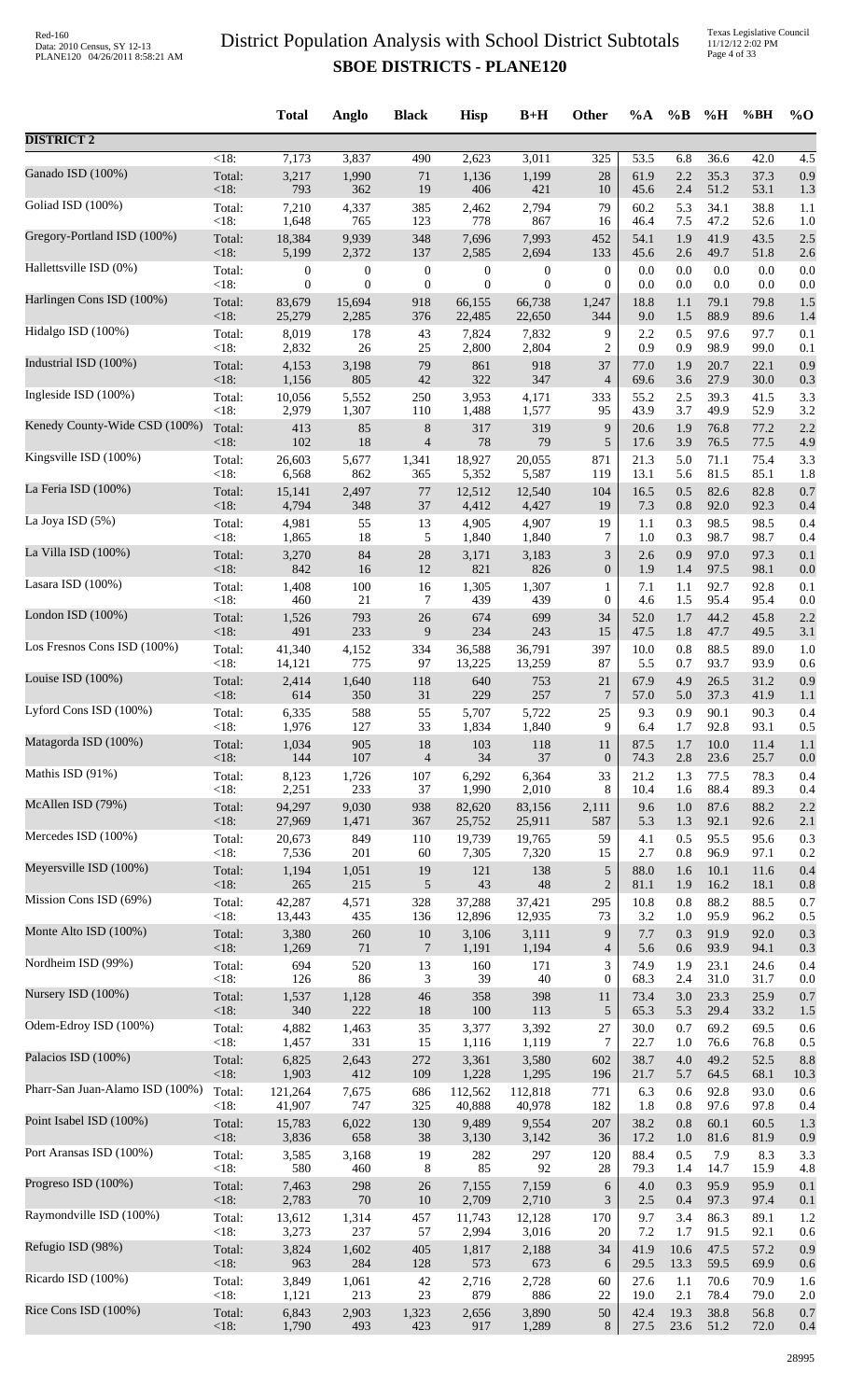Texas Legislative Council 11/12/12 2:02 PM Page 5 of 33

|                                          |                   | <b>Total</b>             | Anglo           | <b>Black</b>                         | <b>Hisp</b>                 | $B+H$                                       | <b>Other</b>                     | $\%A$        | $\%$ B         | %H            | %BH           | $%$ <sup>O</sup> |
|------------------------------------------|-------------------|--------------------------|-----------------|--------------------------------------|-----------------------------|---------------------------------------------|----------------------------------|--------------|----------------|---------------|---------------|------------------|
| <b>DISTRICT 2</b>                        |                   |                          |                 |                                      |                             |                                             |                                  |              |                |               |               |                  |
| Rio Hondo ISD (100%)                     | Total:            | 9,805                    | 1,215           | 65                                   | 8,516                       | 8,532                                       | 58                               | 12.4         | 0.7            | 86.9          | 87.0          | 0.6              |
| Riviera ISD (100%)                       | <18:<br>Total:    | 3,142<br>1,582           | 218<br>728      | 38<br>$\sqrt{5}$                     | 2,904<br>839                | 2,911<br>841                                | 13<br>13                         | 6.9<br>46.0  | 1.2<br>0.3     | 92.4<br>53.0  | 92.6<br>53.2  | 0.4<br>0.8       |
|                                          | <18:              | 354                      | 111             | $\sqrt{2}$                           | 241                         | 241                                         | $\overline{c}$                   | 31.4         | 0.6            | 68.1          | 68.1          | 0.6              |
| Robstown ISD (100%)                      | Total:<br><18:    | 15,441<br>4,558          | 945<br>181      | 238<br>102                           | 14,292<br>4,327             | 14,436<br>4,368                             | 60<br>9                          | 6.1<br>4.0   | 1.5<br>2.2     | 92.6<br>94.9  | 93.5<br>95.8  | 0.4<br>0.2       |
| San Benito Cons ISD (100%)               | Total:            | 42,834                   | 2,966           | 216                                  | 39,626                      | 39,695                                      | 173                              | 6.9          | 0.5            | 92.5          | 92.7          | 0.4              |
| San Perlita ISD (100%)                   | $<18$ :<br>Total: | 15,131<br>959            | 432<br>276      | 101<br>$\overline{4}$                | 14,633<br>677               | 14,660<br>677                               | 39<br>6                          | 2.9<br>28.8  | 0.7<br>0.4     | 96.7<br>70.6  | 96.9<br>70.6  | 0.3<br>0.6       |
|                                          | $<18$ :           | 261                      | 38              | 3                                    | 221                         | 221                                         | $\overline{c}$                   | 14.6         | 1.1            | 84.7          | 84.7          | 0.8              |
| Santa Gertrudis ISD (100%)               | Total:<br><18:    | $30\,$<br>7              | 14<br>5         | $\boldsymbol{0}$<br>$\boldsymbol{0}$ | 15<br>$\overline{2}$        | 15<br>$\overline{2}$                        | $\mathbf{1}$<br>$\mathbf{0}$     | 46.7<br>71.4 | 0.0<br>0.0     | 50.0<br>28.6  | 50.0<br>28.6  | 3.3<br>0.0       |
| Santa Maria ISD (100%)                   | Total:<br><18:    | 2,542<br>952             | 77<br>16        | 13                                   | 2,455<br>934                | 2,460                                       | 5<br>$\mathbf{0}$                | 3.0<br>1.7   | 0.5<br>0.9     | 96.6<br>98.1  | 96.8<br>98.3  | 0.2              |
| Santa Rosa ISD (100%)                    | Total:            | 5,225                    | 214             | 9<br>20                              | 4,989                       | 936<br>4,990                                | 21                               | 4.1          | 0.4            | 95.5          | 95.5          | 0.0<br>0.4       |
| Sharyland ISD (81%)                      | <18:<br>Total:    | 1,752<br>32,240          | 32<br>5,935     | 14<br>374                            | 1,716<br>24,722             | 1,716<br>24,991                             | 4<br>1,314                       | 1.8<br>18.4  | 0.8<br>1.2     | 97.9<br>76.7  | 97.9<br>77.5  | 0.2<br>4.1       |
|                                          | $<18$ :           | 10,697                   | 1,128           | 165                                  | 9,014                       | 9,115                                       | 454                              | 10.5         | 1.5            | 84.3          | 85.2          | 4.2              |
| Sinton ISD (100%)                        | Total:<br>$<18$ : | 9,354<br>2,636           | 2,690<br>493    | 198<br>71                            | 6,447<br>2,085              | 6,598<br>2,127                              | 66<br>16                         | 28.8<br>18.7 | 2.1<br>2.7     | 68.9<br>79.1  | 70.5<br>80.7  | 0.7<br>0.6       |
| Skidmore-Tynan ISD (1%)                  | Total:<br>$<18$ : | 17<br>9                  | 2<br>$\theta$   | $\boldsymbol{0}$<br>$\mathbf{0}$     | 15<br>9                     | 15<br>9                                     | $\mathbf{0}$<br>$\mathbf{0}$     | 11.8<br>0.0  | 0.0<br>$0.0\,$ | 88.2<br>100.0 | 88.2<br>100.0 | 0.0<br>0.0       |
| Taft ISD (100%)                          | Total:            | 5,120                    | 1,018           | 113                                  | 3,981                       | 4,058                                       | 44                               | 19.9         | 2.2            | 77.8          | 79.3          | 0.9              |
| Tidehaven ISD (100%)                     | <18:              | 1,559                    | 168             | 42                                   | 1,357                       | 1,376                                       | 15                               | 10.8         | 2.7            | 87.0          | 88.3          | 1.0              |
|                                          | Total:<br><18:    | 4,070<br>1,083           | 2,360<br>487    | 200<br>65                            | 1,476<br>532                | 1,669<br>591                                | 41<br>5                          | 58.0<br>45.0 | 4.9<br>6.0     | 36.3<br>49.1  | 41.0<br>54.6  | 1.0<br>0.5       |
| Tuloso-Midway ISD (100%)                 | Total:<br>$<18$ : | 12,480<br>3,706          | 4,757<br>989    | 294<br>122                           | 7,339<br>2,620              | 7,547<br>2,689                              | 176<br>28                        | 38.1<br>26.7 | 2.4<br>3.3     | 58.8<br>70.7  | 60.5<br>72.6  | 1.4<br>0.8       |
| Valley View ISD (Hidalgo) (100%)         | Total:            | 14,539                   | 129             | 71                                   | 14,379                      | 14,391                                      | 19                               | 0.9          | 0.5            | 98.9          | 99.0          | 0.1              |
| Van Vleck ISD (100%)                     | <18:<br>Total:    | 5,788<br>4,945           | 51<br>3,314     | 34<br>766                            | 5,727<br>818                | 5,733<br>1,570                              | 4<br>61                          | 0.9<br>67.0  | 0.6<br>15.5    | 98.9<br>16.5  | 99.0<br>31.7  | 0.1<br>1.2       |
|                                          | $<18$ :           | 1,068                    | 606             | 181                                  | 274                         | 447                                         | 15                               | 56.7         | 16.9           | 25.7          | 41.9          | 1.4              |
| Victoria ISD (100%)                      | Total:<br><18:    | 79,038<br>20,988         | 37,582<br>7,094 | 5,820<br>1,998                       | 34,662<br>11,819            | 39,969<br>13,463                            | 1,487<br>431                     | 47.5<br>33.8 | 7.4<br>9.5     | 43.9<br>56.3  | 50.6<br>64.1  | 1.9<br>2.1       |
| Weimar ISD (94%)                         | Total:            | 4,240                    | 2,840           | 518                                  | 867                         | 1,352                                       | 48                               | 67.0         | 12.2           | 20.4          | 31.9          | 1.1              |
| Weslaco ISD $(100\%)$                    | $<18$ :<br>Total: | 924<br>67,754            | 431<br>6,613    | 155<br>413                           | 354<br>60,439               | 480<br>60,584                               | 13<br>557                        | 46.6<br>9.8  | 16.8<br>0.6    | 38.3<br>89.2  | 51.9<br>89.4  | 1.4<br>0.8       |
| West Oso ISD (100%)                      | $<18$ :           | 22,893                   | 711             | 190                                  | 21,972                      | 22,023                                      | 159                              | 3.1          | 0.8            | 96.0          | 96.2          | 0.7              |
|                                          | Total:<br><18:    | 9,209<br>2,605           | 770<br>137      | 1,046<br>291                         | 7,417<br>2,224              | 8,358<br>2,445                              | 81<br>23                         | 8.4<br>5.3   | 11.4<br>11.2   | 80.5<br>85.4  | 90.8<br>93.9  | 0.9<br>0.9       |
| Westhoff ISD (100%)                      | Total:<br><18:    | 483<br>72                | 377<br>41       | $10\,$<br>5                          | 88<br>$26\,$                | 93<br>26                                    | 13<br>5                          | 78.1<br>56.9 | 2.1<br>6.9     | 18.2<br>36.1  | 19.3<br>36.1  | 2.7<br>6.9       |
| Wharton ISD (100%)                       | Total:            | 13,007                   | 5,113           | 3,107                                | 4,757                       | 7,759                                       | 135                              | 39.3         | 23.9           | 36.6          | 59.7          | 1.0              |
| Woodsboro ISD (100%)                     | $<18$ :<br>Total: | 3,278<br>2,757           | 850<br>1,457    | 845<br>117                           | 1,617<br>1,162              | 2,388<br>1,253                              | 40<br>47                         | 25.9<br>52.8 | 25.8<br>4.2    | 49.3<br>42.1  | 72.8<br>45.4  | 1.2<br>1.7       |
|                                          | <18:              | 650                      | 278             | 40                                   | 336                         | 360                                         | 12                               | 42.8         | 6.2            | 51.7          | 55.4          | 1.8              |
| Yoakum ISD (46%)                         | Total:<br>$<18$ : | 4,009<br>1,031           | 2,429<br>468    | 307<br>101                           | 1,276<br>474                | 1,561<br>556                                | 19<br>7                          | 60.6<br>45.4 | 7.7<br>9.8     | 31.8<br>46.0  | 38.9<br>53.9  | 0.5<br>0.7       |
| Yorktown ISD (100%)                      | Total:            | 3,514                    | 2,312           | $80\,$                               | 1,115                       | 1,178                                       | 24                               | 65.8         | 2.3            | 31.7          | 33.5          | 0.7              |
| <b>DISTRICT 3</b>                        | < 18:             | 763                      | 402             | 28                                   | 339                         | 355                                         | 6                                | 52.7         | 3.7            | 44.4          | 46.5          | 0.8              |
|                                          | <b>Total:</b>     | 1,688,404                | 326,631         |                                      | 118,476 1,219,095 1,322,824 |                                             | 38,949                           | 19.3         | 7.0            | 72.2          | 78.3          | 2.3              |
| Agua Dulce ISD (28%)                     | <18:              | 490,473                  | 55,446          | 35,914                               | 398,930                     | 426,469                                     | 8,558                            | 11.3         | 7.3            | 81.3          | 87.0          | 1.7              |
|                                          | Total:<br><18:    | 427<br>123               | 154<br>38       | $\mathbf{1}$<br>$\mathbf{0}$         | 270<br>85                   | 271<br>85                                   | $\overline{c}$<br>$\mathbf{0}$   | 36.1<br>30.9 | 0.2<br>0.0     | 63.2<br>69.1  | 63.5<br>69.1  | 0.5<br>0.0       |
| Alamo Heights ISD (14%)                  | Total:<br><18:    | 3,951<br>1,084           | 905<br>133      | 186<br>66                            | 2,804<br>877                | 2,960<br>927                                | 86<br>24                         | 22.9<br>12.3 | 4.7<br>6.1     | 71.0<br>80.9  | 74.9<br>85.5  | 2.2<br>2.2       |
| Alice ISD (100%)                         | Total:            | 25,647                   | 3,420           | 204                                  | 21,872                      | 21,995                                      | 232                              | 13.3         | 0.8            | 85.3          | 85.8          | 0.9              |
| Beeville ISD (100%)                      | $<18$ :<br>Total: | 7,390<br>26,742          | 571<br>8,508    | 87<br>2,661                          | 6,728<br>15,350             | 6,764<br>17,890                             | 55<br>344                        | 7.7<br>31.8  | 1.2<br>10.0    | 91.0<br>57.4  | 91.5<br>66.9  | 0.7<br>1.3       |
|                                          | <18:              | 5,631                    | 1,084           | 199                                  | 4,333                       | 4,469                                       | 78                               | 19.3         | 3.5            | 76.9          | 79.4          | 1.4              |
| Ben Bolt-Palito Blanco ISD (100%) Total: | $<18$ :           | 2,571<br>803             | 290<br>76       | 9<br>$\mathfrak{Z}$                  | 2,270<br>723                | 2,272<br>723                                | 9<br>$\overline{4}$              | 11.3<br>9.5  | 0.4<br>0.4     | 88.3<br>90.0  | 88.4<br>90.0  | 0.4<br>0.5       |
| Benavides ISD (100%)                     | Total:            | 2,211                    | 167             | $\ensuremath{\mathfrak{Z}}$          | 2,030                       | 2,031                                       | 13                               | 7.6          | 0.1            | 91.8          | 91.9          | 0.6              |
| Brooks County ISD (100%)                 | <18:<br>Total:    | 513<br>7,223             | 29<br>573       | $\overline{2}$<br>48                 | 479<br>6,590                | 479<br>6,612                                | 5<br>38                          | 5.7<br>7.9   | 0.4<br>0.7     | 93.4<br>91.2  | 93.4<br>91.5  | 1.0<br>0.5       |
| Cuero ISD $(0\%)$                        | $<18$ :           | 2,006                    | 113             | 18                                   | 1,878                       | 1,885                                       | 8                                | 5.6          | 0.9            | 93.6          | 94.0          | 0.4              |
|                                          | Total:<br><18:    | $21\,$<br>$\overline{4}$ | 18<br>3         | $\sqrt{2}$<br>$\mathbf{1}$           | 1<br>$\mathbf{0}$           | $\ensuremath{\mathfrak{Z}}$<br>$\mathbf{1}$ | $\boldsymbol{0}$<br>$\mathbf{0}$ | 85.7<br>75.0 | 9.5<br>25.0    | 4.8<br>0.0    | 14.3<br>25.0  | 0.0<br>0.0       |
| East Central ISD (63%)                   | Total:<br><18:    | 28,272<br>8,676          | 6,090<br>1,097  | 3,360<br>1,007                       | 18,783<br>6,688             | 21,813<br>7,484                             | 369<br>95                        | 21.5<br>12.6 | 11.9<br>11.6   | 66.4<br>77.1  | 77.2<br>86.3  | 1.3<br>1.1       |
| Edgewood ISD (Bexar) (100%)              | Total:            | 58,041                   | 1,344           | 1,451                                | 55,320                      | 56,371                                      | 326                              | 2.3          | 2.5            | 95.3          | 97.1          | 0.6              |
| Edinburg Cons ISD (84%)                  | $<18$ :<br>Total: | 17,822<br>114,823        | 234<br>7,768    | 422<br>1,586                         | 17,281<br>103,814           | 17,491<br>104,967                           | 97<br>2,088                      | 1.3<br>6.8   | 2.4<br>1.4     | 97.0<br>90.4  | 98.1<br>91.4  | 0.5<br>1.8       |
|                                          |                   |                          |                 |                                      |                             |                                             |                                  |              |                |               |               |                  |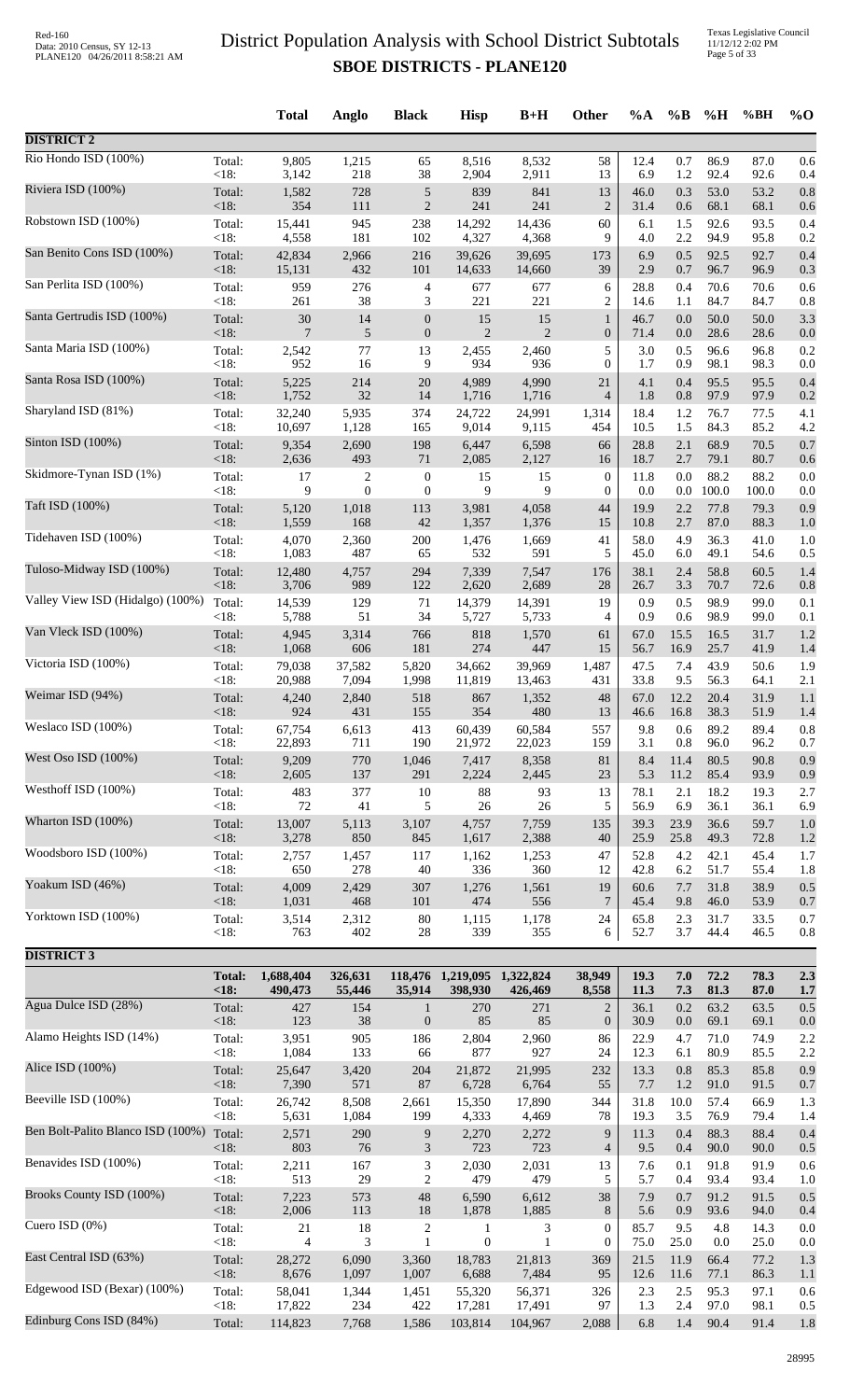Texas Legislative Council 11/12/12 2:02 PM Page 6 of 33

|                                 |                | <b>Total</b>     | Anglo            | <b>Black</b>     | <b>Hisp</b>      | $B+H$            | Other                | $\%A$        | $\%B$       | %H           | %BH          | $%$ <sup>O</sup> |
|---------------------------------|----------------|------------------|------------------|------------------|------------------|------------------|----------------------|--------------|-------------|--------------|--------------|------------------|
| <b>DISTRICT 3</b>               |                |                  |                  |                  |                  |                  |                      |              |             |              |              |                  |
|                                 | <18:           | 38,465           | 1,254            | 435              | 36,420           | 36,631           | 580                  | 3.3          | 1.1         | 94.7         | 95.2         | 1.5              |
| Ezzell ISD (100%)               | Total:         | 727              | 685              | 3                | 27               | 30               | 12                   | 94.2         | 0.4         | 3.7          | 4.1          | $1.7\,$          |
|                                 | <18:           | 160              | 146              | $\mathbf{1}$     | 11               | 12               | $\overline{c}$       | 91.3         | 0.6         | 6.9          | 7.5          | 1.3              |
| Falls City ISD (100%)           | Total:         | 1,745            | 1,474            | $12\,$           | 244              | 254              | 17                   | 84.5         | 0.7         | 14.0         | 14.6         | 1.0              |
| Floresville ISD (100%)          | $<18$ :        | 437              | 351              | $\,8\,$          | 73               | 80               | 6                    | 80.3         | 1.8         | 16.7         | 18.3         | 1.4              |
|                                 | Total:         | 21,588           | 9,939            | 496              | 10,956           | 11,385           | 264                  | 46.0         | 2.3         | 50.8         | 52.7         | 1.2              |
|                                 | <18:           | 5,563            | 1,983            | 133              | 3,419            | 3,512            | 68                   | 35.6         | 2.4         | 61.5         | 63.1         | 1.2              |
| Fort Sam Houston ISD (0%)       | Total:         | $\boldsymbol{0}$ | $\boldsymbol{0}$ | $\boldsymbol{0}$ | $\boldsymbol{0}$ | $\boldsymbol{0}$ | $\boldsymbol{0}$     | 0.0          | 0.0         | 0.0          | 0.0          | 0.0              |
|                                 | <18:           | $\boldsymbol{0}$ | $\mathbf{0}$     | $\boldsymbol{0}$ | $\mathbf{0}$     | $\mathbf{0}$     | $\mathbf{0}$         | 0.0          | 0.0         | 0.0          | 0.0          | 0.0              |
| Freer ISD (100%)                | Total:         | 3,269            | 606              | 20               | 2,633            | 2,638            | 25                   | 18.5         | 0.6         | 80.5         | 80.7         | 0.8              |
| George West ISD (100%)          | <18:           | 956              | 142              | 6                | 809              | 809              | 5                    | 14.9         | 0.6         | 84.6         | 84.6         | 0.5              |
|                                 | Total:         | 6,550            | 4,203            | 56               | 2,215            | 2,253            | 94                   | 64.2         | 0.9         | 33.8         | 34.4         | 1.4              |
| Gonzales ISD (98%)              | <18:           | 1,415            | 741              | 24               | 631              | 649              | 25                   | 52.4         | 1.7         | 44.6         | 45.9         | 1.8              |
|                                 | Total:         | 12,726           | 5,979            | 1,226            | 5,502            | 6,605            | 142                  | 47.0         | 9.6         | 43.2         | 51.9         | 1.1              |
|                                 | $<18$ :        | 3,469            | 1,103            | 374              | 2,018            | 2,319            | 47                   | 31.8         | 10.8        | 58.2         | 66.8         | 1.4              |
| Hallettsville ISD (100%)        | Total:         | 6,840            | 5,497            | 633              | 672              | 1,276            | 67                   | 80.4         | 9.3         | 9.8          | 18.7         | 1.0              |
|                                 | <18:           | 1,431            | 1,004            | 196              | 236              | 411              | 16                   | 70.2         | 13.7        | 16.5         | 28.7         | 1.1              |
| Harlandale ISD (100%)           | Total:         | 61,015           | 4,953            | 685              | 55,469           | 55,709           | 353                  | 8.1          | 1.1         | 90.9         | 91.3         | 0.6              |
|                                 | <18:           | 17,529           | 745              | 300              | 16,661           | 16,729           | 55                   | 4.3          | 1.7         | 95.0         | 95.4         | 0.3              |
| Hidalgo ISD (0%)                | Total:         | $\boldsymbol{0}$ | $\boldsymbol{0}$ | $\boldsymbol{0}$ | $\boldsymbol{0}$ | $\boldsymbol{0}$ | $\boldsymbol{0}$     | 0.0          | 0.0         | 0.0          | 0.0          | 0.0              |
| Jim Hogg County ISD (100%)      | <18:           | $\boldsymbol{0}$ | $\boldsymbol{0}$ | $\boldsymbol{0}$ | $\boldsymbol{0}$ | $\boldsymbol{0}$ | $\boldsymbol{0}$     | 0.0          | 0.0         | 0.0          | 0.0          | 0.0              |
|                                 | Total:         | 5,300            | 334              | 31               | 4,907            | 4,928            | 38                   | 6.3          | 0.6         | 92.6         | 93.0         | 0.7              |
|                                 | <18:           | 1,538            | 51               | 12               | 1,463            | 1,470            | 17                   | 3.3          | 0.8         | 95.1         | 95.6         | 1.1              |
| Judson ISD (54%)                | Total:         | 61,288           | 12,869           | 18,364           | 29,152           | 45,972           | 2,447                | 21.0         | 30.0        | 47.6         | 75.0         | 4.0              |
|                                 | <18:           | 20,088           | 2,563            | 6,789            | 11,041           | 16,882           | 643                  | 12.8         | 33.8        | 55.0         | 84.0         | 3.2              |
| Karnes City ISD (98%)           | Total:<br><18: | 4,561            | 2,028            | 163              | 2,375            | 2,518            | 15                   | 44.5         | 3.6         | 52.1         | 55.2         | 0.3              |
| Kenedy ISD (100%)               | Total:         | 1,073<br>7,058   | 366<br>1,918     | 56<br>1,218      | 660<br>3,865     | 705<br>5,058     | $\overline{c}$<br>82 | 34.1<br>27.2 | 5.2<br>17.3 | 61.5<br>54.8 | 65.7<br>71.7 | 0.2<br>1.2       |
| La Gloria ISD (100%)            | <18:           | 1,084            | 201              | 25               | 844              | 859              | 24                   | 18.5         | 2.3         | 77.9         | 79.2         | 2.2              |
|                                 | Total:         | 285              | 56               | $\mathbf{1}$     | 227              | 227              | $\overline{c}$       | 19.6         | 0.4         | 79.6         | 79.6         | 0.7              |
|                                 | <18:           | 65               | 10               | $\mathbf{1}$     | 55               | 55               | $\mathbf{0}$         | 15.4         | 1.5         | 84.6         | 84.6         | 0.0              |
| La Joya ISD (95%)               | Total:         | 88,910           | 5,460            | 146              | 83,255           | 83,291           | 159                  | 6.1          | 0.2         | 93.6         | 93.7         | 0.2              |
|                                 | $<18$ :        | 34,816           | 1,036            | 79               | 33,736           | 33,750           | 30                   | 3.0          | 0.2         | 96.9         | 96.9         | 0.1              |
| La Vernia ISD (92%)             | Total:         | 12,976           | 9,879            | 250<br>87        | 2,604            | 2,838            | 259                  | 76.1<br>70.3 | 1.9<br>2.4  | 20.1<br>25.7 | 21.9         | 2.0              |
| Lackland ISD (100%)             | <18:<br>Total: | 3,643<br>11,714  | 2,561<br>7,864   | 1,983            | 936<br>1,122     | 1,013<br>3,036   | 69<br>814            | 67.1         | 16.9        | 9.6          | 27.8<br>25.9 | 1.9<br>6.9       |
| Mathis ISD (9%)                 | < 18:          | 976              | 502              | 219              | 232              | 415              | 59                   | 51.4         | 22.4        | 23.8         | 42.5         | $6.0\,$          |
|                                 | Total:         | 793              | 564              | $\overline{c}$   | 216              | 218              | 11                   | 71.1         | 0.3         | 27.2         | 27.5         | 1.4              |
|                                 | <18:           | 131              | 68               | $\boldsymbol{0}$ | 61               | 61               | 2                    | 51.9         | 0.0         | 46.6         | 46.6         | 1.5              |
| McAllen ISD (21%)               | Total:         | 24,923           | 4,361            | 473              | 18,955           | 19,305           | 1,257                | 17.5         | 1.9         | 76.1         | 77.5         | 5.0              |
|                                 | <18:           | 7,876            | 975              | 182              | 6,443            | 6,552            | 349                  | 12.4         | 2.3         | 81.8         | 83.2         | 4.4              |
| McMullen County ISD (100%)      | Total:         | 707              | 432              | $\,8\,$          | 261              | 269              | 6                    | 61.1         | 1.1         | 36.9         | 38.0         | 0.8              |
|                                 | <18:           | 119              | 53               | $\overline{2}$   | 64               | 66               | $\boldsymbol{0}$     | 44.5         | 1.7         | 53.8         | 55.5         | 0.0              |
| Medina Valley ISD (21%)         | Total:         | 4,052            | 1,776            | 146              | 2,090            | 2,219            | 57                   | 43.8         | 3.6         | 51.6         | 54.8         | 1.4              |
| Mission Cons ISD (31%)          | <18:           | 992              | 251              | 47               | 686              | 730              | 11                   | 25.3         | 4.7         | 69.2         | 73.6         | 1.1              |
|                                 | Total:         | 19,181           | 1,143            | 32               | 17,980           | 18,004           | 34                   | 6.0          | 0.2         | 93.7         | 93.9         | 0.2              |
|                                 | <18:           | 7,080            | 291              | 14               | 6,765            | 6,775            | 14                   | 4.1          | 0.2         | 95.6         | 95.7         | 0.2              |
| Moulton ISD (100%)              | Total:         | 2,146            | 1,716            | 18               | 393              | 409              | 21                   | 80.0         | 0.8         | 18.3         | 19.1         | 1.0              |
|                                 | <18:           | 450              | 311              | $\mathbf{1}$     | 135              | 135              | $\overline{4}$       | 69.1         | 0.2         | 30.0         | 30.0         | 0.9              |
| Nixon-Smiley Cons ISD (98%)     | Total:         | 4,837            | 1,936            | 146              | 2,747            | 2,856            | 45                   | 40.0         | 3.0         | 56.8         | 59.0         | 0.9              |
|                                 | <18:           | 1,348            | 340              | 50               | 976              | 999              | 9                    | 25.2         | 3.7         | 72.4         | 74.1         | 0.7              |
| Nordheim ISD (1%)               | Total:         | $8\,$            | 7                | $\boldsymbol{0}$ | $\boldsymbol{0}$ | $\boldsymbol{0}$ | $\mathbf{1}$         | 87.5         | 0.0         | $0.0\,$      | 0.0          | 12.5             |
| North East ISD (24%)            | <18:           | 2                | $\sqrt{2}$       | $\boldsymbol{0}$ | $\mathbf{0}$     | $\boldsymbol{0}$ | $\mathbf{0}$         | 100.0        | 0.0         | 0.0          | 0.0          | 0.0              |
|                                 | Total:         | 96,368           | 22,962           | 13,349           | 58,702           | 70,593           | 2,813                | 23.8         | 13.9        | 60.9         | 73.3         | 2.9              |
|                                 | <18:           | 26,064           | 2,925            | 4,628            | 18,800           | 22,591           | 548                  | 11.2         | 17.8        | 72.1         | 86.7         | 2.1              |
| Northside ISD (Bexar) (79%)     | Total:         | 406,908          | 111,308          | 35,464           | 243,864          | 274,513          | 21,087               | 27.4         | 8.7         | 59.9         | 67.5         | 5.2              |
|                                 | <18:           | 111,157          | 19,699           | 11,362           | 78,275           | 86,828           | 4,630                | 17.7         | 10.2        | 70.4         | 78.1         | 4.2              |
| Orange Grove ISD (100%)         | Total:<br><18: | 7,286<br>2,097   | 3,483<br>866     | 65<br>34         | 3,684<br>1,196   | 3,723<br>1,211   | 80<br>20             | 47.8<br>41.3 | 0.9<br>1.6  | 50.6<br>57.0 | 51.1<br>57.7 | 1.1              |
| Pawnee ISD (100%)               | Total:         | 602              | 303              | $\boldsymbol{0}$ | 295              | 295              | $\overline{4}$       | 50.3         | 0.0         | 49.0         | 49.0         | 1.0<br>0.7       |
| Pettus ISD (100%)               | $<18$ :        | 114              | 44               | $\boldsymbol{0}$ | 70               | 70               | $\boldsymbol{0}$     | 38.6         | 0.0         | 61.4         | 61.4         | 0.0              |
|                                 | Total:         | 1,766            | 1,013            | 15               | 715              | 730              | 23                   | 57.4         | 0.8         | 40.5         | 41.3         | 1.3              |
|                                 | <18:           | 476              | 190              | 5                | 276              | 281              | 5                    | 39.9         | 1.1         | 58.0         | 59.0         | 1.1              |
| Poth ISD (100%)                 | Total:         | 3,754            | 2,243            | $27\,$           | 1,476            | 1,496            | 15                   | 59.7         | 0.7         | 39.3         | 39.9         | 0.4              |
|                                 | < 18:          | 981              | 474              | 15               | 493              | 501              | 6                    | 48.3         | 1.5         | 50.3         | 51.1         | 0.6              |
| Premont ISD (100%)              | Total:         | 3,636            | 553              | 16               | 3,064            | 3,069            | 14                   | 15.2         | 0.4         | 84.3         | 84.4         | 0.4              |
|                                 | <18:           | 961              | 111              | 8                | 845              | 848              | $\overline{c}$       | 11.6         | 0.8         | 87.9         | 88.2         | 0.2              |
| Ramirez CSD (100%)              | Total:         | 337              | 36               | $\mathbf{1}$     | 299              | 300              | $\mathbf{1}$         | 10.7         | 0.3         | 88.7         | 89.0         | 0.3              |
| Refugio ISD (2%)                | <18:           | 75               | $8\phantom{1}$   | $\mathbf{1}$     | 66               | 67               | $\boldsymbol{0}$     | 10.7         | 1.3         | 88.0         | 89.3         | 0.0              |
|                                 | Total:         | 95               | 63               | $\boldsymbol{0}$ | 31               | 31               | $\mathbf{1}$         | 66.3         | 0.0         | 32.6         | 32.6         | 1.1              |
|                                 | <18:           | 14               | 5                | $\boldsymbol{0}$ | 9                | 9                | $\boldsymbol{0}$     | 35.7         | 0.0         | 64.3         | 64.3         | 0.0              |
| Rio Grande City Cons ISD (100%) | Total:         | 36,386           | 1,350            | 68               | 34,875           | 34,892           | 144                  | 3.7          | 0.2         | 95.8         | 95.9         | 0.4              |
|                                 | < 18:          | 12,437           | 408              | 31               | 11,978           | 11,984           | 45                   | 3.3          | 0.2         | 96.3         | 96.4         | 0.4              |
| Roma ISD (100%)                 | Total:         | 23,556           | 1,003            | 17               | 22,541           | 22,545           | 8                    | 4.3          | 0.1         | 95.7         | 95.7         | 0.0              |
|                                 | <18:           | 7,998            | 356              | 7                | 7,639            | 7,640            | $\overline{c}$       | 4.5          | 0.1         | 95.5         | 95.5         | 0.0              |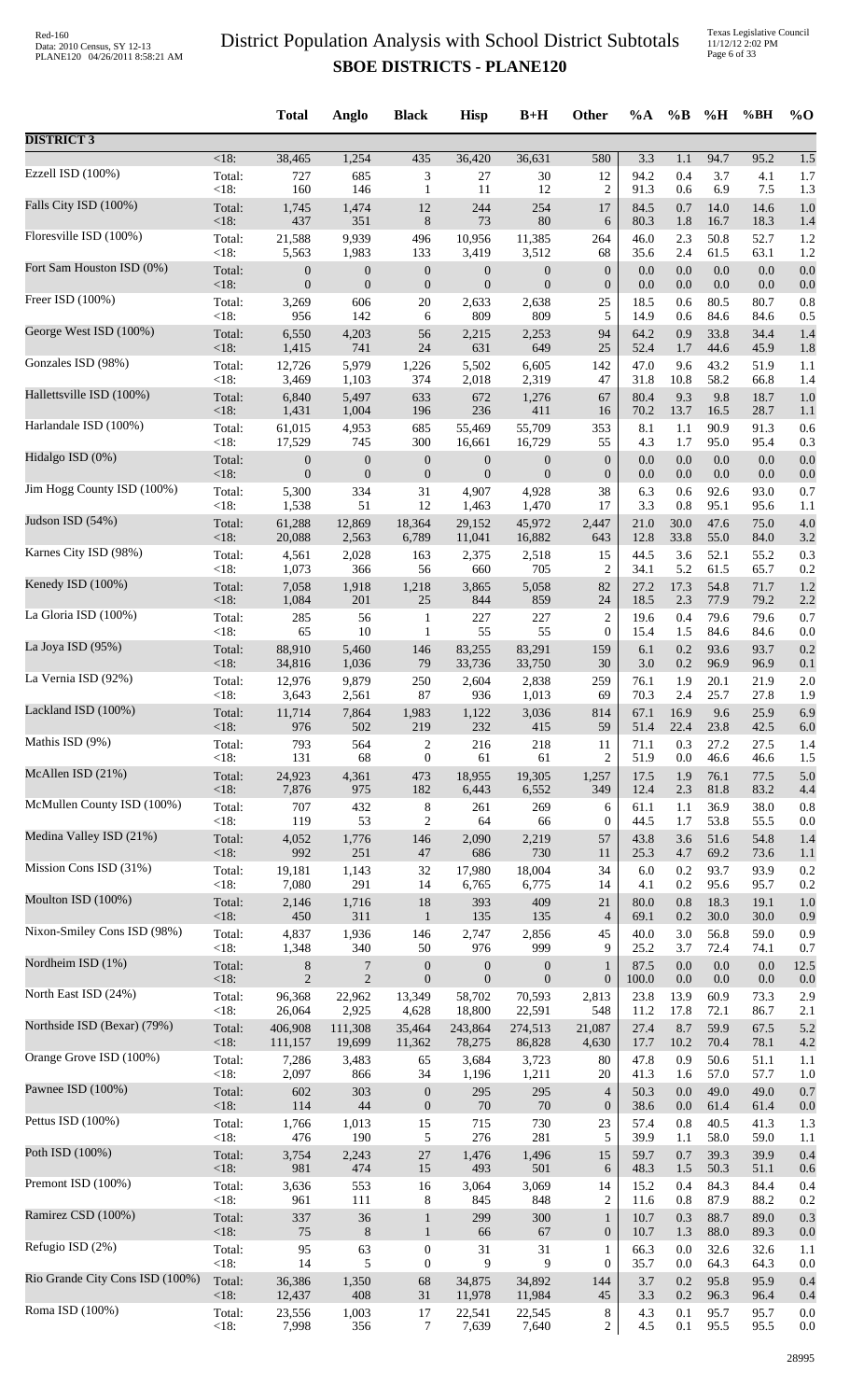Texas Legislative Council 11/12/12 2:02 PM Page 7 of 33

|                              |               | <b>Total</b>     | Anglo            | <b>Black</b>     | <b>Hisp</b>      | $B+H$            | <b>Other</b>     | $\%A$   | $\%$ B  | %H   | %BH  | $\%$ O |
|------------------------------|---------------|------------------|------------------|------------------|------------------|------------------|------------------|---------|---------|------|------|--------|
| <b>DISTRICT 3</b>            |               |                  |                  |                  |                  |                  |                  |         |         |      |      |        |
| Runge ISD (100%)             | Total:        | 1,326            | 507              | 30               | 789              | 813              | 6                | 38.2    | 2.3     | 59.5 | 61.3 | 0.5    |
|                              | <18:          | 369              | 111              | 9                | 252              | 258              | $\boldsymbol{0}$ | 30.1    | 2.4     | 68.3 | 69.9 | 0.0    |
| San Antonio ISD (99%)        | Total:        | 305,055          | 35,266           | 27,987           | 241,716          | 266,615          | 3,174            | 11.6    | 9.2     | 79.2 | 87.4 | 1.0    |
|                              | <18:          | 80,980           | 3,724            | 7,113            | 71,258           | 76,749           | 507              | 4.6     | 8.8     | 88.0 | 94.8 | 0.6    |
| San Diego ISD (100%)         | Total:        | 6,951            | 503              | 110              | 6,329            | 6,417            | 31               | 7.2     | 1.6     | 91.1 | 92.3 | 0.4    |
|                              | <18:          | 1,850            | 95               | 16               | 1,745            | 1,752            | $\mathfrak{Z}$   | 5.1     | 0.9     | 94.3 | 94.7 | 0.2    |
| San Isidro ISD (100%)        | Total:        | 1,026            | 96               | 3                | 921              | 921              | 9                | 9.4     | 0.3     | 89.8 | 89.8 | 0.9    |
| Sharyland ISD (19%)          | $<18$ :       | 243              | 11               | $\boldsymbol{0}$ | 230              | 230              | $\overline{c}$   | 4.5     | 0.0     | 94.7 | 94.7 | 0.8    |
|                              | Total:        | 7,695            | 737              | 31               | 6,899            | 6,919            | 39               | 9.6     | 0.4     | 89.7 | 89.9 | 0.5    |
| Shiner ISD (100%)            | <18:          | 2,614            | 135              | 14               | 2,467            | 2,474            | 5                | 5.2     | 0.5     | 94.4 | 94.6 | 0.2    |
|                              | Total:        | 3,910            | 3,335            | 279              | 275              | 534              | 41               | 85.3    | 7.1     | 7.0  | 13.7 | 1.0    |
| Skidmore-Tynan ISD (99%)     | $<18$ :       | 889              | 696              | 95               | 103              | 182              | 11               | 78.3    | 10.7    | 11.6 | 20.5 | 1.2    |
|                              | Total:        | 2,869            | 1,192            | $41\,$           | 1,615            | 1,645            | 32               | 41.5    | 1.4     | 56.3 | 57.3 | 1.1    |
| Somerset ISD (63%)           | <18:          | 782              | 236              | 16               | 534              | 542              | $\overline{4}$   | 30.2    | $2.0\,$ | 68.3 | 69.3 | 0.5    |
|                              | Total:        | 9,441            | 2,124            | 126              | 7,159            | 7,232            | 85               | 22.5    | 1.3     | 75.8 | 76.6 | 0.9    |
| South San Antonio ISD (100%) | <18:          | 2,940            | 404              | 59               | 2,503            | 2,522            | 14               | 13.7    | 2.0     | 85.1 | 85.8 | 0.5    |
|                              | Total:        | 44,855           | 3,125            | 1,144            | 40,608           | 41,419           | 311              | $7.0\,$ | 2.6     | 90.5 | 92.3 | 0.7    |
| Southside ISD (100%)         | $<18$ :       | 14,109           | 519              | 423              | 13,311           | 13,541           | 49               | 3.7     | 3.0     | 94.3 | 96.0 | 0.3    |
|                              | Total:        | 23,246           | 4,178            | 506              | 18,453           | 18,783           | 285              | 18.0    | 2.2     | 79.4 | 80.8 | 1.2    |
|                              | <18:          | 7,449            | 888              | 198              | 6,403            | 6,510            | 51               | 11.9    | 2.7     | 86.0 | 87.4 | 0.7    |
| Southwest ISD (100%)         | Total:        | 51,570           | 6,907            | 2,336            | 41,930           | 43,844           | 819              | 13.4    | 4.5     | 81.3 | 85.0 | 1.6    |
|                              | <18:          | 17,099           | 1,320            | 758              | 15,066           | 15,569           | 210              | 7.7     | 4.4     | 88.1 | 91.1 | 1.2    |
| Stockdale ISD (100%)         | Total:        | 4,325            | 2,839            | 61               | 1,391            | 1,440            | 46               | 65.6    | 1.4     | 32.2 | 33.3 | 1.1    |
|                              | <18:          | 1,095            | 583              | 24               | 482              | 498              | 14               | 53.2    | 2.2     | 44.0 | 45.5 | 1.3    |
| Sweet Home ISD (100%)        | Total:        | 781              | 702              | 24               | 56               | 77               | $\overline{2}$   | 89.9    | 3.1     | 7.2  | 9.9  | 0.3    |
|                              | <18:          | 184              | 149              | 11               | 26               | 34               | $\mathbf{1}$     | 81.0    | 6.0     | 14.1 | 18.5 | 0.5    |
| Three Rivers ISD (100%)      | Total:        | 4,269            | 2,106            | 475              | 1,642            | 2,078            | 85               | 49.3    | 11.1    | 38.5 | 48.7 | 2.0    |
|                              | $<18$ :       | 830              | 377              | 11               | 443              | 449              | 4                | 45.4    | 1.3     | 53.4 | 54.1 | 0.5    |
| Vysehrad ISD (100%)          | Total:        | 751              | 670              | 43               | 37               | 80               | $\mathbf{1}$     | 89.2    | 5.7     | 4.9  | 10.7 | 0.1    |
|                              | <18:          | 177              | 151              | 14               | 12               | 26               | $\boldsymbol{0}$ | 85.3    | 7.9     | 6.8  | 14.7 | 0.0    |
| Waelder ISD (90%)            | Total:        | 1,812            | 520              | 206              | 1,086            | 1,280            | 12               | 28.7    | 11.4    | 59.9 | 70.6 | 0.7    |
| Weimar ISD (0%)              | <18:          | 438              | 65               | 53               | 331              | 372              | 1                | 14.8    | 12.1    | 75.6 | 84.9 | 0.2    |
|                              | Total:        | 12               | 12               | $\boldsymbol{0}$ | $\boldsymbol{0}$ | $\boldsymbol{0}$ | $\boldsymbol{0}$ | 100.0   | 0.0     | 0.0  | 0.0  | 0.0    |
| Yoakum ISD (54%)             | <18:          | $\boldsymbol{0}$ | $\boldsymbol{0}$ | $\boldsymbol{0}$ | $\boldsymbol{0}$ | $\boldsymbol{0}$ | $\boldsymbol{0}$ | 0.0     | 0.0     | 0.0  | 0.0  | 0.0    |
|                              | Total:        | 4,688            | 2,579            | 429              | 1,672            | 2,057            | 52               | 55.0    | 9.2     | 35.7 | 43.9 | 1.1    |
|                              | $<18$ :       | 1,293            | 468              | 163              | 670              | 804              | 21               | 36.2    | 12.6    | 51.8 | 62.2 | 1.6    |
| <b>DISTRICT 4</b>            | <b>Total:</b> | 1,677,829        | 193,742          | 551,212          | 881,826          | 1,416,967        | 67,120           | 11.5    | 32.9    | 52.6 | 84.5 | 4.0    |
|                              | < 18:         | 503,789          | 25,825           | 156,102          | 315,854          | 464,361          | 13,603           | 5.1     | 31.0    | 62.7 | 92.2 | 2.7    |
| Aldine ISD (95%)             | Total:        | 250,987          | 22,707           | 73,638           | 149,433          | 220,516          | 7,764            | 9.0     | 29.3    | 59.5 | 87.9 | 3.1    |
|                              | <18:          | 84,275           | 3,098            | 24,177           | 56,511           | 79,417           | 1,760            | 3.7     | 28.7    | 67.1 | 94.2 | 2.1    |
| Alief ISD (18%)              | Total:        | 45,770           | 3,285            | 15,098           | 20,964           | 35,518           | 6,967            | 7.2     | 33.0    | 45.8 | 77.6 | 15.2   |
|                              | <18:          | 14,097           | 397              | 4,937            | 7,671            | 12,378           | 1,322            | 2.8     | 35.0    | 54.4 | 87.8 | 9.4    |
| Channelview ISD (72%)        | Total:        | 26,332           | 4,803            | 5,184            | 15,761           | 20,739           | 790              | 18.2    | 19.7    | 59.9 | 78.8 | 3.0    |
|                              | <18:          | 9,180            | 958              | 1,795            | 6,327            | 8,007            | 215              | 10.4    | 19.6    | 68.9 | 87.2 | 2.3    |
| Clear Creek ISD (1%)         | Total:        | 1,629            | 554              | 233              | 396              | 622              | 453              | 34.0    | 14.3    | 24.3 | 38.2 | 27.8   |
|                              | $<18$ :       | 472              | 127              | 80               | 134              | 209              | 136              | 26.9    | 16.9    | 28.4 | 44.3 | 28.8   |
| Cypress-Fairbanks ISD (0%)   | Total:        | $\boldsymbol{0}$ | $\boldsymbol{0}$ | $\boldsymbol{0}$ | $\boldsymbol{0}$ | $\boldsymbol{0}$ | $\boldsymbol{0}$ | 0.0     | 0.0     | 0.0  | 0.0  | 0.0    |
|                              | $<18$ :       | $\overline{0}$   | $\mathbf{0}$     | $\boldsymbol{0}$ | $\boldsymbol{0}$ | $\mathbf{0}$     | $\boldsymbol{0}$ | 0.0     | 0.0     | 0.0  | 0.0  | 0.0    |
| Deer Park ISD (2%)           | Total:        | 1,069            | 155              | 13               | 890              | 903              | 11               | 14.5    | 1.2     | 83.3 | 84.5 | 1.0    |
|                              | $<18$ :       | 348              | 25               | 8                | 313              | 321              | $\overline{c}$   | 7.2     | 2.3     | 89.9 | 92.2 | 0.6    |
| Fort Bend ISD (25%)          | Total:        | 87,846           | 6,281            | 53,568           | 26,182           | 78,680           | 2,885            | 7.2     | 61.0    | 29.8 | 89.6 | 3.3    |
| Galena Park ISD (100%)       | <18:          | 27,081           | 1,014            | 16,292           | 9,653            | 25,438           | 629              | 3.7     | 60.2    | 35.6 | 93.9 | 2.3    |
|                              | Total:        | 83,545           | 11,848           | 15,989           | 54,529           | 69,794           | 1,903            | 14.2    | 19.1    | 65.3 | 83.5 | 2.3    |
| Houston ISD (60%)            | <18:          | 26,892           | 1,730            | 4,702            | 20,455           | 24,769           | 393              | 6.4     | 17.5    | 76.1 | 92.1 | 1.5    |
|                              | Total:        | 790,231          | 93,151           | 268,815          | 407,075          | 668,669          | 28,411           | 11.8    | 34.0    | 51.5 | 84.6 | 3.6    |
| Humble ISD (19%)             | <18:          | 216,691          | 10,203           | 67,629           | 137,384          | 201,828          | 4,660            | 4.7     | 31.2    | 63.4 | 93.1 | 2.2    |
|                              | Total:        | 32,445           | 9,583            | 9,784            | 11,872           | 21,358           | 1,504            | 29.5    | 30.2    | 36.6 | 65.8 | 4.6    |
| Klein ISD (15%)              | < 18:         | 9,326            | 1,932            | 2,808            | 4,309            | 7,000            | 394              | 20.7    | 30.1    | 46.2 | 75.1 | 4.2    |
|                              | Total:        | 32,001           | 2,761            | 10,065           | 15,846           | 25,612           | 3,628            | 8.6     | 31.5    | 49.5 | 80.0 | 11.3   |
| North Forest ISD (100%)      | <18:          | 10,295           | 428              | 3,145            | 5,984            | 8,993            | 874              | 4.2     | 30.5    | 58.1 | 87.4 | 8.5    |
|                              | Total:        | 52,368           | 1,448            | 35,145           | 15,870           | 50,653           | 267              | 2.8     | 67.1    | 30.3 | 96.7 | 0.5    |
| Pasadena ISD (63%)           | <18:          | 14,899           | 173              | 8,641            | 6,210            | 14,666           | 60               | 1.2     | 58.0    | 41.7 | 98.4 | 0.4    |
|                              | Total:        | 153,910          | 22,281           | 14,345           | 112,511          | 125,539          | 6,090            | 14.5    | 9.3     | 73.1 | 81.6 | 4.0    |
|                              | <18:          | 50,904           | 3,398            | 5,072            | 41,679           | 46,019           | 1,487            | 6.7     | 10.0    | 81.9 | 90.4 | 2.9    |
| Sheldon ISD (89%)            | Total:        | 27,269           | 4,546            | 7,013            | 15,460           | 22,228           | 495              | 16.7    | 25.7    | 56.7 | 81.5 | 1.8    |
|                              | $<18$ :       | 9,855            | 907              | 2,499            | 6,434            | 8,801            | 147              | 9.2     | 25.4    | 65.3 | 89.3 | 1.5    |
| Spring ISD (51%)             | Total:        | 84,877           | 8,654            | 39,957           | 32,534           | 71,335           | 4,888            | 10.2    | 47.1    | 38.3 | 84.0 | 5.8    |
|                              | <18:          | 27,422           | 1,186            | 13,541           | 11,950           | 24,939           | 1,297            | 4.3     | 49.4    | 43.6 | 90.9 | 4.7    |
| Stafford MSD (44%)           | Total:        | 7,550            | 1,685            | 2,365            | 2,503            | 4,801            | 1,064            | 22.3    | 31.3    | 33.2 | 63.6 | 14.1   |
|                              | <18:          | 2,052            | 249              | 776              | 840              | 1,576            | 227              | 12.1    | 37.8    | 40.9 | 76.8 | 11.1   |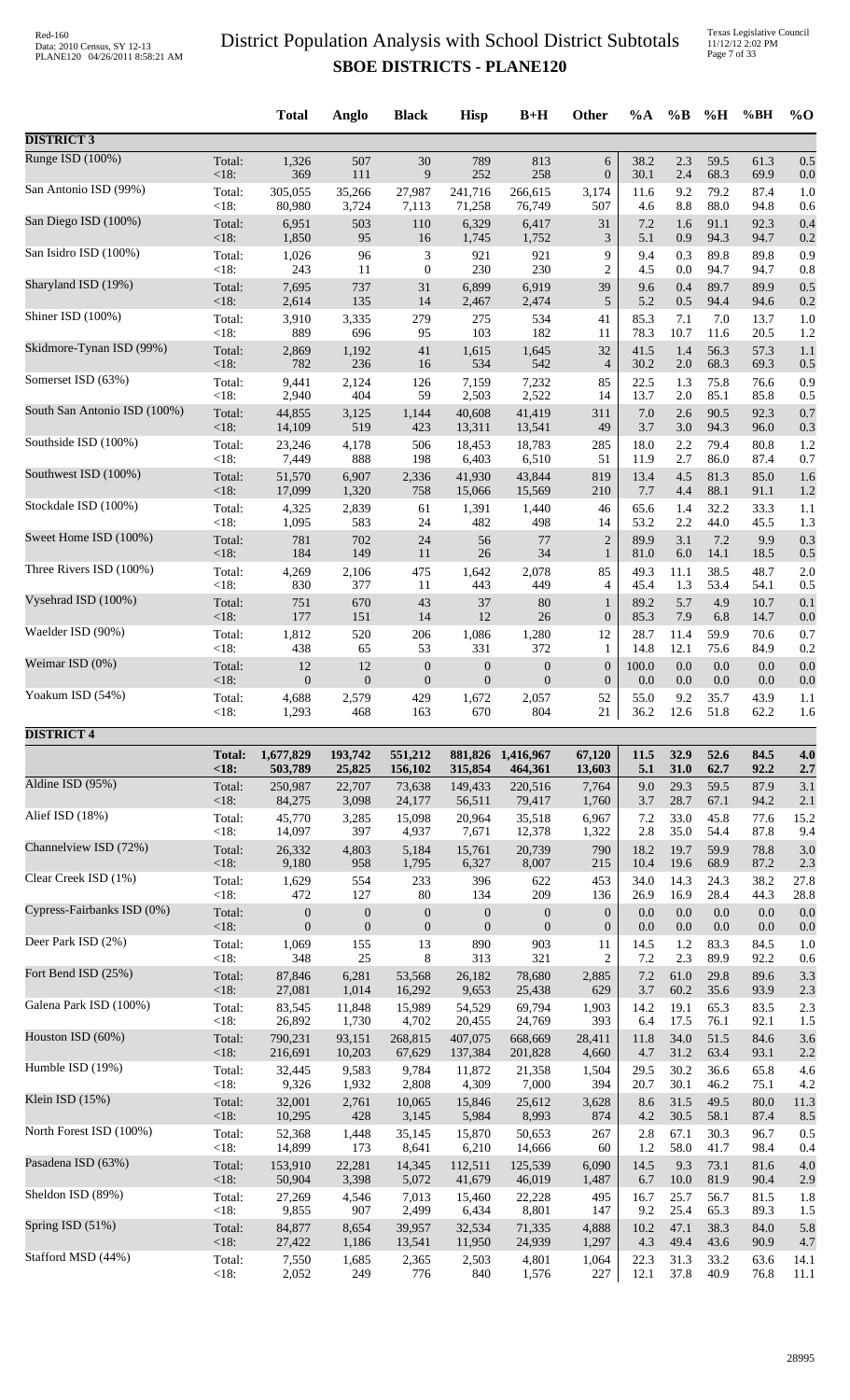|                             |                   | <b>Total</b>    | Anglo           | <b>Black</b>     | <b>Hisp</b>    | $B+H$          | Other                | $\%A$        | $\%$ B         | %H           | %BH          | $\%$ O     |
|-----------------------------|-------------------|-----------------|-----------------|------------------|----------------|----------------|----------------------|--------------|----------------|--------------|--------------|------------|
| <b>DISTRICT 5</b>           |                   |                 |                 |                  |                |                |                      |              |                |              |              |            |
|                             | <b>Total:</b>     | 1,689,618       | 938,063         | 112,231          | 576,632        | 677,834        | 73,721               | 55.5         | 6.6            | 34.1         | 40.1         | 4.4        |
|                             | <18:              | 405,870         | 170,817         | 33,618           | 190,200        | 217,823        | 17,230               | 42.1         | 8.3            | 46.9         | 53.7         | 4.2        |
| Alamo Heights ISD (86%)     | Total:            | 24,903          | 19,162          | 329              | 4,727          | 5,012          | 729                  | 76.9         | 1.3            | 19.0         | 20.1         | 2.9        |
| Austin ISD (71%)            | $<18$ :           | 5,522           | 3,857           | 86               | 1,389          | 1,454          | 211                  | 69.8         | 1.6            | 25.2         | 26.3         | 3.8        |
|                             | Total:            | 454,589         | 225,371         | 40,279           | 165,249        | 202,109        | 27,109               | 49.6         | 8.9            | 36.4         | 44.5         | 6.0        |
| Blanco ISD (100%)           | < 18:             | 96,922          | 30,603          | 10,967           | 52,317         | 61,589         | 4,730                | 31.6         | 11.3           | 54.0         | 63.5         | 4.9        |
|                             | Total:            | 6,615           | 5,166           | 63               | 1,280          | 1,330          | 119                  | 78.1         | 1.0            | 19.3         | 20.1         | 1.8        |
|                             | $<18$ :           | 1,418           | 942             | 17               | 438            | 450            | 26                   | 66.4         | 1.2            | 30.9         | 31.7         | 1.8        |
| Boerne ISD (100%)           | Total:            | 34,870          | 27,609          | 273              | 6,309          | 6,532          | 729                  | 79.2         | 0.8            | 18.1         | 18.7         | 2.1        |
|                             | < 18:             | 8,573           | 6,075           | 116              | 2,196          | 2,277          | 221                  | 70.9         | 1.4            | 25.6         | 26.6         | 2.6        |
| Burnet Cons ISD (11%)       | Total:            | 2,341           | 2,223           | 5                | 71             | 76             | 42                   | 95.0         | 0.2            | 3.0          | 3.2          | 1.8        |
|                             | $<18$ :           | 231             | 213             | $\mathbf{1}$     | 13             | 14             | $\overline{4}$       | 92.2         | 0.4            | 5.6          | 6.1          | 1.7        |
| Center Point ISD (100%)     | Total:            | 4,002           | 2,707           | 38               | 1,186          | 1,204          | 91                   | 67.6         | 0.9            | 29.6         | 30.1         | 2.3        |
|                             | <18:              | 1,022           | 496             | 26               | 488            | 500            | 26                   | 48.5         | 2.5            | 47.7         | 48.9         | 2.5        |
| Cherokee ISD (100%)         | Total:            | 596             | 495             | $\mathbf{9}$     | 82             | 90             | 11                   | 83.1         | 1.5            | 13.8         | 15.1         | 1.8        |
| Comal ISD (100%)            | <18:              | 139             | 99              | $\,8\,$          | $29\,$         | 37             | $\mathfrak{Z}$       | 71.2         | 5.8            | 20.9         | 26.6         | 2.2        |
|                             | Total:            | 99,194          | 71,135          | 2,604            | 23,155         | 25,457         | 2,602                | 71.7         | 2.6            | 23.3         | 25.7         | 2.6        |
| Comfort ISD (100%)          | <18:              | 24,673          | 14,983          | 890              | 8,282          | 8,986          | 704                  | 60.7         | 3.6            | 33.6         | 36.4         | 2.9        |
|                             | Total:            | 7,624           | 5,085           | 49               | 2,393          | 2,418          | 121                  | 66.7         | 0.6            | 31.4         | 31.7         | 1.6        |
| Del Valle ISD (98%)         | $<18$ :           | 1,704           | 826             | 15               | 850            | 859            | 19                   | 48.5         | 0.9            | 49.9         | 50.4         | 1.1        |
|                             | Total:            | 58,619          | 12,523          | 8,136            | 36,464         | 43,889         | 2,207                | 21.4         | 13.9           | 62.2         | 74.9         | 3.8        |
|                             | <18:              | 16,449          | 1,355           | 2,209            | 12,996         | 14,859         | 235                  | 8.2          | 13.4           | 79.0         | 90.3         | 1.4        |
| Divide ISD (100%)           | Total:            | 174             | 146             | $\boldsymbol{0}$ | $28\,$         | 28             | $\boldsymbol{0}$     | 83.9         | 0.0            | 16.1         | 16.1         | 0.0        |
|                             | <18:              | 36              | 26              | $\boldsymbol{0}$ | 10             | 10             | $\boldsymbol{0}$     | 72.2         | 0.0            | 27.8         | 27.8         | 0.0        |
| Doss Cons CSD (100%)        | Total:            | 307             | 277             | $\overline{2}$   | 21             | 23             | 7                    | 90.2         | 0.7            | 6.8          | 7.5          | 2.3        |
|                             | <18:              | 56              | 47              | $\boldsymbol{0}$ | $\overline{7}$ | $\tau$         | $\overline{2}$       | 83.9         | 0.0            | 12.5         | 12.5         | 3.6        |
| Dripping Springs ISD (99%)  | Total:            | 22,737          | 18,951          | 304              | 2,747          | 3,020          | 766                  | 83.3         | 1.3            | 12.1         | 13.3         | 3.4        |
| Eanes ISD (100%)            | $<18$ :           | 6,416           | 5,007           | 130              | 1,051          | 1,159          | 250                  | 78.0         | 2.0            | 16.4         | 18.1         | 3.9        |
|                             | Total:            | 35,314          | 28,896          | 342              | 2,823          | 3,134          | 3,284                | 81.8         | 1.0            | 8.0          | 8.9          | 9.3        |
|                             | <18:              | 9,718           | 7,446           | 135              | 992            | 1,112          | 1,160                | 76.6         | 1.4            | 10.2         | 11.4         | 11.9       |
| East Central ISD (37%)      | Total:            | 16,951          | 9,701           | 955              | 6,161          | 7,030          | 220                  | 57.2         | 5.6            | 36.3         | 41.5         | 1.3        |
|                             | <18:              | 4,237           | 1,854           | 297              | 2,085          | 2,330          | 53                   | 43.8         | 7.0            | 49.2         | 55.0         | 1.3        |
| Fort Sam Houston ISD (100%) | Total:            | 7,129           | 4,227           | 1,263            | 1,200          | 2,373          | 529                  | 59.3         | 17.7           | 16.8         | 33.3         | 7.4        |
|                             | <18:              | 1,545           | 726             | 372              | 392            | 707            | 112                  | 47.0         | 24.1           | 25.4         | 45.8         | 7.2        |
| Fredericksburg ISD (100%)   | Total:<br>$<18$ : | 21,951<br>4,490 | 16,881<br>2,657 | 110<br>37        | 4,723<br>1,727 | 4,789<br>1,752 | 281                  | 76.9<br>59.2 | 0.5<br>$0.8\,$ | 21.5<br>38.5 | 21.8<br>39.0 | 1.3        |
| Gonzales ISD (2%)           | Total:            | 300             | 230             | 12               | 54             | 66             | 81<br>$\overline{4}$ | 76.7         | 4.0            | 18.0         | 22.0         | 1.8<br>1.3 |
| Harper ISD (91%)            | $<18$ :           | 51              | 31              | 3                | 17             | 20             | $\boldsymbol{0}$     | 60.8         | 5.9            | 33.3         | 39.2         | 0.0        |
|                             | Total:            | 3,273           | 2,938           | 12               | 280            | 287            | 48                   | 89.8         | 0.4            | 8.6          | 8.8          | 1.5        |
| Hays Cons ISD (100%)        | $<18$ :           | 631             | 512             | $\overline{4}$   | 109            | 110            | 9                    | 81.1         | 0.6            | 17.3         | 17.4         | 1.4        |
|                             | Total:            | 67,886          | 31,503          | 3,217            | 32,231         | 34,949         | 1,434                | 46.4         | 4.7            | 47.5         | 51.5         | 2.1        |
|                             | < 18:             | 21,715          | 7,807           | 1,239            | 12,546         | 13,485         | 423                  | 36.0         | 5.7            | 57.8         | 62.1         | 1.9        |
| Hunt ISD (100%)             | Total:            | 1,686           | 1,484           | $\overline{c}$   | 179            | 181            | 21                   | 88.0         | 0.1            | 10.6         | 10.7         | 1.2        |
|                             | <18:              | 260             | 195             | $\mathbf{1}$     | 59             | 60             | 5                    | 75.0         | 0.4            | 22.7         | 23.1         | 1.9        |
| Ingram ISD $(100\%)$        | Total:            | 8,319           | 6,411           | 103              | 1,665          | 1,743          | 165                  | 77.1         | 1.2            | 20.0         | 21.0         | 2.0        |
|                             | <18:              | 1,708           | 999             | 60               | 621            | 665            | 44                   | 58.5         | 3.5            | 36.4         | 38.9         | 2.6        |
| Johnson City ISD (100%)     | Total:            | 5,412           | 4,515           | 55               | 766            | 810            | 87                   | 83.4         | 1.0            | 14.2         | 15.0         | 1.6        |
|                             | <18:              | 1,164           | 861             | 33               | 262            | 288            | 15                   | 74.0         | 2.8            | 22.5         | 24.7         | 1.3        |
| Judson ISD (46%)            | Total:            | 52,698          | 23,454          | 8,707            | 18,868         | 26,745         | 2,499                | 44.5         | 16.5           | 35.8         | 50.8         | 4.7        |
| Kerrville ISD (100%)        | <18:              | 14,087          | 4,349           | 3,001            | 6,662          | 9,179          | 559                  | 30.9         | 21.3           | 47.3         | 65.2         | 4.0        |
|                             | Total:            | 33,259          | 23,526          | 936              | 8,272          | 9,047          | 686                  | 70.7         | 2.8            | 24.9         | 27.2         | 2.1        |
|                             | <18:              | 6,536           | 3,410           | 290              | 2,803          | 2,994          | 132                  | 52.2         | 4.4            | 42.9         | 45.8         | 2.0        |
| La Vernia ISD (8%)          | Total:            | 1,090           | 895             | 24               | 147            | 171            | 24                   | 82.1         | 2.2            | 13.5         | 15.7         | 2.2        |
|                             | <18:              | 251             | 184             | 6                | 55             | 61             | 6                    | 73.3         | 2.4            | 21.9         | 24.3         | 2.4        |
| Lake Travis ISD (0%)        | Total:            | 154             | 131             | $\overline{4}$   | 17             | $21\,$         | $\overline{2}$       | 85.1         | 2.6            | 11.0         | 13.6         | 1.3        |
|                             | $<18$ :           | 52              | 41              | 3                | 8              | 11             | $\boldsymbol{0}$     | 78.8         | 5.8            | 15.4         | 21.2         | 0.0        |
| Llano ISD $(100\%)$         | Total:            | 16,958          | 15,078          | 158              | 1,471          | 1,604          | 276                  | 88.9         | 0.9            | 8.7          | 9.5          | 1.6        |
| Lockhart ISD (100%)         | <18:              | 2,846           | 2,189           | 74               | 533            | 587            | 70                   | 76.9         | 2.6            | 18.7         | 20.6         | 2.5        |
|                             | Total:            | 23,720          | 10,641          | 1,784            | 11,134         | 12,780         | 299                  | 44.9         | 7.5            | 46.9         | 53.9         | 1.3        |
| Luling ISD (100%)           | $<18$ :           | 6,384           | 2,002           | 482              | 3,905          | 4,300          | 82                   | 31.4         | 7.6            | 61.2         | 67.4         | 1.3        |
|                             | Total:            | 7,583           | 3,578           | 604              | 3,396          | 3,916          | 89                   | 47.2         | 8.0            | 44.8         | 51.6         | 1.2        |
| Manor ISD (25%)             | <18:              | 1,981           | 613             | 185              | 1,230          | 1,354          | 14                   | 30.9         | 9.3            | 62.1<br>60.4 | 68.3         | 0.7        |
|                             | Total:<br><18:    | 8,884<br>2,808  | 1,320<br>140    | 2,173<br>601     | 5,362<br>2,088 | 7,460<br>2,652 | 104<br>16            | 14.9<br>5.0  | 24.5<br>21.4   | 74.4         | 84.0<br>94.4 | 1.2<br>0.6 |
| Marion ISD (100%)           | Total:            | 7,024           | 4,861           | 190              | 1,842          | 2,015          | 148                  | 69.2         | 2.7            | 26.2         | 28.7         | 2.1        |
|                             | <18:              | 1,739           | 1,002           | 68               | 657            | 712            | 25                   | 57.6         | 3.9            | 37.8         | 40.9         | 1.4        |
| Mason ISD (98%)             | Total:            | 4,046           | 3,119           | $26\,$           | 866            | 888            | 39                   | 77.1         | 0.6            | 21.4         | 21.9         | 1.0        |
|                             | $<18$ :           | 862             | 572             | 12               | 273            | 282            | 8                    | 66.4         | 1.4            | 31.7         | 32.7         | 0.9        |
| Medina ISD (2%)             | Total:            | 51              | 41              | $\boldsymbol{0}$ | 9              | 9              | 1                    | 80.4         | 0.0            | 17.6         | 17.6         | 2.0        |
| Medina Valley ISD (2%)      | <18:              | 14              | 9               | $\boldsymbol{0}$ | 5              | 5              | $\boldsymbol{0}$     | 64.3         | 0.0            | 35.7         | 35.7         | 0.0        |
|                             | Total:            | 415             | 259             | $8\,$            | 144            | 149            | $\overline{7}$       | 62.4         | 1.9            | 34.7         | 35.9         | 1.7        |
| Navarro ISD (100%)          | <18:              | 85              | 44              | $\sqrt{2}$       | 41             | 41             | $\boldsymbol{0}$     | 51.8         | 2.4            | 48.2         | 48.2         | 0.0        |
|                             | Total:            | 6,907           | 4,157           | 192              | 2,468          | 2,614          | 136                  | 60.2         | 2.8            | 35.7         | 37.8         | 2.0        |
|                             | <18:              | 1,956           | 1,019           | 71               | 855            | 899            | 38                   | 52.1         | 3.6            | 43.7         | 46.0         | 1.9        |
| New Braunfels ISD (100%)    | Total:            | 44,455          | 28,246          | 877              | 14,643         | 15,377         | 832                  | 63.5         | $2.0\,$        | 32.9         | 34.6         | 1.9        |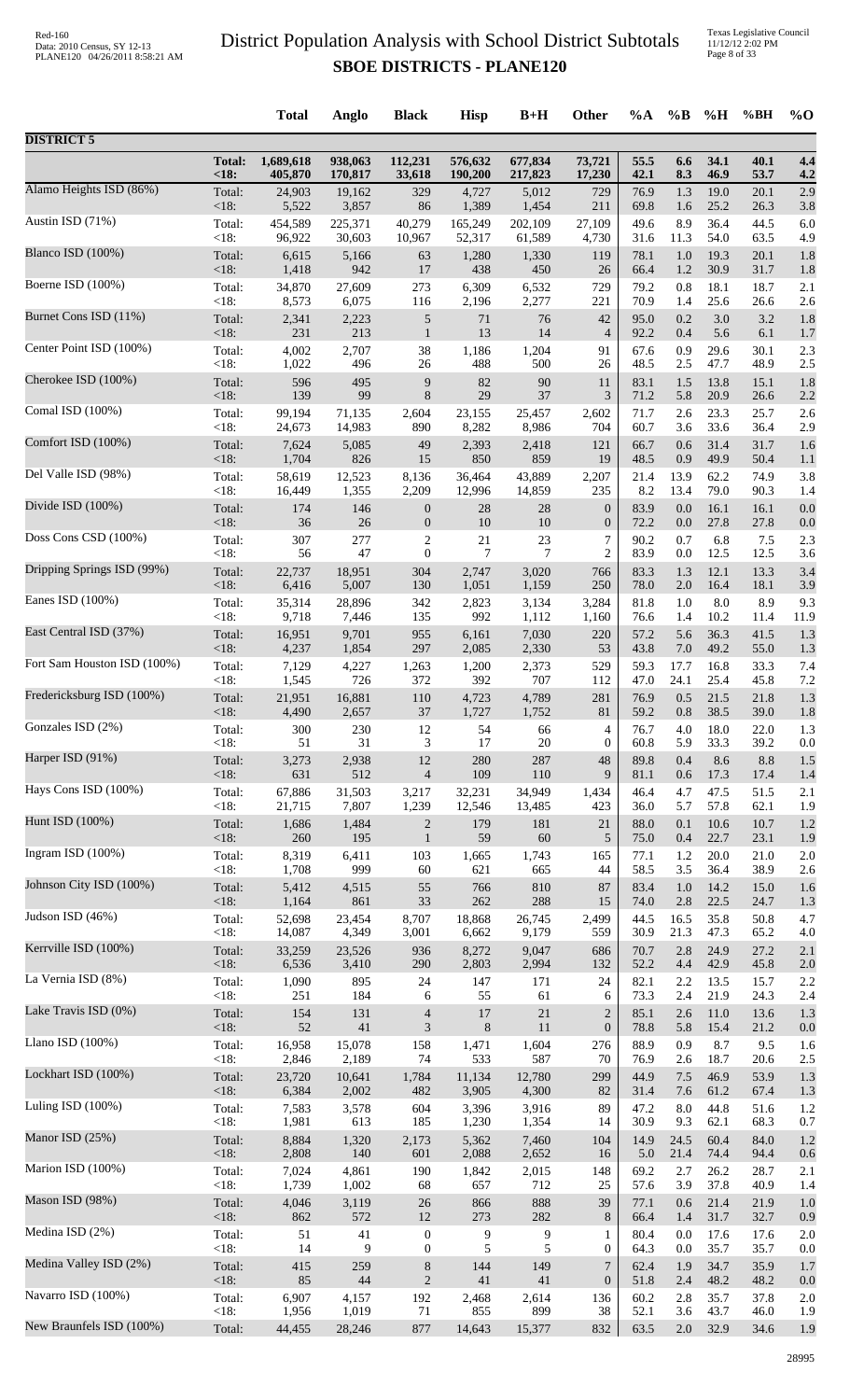Texas Legislative Council 11/12/12 2:02 PM Page 9 of 33

|                                                |                 | <b>Total</b>    | Anglo           | <b>Black</b>     | <b>Hisp</b>  | $B+H$        | Other            | $\%A$        | $\%B$       | %H           | %BH          | $\%$ O      |
|------------------------------------------------|-----------------|-----------------|-----------------|------------------|--------------|--------------|------------------|--------------|-------------|--------------|--------------|-------------|
| <b>DISTRICT 5</b>                              |                 |                 |                 |                  |              |              |                  |              |             |              |              |             |
| Nixon-Smiley Cons ISD (2%)                     | $<18$ :         | 11,583          | 6,095           | 319              | 5,020        | 5,261        | 227              | 52.6         | 2.8         | 43.3         | 45.4         | 2.0         |
|                                                | Total:          | 120             | 114             | $\boldsymbol{0}$ | 6            | 6            | $\boldsymbol{0}$ | 95.0         | 0.0         | 5.0          | 5.0          | 0.0         |
|                                                | < 18:           | 29              | 28              | $\boldsymbol{0}$ | 1            | $\mathbf{1}$ | $\mathbf{0}$     | 96.6         | 0.0         | 3.4          | 3.4          | 0.0         |
| North East ISD (76%)                           | Total:          | 300,036         | 159,276         | 20,391           | 106,949      | 125,159      | 15,601           | 53.1         | 6.8         | 35.6         | 41.7         | 5.2         |
|                                                | <18:            | 74,621          | 31,439          | 6,423            | 33,550       | 38,775       | 4,407            | 42.1         | 8.6         | 45.0         | 52.0         | 5.9         |
| Northside ISD (Bexar) (21%)                    | Total:          | 108,074         | 56,642          | 4,478            | 40,771       | 44,697       | 6,735            | 52.4         | 4.1         | 37.7         | 41.4         | 6.2         |
| Prairie Lea ISD (100%)                         | < 18:           | 28,060          | 11,983          | 1,421            | 13,031       | 14,134       | 1,943            | 42.7         | 5.1         | 46.4         | 50.4         | 6.9         |
|                                                | Total:          | 1,311           | 759             | 67               | 448          | 515          | 37               | 57.9         | 5.1         | 34.2         | 39.3         | 2.8         |
| Randolph Field ISD (100%)                      | < 18:           | 346             | 157             | 24               | 153          | 177          | 12               | 45.4         | 6.9         | 44.2         | 51.2         | 3.5         |
|                                                | Total:          | 1,241           | 827             | 172              | 188          | 339          | 75               | 66.6         | 13.9        | 15.1         | 27.3         | 6.0         |
|                                                | < 18:           | 516             | 323             | 79               | 99           | 164          | 29               | 62.6         | 15.3        | 19.2         | 31.8         | 5.6         |
| Richland Springs ISD (100%)                    | Total:          | 939             | 810             | 20               | 100          | 111          | 18               | 86.3         | 2.1         | 10.6         | 11.8         | 1.9         |
|                                                | < 18:           | 212             | 158             | 16               | 42           | 50           | $\overline{4}$   | 74.5         | 7.5         | 19.8         | 23.6         | 1.9         |
| San Antonio ISD (1%)                           | Total:          | 2,459           | 1,407           | 115              | 881          | 986          | 66               | 57.2         | 4.7         | 35.8         | 40.1         | 2.7         |
| San Marcos Cons ISD (100%)                     | <18:            | 123             | 60              | $\overline{2}$   | 58           | 59           | $\overline{4}$   | 48.8         | 1.6         | 47.2         | 48.0         | 3.3         |
|                                                | Total:          | 64,257          | 32,598          | 3,533            | 26,723       | 29,791       | 1,868            | 50.7         | 5.5         | 41.6         | 46.4         | 2.9         |
| San Saba ISD (100%)                            | < 18:           | 11,243          | 3,197           | 822              | 7,151        | 7,735        | 311              | 28.4         | 7.3         | 63.6         | 68.8         | 2.8         |
|                                                | Total:          | 4,537           | 2,779           | 184              | 1,530        | 1,710        | 48               | 61.3         | 4.1         | 33.7         | 37.7         | 1.1         |
|                                                | < 18:           | 921             | 448             | 5                | 461          | 462          | 11               | 48.6         | 0.5         | 50.1         | 50.2         | 1.2         |
| Schertz-Cibolo-Universal City ISD<br>$(100\%)$ | Total:          | 58,437          | 33,954          | 6,565            | 15,717       | 21,784       | 2,699            | 58.1         | 11.2        | 26.9         | 37.3         | 4.6         |
| Seguin ISD (100%)                              | < 18:           | 16,787          | 8,327           | 2,236            | 5,718        | 7,658        | 802              | 49.6         | 13.3        | 34.1         | 45.6         | 4.8         |
|                                                | Total:          | 42,952          | 20,595          | 2,786            | 19,346       | 21,784       | 573              | 47.9         | 6.5         | 45.0         | 50.7         | 1.3         |
| Waelder ISD (10%)                              | < 18:           | 10,541          | 3,449           | 809              | 6,369        | 6,966        | 126              | 32.7         | 7.7         | 60.4         | 66.1         | 1.2         |
|                                                | Total:          | 210             | 143             | 8                | 56           | 64           | 3                | 68.1         | 3.8         | 26.7         | 30.5         | 1.4         |
|                                                | <18:            | 33              | 19              | $\mathbf{1}$     | 13           | 14           | $\boldsymbol{0}$ | 57.6         | 3.0         | 39.4         | 42.4         | 0.0         |
| Wimberley ISD (100%)                           | Total:          | 13,009          | 11,217          | 67               | 1,484        | 1,542        | 250              | 86.2         | 0.5         | 11.4         | 11.9         | 1.9         |
|                                                | <18:            | 2,574           | 1,943           | 20               | 543          | 560          | 71               | 75.5         | 0.8         | 21.1         | 21.8         | 2.8         |
| <b>DISTRICT 6</b>                              |                 |                 |                 |                  |              |              |                  |              |             |              |              |             |
|                                                | <b>Total:</b>   | 1,682,301       | 750,027         | 211,125          | 548,266      | 747,495      | 184,779          | 44.6         | 12.5        | 32.6         | 44.4         | 11.0        |
|                                                | < 18:           | 432,240         | 147,152         | 64,255           | 181,937      | 240,865      | 44,223           | 34.0         | 14.9        | 42.1         | 55.7         | <b>10.2</b> |
| Aldine ISD (3%)                                | Total:          | 7,540           | 998             | 653              | 5,781        | 6,367        | 175              | 13.2         | 8.7         | 76.7         | 84.4         | 2.3         |
| Alief ISD (82%)                                | <18:            | 2,472           | 108             | 227              | 2,127        | 2,325        | 39               | 4.4          | 9.2         | 86.0         | 94.1         | 1.6         |
|                                                | Total:          | 210,822         | 24,942          | 60,292           | 89,160       | 146,665      | 39,215           | 11.8         | 28.6        | 42.3         | 69.6         | 18.6        |
| Cypress-Fairbanks ISD (84%)                    | < 18:           | 59,003          | 3,243           | 19,156           | 29,759       | 47,731       | 8,029            | 5.5          | 32.5        | 50.4         | 80.9         | 13.6        |
|                                                | Total:          | 416,259         | 193,604         | 53,892           | 124,533      | 175,562      | 47,093           | 46.5         | 12.9        | 29.9         | 42.2         | 11.3        |
|                                                | < 18:           | 120,027         | 45,346          | 17,843           | 45,277       | 61,615       | 13,066           | 37.8         | 14.9        | 37.7         | 51.3         | 10.9        |
| Houston ISD (40%)                              | Total:          | 522,453         | 248,989         | 51,455           | 173,919      | 222,010      | 51,454           | 47.7         | 9.8         | 33.3         | 42.5         | 9.8         |
|                                                | < 18:           | 104,853         | 34,356          | 11,836           | 49,941       | 60,586       | 9,911            | 32.8         | 11.3        | 47.6         | 57.8         | 9.5         |
| Katy ISD (36%)                                 | Total:          | 92,632          | 51,927          | 8,009            | 22,576       | 30.050       | 10,655           | 56.1         | 8.6         | 24.4         | 32.4         | 11.5        |
|                                                | <18:            | 25,387          | 12,120          | 2,689            | 7,793        | 10,222       | 3,045            | 47.7         | 10.6        | 30.7         | 40.3         | 12.0        |
| Klein ISD (85%)                                | Total:          | 185,772         | 109,633         | 18,977           | 40,682       | 58,786       | 17,353           | 59.0         | 10.2        | 21.9         | 31.6         | 9.3         |
| Spring Branch ISD (100%)                       | <18:            | 53,477          | 26,980          | 6,556            | 15,146       | 21,211       | 5,286            | 50.5         | 12.3        | 28.3         | 39.7         | 9.9         |
|                                                | Total:          | 172,178         | 76,932          | 8,810            | 74,590       | 82,338       | 12,908           | 44.7         | 5.1         | 43.3         | 47.8         | 7.5         |
| Spring ISD (15%)                               | <18:            | 46,994          | 15,466          | 2,999            | 25,778       | 28,307       | 3,221            | 32.9         | 6.4         | 54.9         | 60.2         | 6.9         |
|                                                | Total:          | 24,697          | 8,409           | 6,223            | 7,537        | 13,555       | 2,733            | 34.0         | 25.2        | 30.5         | 54.9         | 11.1        |
|                                                | < 18:           | 6,216           | 1,160           | 1,990            | 2,587        | 4,457        | 599              | 18.7         | 32.0        | 41.6         | 71.7         | 9.6         |
| Tomball ISD (87%)                              | Total:          | 48,211          | 33,617          | 2,760            | 8,832        | 11,459       | 3,135            | 69.7         | 5.7         | 18.3         | 23.8         | 6.5         |
|                                                | <18:            | 13,281          | 8,138           | 930              | 3,272        | 4,131        | 1,012            | 61.3         | 7.0         | 24.6         | 31.1         | 7.6         |
| Waller ISD (5%)                                | Total:          | 1,737           | 976             | 54               | 656          | 703          | 58               | 56.2         | 3.1         | 37.8         | 40.5         | 3.3         |
| <b>DISTRICT 7</b>                              | < 18:           | 530             | 235             | 29               | 257          | 280          | 15               | 44.3         | 5.5         | 48.5         | 52.8         | 2.8         |
|                                                | <b>Total:</b>   | 1,685,861       | 919,642         | 281,844          | 337,445      | 611,656      | 154,563          | 54.6         | 16.7        | 20.0         | 36.3         | 9.2         |
| Alvin ISD (100%)                               | <18:            | 450,923         | 205,518         | 85,191           | 119,745      | 200,694      | 44,711           | 45.6         | 18.9        | 26.6         | 44.5         | 9.9         |
|                                                | Total:          | 86,711          | 41,290          | 10,430           | 27,288       | 37,386       | 8,035            | 47.6         | 12.0        | 31.5         | 43.1         | 9.3         |
| Anahuac ISD (100%)                             | <18:            | 24,895          | 8,996           | 3,407            | 10,144       | 13,348       | 2,551            | 36.1         | 13.7        | 40.7         | 53.6         | 10.2        |
|                                                | Total:          | 6,780           | 4,055           | 1,147            | 1,425        | 2,552        | 173              | 59.8         | 16.9        | 21.0         | 37.6         | 2.6         |
|                                                | < 18:           | 1,660           | 847             | 272              | 512          | 772          | 41               | 51.0         | 16.4        | 30.8         | 46.5         | 2.5         |
| Angleton ISD (100%)                            | Total:          | 38,961          | 19,648          | 6,979            | 11,950       | 18,714       | 599              | 50.4         | 17.9        | 30.7         | 48.0         | 1.5         |
|                                                | <18:            | 8,721           | 3,767           | 1,222            | 3,702        | 4,815        | 139              | 43.2         | 14.0        | 42.4         | 55.2         | 1.6         |
| Barbers Hill ISD (100%)                        | Total:<br>< 18: | 14,411<br>4,340 | 12,007<br>3,384 | 524<br>198       | 1,672<br>700 | 2,149<br>867 | 255<br>89        | 83.3<br>78.0 | 3.6         | 11.6<br>16.1 | 14.9         | 1.8         |
| Beaumont ISD (100%)                            | Total:          | 132,225         | 46,691          | 61,677           | 19,459       | 80,399       | 5,135            | 35.3         | 4.6<br>46.6 | 14.7         | 20.0<br>60.8 | 2.1<br>3.9  |
| Brazos ISD (49%)                               | <18:            | 30,313          | 6,750           | 16,958           | 5,725        | 22,357       | 1,206            | 22.3         | 55.9        | 18.9         | 73.8         | 4.0         |
|                                                | Total:          | 2,167           | 1,226           | 136              | 785          | 913          | 28               | 56.6         | 6.3         | 36.2         | 42.1         | 1.3         |
|                                                | < 18:           | 550             | 243             | 33               | 271          | 300          | $\tau$           | 44.2         | 6.0         | 49.3         | 54.5         | 1.3         |
| Brazosport ISD (100%)                          | Total:          | 61,787          | 33,042          | 5,527            | 21,893       | 26,999       | 1,746            | 53.5         | 8.9         | 35.4         | 43.7         | 2.8         |
|                                                | <18:            | 17,381          | 6,975           | 1,966            | 8,264        | 9,946        | 460              | 40.1         | 11.3        | 47.5         | 57.2         | 2.6         |
| Bridge City ISD (100%)                         | Total:          | 12,918          | 11,308          | 142              | 1,091        | 1,222        | 388              | 87.5         | 1.1         | 8.4          | 9.5          | 3.0         |
|                                                | < 18:           | 3,227           | 2,618           | 62               | 430          | 488          | 121              | 81.1         | 1.9         | 13.3         | 15.1         | 3.7         |
| Broaddus ISD (100%)                            | Total:          | 2,930           | 2,716           | 85               | 95           | 179          | 35               | 92.7         | 2.9         | 3.2          | 6.1          | 1.2         |
| Brookeland ISD (100%)                          | < 18:           | 595             | 518             | 25               | 42           | 66           | 11               | 87.1         | 4.2         | 7.1          | 11.1         | 1.8         |
|                                                | Total:          | 2,407           | 2,129           | 178              | $70\,$       | 242          | 36               | 88.5         | 7.4         | 2.9          | 10.1         | 1.5         |
|                                                | < 18:           | 500             | 405             | 61               | 31           | 88           | $\tau$           | 81.0         | 12.2        | 6.2          | 17.6         | 1.4         |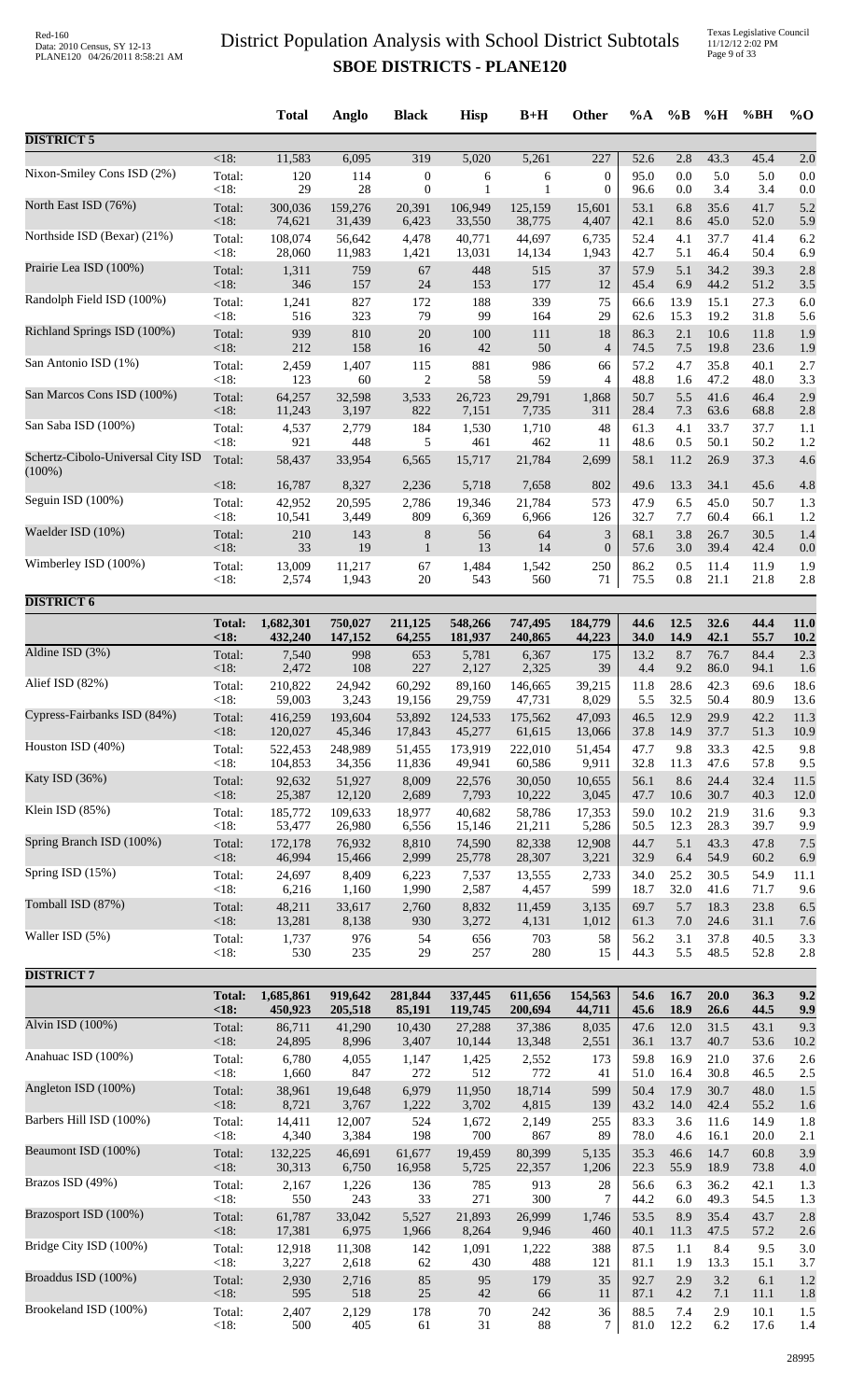|                                               |                | <b>Total</b>     | Anglo            | <b>Black</b>     | <b>Hisp</b>      | $B+H$            | Other            | $\%A$        | $\%B$        | %H           | %BH          | $\%$ O     |
|-----------------------------------------------|----------------|------------------|------------------|------------------|------------------|------------------|------------------|--------------|--------------|--------------|--------------|------------|
| <b>DISTRICT 7</b>                             |                |                  |                  |                  |                  |                  |                  |              |              |              |              |            |
| <b>Buna ISD (100%)</b>                        | Total:         | 7,887            | 7,327            | 249              | 200              | 441              | 119              | 92.9         | 3.2          | 2.5          | 5.6          | 1.5        |
| Burkeville ISD (100%)                         | <18:           | 1,987            | 1,793            | 79               | 80               | 155              | 39               | 90.2         | 4.0          | 4.0          | 7.8          | 2.0        |
|                                               | Total:         | 2,390            | 1,720            | 592              | 45               | 636              | 34               | 72.0         | 24.8         | 1.9          | 26.6         | 1.4        |
| Chester ISD (62%)                             | <18:           | 479              | 317              | 134              | 19               | 153              | 9                | 66.2         | 28.0         | 4.0          | 31.9         | 1.9        |
|                                               | Total:         | 791              | 751              | 13               | $18\,$           | 31               | 9                | 94.9         | 1.6          | 2.3          | 3.9          | 1.1        |
|                                               | < 18:          | 198              | 188              | $\overline{c}$   | 5                | $\overline{7}$   | 3                | 94.9         | 1.0          | $2.5\,$      | $3.5$        | 1.5        |
| Chireno ISD (11%)                             | Total:         | 188              | 174              | $10\,$           | 4                | 14               | $\boldsymbol{0}$ | 92.6         | 5.3          | 2.1          | 7.4          | 0.0        |
|                                               | < 18:          | 41               | 41               | $\mathbf{0}$     | $\mathbf{0}$     | $\mathbf{0}$     | $\mathbf{0}$     | 100.0        | 0.0          | 0.0          | 0.0          | 0.0        |
| Clear Creek ISD (36%)                         | Total:         | 75,417           | 53,142           | 4,955            | 12,475           | 17,186           | 5,089            | 70.5         | 6.6          | 16.5         | 22.8         | 6.7        |
|                                               | <18:           | 21,390           | 13,728           | 1,652            | 4,594            | 6,111            | 1,551            | 64.2         | 7.7          | 21.5         | 28.6         | 7.3        |
| Cleveland ISD (84%)                           | Total:<br><18: | 16,703           | 9,886<br>2,254   | 2,100<br>622     | 4,454            | 6,491            | 326              | 59.2<br>48.0 | 12.6         | 26.7<br>37.6 | 38.9         | 2.0        |
| Colmesneil ISD (100%)                         | Total:         | 4,693<br>2,428   | 2,251            | 80               | 1,766<br>63      | 2,354<br>142     | 85<br>35         | 92.7         | 13.3<br>3.3  | $2.6$        | 50.2<br>5.8  | 1.8<br>1.4 |
| Columbia-Brazoria ISD (100%)                  | <18:           | 543              | 490              | 19               | $27\,$           | 45               | 8                | 90.2         | 3.5          | 5.0          | 8.3          | 1.5        |
|                                               | Total:         | 18,784           | 13,297           | 2,005            | 3,220            | 5,158            | 329              | 70.8         | 10.7         | 17.1         | 27.5         | 1.8        |
| Damon ISD (100%)                              | < 18:          | 4,716            | 2,863            | 606              | 1,200            | 1,758            | 95               | 60.7         | 12.8         | 25.4         | 37.3         | 2.0        |
|                                               | Total:         | 1,232            | 828              | 27               | 354              | 376              | 28               | 67.2         | 2.2          | 28.7         | 30.5         | 2.3        |
|                                               | < 18:          | 329              | 171              | 14               | 140              | 149              | 9                | 52.0         | 4.3          | 42.6         | 45.3         | 2.7        |
| Danbury ISD (100%)                            | Total:         | 4,331            | 3,428            | 227              | 605              | 827              | 76               | 79.2         | 5.2          | 14.0         | 19.1         | 1.8        |
|                                               | $<18$ :        | 1,018            | 795              | 22               | 171              | 192              | 31               | 78.1         | 2.2          | 16.8         | 18.9         | 3.0        |
| Dayton ISD (100%)                             | Total:         | 28,131           | 18,672           | 3,324            | 5,746            | 9,002            | 457              | 66.4         | 11.8         | 20.4         | 32.0         | 1.6        |
|                                               | < 18:          | 6,722            | 4,077            | 677              | 1,901            | 2,546            | 99               | 60.7         | 10.1         | 28.3         | 37.9         | 1.5        |
| Devers ISD (100%)                             | Total:         | 941              | 706              | 73               | 153              | 223              | 12               | 75.0         | 7.8          | 16.3         | 23.7         | 1.3        |
|                                               | < 18:          | 245              | 172              | 17               | 57               | 72               | 1                | 70.2         | 6.9          | 23.3         | 29.4         | 0.4        |
| Deweyville ISD (100%)                         | Total:         | 3,701            | 3,487            | 36               | 97               | 132              | 82               | 94.2         | 1.0          | 2.6          | 3.6          | 2.2        |
| Dickinson ISD (100%)                          | < 18:          | 882              | 808              | 14               | 41               | 54               | 20               | 91.6         | 1.6          | 4.6          | 6.1          | 2.3        |
|                                               | Total:         | 51,434           | 27,204           | 6,557            | 15,656           | 21,910           | 2,320            | 52.9         | 12.7         | 30.4         | 42.6         | 4.5        |
| East Chambers ISD (100%)                      | <18:           | 13,791           | 5,220            | 2,179            | 5,957            | 7,959            | 612              | 37.9         | 15.8         | 43.2         | 57.7         | 4.4        |
|                                               | Total:         | 6,277            | 4,191            | 543              | 1,478            | 1,997            | 89               | 66.8         | 8.7          | 23.5         | 31.8         | 1.4        |
|                                               | < 18:          | 1,708            | 938              | 137              | 626              | 751              | 19               | 54.9         | 8.0          | 36.7         | 44.0         | 1.1        |
| Evadale ISD (100%)                            | Total:         | 1,636            | 1,587            | 12               | $32\,$           | 44               | 5                | 97.0         | 0.7          | 2.0          | 2.7          | 0.3        |
|                                               | <18:           | 440              | 420              | 11               | 9                | 20               | $\boldsymbol{0}$ | 95.5         | 2.5          | 2.0          | 4.5          | 0.0        |
| Fort Bend ISD (75%)                           | Total:         | 260,680          | 92,329           | 46,081           | 46,225           | 90,881           | 77,470           | 35.4         | 17.7         | 17.7         | 34.9         | 29.7       |
|                                               | <18:           | 73,813           | 21,455           | 15,449           | 15,918           | 30,632           | 21,726           | 29.1         | 20.9         | 21.6         | 41.5         | 29.4       |
| Friendswood ISD (100%)                        | Total:         | 25,524           | 21,036           | 527              | 2,542            | 3,045            | 1,443            | 82.4         | 2.1          | 10.0         | 11.9         | 5.7        |
|                                               | < 18:          | 7,088            | 5,521            | 174              | 944              | 1,109            | 458              | 77.9         | 2.5          | 13.3         | 15.6         | 6.5        |
| Galveston ISD (100%)                          | Total:         | 50,606           | 23,855           | 9,580            | 15,307           | 24,487           | 2,264            | 47.1         | 18.9         | 30.2         | 48.4         | 4.5        |
| Goose Creek Consolidated ISD (8%) Total:      | < 18:          | 9,630<br>7,628   | 2,625<br>4,514   | 2,443<br>878     | 4,395<br>2,060   | 6,619<br>2,911   | 386<br>203       | 27.3<br>59.2 | 25.4<br>11.5 | 45.6<br>27.0 | 68.7<br>38.2 | 4.0<br>2.7 |
| Hamshire-Fannett ISD (100%)                   | <18:           | 2,303            | 1,119            | 301              | 830              | 1,112            | 72               | 48.6         | 13.1         | 36.0         | 48.3         | 3.1        |
|                                               | Total:         | 9,116            | 7,636            | 530              | 814              | 1,338            | 142              | 83.8         | 5.8          | 8.9          | 14.7         | 1.6        |
|                                               | < 18:          | 2,266            | 1,759            | 151              | 327              | 472              | 35               | 77.6         | 6.7          | 14.4         | 20.8         | 1.5        |
| Hardin ISD (100%)                             | Total:         | 6,874            | 5,978            | 254              | 549              | 795              | 101              | 87.0         | 3.7          | 8.0          | 11.6         | 1.5        |
|                                               | < 18:          | 1,709            | 1,390            | 78               | 219              | 291              | 28               | 81.3         | 4.6          | 12.8         | 17.0         | 1.6        |
| Hardin-Jefferson ISD (100%)                   | Total:         | 10,790           | 8,872            | 1,059            | 727              | 1,773            | 145              | 82.2         | 9.8          | 6.7          | 16.4         | 1.3        |
|                                               | < 18:          | 2,536            | 1,993            | 256              | 265              | 517              | 26               | 78.6         | 10.1         | 10.4         | 20.4         | 1.0        |
| Hemphill ISD (100%)                           | Total:         | 7,636            | 6,680            | 585              | 237              | 821              | 135              | 87.5         | 7.7          | 3.1          | 10.8         | 1.8        |
|                                               | <18:           | 1,281            | 1,017            | 153              | 83               | 235              | 29               | 79.4         | 11.9         | 6.5          | 18.3         | 2.3        |
| High Island ISD (100%)                        | Total:         | 537              | 477              | $\sqrt{5}$       | 43               | 48               | 12               | 88.8         | 0.9          | 8.0          | 8.9          | 2.2        |
| Hitchcock ISD (100%)                          | <18:           | 88               | 73               | $\mathbf{0}$     | 14               | 14               | 1                | 83.0         | 0.0          | 15.9         | 15.9         | 1.1        |
|                                               | Total:         | 8,599            | 4,039            | 2,680            | 1,839            | 4,450            | 110              | 47.0         | 31.2         | 21.4         | 51.8         | 1.3        |
| Hull-Daisetta ISD (100%)                      | <18:           | 2,169            | 716              | 815              | 664              | 1,432            | 21               | 33.0         | 37.6         | 30.6         | 66.0         | 1.0        |
|                                               | Total:         | 3,079            | 2,277            | 569              | 194              | 749              | 53               | 74.0         | 18.5         | 6.3          | 24.3         | 1.7        |
| Jasper ISD (100%)                             | < 18:          | 747              | 537              | 127              | $77\,$           | 203              | $7\phantom{.0}$  | 71.9         | 17.0         | 10.3         | 27.2         | 0.9        |
|                                               | Total:         | 16,714           | 10,015           | 5,000            | 1,431            | 6,393            | 306              | 59.9         | 29.9         | 8.6          | 38.2         | 1.8        |
|                                               | < 18:          | 4,214            | 2,019            | 1,587            | 533              | 2,098            | 97               | 47.9         | 37.7         | 12.6         | 49.8         | 2.3        |
| Katy ISD (31%)                                | Total:         | 80,912           | 49,265           | 4,729            | 13,429           | 17,854           | 13,793           | 60.9         | 5.8          | 16.6         | 22.1         | 17.0       |
|                                               | <18:           | 28,509           | 16,069           | 1,879            | 5,422            | 7,120            | 5,320            | 56.4         | 6.6          | 19.0         | 25.0         | 18.7       |
| Kirbyville Cons ISD (100%)                    | Total:         | 7,872            | 6,454            | 1,001            | 303              | 1,299            | 119              | 82.0         | 12.7         | 3.8          | 16.5         | 1.5        |
|                                               | <18:           | 1,900            | 1,451            | 280              | 126              | 404              | 45               | 76.4         | 14.7         | 6.6          | 21.3         | 2.4        |
| Kountze ISD (100%)                            | Total:         | 7,711            | 6,623            | 690              | 300              | 983              | 105              | 85.9         | 8.9          | 3.9          | 12.7         | 1.4        |
| La Marque ISD (100%)                          | < 18:          | 1,925            | 1,583            | 213              | 104              | 316              | 26               | 82.2         | 11.1         | 5.4          | 16.4         | 1.4        |
|                                               | Total:         | 27,698           | 9,558            | 12,775           | 5,119            | 17,629           | 511              | 34.5         | 46.1         | 18.5         | 63.6         | 1.8        |
| La Porte ISD (0%)                             | < 18:          | 6,493            | 1,157            | 3,671            | 1,731            | 5,233            | 103              | 17.8         | 56.5         | 26.7         | 80.6         | 1.6        |
|                                               | Total:         | $\boldsymbol{0}$ | $\boldsymbol{0}$ | $\boldsymbol{0}$ | $\boldsymbol{0}$ | $\boldsymbol{0}$ | $\boldsymbol{0}$ | 0.0          | 0.0          | 0.0          | 0.0          | 0.0        |
|                                               | <18:           | $\overline{0}$   | $\mathbf{0}$     | $\mathbf{0}$     | $\boldsymbol{0}$ | $\mathbf{0}$     | $\boldsymbol{0}$ | 0.0          | 0.0          | 0.0          | 0.0          | 0.0        |
| Lamar Cons ISD (100%)                         | Total:         | 123,963          | 50,639           | 20,805           | 44,004           | 63,894           | 9,430            | 40.9         | 16.8         | 35.5         | 51.5         | 7.6        |
|                                               | <18:           | 36,180           | 11,458           | 7,134            | 15,448           | 22,068           | 2,654            | 31.7         | 19.7         | 42.7         | 61.0         | 7.3        |
| Liberty ISD (100%)                            | Total:         | 11,256           | 6,772            | 2,195            | 2,127            | 4,293            | 191              | 60.2         | 19.5         | 18.9         | 38.1         | 1.7        |
|                                               | <18:           | 2,866            | 1,459            | 559              | 824              | 1,370            | 37               | 50.9         | 19.5         | 28.8         | 47.8         | 1.3        |
| Little Cypress-Mauriceville Cons<br>ISD(100%) | Total:         | 18,866           | 16,294           | 1,148            | 992              | 2,120            | 452              | 86.4         | 6.1          | 5.3          | 11.2         | 2.4        |
| Lumberton ISD (100%)                          | <18:           | 4,967            | 4,002            | 425              | 404              | 817              | 148              | 80.6         | 8.6          | 8.1          | 16.4         | 3.0        |
|                                               | Total:         | 19,598           | 18,170           | $111\,$          | 981              | 1,081            | 347              | 92.7         | 0.6          | 5.0          | 5.5          | 1.8        |
|                                               | <18:           | 5,307            | 4,770            | 55               | 386              | 436              | 101              | 89.9         | 1.0          | 7.3          | 8.2          | 1.9        |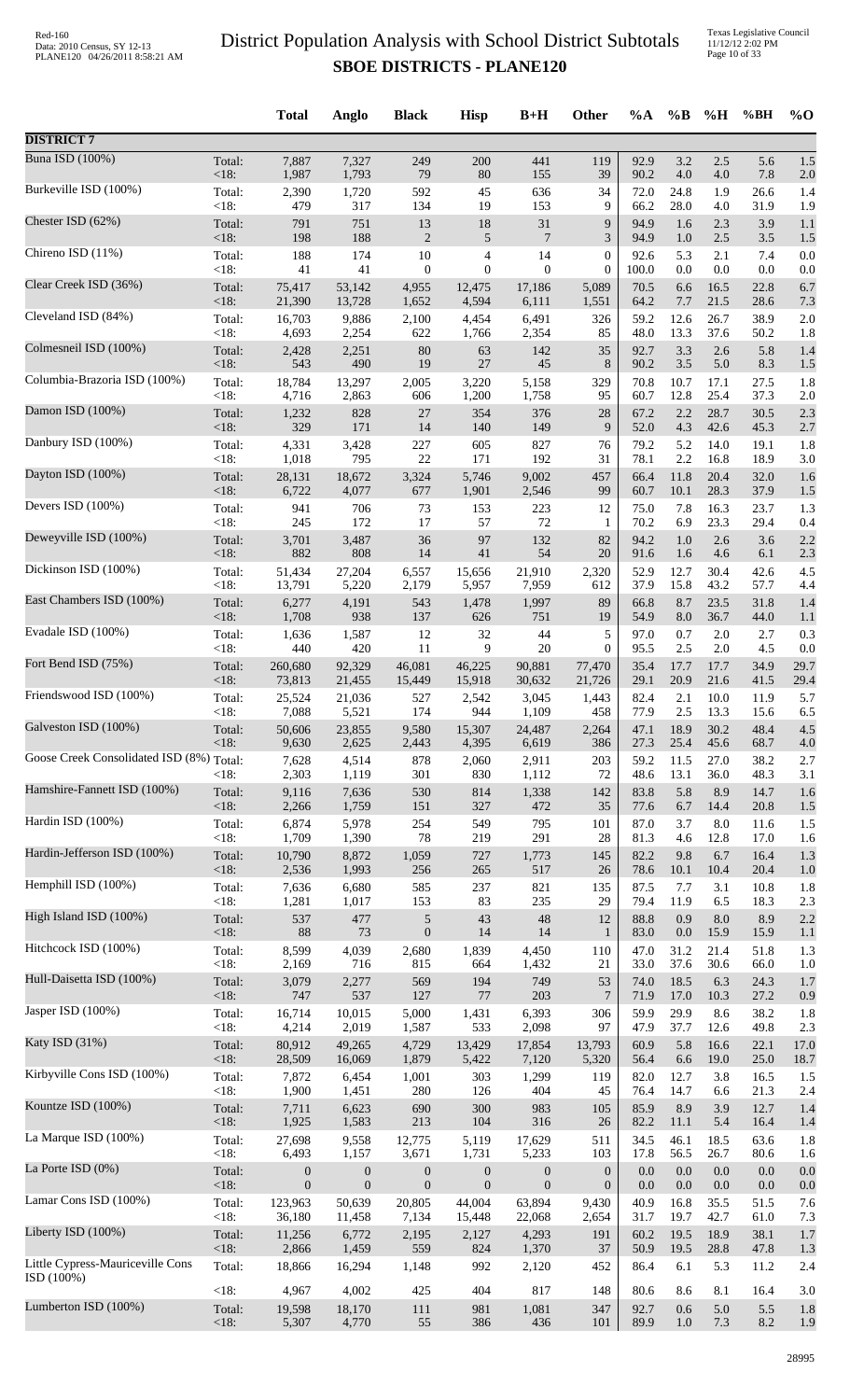Texas Legislative Council 11/12/12 2:02 PM Page 11 of 33

|                                                 |                | <b>Total</b>     | Anglo           | <b>Black</b>     | <b>Hisp</b>    | $B+H$           | Other            | $\%A$        | $\%B$        | %H           | %BH          | $\%$ O     |
|-------------------------------------------------|----------------|------------------|-----------------|------------------|----------------|-----------------|------------------|--------------|--------------|--------------|--------------|------------|
| <b>DISTRICT 7</b>                               |                |                  |                 |                  |                |                 |                  |              |              |              |              |            |
| Nederland ISD (100%)                            | Total:         | 27,029           | 21,636          | 1,252            | 2,894          | 4,081           | 1,312            | 80.0         | 4.6          | 10.7         | 15.1         | 4.9        |
| Needville ISD (100%)                            | < 18:          | 6,244            | 4,427           | 471              | 987            | 1,416           | 401              | 70.9         | 7.5          | 15.8         | 22.7         | 6.4        |
|                                                 | Total:         | 13,015           | 8,183           | 655              | 4,034          | 4,649           | 183              | 62.9         | 5.0          | 31.0         | 35.7         | 1.4        |
| Newton ISD (100%)                               | < 18:          | 3,588            | 1,860           | 190              | 1,504          | 1,668           | 60               | 51.8         | 5.3          | 41.9         | 46.5         | 1.7        |
|                                                 | Total:         | 7,611            | 5,117           | 2,147            | 243            | 2,381           | 113              | 67.2         | 28.2         | 3.2          | 31.3         | 1.5        |
|                                                 | < 18:          | 1,810            | 1,108           | 589              | 94             | 677             | 25               | 61.2         | 32.5         | 5.2          | 37.4         | 1.4        |
| Orangefield ISD (100%)                          | Total:         | 7,726            | 7,067           | $77\,$           | 340            | 414             | 245              | 91.5         | 1.0          | 4.4          | 5.4          | 3.2        |
|                                                 | < 18:          | 2,031            | 1,765           | 37               | 150            | 186             | 80               | 86.9         | 1.8          | 7.4          | 9.2          | 3.9        |
| Pearland ISD (98%)                              | Total:         | 91,267           | 48,182          | 13,529           | 19,890         | 32,981          | 10,104           | 52.8         | 14.8         | 21.8         | 36.1         | 11.1       |
|                                                 | <18:           | 27,388           | 12,424          | 4,606            | 7,404          | 11,750          | 3,214            | 45.4         | 16.8         | 27.0         | 42.9         | 11.7       |
| Port Arthur ISD (100%)                          | Total:         | 52,259           | 11,333          | 22,051           | 16,278         | 37,949          | 2,977            | 21.7         | 42.2         | 31.1<br>43.3 | 72.6<br>85.3 | 5.7        |
| Port Neches-Groves ISD (100%)                   | <18:<br>Total: | 14,131<br>26,407 | 1,274<br>21,407 | 6,137<br>925     | 6,114<br>3,003 | 12,054<br>3,872 | 803<br>1,128     | 9.0<br>81.1  | 43.4<br>3.5  | 11.4         | 14.7         | 5.7<br>4.3 |
| Sabine Pass ISD (100%)                          | < 18:          | 6,303            | 4,574           | 344              | 1,119          | 1,427           | 302              | 72.6         | 5.5          | 17.8         | 22.6         | 4.8        |
|                                                 | Total:         | 396              | 354             | $21\,$           | 16             | 37              | 5                | 89.4         | 5.3          | 4.0          | 9.3          | 1.3        |
| San Augustine ISD (99%)                         | <18:           | 66               | 59              | $\mathbf{1}$     | 6              | 7               | $\boldsymbol{0}$ | 89.4         | 1.5          | 9.1          | 10.6         | 0.0        |
|                                                 | Total:         | 5,559            | 3,108           | 1,963            | 431            | 2,390           | 61               | 55.9         | 35.3         | 7.8          | 43.0         | 1.1        |
| Santa Fe ISD (100%)                             | <18:<br>Total: | 1,214            | 513<br>20,123   | 512<br>317       | 175<br>3,338   | 685             | 16               | 42.3<br>83.2 | 42.2<br>1.3  | 14.4<br>13.8 | 56.4<br>15.0 | 1.3        |
|                                                 | < 18:          | 24,183<br>6,022  | 4,663           | 130              | 1,128          | 3,628<br>1,244  | 432<br>115       | 77.4         | 2.2          | 18.7         | 20.7         | 1.8<br>1.9 |
| Shelbyville ISD (2%)                            | Total:         | 53               | 29              | 18               | 6              | 24              | $\boldsymbol{0}$ | 54.7         | 34.0         | 11.3         | 45.3         | 0.0        |
|                                                 | < 18:          | 14               | 10              | 3                | 1              | $\overline{4}$  | $\boldsymbol{0}$ | 71.4         | 21.4         | 7.1          | 28.6         | 0.0        |
| Silsbee ISD (100%)                              | Total:         | 16,892           | 13,574          | 2,413            | 699            | 3,104           | 214              | 80.4         | 14.3         | 4.1          | 18.4         | 1.3        |
|                                                 | < 18:          | 4,352            | 3,247           | 760              | 297            | 1,052           | 53               | 74.6         | 17.5         | 6.8          | 24.2         | 1.2        |
| Spurger ISD (100%)                              | Total:         | 2,188            | 2,069           | 36               | 56             | 91              | 28               | 94.6         | 1.6          | 2.6          | 4.2          | 1.3        |
|                                                 | <18:           | 520              | 475             | 9                | $26\,$         | 35              | 10               | 91.3         | 1.7          | 5.0          | 6.7          | 1.9        |
| Stafford MSD (56%)                              | Total:         | 9,545            | 2,162           | 2,457            | 1,986          | 4,328           | 3,055            | 22.7         | 25.7         | 20.8         | 45.3         | 32.0       |
| Sweeny ISD (100%)                               | <18:           | 2,152            | 276             | 691              | 662            | 1,294           | 582              | 12.8         | 32.1         | 30.8         | 60.1         | 27.0       |
|                                                 | Total:         | 10,079           | 6,954           | 1,561            | 1,442          | 2,958           | 167              | 69.0         | 15.5         | 14.3         | 29.3         | 1.7        |
| Tarkington ISD (100%)                           | <18:           | 2,531            | 1,531           | 450              | 519            | 947             | 53               | 60.5         | 17.8         | 20.5         | 37.4         | 2.1        |
|                                                 | Total:         | 8,659            | 8,030           | 141              | 379            | 520             | 109              | 92.7         | 1.6          | 4.4          | 6.0          | 1.3        |
| Texas City ISD (100%)                           | <18:           | 2,385            | 2,167           | 41               | 150            | 191             | 27               | 90.9         | 1.7          | 6.3          | 8.0          | 1.1        |
|                                                 | Total:         | 27,325           | 13,223          | 4,889            | 8,952          | 13,635          | 467              | 48.4         | 17.9         | 32.8         | 49.9         | 1.7        |
|                                                 | <18:           | 7,502            | 2,692           | 1,649            | 3,194          | 4,694           | 116              | 35.9         | 22.0         | 42.6         | 62.6         | 1.5        |
| Vidor ISD (100%)                                | Total:         | 25,473           | 23,707          | 54               | 1,189          | 1,239           | 527              | 93.1         | 0.2          | 4.7          | 4.9          | 2.1        |
|                                                 | $<18$ :        | 6,554            | 5,912           | 25               | 458            | 482             | 160              | 90.2         | 0.4          | 7.0          | 7.4          | 2.4        |
| Warren ISD (100%)                               | Total:         | 6,113            | 5,699           | 153              | 155            | 307             | 107              | 93.2         | 2.5          | 2.5          | 5.0          | 1.8        |
|                                                 | < 18:          | 1,354            | 1,224           | 51               | 54             | 105             | 25               | 90.4         | 3.8          | 4.0          | 7.8          | 1.8        |
| <b>West Hardin County Cons ISD</b><br>$(100\%)$ | Total:         | 3,643            | 3,504           | 5                | 85             | 90              | 49               | 96.2         | 0.1          | 2.3          | 2.5          | 1.3        |
|                                                 | <18:           | 902              | 870             | $\overline{2}$   | 14             | 16              | 16               | 96.5         | 0.2          | 1.6          | 1.8          | 1.8        |
| West Orange-Cove Cons ISD (100%)Total:          | <18:           | 17,359<br>3,871  | 10,001<br>1,568 | 5,877<br>1,849   | 1,163<br>388   | 7,005<br>2,223  | 353<br>80        | 57.6<br>40.5 | 33.9<br>47.8 | 6.7<br>10.0  | 40.4<br>57.4 | 2.0<br>2.1 |
| West Sabine ISD (100%)                          | Total:         | 2,711            | 2,358           | 240              | 93             | 325             | $28\,$           | 87.0         | 8.9          | 3.4          | 12.0         | 1.0        |
|                                                 | < 18:          | 726              | 606             | 83               | 37             | 114             | 6                | 83.5         | 11.4         | 5.1          | 15.7         | 0.8        |
| Woodville ISD (100%)                            | Total:         | 11,142           | 7,576           | 2,233            | 1,222          | 3,439           | 127              | 68.0         | 20.0         | 11.0         | 30.9         | 1.1        |
|                                                 | <18:           | 1,908            | 1,322           | 422              | 136            | 552             | 34               | 69.3         | 22.1         | 7.1          | 28.9         | 1.8        |
| <b>DISTRICT 8</b>                               |                |                  |                 |                  |                |                 |                  |              |              |              |              |            |
|                                                 | <b>Total:</b>  | 1,682,598        | 989,084         | 181,999          | 439,416        | 613,126         | 80,388           | 58.8         | 10.8         | 26.1         | 36.4         | 4.8        |
| Aldine ISD (2%)                                 | <18            | 447,906          | 210,318         | 59,144           | 161,387        | 216,084         | 21,504           | 47.0         | 13.2         | 36.0         | 48.2         | 4.8        |
|                                                 | Total:         | 4,664            | 1,676           | 1,079            | 1,804          | 2,847           | 141              | 35.9         | 23.1         | 38.7         | 61.0         | 3.0        |
| Anderson-Shiro Cons ISD (100%)                  | < 18:          | 1,245            | 190             | 368              | 671            | 1,021           | 34               | 15.3         | 29.6         | 53.9         | 82.0         | 2.7        |
|                                                 | Total:         | 3,360            | 2,677           | 319              | 337            | 644             | 39               | 79.7         | 9.5          | 10.0         | 19.2         | 1.2        |
|                                                 | <18:           | 765              | 552             | 73               | 134            | 201             | 12               | 72.2         | 9.5          | 17.5         | 26.3         | 1.6        |
| Apple Springs ISD (100%)                        | Total:         | 1,214            | 1,028           | 136              | 36             | 172             | 14               | 84.7         | 11.2         | 3.0          | 14.2         | 1.2        |
|                                                 | < 18:          | 264              | 224             | $22\,$           | 15             | 37              | 3                | 84.8         | 8.3          | 5.7          | 14.0         | 1.1        |
| Big Sandy ISD (Polk) (100%)                     | Total:         | 2,158            | 1,439           | 30               | 138            | 165             | 554              | 66.7         | 1.4          | 6.4          | 7.6          | 25.7       |
|                                                 | < 18:          | 553              | 315             | 18               | 55             | 70              | 168              | 57.0         | 3.3          | 9.9          | 12.7         | 30.4       |
| Bryan ISD (100%)                                | Total:         | 92,278           | 44,197          | 15,427           | 31,046         | 45,926          | 2,155            | 47.9         | 16.7         | 33.6         | 49.8         | 2.3        |
|                                                 | <18:           | 23,637           | 7,239           | 5,079            | 11,301         | 16,067          | 331              | 30.6         | 21.5         | 47.8         | 68.0         | 1.4        |
| Centerville ISD (Trinity) (100%)                | Total:         | 721              | 668             | 5                | 30             | 35              | 18               | 92.6         | 0.7          | 4.2          | 4.9          | 2.5        |
|                                                 | < 18:          | 166              | 142             | $\boldsymbol{0}$ | 15             | 15              | 9                | 85.5         | 0.0          | 9.0          | 9.0          | 5.4        |
| Channelview ISD (28%)                           | Total:         | 10,218           | 3,361           | 176              | 6,615          | 6,739           | 118              | 32.9         | 1.7          | 64.7         | 66.0         | 1.2        |
|                                                 | < 18:          | 3,417            | 630             | 69               | 2,721          | 2,764           | 23               | 18.4         | $2.0\,$      | 79.6         | 80.9         | 0.7        |
| Chester ISD (38%)                               | Total:         | 483              | 312             | 137              | 31             | 165             | 6                | 64.6         | 28.4         | 6.4          | 34.2         | 1.2        |
| Clear Creek ISD (63%)                           | < 18:          | 89               | 58              | $22\,$           | 10             | 31              | $\boldsymbol{0}$ | 65.2         | 24.7         | 11.2         | 34.8         | 0.0        |
|                                                 | Total:         | 133,454          | 80,570          | 11,299           | 25,014         | 35,663          | 17,221           | 60.4         | 8.5          | 18.7         | 26.7         | 12.9       |
| Cleveland ISD (16%)                             | <18:           | 32,547           | 16,414          | 3,530            | 8,325          | 11,510          | 4,623            | 50.4         | 10.8         | 25.6         | 35.4         | 14.2       |
|                                                 | Total:         | 3,133            | 2,383           | 140              | 572            | 707             | 43               | 76.1         | 4.5          | 18.3         | 22.6         | 1.4        |
|                                                 | <18:           | 990              | 663             | 49               | 266            | 313             | 14               | 67.0         | 4.9          | 26.9         | 31.6         | 1.4        |
| Coldspring-Oakhurst Cons ISD<br>$(100\%)$       | Total:         | 13,347           | 10,536          | 1,938            | 658            | 2,564           | 247              | 78.9         | 14.5         | 4.9          | 19.2         | 1.9        |
| College Station ISD (100%)                      | <18:           | 2,528            | 1,751           | 511              | 214            | 708             | 69               | 69.3         | 20.2         | 8.5          | 28.0         | 2.7        |
|                                                 | Total:         | 101,196          | 70,115          | 7,097            | 14,067         | 20,824          | 10,257           | 69.3         | 7.0          | 13.9         | 20.6         | 10.1       |
|                                                 | < 18:          | 15,856           | 9,275           | 2,189            | 2,886          | 4,896           | 1,685            | 58.5         | 13.8         | 18.2         | 30.9         | 10.6       |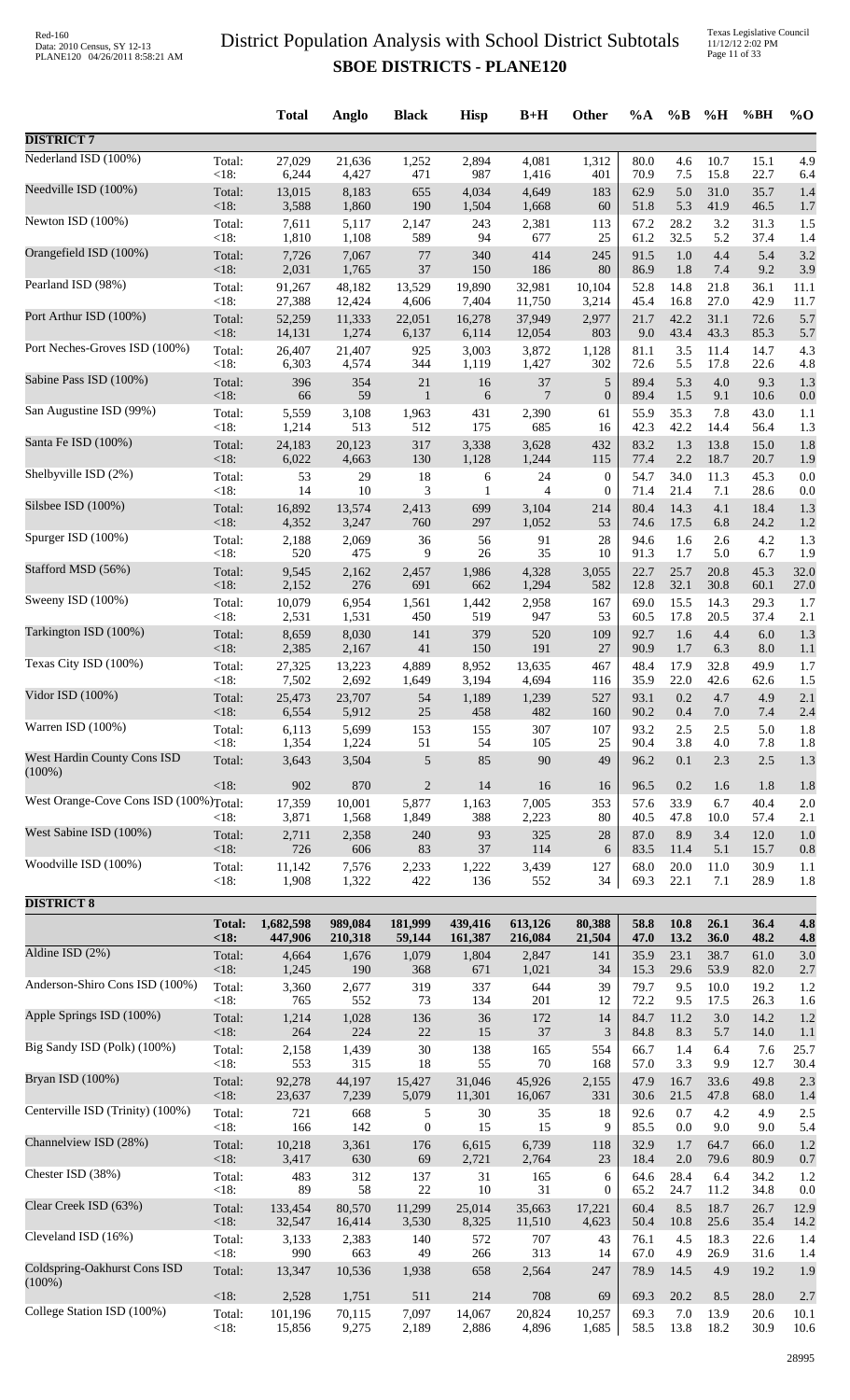|                                       |                 | <b>Total</b>     | Anglo            | <b>Black</b>      | <b>Hisp</b>                          | $B+H$            | <b>Other</b>          | $\%A$        | $\%B$        | %H           | %BH          | $\%$ O     |
|---------------------------------------|-----------------|------------------|------------------|-------------------|--------------------------------------|------------------|-----------------------|--------------|--------------|--------------|--------------|------------|
| <b>DISTRICT 8</b>                     |                 |                  |                  |                   |                                      |                  |                       |              |              |              |              |            |
| Conroe ISD (100%)                     | Total:          | 258,544          | 175,812          | 14,352            | 58,042                               | 71,453           | 11,279                | 68.0         | 5.6          | 22.4         | 27.6         | 4.4        |
| Corrigan-Camden ISD (100%)            | <18:            | 72,462           | 42,632           | 4,980             | 21,687                               | 26,223           | 3,607                 | 58.8         | 6.9          | 29.9         | 36.2         | 5.0        |
|                                       | Total:          | 4,887            | 2,591            | 1,133             | 1,127                                | 2,250            | 46                    | 53.0         | 23.2         | 23.1         | 46.0         | 0.9        |
| Crockett ISD (100%)                   | <18:            | 1,315            | 533              | 364               | 415                                  | 773              | 9                     | 40.5         | 27.7         | 31.6         | 58.8         | 0.7        |
|                                       | Total:          | 9,477            | 4,401            | 3,648             | 1,322                                | 4,930            | 146                   | 46.4         | 38.5         | 13.9         | 52.0         | 1.5        |
|                                       | <18:            | 2,319            | 673              | 1,060             | 543                                  | 1,587            | 59                    | 29.0         | 45.7         | 23.4         | 68.4         | 2.5        |
| Crosby ISD (100%)                     | Total:          | 24,689           | 15,435           | 4,154             | 4,815                                | 8,894            | 360                   | 62.5         | 16.8         | 19.5         | 36.0         | 1.5        |
|                                       | <18:            | 6,898            | 3,654            | 1,259             | 1,939                                | 3,143            | 101                   | 53.0         | 18.3         | 28.1         | 45.6         | 1.5        |
| Cypress-Fairbanks ISD (16%)           | Total:          | 80,492           | 22,378           | 18,239            | 35,134                               | 52,236           | 5,878                 | 27.8         | 22.7         | 43.6         | 64.9         | 7.3        |
| Dayton ISD (0%)                       | <18:            | 28,834           | 6,151            | 7,337             | 14,105                               | 20,811           | 1,872                 | 21.3         | 25.4         | 48.9         | 72.2         | 6.5        |
|                                       | Total:          | 39               | 25               | $\boldsymbol{0}$  | 13                                   | 13               | 1                     | 64.1         | 0.0          | 33.3         | 33.3         | 2.6        |
| Deer Park ISD (98%)                   | <18:            | 12               | 5                | $\boldsymbol{0}$  | 7                                    | 7                | $\boldsymbol{0}$      | 41.7         | 0.0          | 58.3         | 58.3         | 0.0        |
|                                       | Total:          | 48,430           | 29,908           | 1,458             | 15,687                               | 16,975           | 1,547                 | 61.8         | 3.0          | 32.4         | 35.1         | 3.2        |
| Elkhart ISD (1%)                      | <18:            | 13,261           | 6,455            | 616               | 5,922                                | 6,430            | 376<br>$\overline{0}$ | 48.7<br>95.2 | 4.6<br>4.8   | 44.7<br>0.0  | 48.5<br>4.8  | 2.8<br>0.0 |
|                                       | Total:<br><18:  | 63<br>16         | 60<br>15         | 3<br>$\mathbf{1}$ | $\boldsymbol{0}$<br>$\boldsymbol{0}$ | 3<br>1           | $\overline{0}$        | 93.8         | 6.3          | 0.0          | 6.3          | 0.0        |
| Galena Park ISD (0%)                  | Total:          | 314              | 74               | $\overline{7}$    | 234                                  | 240              | $\boldsymbol{0}$      | 23.6         | 2.2          | 74.5         | 76.4         | 0.0        |
|                                       | $<18$ :         | 89               | 10               | $\overline{2}$    | 77                                   | 79               | $\boldsymbol{0}$      | 11.2         | 2.2          | 86.5         | 88.8         | 0.0        |
| Goodrich ISD (100%)                   | Total:          | 2,130            | 1,482            | 283               | 347                                  | 628              | 20                    | 69.6         | 13.3         | 16.3         | 29.5         | 0.9        |
|                                       | <18:            | 453              | 256              | 56                | 139                                  | 194              | 3                     | 56.5         | 12.4         | 30.7         | 42.8         | 0.7        |
| Goose Creek Consolidated ISD<br>(92%) | Total:          | 91,444           | 36,914           | 14,892            | 38,136                               | 52,377           | 2,153                 | 40.4         | 16.3         | 41.7         | 57.3         | 2.4        |
| Grapeland ISD (100%)                  | <18:            | 26,846           | 7,208            | 4,863             | 14,585                               | 19,097           | 541                   | 26.8         | 18.1         | 54.3         | 71.1         | 2.0        |
|                                       | Total:          | 4,089            | 3,177            | 749               | 126                                  | 870              | 42                    | 77.7         | 18.3         | 3.1          | 21.3         | 1.0        |
|                                       | < 18:           | 888              | 628              | 194               | 55                                   | 247              | 13                    | 70.7         | 21.8         | 6.2          | 27.8         | 1.5        |
| Groveton ISD (100%)                   | Total:          | 5,166            | 4,459            | 334               | 305                                  | 639              | 68                    | 86.3         | 6.5          | 5.9          | 12.4         | 1.3        |
|                                       | <18:            | 1,032            | 829              | 82                | 99                                   | 181              | 22                    | 80.3         | 7.9          | 9.6          | 17.5         | 2.1        |
| Huffman ISD (100%)                    | Total:<br>< 18: | 14,985           | 12,365           | 433               | 1,859                                | 2,272            | 348                   | 82.5         | 2.9          | 12.4         | 15.2         | 2.3        |
| Humble ISD (81%)                      | Total:          | 4,125<br>135,038 | 3,186<br>86,770  | 147<br>16,878     | 708<br>25,927                        | 843<br>42,107    | 96<br>6,161           | 77.2<br>64.3 | 3.6<br>12.5  | 17.2<br>19.2 | 20.4<br>31.2 | 2.3<br>4.6 |
| Huntsville ISD (100%)                 | $<18$ :         | 39,307           | 22,085           | 6,037             | 9,713                                | 15,344           | 1,878                 | 56.2         | 15.4         | 24.7         | 39.0         | 4.8        |
|                                       | Total:          | 62,255           | 35,422           | 14,909            | 10,967                               | 25,636           | 1,197                 | 56.9         | 23.9         | 17.6         | 41.2         | 1.9        |
| Iola ISD (100%)                       | <18:            | 9,860            | 4,559            | 2,571             | 2,606                                | 5,072            | 229                   | 46.2         | 26.1         | 26.4         | 51.4         | 2.3        |
|                                       | Total:          | 2,518            | 2,157            | 48                | 276                                  | 317              | 44                    | 85.7         | 1.9          | 11.0         | 12.6         | 1.7        |
| Katy ISD (32%)                        | $<18$ :         | 624              | 471              | 29                | 116                                  | 141              | 12                    | 75.5         | 4.6          | 18.6         | 22.6         | 1.9        |
|                                       | Total:          | 81,321           | 32,704           | 11,140            | 33,021                               | 43,497           | 5,120                 | 40.2         | 13.7         | 40.6         | 53.5         | 6.3        |
|                                       | $<18$ :         | 25,877           | 7,984            | 4,266             | 12,416                               | 16,346           | 1,547                 | 30.9         | 16.5         | 48.0         | 63.2         | 6.0        |
| Kennard ISD (100%)                    | Total:          | 2,240            | 1,775            | 381               | 46                                   | 425              | 40                    | 79.2         | 17.0         | 2.1          | 19.0         | 1.8        |
|                                       | <18:            | 463              | 333              | 103               | 18                                   | 120              | 10                    | 71.9         | 22.2         | 3.9          | 25.9         | 2.2        |
| Klein ISD $(0\%)$                     | Total:          | $\boldsymbol{0}$ | $\boldsymbol{0}$ | $\boldsymbol{0}$  | $\boldsymbol{0}$                     | $\boldsymbol{0}$ | $\overline{0}$        | 0.0          | 0.0          | 0.0          | 0.0          | 0.0        |
|                                       | < 18:           | $\overline{0}$   | $\theta$         | $\boldsymbol{0}$  | $\mathbf{0}$                         | $\theta$         | $\mathbf{0}$          | 0.0          | 0.0          | 0.0          | 0.0          | 0.0        |
| La Porte ISD (100%)                   | Total:          | 41,528           | 25,918           | 2,575             | 12,108                               | 14,502           | 1,108                 | 62.4         | 6.2          | 29.2         | 34.9         | 2.7        |
|                                       | <18:            | 11,595           | 5,970            | 894               | 4,520                                | 5,322            | 303                   | 51.5         | 7.7          | 39.0         | 45.9         | 2.6        |
| Latexo ISD $(100\%)$                  | Total:          | 2,307            | 2,014            | 111               | 154                                  | 262              | 31                    | 87.3         | 4.8          | 6.7          | 11.4         | 1.3        |
| Leggett ISD (100%)                    | < 18:           | 502              | 392              | 43                | 63                                   | 103              | 7                     | 78.1         | 8.6          | 12.5         | 20.5         | 1.4        |
|                                       | Total:          | 1,243            | 830              | 245               | 151                                  | 380              | 33                    | 66.8         | 19.7         | 12.1         | 30.6         | 2.7        |
| Livingston ISD (100%)                 | <18:            | 317              | 185              | 76                | 52                                   | 117              | 15                    | 58.4         | 24.0         | 16.4         | 36.9         | 4.7        |
|                                       | Total:          | 27,301           | 19,580           | 3,410             | 3,883                                | 7,244            | 477                   | 71.7         | 12.5         | 14.2         | 26.5         | 1.7        |
| Lovelady ISD (100%)                   | < 18:<br>Total: | 5,541            | 3,645<br>3,302   | 693<br>1,400      | 1,103<br>711                         | 1,769            | 127<br>46             | 65.8<br>60.6 | 12.5<br>25.7 | 19.9<br>13.0 | 31.9<br>38.6 | 2.3<br>0.8 |
|                                       | <18:            | 5,452<br>713     | 573              | 76                | 50                                   | 2,104<br>126     | 14                    | 80.4         | 10.7         | 7.0          | 17.7         | 2.0        |
| Madisonville Cons ISD (16%)           | Total:          | 2,143            | 1,658            | 185               | 235                                  | 413              | 72                    | 77.4         | 8.6          | 11.0         | 19.3         | 3.4        |
|                                       | < 18:           | 529              | 355              | 63                | 93                                   | 149              | 25                    | 67.1         | 11.9         | 17.6         | 28.2         | 4.7        |
| Magnolia ISD (100%)                   | Total:          | 53,729           | 41,551           | 1,340             | 9,721                                | 10,976           | 1,202                 | 77.3         | 2.5          | 18.1         | 20.4         | 2.2        |
| Montgomery ISD (100%)                 | <18:            | 15,724           | 11,011           | 448               | 3,926                                | 4,338            | 375                   | 70.0         | 2.8          | 25.0         | 27.6         | 2.4        |
|                                       | Total:          | 36,501           | 31,523           | 1,260             | 2,888                                | 4,100            | 878                   | 86.4         | 3.5          | 7.9          | 11.2         | 2.4        |
| Navasota ISD (100%)                   | <18:            | 8,741            | 7,012            | 418               | 1,085                                | 1,477            | 252                   | 80.2         | 4.8          | 12.4         | 16.9         | 2.9        |
|                                       | Total:          | 19,326           | 10,087           | 4,052             | 5,054                                | 9,039            | 200                   | 52.2         | 21.0         | 26.2         | 46.8         | 1.0        |
| New Caney ISD (100%)                  | <18:            | 4,345            | 1,684            | 925               | 1,733                                | 2,613            | 48                    | 38.8         | 21.3         | 39.9         | 60.1         | 1.1        |
|                                       | Total:          | 50,152           | 32,742           | 2,192             | 13,727                               | 15,773           | 1,637                 | 65.3         | 4.4          | 27.4         | 31.5         | 3.3        |
| New Waverly ISD (100%)                | < 18:<br>Total: | 13,865           | 7,317<br>3,379   | 702               | 5,479<br>362                         | 6,102            | 446<br>85             | 52.8<br>73.5 | 5.1<br>17.0  | 39.5<br>7.9  | 44.0         | 3.2        |
|                                       | <18:            | 4,598<br>1,219   | 739              | 783<br>285        | 183                                  | 1,134<br>459     | 21                    | 60.6         | 23.4         | 15.0         | 24.7<br>37.7 | 1.8<br>1.7 |
| Onalaska ISD (100%)                   | Total:          | 7,173            | 6,562            | 209               | 282                                  | 488              | 123                   | 91.5         | 2.9          | 3.9          | 6.8          | 1.7        |
|                                       | < 18:           | 1,296            | 1,109            | 62                | 101                                  | 163              | 24                    | 85.6         | 4.8          | 7.8          | 12.6         | 1.9        |
| Pasadena ISD (37%)                    | Total:          | 88,720           | 31,853           | 5,213             | 47,609                               | 52,273           | 4,594                 | 35.9         | 5.9          | 53.7         | 58.9         | 5.2        |
|                                       | <18:            | 25,238           | 5,055            | 1,827             | 17,517                               | 19,062           | 1,121                 | 20.0         | 7.2          | 69.4         | 75.5         | 4.4        |
| Pearland ISD (2%)                     | Total:          | 1,887            | 1,301            | 103               | 254                                  | 357              | 229                   | 68.9         | 5.5          | 13.5         | 18.9         | 12.1       |
|                                       | < 18:           | 387              | 192              | 36                | 92                                   | 128              | 67                    | 49.6         | 9.3          | 23.8         | 33.1         | 17.3       |
| Richards ISD (100%)                   | Total:<br><18:  | 1,576<br>336     | 1,341<br>276     | 135<br>$26\,$     | 82<br>31                             | 216<br>57        | 19<br>3               | 85.1         | 8.6          | 5.2          | 13.7         | 1.2        |
| Sheldon ISD (11%)                     | Total:          | 3,300            | 1,946            | 251               | 1,000                                | 1,235            | 119                   | 82.1<br>59.0 | 7.7<br>7.6   | 9.2<br>30.3  | 17.0<br>37.4 | 0.9<br>3.6 |
| Shepherd ISD (100%)                   | <18:            | 821              | 344              | 97                | 365                                  | 450              | $27\,$                | 41.9         | 11.8         | 44.5         | 54.8         | 3.3        |
|                                       | Total:          | 9,172            | 6,724            | 788               | 1,513                                | 2,245            | 203                   | 73.3         | 8.6          | 16.5         | 24.5         | 2.2        |
|                                       | <18:            | 2,603            | 1,718            | 212               | 646                                  | 835              | 50                    | 66.0         | 8.1          | 24.8         | 32.1         | 1.9        |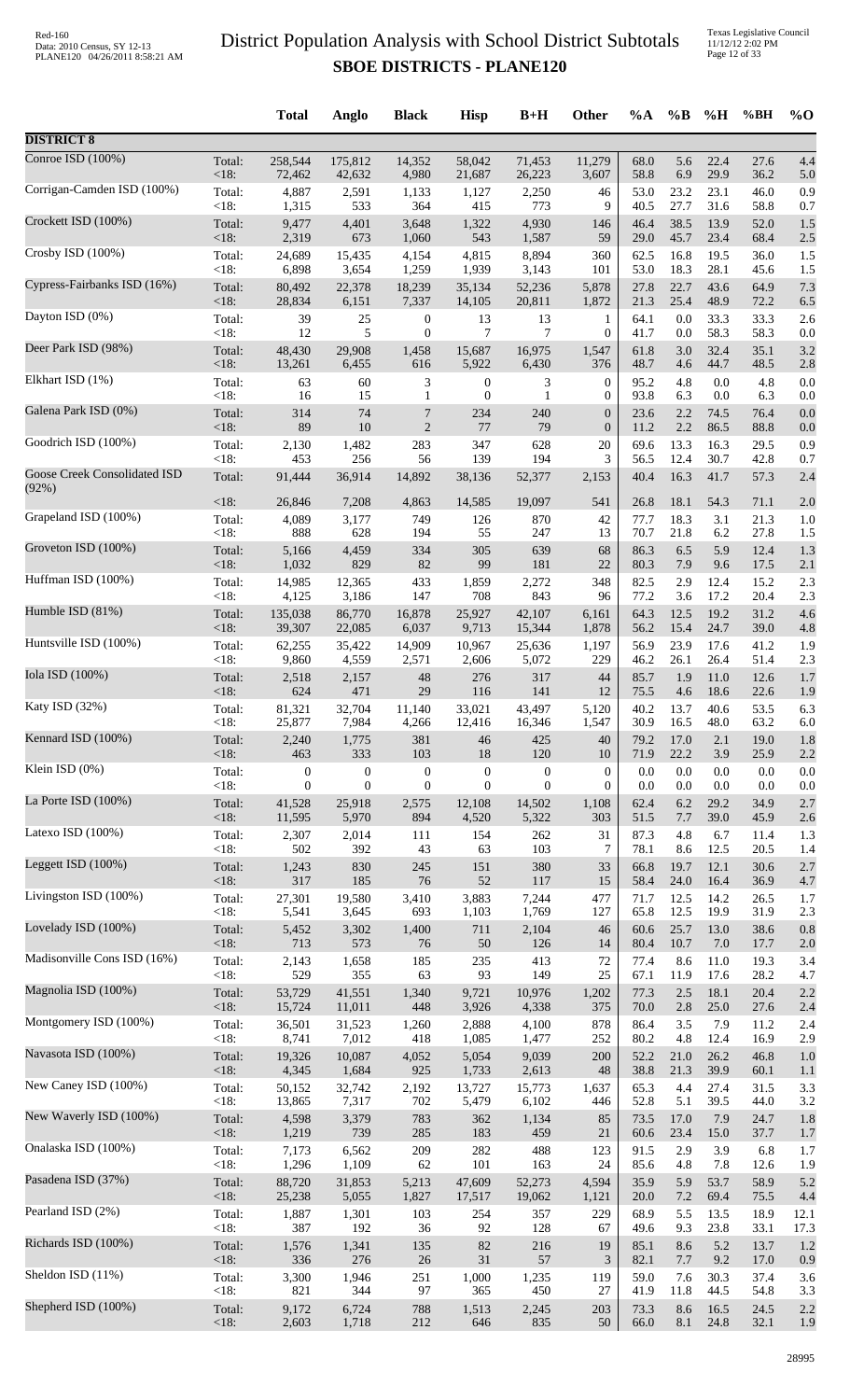Texas Legislative Council 11/12/12 2:02 PM Page 13 of 33

|                                |                 | <b>Total</b>     | Anglo            | <b>Black</b>     | <b>Hisp</b>      | $B+H$            | Other                | $\%A$        | $\%B$        | %H          | %BH          | $%$ <sup>O</sup> |
|--------------------------------|-----------------|------------------|------------------|------------------|------------------|------------------|----------------------|--------------|--------------|-------------|--------------|------------------|
| <b>DISTRICT 8</b>              |                 |                  |                  |                  |                  |                  |                      |              |              |             |              |                  |
| Splendora ISD (100%)           | Total:          | 14,308           | 11,393           | 245              | 2,449            | 2,665            | 250                  | 79.6         | 1.7          | 17.1        | 18.6         | 1.7              |
| Spring ISD (34%)               | < 18:           | 4,131            | 2,950            | 86               | 1,045            | 1,119            | 62                   | 71.4         | 2.1          | 25.3        | 27.1         | 1.5              |
|                                | Total:          | 57,330           | 25,925           | 12,239           | 17,050           | 28,773           | 2,632                | 45.2         | 21.3         | 29.7        | 50.2         | 4.6              |
| Tomball ISD (13%)              | <18:            | 17,434           | 5,744            | 4,733            | 6,432            | 10,856           | 834                  | 32.9         | 27.1         | 36.9        | 62.3         | 4.8              |
|                                | Total:          | 7,358            | 6,058            | 142              | 1,037            | 1,169            | 131                  | 82.3         | 1.9          | 14.1        | 15.9         | 1.8              |
|                                | < 18:           | 1,924            | 1,421            | 56               | 423              | 471              | 32                   | 73.9         | 2.9          | 22.0        | 24.5         | 1.7              |
| Trinity ISD (100%)             | Total:          | 8,000            | 6,102            | 993              | 783              | 1,775            | 123                  | 76.3         | 12.4         | 9.8         | 22.2         | 1.5              |
|                                | < 18:           | 1,705            | 1,070            | 297              | 311              | 608              | 27                   | 62.8         | 17.4         | 18.2        | 35.7         | 1.6              |
| Waller ISD (27%)               | Total:          | 8,720            | 4,025            | 1,012            | 3,532            | 4,510            | 185                  | 46.2         | 11.6         | 40.5        | 51.7         | 2.1              |
|                                | < 18:           | 2,736            | 899              | 345              | 1,448            | 1,778            | 59                   | 32.9         | 12.6         | 52.9        | 65.0         | 2.2              |
| Willis ISD (100%)              | Total:          | 36,389           | 26,365           | 2,291            | 7,099            | 9,279            | 745                  | 72.5         | 6.3          | 19.5        | 25.5         | 2.0              |
| Woodville ISD (0%)             | < 18:           | 9,453            | 5,524            | 847              | 2,926            | 3,710            | 219                  | 58.4         | 9.0          | 31.0        | 39.2         | 2.3              |
|                                | Total:          | 38               | 34               | 1                | $\boldsymbol{0}$ | 1                | 3                    | 89.5         | 2.6          | 0.0         | 2.6          | 7.9              |
| <b>DISTRICT 9</b>              | $<18$ :         | 13               | 13               | $\boldsymbol{0}$ | $\boldsymbol{0}$ | $\mathbf{0}$     | $\boldsymbol{0}$     | 100.0        | 0.0          | 0.0         | 0.0          | 0.0              |
|                                | <b>Total:</b>   | 1,711,047        | 1,192,906        | 245,422          | 239,367          | 480,112          | 38,029               | 69.7         | 14.3         | 14.0        | 28.1         | 2.2              |
|                                | <18:            | 427,509          | 253,402          | 70,565           | 95,681           | 163,584          | 10,523               | 59.3         | 16.5         | 22.4        | 38.3         | 2.5              |
| Alba-Golden ISD (100%)         | Total:          | 5,387            | 4,844            | 37               | 386              | 421              | 122                  | 89.9         | 0.7          | 7.2         | 7.8          | 2.3              |
|                                | < 18:           | 1,184            | 997              | 20               | 140              | 159              | 28                   | 84.2         | 1.7          | 11.8        | 13.4         | 2.4              |
| Alto ISD (100%)                | Total:          | 3,642            | 2,220            | 812              | 573              | 1,384            | 38                   | 61.0         | 22.3         | 15.7        | 38.0         | 1.0              |
|                                | < 18:           | 927              | 433              | 239              | 238              | 476              | 18                   | 46.7         | 25.8         | 25.7        | 51.3         | 1.9              |
| Arp ISD (100%)                 | Total:          | 5,356            | 4,350            | 628              | 302              | 926              | 80                   | 81.2         | 11.7         | 5.6         | 17.3         | 1.5              |
| Athens ISD (100%)              | < 18:           | 1,272            | 980              | 165              | 109              | 273              | 19                   | 77.0         | 13.0         | 8.6         | 21.5         | 1.5              |
|                                | Total:          | 22,073           | 14,667           | 2,681            | 4,437            | 7,041            | 365                  | 66.4         | 12.1         | 20.1        | 31.9         | 1.7              |
|                                | <18:            | 5,243            | 2,615            | 804              | 1,793            | 2,542            | 86                   | 49.9         | 15.3         | 34.2        | 48.5         | 1.6              |
| Atlanta ISD (100%)             | Total:          | 10,518           | 7,510            | 2,482            | 380              | 2,856            | 152                  | 71.4         | 23.6         | 3.6         | 27.2         | 1.4              |
|                                | < 18:           | 2,500            | 1,555            | 726              | 166              | 890              | 55                   | 62.2         | 29.0         | 6.6         | 35.6         | 2.2              |
| Avery ISD $(100\%)$            | Total:          | 1,612            | 1,446            | 68               | 74               | 138              | 28                   | 89.7         | 4.2          | 4.6         | 8.6          | 1.7              |
|                                | < 18:           | 358              | 318              | 7                | 29               | 33               | $\overline{7}$       | 88.8         | 2.0          | 8.1         | 9.2          | 2.0              |
| Avinger ISD (100%)             | Total:<br>< 18: | 1,191<br>217     | 982              | 124<br>37        | 65<br>33         | 189<br>70        | 20<br>$\overline{2}$ | 82.5<br>66.8 | 10.4<br>17.1 | 5.5<br>15.2 | 15.9<br>32.3 | 1.7              |
| Beckville ISD (100%)           | Total:          | 2,645            | 145<br>2,105     | 324              | 198              | 521              | 19                   | 79.6         | 12.2         | 7.5         | 19.7         | 0.9<br>0.7       |
| Bells ISD (100%)               | < 18:           | 704              | 529              | 89               | 79               | 168              | 7                    | 75.1         | 12.6         | 11.2        | 23.9         | 1.0              |
|                                | Total:          | 3,733            | 3,455            | 44               | 116              | 159              | 119                  | 92.6         | 1.2          | 3.1         | 4.3          | 3.2              |
| Big Sandy ISD (Upshur) (100%)  | < 18:           | 961              | 843              | 22               | 46               | 67               | 51                   | 87.7         | 2.3          | 4.8         | $7.0\,$      | 5.3              |
|                                | Total:          | 4,312            | 3,515            | 485              | 234              | 714              | 83                   | 81.5         | 11.2         | 5.4         | 16.6         | 1.9              |
| Bland ISD (93%)                | <18:            | 1,073            | 809              | 136              | 103              | 237              | 27                   | 75.4         | 12.7         | 9.6         | 22.1         | 2.5              |
|                                | Total:          | 3,005            | 2,371            | 61               | 526              | 581              | 53                   | 78.9         | $2.0\,$      | 17.5        | 19.3         | 1.8              |
|                                | < 18:           | 845              | 567              | 24               | 243              | 263              | 15                   | 67.1         | 2.8          | 28.8        | 31.1         | 1.8              |
| Bloomburg ISD (100%)           | Total:          | 1,374            | 1,252            | 60               | 38               | 96               | 26                   | 91.1         | 4.4          | 2.8         | 7.0          | 1.9              |
|                                | < 18:           | 317              | 283              | 14               | 12               | 24               | 10                   | 89.3         | 4.4          | 3.8         | 7.6          | 3.2              |
| Blue Ridge ISD (0%)            | Total:          | 16               | $\overline{4}$   | $\boldsymbol{0}$ | 12               | 12               | $\boldsymbol{0}$     | 25.0         | 0.0          | 75.0        | 75.0         | 0.0              |
|                                | < 18:           | 10               | $\overline{2}$   | $\boldsymbol{0}$ | 8                | 8                | $\boldsymbol{0}$     | 20.0         | 0.0          | 80.0        | 80.0         | 0.0              |
| <b>Boles ISD</b> (100%)        | Total:          | 689              | 581              | 25               | 60               | 85               | 23                   | 84.3         | 3.6          | 8.7         | 12.3         | 3.3              |
|                                | < 18:           | 238              | 185              | 18               | 29               | 47               | 6                    | 77.7         | 7.6          | 12.2        | 19.7         | 2.5              |
| Bonham ISD (100%)              | Total:          | 14,351           | 11,649           | 879              | 1,479            | 2,327            | 375                  | 81.2         | 6.1          | 10.3        | 16.2         | 2.6              |
|                                | < 18:           | 3,174            | 2,337            | 213              | 547              | 744              | 93                   | 73.6         | 6.7          | 17.2        | 23.4         | 2.9              |
| Brownsboro ISD (100%)          | Total:          | 15,836           | 13,429           | 1,072            | 1,080            | 2,130            | 277                  | 84.8         | 6.8          | 6.8         | 13.5         | 1.7              |
| Bullard ISD (100%)             | < 18:           | 3,716            | 2,891            | 304              | 456              | 746              | 79                   | 77.8         | 8.2          | 12.3        | 20.1         | 2.1              |
|                                | Total:          | 11,016           | 9,717            | 553              | 550              | 1,089            | 210                  | 88.2         | 5.0          | 5.0         | 9.9          | 1.9              |
| Caddo Mills ISD (100%)         | < 18:           | 2,755            | 2,285            | 193              | 223              | 408              | 62                   | 82.9         | 7.0          | 8.1         | 14.8         | 2.3              |
|                                | Total:          | 6,470            | 5,636            | 171              | 570              | 734              | 100                  | 87.1         | 2.6          | 8.8         | 11.3         | 1.5              |
|                                | < 18:           | 1,859            | 1,558            | 62               | 215              | 271              | 30                   | 83.8         | 3.3          | 11.6        | 14.6         | 1.6              |
| Campbell ISD (100%)            | Total:          | 2,224            | 1,957            | 32               | 178              | 208              | 59                   | 88.0         | 1.4          | 8.0         | 9.4          | 2.7              |
|                                | < 18:           | 497              | 398              | 15               | 73               | 87               | 12                   | 80.1         | 3.0          | 14.7        | 17.5         | 2.4              |
| Canton ISD (100%)              | Total:          | 11,346           | 10,080           | 256              | 732              | 979              | 287                  | 88.8         | 2.3          | 6.5         | 8.6          | 2.5              |
|                                | < 18:           | 2,563            | 2,125            | 90               | 271              | 357              | 81                   | 82.9         | 3.5          | 10.6        | 13.9         | 3.2              |
| Carlisle ISD (100%)            | Total:          | 2,458            | 1,404            | 170              | 860              | 1,030            | 24                   | 57.1         | 6.9          | 35.0        | 41.9         | 1.0              |
| Carthage ISD (100%)            | < 18:           | 747              | 317              | 32               | 390              | 422              | 8                    | 42.4         | 4.3          | 52.2        | 56.5         | 1.1              |
|                                | Total:          | 16,558           | 11,640           | 3,191            | 1,518            | 4,686            | 232                  | 70.3         | 19.3         | 9.2         | 28.3         | 1.4              |
| Cayuga ISD (100%)              | < 18:           | 4,084            | 2,477            | 897              | 654              | 1,540            | 67                   | 60.7         | 22.0         | 16.0        | 37.7         | 1.6              |
|                                | Total:          | 10,041           | 4,602            | 3,503            | 1,862            | 5,357            | 82                   | 45.8         | 34.9         | 18.5        | 53.4         | 0.8              |
| Celeste ISD (100%)             | < 18:           | 699              | 559              | 60               | 64               | 122              | 18<br>48             | 80.0<br>90.1 | 8.6          | 9.2         | 17.5<br>7.9  | 2.6              |
|                                | Total:<br>< 18: | 2,365<br>610     | 2,131<br>517     | 63<br>31         | 128<br>56        | 186<br>82        | 11                   | 84.8         | 2.7<br>5.1   | 5.4<br>9.2  | 13.4         | 2.0<br>1.8       |
| Celina ISD (0%)                | Total:          | 6                | 6                | $\boldsymbol{0}$ | $\boldsymbol{0}$ | $\boldsymbol{0}$ | $\boldsymbol{0}$     | 100.0        | 0.0          | 0.0         | 0.0          | 0.0              |
|                                | <18:            | $\boldsymbol{0}$ | $\boldsymbol{0}$ | $\boldsymbol{0}$ | $\boldsymbol{0}$ | $\mathbf{0}$     | $\boldsymbol{0}$     | 0.0          | 0.0          | 0.0         | 0.0          | 0.0              |
| Center ISD (100%)              | Total:          | 11,724           | 6,337            | 2,429            | 2,879            | 5,280            | 107                  | 54.1         | 20.7         | 24.6        | 45.0         | 0.9              |
|                                | < 18:           | 3,227            | 1,307            | 714              | 1,194            | 1,891            | 29                   | 40.5         | 22.1         | 37.0        | 58.6         | 0.9              |
| Central Heights ISD (100%)     | Total:          | 3,237            | 2,622            | 268              | 293              | 549              | 66                   | 81.0         | 8.3          | 9.1         | 17.0         | 2.0              |
|                                | < 18:           | 906              | 688              | 70               | 133              | 194              | 24                   | 75.9         | 7.7          | 14.7        | 21.4         | 2.6              |
| Central ISD (100%)             | Total:          | 8,334            | 6,767            | 557              | 918              | 1,467            | 100                  | 81.2         | 6.7          | 11.0        | 17.6         | 1.2              |
| Chapel Hill ISD (Smith) (100%) | <18:            | 2,120            | 1,564            | 160              | 381              | 534              | 22                   | 73.8         | 7.5          | 18.0        | 25.2         | 1.0              |
|                                | Total:          | 21,258           | 13,275           | 3,889            | 3,718            | 7,529            | 454                  | 62.4         | 18.3         | 17.5        | 35.4         | 2.1              |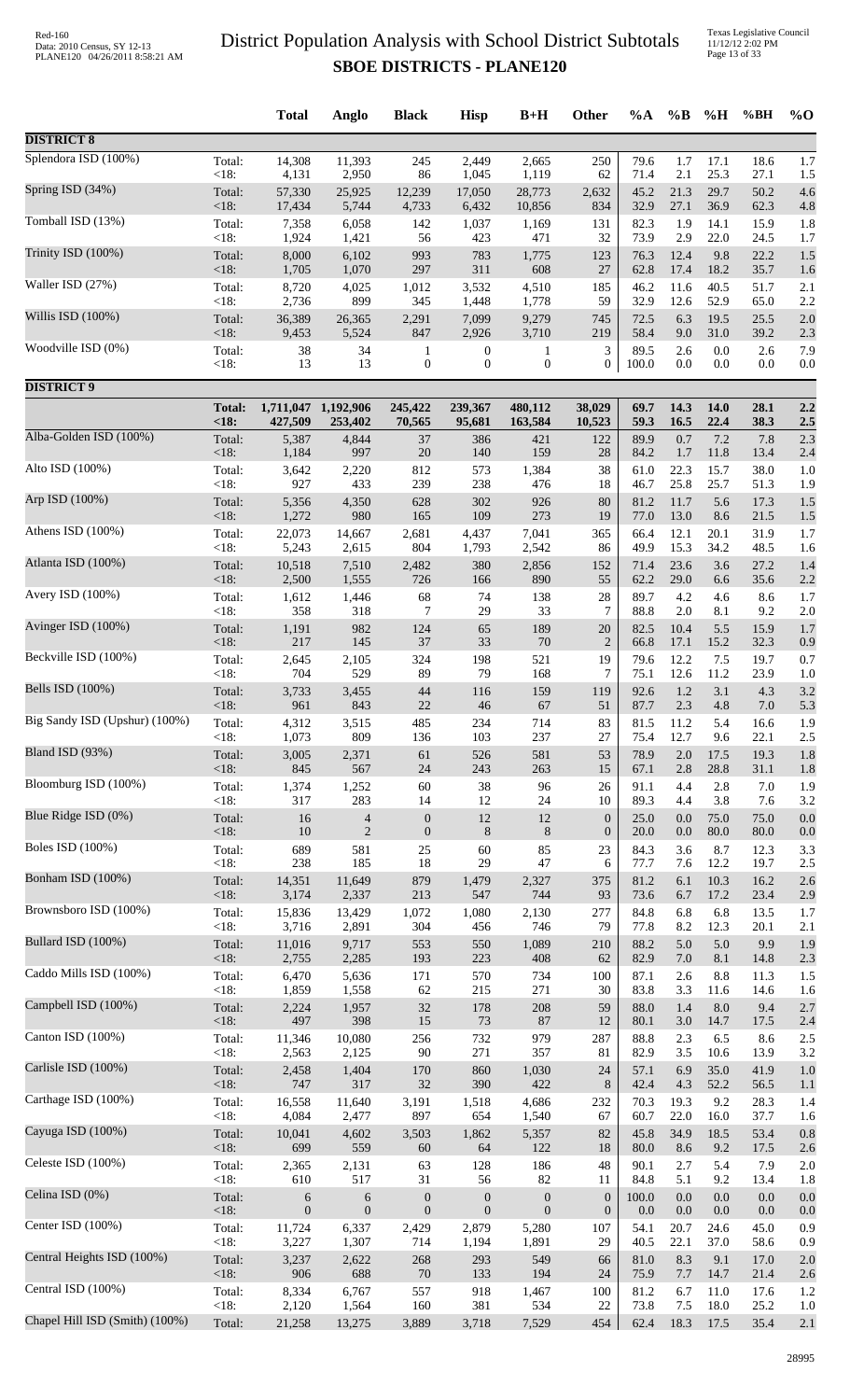| <b>DISTRICT 9</b><br>$<18$ :<br>5,091<br>2,507<br>1,512<br>2,475<br>109<br>19.8<br>29.7<br>48.6<br>1,006<br>49.2<br>2.1<br>Chapel Hill ISD (Titus) (100%)<br>Total:<br>3,126<br>2,299<br>631<br>771<br>73.5<br>20.2<br>24.7<br>1.8<br>143<br>56<br>4.6<br><18:<br>921<br>560<br>283<br>341<br>30.7<br>37.0<br>61<br>20<br>60.8<br>6.6<br>2.2<br>Chireno ISD (89%)<br>Total:<br>125<br>277<br>8.6<br>1,454<br>1,158<br>155<br>19<br>79.6<br>10.7<br>19.1<br>1.3<br>< 18:<br>385<br>282<br>$45\,$<br>58<br>101<br>$\overline{2}$<br>73.2<br>11.7<br>26.2<br>15.1<br>0.5<br>Chisum ISD (100%)<br>3,714<br>3,067<br>195<br>364<br>82.6<br>5.3<br>9.8<br>15.0<br>Total:<br>557<br>90<br>2.4<br><18:<br>971<br>739<br>54<br>213<br>5.6<br>161<br>19<br>76.1<br>16.6<br>21.9<br>2.0<br>Clarksville ISD (100%)<br>6,326<br>2,008<br>580<br>31.7<br>9.2<br>40.6<br>Total:<br>3,659<br>2,568<br>99<br>57.8<br>1.6<br><18:<br>1,285<br>535<br>233<br>758<br>39.3<br>41.6<br>18.1<br>505<br>22<br>59.0<br>1.7<br>Collinsville ISD (100%)<br>0.8<br>6.9<br>2,607<br>24<br>199<br>220<br>90.7<br>Total:<br>2,873<br>46<br>7.7<br>1.6<br><18:<br>91<br>103<br>2.0<br>734<br>620<br>15<br>84.5<br>12.4<br>14.0<br>11<br>1.5<br>Colmesneil ISD (0%)<br>$\sqrt{2}$<br>$\ensuremath{\mathfrak{Z}}$<br>$\boldsymbol{0}$<br>18.2<br>27.3<br>Total:<br>11<br>5<br>54.5<br>45.5<br>0.0<br>6<br>$\overline{c}$<br><18:<br>$\overline{2}$<br>$\boldsymbol{0}$<br>$\boldsymbol{0}$<br>$\overline{2}$<br>100.0<br>$\boldsymbol{0}$<br>0.0<br>$0.0\,$<br>100.0<br>0.0<br>Commerce ISD (100%)<br>18.5<br>Total:<br>10,944<br>7,127<br>2,023<br>1,221<br>3,190<br>627<br>65.1<br>11.2<br>29.1<br>5.7<br><18:<br>2,359<br>1,279<br>545<br>457<br>976<br>54.2<br>23.1<br>19.4<br>104<br>41.4<br>4.4<br>Community ISD (1%)<br>$\overline{c}$<br>$\mathfrak{Z}$<br>1.4<br>Total:<br>$70\,$<br>64<br>3<br>91.4<br>2.9<br>4.3<br>4.3<br>$\mathbf{1}$<br>20<br><18:<br>$21\,$<br>$\boldsymbol{0}$<br>$\boldsymbol{0}$<br>4.8<br>$\mathbf{1}$<br>$\mathbf{1}$<br>95.2<br>0.0<br>4.8<br>0.0<br>Como-Pickton ISD (100%)<br>950<br>4.0<br>25.1<br>Total:<br>3,791<br>2,653<br>152<br>1,093<br>45<br>70.0<br>28.8<br>1.2<br><18:<br>1,079<br>598<br>53<br>39.0<br>43.3<br>421<br>467<br>14<br>55.4<br>4.9<br>1.3<br>Cooper ISD (100%)<br>Total:<br>403<br>264<br>654<br>82.9<br>5.6<br>3.3<br>4,731<br>3,922<br>155<br>8.5<br>13.8<br>$<18$ :<br>1,095<br>814<br>136<br>112<br>241<br>74.3<br>12.4<br>22.0<br>40<br>10.2<br>3.7<br>Crandall ISD (100%)<br>9,213<br>9.2<br>12.1<br>Total:<br>11,978<br>1,103<br>1,445<br>2,517<br>248<br>76.9<br>21.0<br>2.1<br><18:<br>70.8<br>11.2<br>3,721<br>2,635<br>417<br>611<br>1,008<br>16.4<br>27.1<br>78<br>2.1<br>Cross Roads ISD (100%)<br>Total:<br>2,725<br>185<br>6.1<br>7.9<br>3,010<br>62<br>239<br>46<br>90.5<br>2.1<br>1.5<br><18:<br>785<br>676<br>73<br>102<br>$\overline{7}$<br>4.3<br>9.3<br>34<br>86.1<br>13.0<br>0.9<br>Cumby ISD (100%)<br>133<br>148<br>0.7<br>6.2<br>Total:<br>2,148<br>1,957<br>43<br>91.1<br>6.9<br>2.0<br>16<br>< 18:<br>519<br>442<br>52<br>63<br>85.2<br>2.1<br>11<br>14<br>10.0<br>12.1<br>2.7<br>Cushing ISD (100%)<br>Total:<br>2,504<br>168<br>199<br>366<br>85.4<br>5.7<br>6.8<br>12.5<br>2,932<br>62<br>2.1<br>< 18:<br>656<br>543<br>29<br>68<br>97<br>14.8<br>82.8<br>4.4<br>10.4<br>2.4<br>16<br>Daingerfield-Lone Star ISD (100%)<br>Total:<br>8,514<br>5,355<br>2,307<br>735<br>62.9<br>27.1<br>8.6<br>35.6<br>3,032<br>127<br>1.5<br>975<br>328<br>49.5<br>32.8<br>$<18$ :<br>1,969<br>646<br>966<br>28<br>16.7<br>49.1<br>1.4<br>De Kalb ISD (100%)<br>4.4<br>Total:<br>4,580<br>3,335<br>929<br>201<br>1,117<br>128<br>72.8<br>20.3<br>24.4<br>2.8<br><18:<br>690<br>258<br>86<br>336<br>24.2<br>8.1<br>1,065<br>39<br>64.8<br>31.5<br>3.7<br>Denison ISD (100%)<br>8.4<br>8.5<br>Total:<br>27,503<br>21,811<br>2,303<br>2,333<br>4,569<br>1,123<br>79.3<br>16.6<br>4.1<br><18:<br>818<br>938<br>13.1<br>6,263<br>4,255<br>1,712<br>296<br>67.9<br>15.0<br>27.3<br>4.7<br>Detroit ISD (100%)<br>55<br>87.2<br>2.8<br>2.5<br>Total:<br>2,227<br>1,941<br>173<br>63<br>231<br>7.8<br>10.4<br>$<18$ :<br>537<br>447<br>51<br>22<br>71<br>19<br>83.2<br>9.5<br>4.1<br>13.2<br>3.5<br>Diboll ISD (100%)<br>9,015<br>4,282<br>1,324<br>3,374<br>47.5<br>37.4<br>0.8<br>Total:<br>4,657<br>76<br>14.7<br>51.7<br><18:<br>900<br>339<br>1,225<br>35<br>13.7<br>2,468<br>1,533<br>36.5<br>49.6<br>62.1<br>1.4<br>Dodd City ISD (100%)<br>Total:<br>1,007<br>932<br>31<br>$32\,$<br>12<br>3.1<br>6.3<br>63<br>92.6<br>3.2<br>1.2<br><18:<br>233<br>194<br>21<br>15<br>36<br>3<br>15.5<br>83.3<br>9.0<br>6.4<br>1.3<br>Douglass ISD (100%)<br>109<br>293<br>5.6<br>Total:<br>1,945<br>1,626<br>186<br>26<br>83.6<br>9.6<br>15.1<br>1.3<br><18:<br>484<br>380<br>24<br>75<br>98<br>78.5<br>5.0<br>15.5<br>20.2<br>6<br>1.2<br>Ector ISD $(100\%)$<br>561<br>1,306<br>41.5<br>Total:<br>3,149<br>1,787<br>754<br>56<br>56.7<br>23.9<br>17.8<br>1.8<br><18:<br>276<br>242<br>7.2<br>$\overline{4}$<br>16<br>20<br>14<br>87.7<br>1.4<br>5.8<br>5.1<br>Edgewood ISD (Van Zandt) (100%)<br>Total:<br>4,525<br>227<br>321<br>539<br>87<br>4.4<br>6.2<br>1.7<br>5,151<br>87.8<br>10.5<br>< 18:<br>1,243<br>1,015<br>88<br>203<br>9.8<br>122<br>25<br>81.7<br>7.1<br>16.3<br>2.0<br>Elkhart ISD (99%)<br>Total:<br>5,266<br>390<br>366<br>744<br>107<br>86.1<br>6.4<br>6.0<br>12.2<br>6,117<br>1.7<br>252<br>$<18$ :<br>1,578<br>1,289<br>112<br>146<br>37<br>81.7<br>7.1<br>9.3<br>16.0<br>2.3<br>Elysian Fields ISD (100%)<br>749<br>75<br>79.2<br>Total:<br>4,852<br>3,841<br>195<br>936<br>15.4<br>4.0<br>19.3<br>1.5<br><18:<br>949<br>185<br>1,226<br>76<br>256<br>21<br>77.4<br>15.1<br>6.2<br>20.9<br>1.7<br>Etoile ISD (100%)<br>Total:<br>11<br>43<br>54<br>15<br>3.7<br>1,453<br>1,384<br>95.3<br>0.8<br>3.0<br>1.0<br><18:<br>302<br>276<br>$\,8\,$<br>13<br>21<br>5<br>91.4<br>2.6<br>4.3<br>$7.0\,$<br>1.7<br>Eustace ISD (100%)<br>8,007<br>1.9<br>5.5<br>7.4<br>Total:<br>7,267<br>155<br>443<br>591<br>149<br>90.8<br>1.9<br><18:<br>1,684<br>1,420<br>53<br>179<br>225<br>39<br>3.1<br>13.4<br>84.3<br>10.6<br>2.3<br>Excelsior ISD (100%)<br>Total:<br>620<br>525<br>15<br>79<br>94<br>12.7<br>15.2<br>0.2<br>$\mathbf{1}$<br>84.7<br>2.4<br><18:<br>122<br>$\overline{4}$<br>35<br>39<br>75.8<br>2.5<br>21.7<br>24.2<br>161<br>$\boldsymbol{0}$<br>0.0<br>Fannindel ISD (100%)<br>Total:<br>1,467<br>1,079<br>285<br>74<br>358<br>30<br>73.6<br>19.4<br>5.0<br>24.4<br>2.0<br>29<br><18:<br>332<br>193<br>101<br>130<br>9<br>30.4<br>39.2<br>58.1<br>8.7<br>2.7<br>Forney ISD (100%)<br>31,980<br>Total:<br>22,911<br>3,435<br>4,924<br>8,243<br>826<br>71.6<br>10.7<br>15.4<br>25.8<br>2.6<br><18:<br>10,636<br>6,965<br>1,316<br>2,131<br>3,375<br>296<br>65.5<br>12.4<br>20.0<br>31.7<br>2.8<br>Frankston ISD (100%)<br>434<br>234<br>83.6<br>5.2<br>Total:<br>4,514<br>3,775<br>660<br>79<br>9.6<br>14.6<br>1.8<br><18:<br>1,044<br>798<br>91<br>228<br>8.7<br>141<br>18<br>76.4<br>13.5<br>21.8<br>1.7<br>Fruitvale ISD (100%)<br>159<br>88.1<br>1.0<br>9.5<br>Total:<br>1,476<br>16<br>175<br>24<br>10.4<br>1,675<br>1.4<br><18:<br>398<br>326<br>12<br>54<br>66<br>6<br>81.9<br>3.0<br>13.6<br>16.6<br>1.5<br>Garrison ISD (100%)<br>607<br>209<br>811<br>31<br>73.2<br>19.3<br>25.8<br>Total:<br>3,138<br>2,296<br>6.7<br>1.0<br><18:<br>737<br>486<br>151<br>94<br>241<br>65.9<br>20.5<br>32.7<br>10<br>12.8<br>1.4<br>Gary ISD (100%)<br>Total:<br>39<br>108<br>17<br>91.2<br>2.1<br>5.8<br>7.9<br>1,856<br>1,693<br>146<br>0.9<br><18:<br>439<br>382<br>$\overline{7}$<br>55<br>$\overline{2}$<br>12.5<br>48<br>87.0<br>10.9<br>1.6<br>0.5<br>Gilmer ISD (100%)<br>303<br>10.9<br>Total:<br>15,561<br>12,530<br>1,701<br>1,051<br>2,728<br>80.5<br>6.8<br>17.5<br>1.9<br><18:<br>73.5<br>13.3<br>3,714<br>2,729<br>494<br>426<br>905<br>80<br>11.5<br>24.4<br>2.2<br>Gladewater ISD (100%)<br>2,575<br>14.8<br>7.1<br>21.7<br>Total:<br>11,893<br>9,090<br>1,761<br>847<br>228<br>76.4<br>1.9<br><18:<br>2,023<br>353<br>3,050<br>648<br>973<br>54<br>66.3<br>21.2<br>11.6<br>31.9<br>1.8<br>Grand Saline ISD (100%)<br>Total:<br>6,744<br>5,696<br>884<br>947<br>84.5<br>1.1<br>13.1<br>14.0<br>73<br>101<br>1.5 |      | <b>Total</b> | Anglo | <b>Black</b> | <b>Hisp</b> | $B+H$ | Other | $\%A$ | $\%$ B | %H   | %BH  | $\%$ O |
|-----------------------------------------------------------------------------------------------------------------------------------------------------------------------------------------------------------------------------------------------------------------------------------------------------------------------------------------------------------------------------------------------------------------------------------------------------------------------------------------------------------------------------------------------------------------------------------------------------------------------------------------------------------------------------------------------------------------------------------------------------------------------------------------------------------------------------------------------------------------------------------------------------------------------------------------------------------------------------------------------------------------------------------------------------------------------------------------------------------------------------------------------------------------------------------------------------------------------------------------------------------------------------------------------------------------------------------------------------------------------------------------------------------------------------------------------------------------------------------------------------------------------------------------------------------------------------------------------------------------------------------------------------------------------------------------------------------------------------------------------------------------------------------------------------------------------------------------------------------------------------------------------------------------------------------------------------------------------------------------------------------------------------------------------------------------------------------------------------------------------------------------------------------------------------------------------------------------------------------------------------------------------------------------------------------------------------------------------------------------------------------------------------------------------------------------------------------------------------------------------------------------------------------------------------------------------------------------------------------------------------------------------------------------------------------------------------------------------------------------------------------------------------------------------------------------------------------------------------------------------------------------------------------------------------------------------------------------------------------------------------------------------------------------------------------------------------------------------------------------------------------------------------------------------------------------------------------------------------------------------------------------------------------------------------------------------------------------------------------------------------------------------------------------------------------------------------------------------------------------------------------------------------------------------------------------------------------------------------------------------------------------------------------------------------------------------------------------------------------------------------------------------------------------------------------------------------------------------------------------------------------------------------------------------------------------------------------------------------------------------------------------------------------------------------------------------------------------------------------------------------------------------------------------------------------------------------------------------------------------------------------------------------------------------------------------------------------------------------------------------------------------------------------------------------------------------------------------------------------------------------------------------------------------------------------------------------------------------------------------------------------------------------------------------------------------------------------------------------------------------------------------------------------------------------------------------------------------------------------------------------------------------------------------------------------------------------------------------------------------------------------------------------------------------------------------------------------------------------------------------------------------------------------------------------------------------------------------------------------------------------------------------------------------------------------------------------------------------------------------------------------------------------------------------------------------------------------------------------------------------------------------------------------------------------------------------------------------------------------------------------------------------------------------------------------------------------------------------------------------------------------------------------------------------------------------------------------------------------------------------------------------------------------------------------------------------------------------------------------------------------------------------------------------------------------------------------------------------------------------------------------------------------------------------------------------------------------------------------------------------------------------------------------------------------------------------------------------------------------------------------------------------------------------------------------------------------------------------------------------------------------------------------------------------------------------------------------------------------------------------------------------------------------------------------------------------------------------------------------------------------------------------------------------------------------------------------------------------------------------------------------------------------------------------------------------------------------------------------------------------------------------------------------------------------------------------------------------------------------------------------------------------------------------------------------------------------------------------------------------------------------------------------------------------------------------------------------------------------------------------------------------------------------------------------------------------------------------------------------------------------------------------------------------------------------------------------------------------------------------------------------------------------------------------------------------------------------------------------------------------------------------------------------------------------------------------------------------------------------------------------------------------------------------------------------------------------------------------------------------------------------------------------------------------------------------------------------------------------------------------------------------------------------------------------------------------------------------------------------------------------------------------------------|------|--------------|-------|--------------|-------------|-------|-------|-------|--------|------|------|--------|
|                                                                                                                                                                                                                                                                                                                                                                                                                                                                                                                                                                                                                                                                                                                                                                                                                                                                                                                                                                                                                                                                                                                                                                                                                                                                                                                                                                                                                                                                                                                                                                                                                                                                                                                                                                                                                                                                                                                                                                                                                                                                                                                                                                                                                                                                                                                                                                                                                                                                                                                                                                                                                                                                                                                                                                                                                                                                                                                                                                                                                                                                                                                                                                                                                                                                                                                                                                                                                                                                                                                                                                                                                                                                                                                                                                                                                                                                                                                                                                                                                                                                                                                                                                                                                                                                                                                                                                                                                                                                                                                                                                                                                                                                                                                                                                                                                                                                                                                                                                                                                                                                                                                                                                                                                                                                                                                                                                                                                                                                                                                                                                                                                                                                                                                                                                                                                                                                                                                                                                                                                                                                                                                                                                                                                                                                                                                                                                                                                                                                                                                                                                                                                                                                                                                                                                                                                                                                                                                                                                                                                                                                                                                                                                                                                                                                                                                                                                                                                                                                                                                                                                                                                                                                                                                                                                                                                                                                                                                                                                                                                                                                                                                                                                                                                                                                                   |      |              |       |              |             |       |       |       |        |      |      |        |
|                                                                                                                                                                                                                                                                                                                                                                                                                                                                                                                                                                                                                                                                                                                                                                                                                                                                                                                                                                                                                                                                                                                                                                                                                                                                                                                                                                                                                                                                                                                                                                                                                                                                                                                                                                                                                                                                                                                                                                                                                                                                                                                                                                                                                                                                                                                                                                                                                                                                                                                                                                                                                                                                                                                                                                                                                                                                                                                                                                                                                                                                                                                                                                                                                                                                                                                                                                                                                                                                                                                                                                                                                                                                                                                                                                                                                                                                                                                                                                                                                                                                                                                                                                                                                                                                                                                                                                                                                                                                                                                                                                                                                                                                                                                                                                                                                                                                                                                                                                                                                                                                                                                                                                                                                                                                                                                                                                                                                                                                                                                                                                                                                                                                                                                                                                                                                                                                                                                                                                                                                                                                                                                                                                                                                                                                                                                                                                                                                                                                                                                                                                                                                                                                                                                                                                                                                                                                                                                                                                                                                                                                                                                                                                                                                                                                                                                                                                                                                                                                                                                                                                                                                                                                                                                                                                                                                                                                                                                                                                                                                                                                                                                                                                                                                                                                                   |      |              |       |              |             |       |       |       |        |      |      |        |
|                                                                                                                                                                                                                                                                                                                                                                                                                                                                                                                                                                                                                                                                                                                                                                                                                                                                                                                                                                                                                                                                                                                                                                                                                                                                                                                                                                                                                                                                                                                                                                                                                                                                                                                                                                                                                                                                                                                                                                                                                                                                                                                                                                                                                                                                                                                                                                                                                                                                                                                                                                                                                                                                                                                                                                                                                                                                                                                                                                                                                                                                                                                                                                                                                                                                                                                                                                                                                                                                                                                                                                                                                                                                                                                                                                                                                                                                                                                                                                                                                                                                                                                                                                                                                                                                                                                                                                                                                                                                                                                                                                                                                                                                                                                                                                                                                                                                                                                                                                                                                                                                                                                                                                                                                                                                                                                                                                                                                                                                                                                                                                                                                                                                                                                                                                                                                                                                                                                                                                                                                                                                                                                                                                                                                                                                                                                                                                                                                                                                                                                                                                                                                                                                                                                                                                                                                                                                                                                                                                                                                                                                                                                                                                                                                                                                                                                                                                                                                                                                                                                                                                                                                                                                                                                                                                                                                                                                                                                                                                                                                                                                                                                                                                                                                                                                                   |      |              |       |              |             |       |       |       |        |      |      |        |
|                                                                                                                                                                                                                                                                                                                                                                                                                                                                                                                                                                                                                                                                                                                                                                                                                                                                                                                                                                                                                                                                                                                                                                                                                                                                                                                                                                                                                                                                                                                                                                                                                                                                                                                                                                                                                                                                                                                                                                                                                                                                                                                                                                                                                                                                                                                                                                                                                                                                                                                                                                                                                                                                                                                                                                                                                                                                                                                                                                                                                                                                                                                                                                                                                                                                                                                                                                                                                                                                                                                                                                                                                                                                                                                                                                                                                                                                                                                                                                                                                                                                                                                                                                                                                                                                                                                                                                                                                                                                                                                                                                                                                                                                                                                                                                                                                                                                                                                                                                                                                                                                                                                                                                                                                                                                                                                                                                                                                                                                                                                                                                                                                                                                                                                                                                                                                                                                                                                                                                                                                                                                                                                                                                                                                                                                                                                                                                                                                                                                                                                                                                                                                                                                                                                                                                                                                                                                                                                                                                                                                                                                                                                                                                                                                                                                                                                                                                                                                                                                                                                                                                                                                                                                                                                                                                                                                                                                                                                                                                                                                                                                                                                                                                                                                                                                                   |      |              |       |              |             |       |       |       |        |      |      |        |
|                                                                                                                                                                                                                                                                                                                                                                                                                                                                                                                                                                                                                                                                                                                                                                                                                                                                                                                                                                                                                                                                                                                                                                                                                                                                                                                                                                                                                                                                                                                                                                                                                                                                                                                                                                                                                                                                                                                                                                                                                                                                                                                                                                                                                                                                                                                                                                                                                                                                                                                                                                                                                                                                                                                                                                                                                                                                                                                                                                                                                                                                                                                                                                                                                                                                                                                                                                                                                                                                                                                                                                                                                                                                                                                                                                                                                                                                                                                                                                                                                                                                                                                                                                                                                                                                                                                                                                                                                                                                                                                                                                                                                                                                                                                                                                                                                                                                                                                                                                                                                                                                                                                                                                                                                                                                                                                                                                                                                                                                                                                                                                                                                                                                                                                                                                                                                                                                                                                                                                                                                                                                                                                                                                                                                                                                                                                                                                                                                                                                                                                                                                                                                                                                                                                                                                                                                                                                                                                                                                                                                                                                                                                                                                                                                                                                                                                                                                                                                                                                                                                                                                                                                                                                                                                                                                                                                                                                                                                                                                                                                                                                                                                                                                                                                                                                                   |      |              |       |              |             |       |       |       |        |      |      |        |
|                                                                                                                                                                                                                                                                                                                                                                                                                                                                                                                                                                                                                                                                                                                                                                                                                                                                                                                                                                                                                                                                                                                                                                                                                                                                                                                                                                                                                                                                                                                                                                                                                                                                                                                                                                                                                                                                                                                                                                                                                                                                                                                                                                                                                                                                                                                                                                                                                                                                                                                                                                                                                                                                                                                                                                                                                                                                                                                                                                                                                                                                                                                                                                                                                                                                                                                                                                                                                                                                                                                                                                                                                                                                                                                                                                                                                                                                                                                                                                                                                                                                                                                                                                                                                                                                                                                                                                                                                                                                                                                                                                                                                                                                                                                                                                                                                                                                                                                                                                                                                                                                                                                                                                                                                                                                                                                                                                                                                                                                                                                                                                                                                                                                                                                                                                                                                                                                                                                                                                                                                                                                                                                                                                                                                                                                                                                                                                                                                                                                                                                                                                                                                                                                                                                                                                                                                                                                                                                                                                                                                                                                                                                                                                                                                                                                                                                                                                                                                                                                                                                                                                                                                                                                                                                                                                                                                                                                                                                                                                                                                                                                                                                                                                                                                                                                                   |      |              |       |              |             |       |       |       |        |      |      |        |
|                                                                                                                                                                                                                                                                                                                                                                                                                                                                                                                                                                                                                                                                                                                                                                                                                                                                                                                                                                                                                                                                                                                                                                                                                                                                                                                                                                                                                                                                                                                                                                                                                                                                                                                                                                                                                                                                                                                                                                                                                                                                                                                                                                                                                                                                                                                                                                                                                                                                                                                                                                                                                                                                                                                                                                                                                                                                                                                                                                                                                                                                                                                                                                                                                                                                                                                                                                                                                                                                                                                                                                                                                                                                                                                                                                                                                                                                                                                                                                                                                                                                                                                                                                                                                                                                                                                                                                                                                                                                                                                                                                                                                                                                                                                                                                                                                                                                                                                                                                                                                                                                                                                                                                                                                                                                                                                                                                                                                                                                                                                                                                                                                                                                                                                                                                                                                                                                                                                                                                                                                                                                                                                                                                                                                                                                                                                                                                                                                                                                                                                                                                                                                                                                                                                                                                                                                                                                                                                                                                                                                                                                                                                                                                                                                                                                                                                                                                                                                                                                                                                                                                                                                                                                                                                                                                                                                                                                                                                                                                                                                                                                                                                                                                                                                                                                                   |      |              |       |              |             |       |       |       |        |      |      |        |
|                                                                                                                                                                                                                                                                                                                                                                                                                                                                                                                                                                                                                                                                                                                                                                                                                                                                                                                                                                                                                                                                                                                                                                                                                                                                                                                                                                                                                                                                                                                                                                                                                                                                                                                                                                                                                                                                                                                                                                                                                                                                                                                                                                                                                                                                                                                                                                                                                                                                                                                                                                                                                                                                                                                                                                                                                                                                                                                                                                                                                                                                                                                                                                                                                                                                                                                                                                                                                                                                                                                                                                                                                                                                                                                                                                                                                                                                                                                                                                                                                                                                                                                                                                                                                                                                                                                                                                                                                                                                                                                                                                                                                                                                                                                                                                                                                                                                                                                                                                                                                                                                                                                                                                                                                                                                                                                                                                                                                                                                                                                                                                                                                                                                                                                                                                                                                                                                                                                                                                                                                                                                                                                                                                                                                                                                                                                                                                                                                                                                                                                                                                                                                                                                                                                                                                                                                                                                                                                                                                                                                                                                                                                                                                                                                                                                                                                                                                                                                                                                                                                                                                                                                                                                                                                                                                                                                                                                                                                                                                                                                                                                                                                                                                                                                                                                                   |      |              |       |              |             |       |       |       |        |      |      |        |
|                                                                                                                                                                                                                                                                                                                                                                                                                                                                                                                                                                                                                                                                                                                                                                                                                                                                                                                                                                                                                                                                                                                                                                                                                                                                                                                                                                                                                                                                                                                                                                                                                                                                                                                                                                                                                                                                                                                                                                                                                                                                                                                                                                                                                                                                                                                                                                                                                                                                                                                                                                                                                                                                                                                                                                                                                                                                                                                                                                                                                                                                                                                                                                                                                                                                                                                                                                                                                                                                                                                                                                                                                                                                                                                                                                                                                                                                                                                                                                                                                                                                                                                                                                                                                                                                                                                                                                                                                                                                                                                                                                                                                                                                                                                                                                                                                                                                                                                                                                                                                                                                                                                                                                                                                                                                                                                                                                                                                                                                                                                                                                                                                                                                                                                                                                                                                                                                                                                                                                                                                                                                                                                                                                                                                                                                                                                                                                                                                                                                                                                                                                                                                                                                                                                                                                                                                                                                                                                                                                                                                                                                                                                                                                                                                                                                                                                                                                                                                                                                                                                                                                                                                                                                                                                                                                                                                                                                                                                                                                                                                                                                                                                                                                                                                                                                                   |      |              |       |              |             |       |       |       |        |      |      |        |
|                                                                                                                                                                                                                                                                                                                                                                                                                                                                                                                                                                                                                                                                                                                                                                                                                                                                                                                                                                                                                                                                                                                                                                                                                                                                                                                                                                                                                                                                                                                                                                                                                                                                                                                                                                                                                                                                                                                                                                                                                                                                                                                                                                                                                                                                                                                                                                                                                                                                                                                                                                                                                                                                                                                                                                                                                                                                                                                                                                                                                                                                                                                                                                                                                                                                                                                                                                                                                                                                                                                                                                                                                                                                                                                                                                                                                                                                                                                                                                                                                                                                                                                                                                                                                                                                                                                                                                                                                                                                                                                                                                                                                                                                                                                                                                                                                                                                                                                                                                                                                                                                                                                                                                                                                                                                                                                                                                                                                                                                                                                                                                                                                                                                                                                                                                                                                                                                                                                                                                                                                                                                                                                                                                                                                                                                                                                                                                                                                                                                                                                                                                                                                                                                                                                                                                                                                                                                                                                                                                                                                                                                                                                                                                                                                                                                                                                                                                                                                                                                                                                                                                                                                                                                                                                                                                                                                                                                                                                                                                                                                                                                                                                                                                                                                                                                                   |      |              |       |              |             |       |       |       |        |      |      |        |
|                                                                                                                                                                                                                                                                                                                                                                                                                                                                                                                                                                                                                                                                                                                                                                                                                                                                                                                                                                                                                                                                                                                                                                                                                                                                                                                                                                                                                                                                                                                                                                                                                                                                                                                                                                                                                                                                                                                                                                                                                                                                                                                                                                                                                                                                                                                                                                                                                                                                                                                                                                                                                                                                                                                                                                                                                                                                                                                                                                                                                                                                                                                                                                                                                                                                                                                                                                                                                                                                                                                                                                                                                                                                                                                                                                                                                                                                                                                                                                                                                                                                                                                                                                                                                                                                                                                                                                                                                                                                                                                                                                                                                                                                                                                                                                                                                                                                                                                                                                                                                                                                                                                                                                                                                                                                                                                                                                                                                                                                                                                                                                                                                                                                                                                                                                                                                                                                                                                                                                                                                                                                                                                                                                                                                                                                                                                                                                                                                                                                                                                                                                                                                                                                                                                                                                                                                                                                                                                                                                                                                                                                                                                                                                                                                                                                                                                                                                                                                                                                                                                                                                                                                                                                                                                                                                                                                                                                                                                                                                                                                                                                                                                                                                                                                                                                                   |      |              |       |              |             |       |       |       |        |      |      |        |
|                                                                                                                                                                                                                                                                                                                                                                                                                                                                                                                                                                                                                                                                                                                                                                                                                                                                                                                                                                                                                                                                                                                                                                                                                                                                                                                                                                                                                                                                                                                                                                                                                                                                                                                                                                                                                                                                                                                                                                                                                                                                                                                                                                                                                                                                                                                                                                                                                                                                                                                                                                                                                                                                                                                                                                                                                                                                                                                                                                                                                                                                                                                                                                                                                                                                                                                                                                                                                                                                                                                                                                                                                                                                                                                                                                                                                                                                                                                                                                                                                                                                                                                                                                                                                                                                                                                                                                                                                                                                                                                                                                                                                                                                                                                                                                                                                                                                                                                                                                                                                                                                                                                                                                                                                                                                                                                                                                                                                                                                                                                                                                                                                                                                                                                                                                                                                                                                                                                                                                                                                                                                                                                                                                                                                                                                                                                                                                                                                                                                                                                                                                                                                                                                                                                                                                                                                                                                                                                                                                                                                                                                                                                                                                                                                                                                                                                                                                                                                                                                                                                                                                                                                                                                                                                                                                                                                                                                                                                                                                                                                                                                                                                                                                                                                                                                                   |      |              |       |              |             |       |       |       |        |      |      |        |
|                                                                                                                                                                                                                                                                                                                                                                                                                                                                                                                                                                                                                                                                                                                                                                                                                                                                                                                                                                                                                                                                                                                                                                                                                                                                                                                                                                                                                                                                                                                                                                                                                                                                                                                                                                                                                                                                                                                                                                                                                                                                                                                                                                                                                                                                                                                                                                                                                                                                                                                                                                                                                                                                                                                                                                                                                                                                                                                                                                                                                                                                                                                                                                                                                                                                                                                                                                                                                                                                                                                                                                                                                                                                                                                                                                                                                                                                                                                                                                                                                                                                                                                                                                                                                                                                                                                                                                                                                                                                                                                                                                                                                                                                                                                                                                                                                                                                                                                                                                                                                                                                                                                                                                                                                                                                                                                                                                                                                                                                                                                                                                                                                                                                                                                                                                                                                                                                                                                                                                                                                                                                                                                                                                                                                                                                                                                                                                                                                                                                                                                                                                                                                                                                                                                                                                                                                                                                                                                                                                                                                                                                                                                                                                                                                                                                                                                                                                                                                                                                                                                                                                                                                                                                                                                                                                                                                                                                                                                                                                                                                                                                                                                                                                                                                                                                                   |      |              |       |              |             |       |       |       |        |      |      |        |
|                                                                                                                                                                                                                                                                                                                                                                                                                                                                                                                                                                                                                                                                                                                                                                                                                                                                                                                                                                                                                                                                                                                                                                                                                                                                                                                                                                                                                                                                                                                                                                                                                                                                                                                                                                                                                                                                                                                                                                                                                                                                                                                                                                                                                                                                                                                                                                                                                                                                                                                                                                                                                                                                                                                                                                                                                                                                                                                                                                                                                                                                                                                                                                                                                                                                                                                                                                                                                                                                                                                                                                                                                                                                                                                                                                                                                                                                                                                                                                                                                                                                                                                                                                                                                                                                                                                                                                                                                                                                                                                                                                                                                                                                                                                                                                                                                                                                                                                                                                                                                                                                                                                                                                                                                                                                                                                                                                                                                                                                                                                                                                                                                                                                                                                                                                                                                                                                                                                                                                                                                                                                                                                                                                                                                                                                                                                                                                                                                                                                                                                                                                                                                                                                                                                                                                                                                                                                                                                                                                                                                                                                                                                                                                                                                                                                                                                                                                                                                                                                                                                                                                                                                                                                                                                                                                                                                                                                                                                                                                                                                                                                                                                                                                                                                                                                                   |      |              |       |              |             |       |       |       |        |      |      |        |
|                                                                                                                                                                                                                                                                                                                                                                                                                                                                                                                                                                                                                                                                                                                                                                                                                                                                                                                                                                                                                                                                                                                                                                                                                                                                                                                                                                                                                                                                                                                                                                                                                                                                                                                                                                                                                                                                                                                                                                                                                                                                                                                                                                                                                                                                                                                                                                                                                                                                                                                                                                                                                                                                                                                                                                                                                                                                                                                                                                                                                                                                                                                                                                                                                                                                                                                                                                                                                                                                                                                                                                                                                                                                                                                                                                                                                                                                                                                                                                                                                                                                                                                                                                                                                                                                                                                                                                                                                                                                                                                                                                                                                                                                                                                                                                                                                                                                                                                                                                                                                                                                                                                                                                                                                                                                                                                                                                                                                                                                                                                                                                                                                                                                                                                                                                                                                                                                                                                                                                                                                                                                                                                                                                                                                                                                                                                                                                                                                                                                                                                                                                                                                                                                                                                                                                                                                                                                                                                                                                                                                                                                                                                                                                                                                                                                                                                                                                                                                                                                                                                                                                                                                                                                                                                                                                                                                                                                                                                                                                                                                                                                                                                                                                                                                                                                                   |      |              |       |              |             |       |       |       |        |      |      |        |
|                                                                                                                                                                                                                                                                                                                                                                                                                                                                                                                                                                                                                                                                                                                                                                                                                                                                                                                                                                                                                                                                                                                                                                                                                                                                                                                                                                                                                                                                                                                                                                                                                                                                                                                                                                                                                                                                                                                                                                                                                                                                                                                                                                                                                                                                                                                                                                                                                                                                                                                                                                                                                                                                                                                                                                                                                                                                                                                                                                                                                                                                                                                                                                                                                                                                                                                                                                                                                                                                                                                                                                                                                                                                                                                                                                                                                                                                                                                                                                                                                                                                                                                                                                                                                                                                                                                                                                                                                                                                                                                                                                                                                                                                                                                                                                                                                                                                                                                                                                                                                                                                                                                                                                                                                                                                                                                                                                                                                                                                                                                                                                                                                                                                                                                                                                                                                                                                                                                                                                                                                                                                                                                                                                                                                                                                                                                                                                                                                                                                                                                                                                                                                                                                                                                                                                                                                                                                                                                                                                                                                                                                                                                                                                                                                                                                                                                                                                                                                                                                                                                                                                                                                                                                                                                                                                                                                                                                                                                                                                                                                                                                                                                                                                                                                                                                                   |      |              |       |              |             |       |       |       |        |      |      |        |
|                                                                                                                                                                                                                                                                                                                                                                                                                                                                                                                                                                                                                                                                                                                                                                                                                                                                                                                                                                                                                                                                                                                                                                                                                                                                                                                                                                                                                                                                                                                                                                                                                                                                                                                                                                                                                                                                                                                                                                                                                                                                                                                                                                                                                                                                                                                                                                                                                                                                                                                                                                                                                                                                                                                                                                                                                                                                                                                                                                                                                                                                                                                                                                                                                                                                                                                                                                                                                                                                                                                                                                                                                                                                                                                                                                                                                                                                                                                                                                                                                                                                                                                                                                                                                                                                                                                                                                                                                                                                                                                                                                                                                                                                                                                                                                                                                                                                                                                                                                                                                                                                                                                                                                                                                                                                                                                                                                                                                                                                                                                                                                                                                                                                                                                                                                                                                                                                                                                                                                                                                                                                                                                                                                                                                                                                                                                                                                                                                                                                                                                                                                                                                                                                                                                                                                                                                                                                                                                                                                                                                                                                                                                                                                                                                                                                                                                                                                                                                                                                                                                                                                                                                                                                                                                                                                                                                                                                                                                                                                                                                                                                                                                                                                                                                                                                                   |      |              |       |              |             |       |       |       |        |      |      |        |
|                                                                                                                                                                                                                                                                                                                                                                                                                                                                                                                                                                                                                                                                                                                                                                                                                                                                                                                                                                                                                                                                                                                                                                                                                                                                                                                                                                                                                                                                                                                                                                                                                                                                                                                                                                                                                                                                                                                                                                                                                                                                                                                                                                                                                                                                                                                                                                                                                                                                                                                                                                                                                                                                                                                                                                                                                                                                                                                                                                                                                                                                                                                                                                                                                                                                                                                                                                                                                                                                                                                                                                                                                                                                                                                                                                                                                                                                                                                                                                                                                                                                                                                                                                                                                                                                                                                                                                                                                                                                                                                                                                                                                                                                                                                                                                                                                                                                                                                                                                                                                                                                                                                                                                                                                                                                                                                                                                                                                                                                                                                                                                                                                                                                                                                                                                                                                                                                                                                                                                                                                                                                                                                                                                                                                                                                                                                                                                                                                                                                                                                                                                                                                                                                                                                                                                                                                                                                                                                                                                                                                                                                                                                                                                                                                                                                                                                                                                                                                                                                                                                                                                                                                                                                                                                                                                                                                                                                                                                                                                                                                                                                                                                                                                                                                                                                                   |      |              |       |              |             |       |       |       |        |      |      |        |
|                                                                                                                                                                                                                                                                                                                                                                                                                                                                                                                                                                                                                                                                                                                                                                                                                                                                                                                                                                                                                                                                                                                                                                                                                                                                                                                                                                                                                                                                                                                                                                                                                                                                                                                                                                                                                                                                                                                                                                                                                                                                                                                                                                                                                                                                                                                                                                                                                                                                                                                                                                                                                                                                                                                                                                                                                                                                                                                                                                                                                                                                                                                                                                                                                                                                                                                                                                                                                                                                                                                                                                                                                                                                                                                                                                                                                                                                                                                                                                                                                                                                                                                                                                                                                                                                                                                                                                                                                                                                                                                                                                                                                                                                                                                                                                                                                                                                                                                                                                                                                                                                                                                                                                                                                                                                                                                                                                                                                                                                                                                                                                                                                                                                                                                                                                                                                                                                                                                                                                                                                                                                                                                                                                                                                                                                                                                                                                                                                                                                                                                                                                                                                                                                                                                                                                                                                                                                                                                                                                                                                                                                                                                                                                                                                                                                                                                                                                                                                                                                                                                                                                                                                                                                                                                                                                                                                                                                                                                                                                                                                                                                                                                                                                                                                                                                                   |      |              |       |              |             |       |       |       |        |      |      |        |
|                                                                                                                                                                                                                                                                                                                                                                                                                                                                                                                                                                                                                                                                                                                                                                                                                                                                                                                                                                                                                                                                                                                                                                                                                                                                                                                                                                                                                                                                                                                                                                                                                                                                                                                                                                                                                                                                                                                                                                                                                                                                                                                                                                                                                                                                                                                                                                                                                                                                                                                                                                                                                                                                                                                                                                                                                                                                                                                                                                                                                                                                                                                                                                                                                                                                                                                                                                                                                                                                                                                                                                                                                                                                                                                                                                                                                                                                                                                                                                                                                                                                                                                                                                                                                                                                                                                                                                                                                                                                                                                                                                                                                                                                                                                                                                                                                                                                                                                                                                                                                                                                                                                                                                                                                                                                                                                                                                                                                                                                                                                                                                                                                                                                                                                                                                                                                                                                                                                                                                                                                                                                                                                                                                                                                                                                                                                                                                                                                                                                                                                                                                                                                                                                                                                                                                                                                                                                                                                                                                                                                                                                                                                                                                                                                                                                                                                                                                                                                                                                                                                                                                                                                                                                                                                                                                                                                                                                                                                                                                                                                                                                                                                                                                                                                                                                                   |      |              |       |              |             |       |       |       |        |      |      |        |
|                                                                                                                                                                                                                                                                                                                                                                                                                                                                                                                                                                                                                                                                                                                                                                                                                                                                                                                                                                                                                                                                                                                                                                                                                                                                                                                                                                                                                                                                                                                                                                                                                                                                                                                                                                                                                                                                                                                                                                                                                                                                                                                                                                                                                                                                                                                                                                                                                                                                                                                                                                                                                                                                                                                                                                                                                                                                                                                                                                                                                                                                                                                                                                                                                                                                                                                                                                                                                                                                                                                                                                                                                                                                                                                                                                                                                                                                                                                                                                                                                                                                                                                                                                                                                                                                                                                                                                                                                                                                                                                                                                                                                                                                                                                                                                                                                                                                                                                                                                                                                                                                                                                                                                                                                                                                                                                                                                                                                                                                                                                                                                                                                                                                                                                                                                                                                                                                                                                                                                                                                                                                                                                                                                                                                                                                                                                                                                                                                                                                                                                                                                                                                                                                                                                                                                                                                                                                                                                                                                                                                                                                                                                                                                                                                                                                                                                                                                                                                                                                                                                                                                                                                                                                                                                                                                                                                                                                                                                                                                                                                                                                                                                                                                                                                                                                                   |      |              |       |              |             |       |       |       |        |      |      |        |
|                                                                                                                                                                                                                                                                                                                                                                                                                                                                                                                                                                                                                                                                                                                                                                                                                                                                                                                                                                                                                                                                                                                                                                                                                                                                                                                                                                                                                                                                                                                                                                                                                                                                                                                                                                                                                                                                                                                                                                                                                                                                                                                                                                                                                                                                                                                                                                                                                                                                                                                                                                                                                                                                                                                                                                                                                                                                                                                                                                                                                                                                                                                                                                                                                                                                                                                                                                                                                                                                                                                                                                                                                                                                                                                                                                                                                                                                                                                                                                                                                                                                                                                                                                                                                                                                                                                                                                                                                                                                                                                                                                                                                                                                                                                                                                                                                                                                                                                                                                                                                                                                                                                                                                                                                                                                                                                                                                                                                                                                                                                                                                                                                                                                                                                                                                                                                                                                                                                                                                                                                                                                                                                                                                                                                                                                                                                                                                                                                                                                                                                                                                                                                                                                                                                                                                                                                                                                                                                                                                                                                                                                                                                                                                                                                                                                                                                                                                                                                                                                                                                                                                                                                                                                                                                                                                                                                                                                                                                                                                                                                                                                                                                                                                                                                                                                                   |      |              |       |              |             |       |       |       |        |      |      |        |
|                                                                                                                                                                                                                                                                                                                                                                                                                                                                                                                                                                                                                                                                                                                                                                                                                                                                                                                                                                                                                                                                                                                                                                                                                                                                                                                                                                                                                                                                                                                                                                                                                                                                                                                                                                                                                                                                                                                                                                                                                                                                                                                                                                                                                                                                                                                                                                                                                                                                                                                                                                                                                                                                                                                                                                                                                                                                                                                                                                                                                                                                                                                                                                                                                                                                                                                                                                                                                                                                                                                                                                                                                                                                                                                                                                                                                                                                                                                                                                                                                                                                                                                                                                                                                                                                                                                                                                                                                                                                                                                                                                                                                                                                                                                                                                                                                                                                                                                                                                                                                                                                                                                                                                                                                                                                                                                                                                                                                                                                                                                                                                                                                                                                                                                                                                                                                                                                                                                                                                                                                                                                                                                                                                                                                                                                                                                                                                                                                                                                                                                                                                                                                                                                                                                                                                                                                                                                                                                                                                                                                                                                                                                                                                                                                                                                                                                                                                                                                                                                                                                                                                                                                                                                                                                                                                                                                                                                                                                                                                                                                                                                                                                                                                                                                                                                                   |      |              |       |              |             |       |       |       |        |      |      |        |
|                                                                                                                                                                                                                                                                                                                                                                                                                                                                                                                                                                                                                                                                                                                                                                                                                                                                                                                                                                                                                                                                                                                                                                                                                                                                                                                                                                                                                                                                                                                                                                                                                                                                                                                                                                                                                                                                                                                                                                                                                                                                                                                                                                                                                                                                                                                                                                                                                                                                                                                                                                                                                                                                                                                                                                                                                                                                                                                                                                                                                                                                                                                                                                                                                                                                                                                                                                                                                                                                                                                                                                                                                                                                                                                                                                                                                                                                                                                                                                                                                                                                                                                                                                                                                                                                                                                                                                                                                                                                                                                                                                                                                                                                                                                                                                                                                                                                                                                                                                                                                                                                                                                                                                                                                                                                                                                                                                                                                                                                                                                                                                                                                                                                                                                                                                                                                                                                                                                                                                                                                                                                                                                                                                                                                                                                                                                                                                                                                                                                                                                                                                                                                                                                                                                                                                                                                                                                                                                                                                                                                                                                                                                                                                                                                                                                                                                                                                                                                                                                                                                                                                                                                                                                                                                                                                                                                                                                                                                                                                                                                                                                                                                                                                                                                                                                                   |      |              |       |              |             |       |       |       |        |      |      |        |
|                                                                                                                                                                                                                                                                                                                                                                                                                                                                                                                                                                                                                                                                                                                                                                                                                                                                                                                                                                                                                                                                                                                                                                                                                                                                                                                                                                                                                                                                                                                                                                                                                                                                                                                                                                                                                                                                                                                                                                                                                                                                                                                                                                                                                                                                                                                                                                                                                                                                                                                                                                                                                                                                                                                                                                                                                                                                                                                                                                                                                                                                                                                                                                                                                                                                                                                                                                                                                                                                                                                                                                                                                                                                                                                                                                                                                                                                                                                                                                                                                                                                                                                                                                                                                                                                                                                                                                                                                                                                                                                                                                                                                                                                                                                                                                                                                                                                                                                                                                                                                                                                                                                                                                                                                                                                                                                                                                                                                                                                                                                                                                                                                                                                                                                                                                                                                                                                                                                                                                                                                                                                                                                                                                                                                                                                                                                                                                                                                                                                                                                                                                                                                                                                                                                                                                                                                                                                                                                                                                                                                                                                                                                                                                                                                                                                                                                                                                                                                                                                                                                                                                                                                                                                                                                                                                                                                                                                                                                                                                                                                                                                                                                                                                                                                                                                                   |      |              |       |              |             |       |       |       |        |      |      |        |
|                                                                                                                                                                                                                                                                                                                                                                                                                                                                                                                                                                                                                                                                                                                                                                                                                                                                                                                                                                                                                                                                                                                                                                                                                                                                                                                                                                                                                                                                                                                                                                                                                                                                                                                                                                                                                                                                                                                                                                                                                                                                                                                                                                                                                                                                                                                                                                                                                                                                                                                                                                                                                                                                                                                                                                                                                                                                                                                                                                                                                                                                                                                                                                                                                                                                                                                                                                                                                                                                                                                                                                                                                                                                                                                                                                                                                                                                                                                                                                                                                                                                                                                                                                                                                                                                                                                                                                                                                                                                                                                                                                                                                                                                                                                                                                                                                                                                                                                                                                                                                                                                                                                                                                                                                                                                                                                                                                                                                                                                                                                                                                                                                                                                                                                                                                                                                                                                                                                                                                                                                                                                                                                                                                                                                                                                                                                                                                                                                                                                                                                                                                                                                                                                                                                                                                                                                                                                                                                                                                                                                                                                                                                                                                                                                                                                                                                                                                                                                                                                                                                                                                                                                                                                                                                                                                                                                                                                                                                                                                                                                                                                                                                                                                                                                                                                                   |      |              |       |              |             |       |       |       |        |      |      |        |
|                                                                                                                                                                                                                                                                                                                                                                                                                                                                                                                                                                                                                                                                                                                                                                                                                                                                                                                                                                                                                                                                                                                                                                                                                                                                                                                                                                                                                                                                                                                                                                                                                                                                                                                                                                                                                                                                                                                                                                                                                                                                                                                                                                                                                                                                                                                                                                                                                                                                                                                                                                                                                                                                                                                                                                                                                                                                                                                                                                                                                                                                                                                                                                                                                                                                                                                                                                                                                                                                                                                                                                                                                                                                                                                                                                                                                                                                                                                                                                                                                                                                                                                                                                                                                                                                                                                                                                                                                                                                                                                                                                                                                                                                                                                                                                                                                                                                                                                                                                                                                                                                                                                                                                                                                                                                                                                                                                                                                                                                                                                                                                                                                                                                                                                                                                                                                                                                                                                                                                                                                                                                                                                                                                                                                                                                                                                                                                                                                                                                                                                                                                                                                                                                                                                                                                                                                                                                                                                                                                                                                                                                                                                                                                                                                                                                                                                                                                                                                                                                                                                                                                                                                                                                                                                                                                                                                                                                                                                                                                                                                                                                                                                                                                                                                                                                                   |      |              |       |              |             |       |       |       |        |      |      |        |
|                                                                                                                                                                                                                                                                                                                                                                                                                                                                                                                                                                                                                                                                                                                                                                                                                                                                                                                                                                                                                                                                                                                                                                                                                                                                                                                                                                                                                                                                                                                                                                                                                                                                                                                                                                                                                                                                                                                                                                                                                                                                                                                                                                                                                                                                                                                                                                                                                                                                                                                                                                                                                                                                                                                                                                                                                                                                                                                                                                                                                                                                                                                                                                                                                                                                                                                                                                                                                                                                                                                                                                                                                                                                                                                                                                                                                                                                                                                                                                                                                                                                                                                                                                                                                                                                                                                                                                                                                                                                                                                                                                                                                                                                                                                                                                                                                                                                                                                                                                                                                                                                                                                                                                                                                                                                                                                                                                                                                                                                                                                                                                                                                                                                                                                                                                                                                                                                                                                                                                                                                                                                                                                                                                                                                                                                                                                                                                                                                                                                                                                                                                                                                                                                                                                                                                                                                                                                                                                                                                                                                                                                                                                                                                                                                                                                                                                                                                                                                                                                                                                                                                                                                                                                                                                                                                                                                                                                                                                                                                                                                                                                                                                                                                                                                                                                                   |      |              |       |              |             |       |       |       |        |      |      |        |
|                                                                                                                                                                                                                                                                                                                                                                                                                                                                                                                                                                                                                                                                                                                                                                                                                                                                                                                                                                                                                                                                                                                                                                                                                                                                                                                                                                                                                                                                                                                                                                                                                                                                                                                                                                                                                                                                                                                                                                                                                                                                                                                                                                                                                                                                                                                                                                                                                                                                                                                                                                                                                                                                                                                                                                                                                                                                                                                                                                                                                                                                                                                                                                                                                                                                                                                                                                                                                                                                                                                                                                                                                                                                                                                                                                                                                                                                                                                                                                                                                                                                                                                                                                                                                                                                                                                                                                                                                                                                                                                                                                                                                                                                                                                                                                                                                                                                                                                                                                                                                                                                                                                                                                                                                                                                                                                                                                                                                                                                                                                                                                                                                                                                                                                                                                                                                                                                                                                                                                                                                                                                                                                                                                                                                                                                                                                                                                                                                                                                                                                                                                                                                                                                                                                                                                                                                                                                                                                                                                                                                                                                                                                                                                                                                                                                                                                                                                                                                                                                                                                                                                                                                                                                                                                                                                                                                                                                                                                                                                                                                                                                                                                                                                                                                                                                                   |      |              |       |              |             |       |       |       |        |      |      |        |
|                                                                                                                                                                                                                                                                                                                                                                                                                                                                                                                                                                                                                                                                                                                                                                                                                                                                                                                                                                                                                                                                                                                                                                                                                                                                                                                                                                                                                                                                                                                                                                                                                                                                                                                                                                                                                                                                                                                                                                                                                                                                                                                                                                                                                                                                                                                                                                                                                                                                                                                                                                                                                                                                                                                                                                                                                                                                                                                                                                                                                                                                                                                                                                                                                                                                                                                                                                                                                                                                                                                                                                                                                                                                                                                                                                                                                                                                                                                                                                                                                                                                                                                                                                                                                                                                                                                                                                                                                                                                                                                                                                                                                                                                                                                                                                                                                                                                                                                                                                                                                                                                                                                                                                                                                                                                                                                                                                                                                                                                                                                                                                                                                                                                                                                                                                                                                                                                                                                                                                                                                                                                                                                                                                                                                                                                                                                                                                                                                                                                                                                                                                                                                                                                                                                                                                                                                                                                                                                                                                                                                                                                                                                                                                                                                                                                                                                                                                                                                                                                                                                                                                                                                                                                                                                                                                                                                                                                                                                                                                                                                                                                                                                                                                                                                                                                                   |      |              |       |              |             |       |       |       |        |      |      |        |
|                                                                                                                                                                                                                                                                                                                                                                                                                                                                                                                                                                                                                                                                                                                                                                                                                                                                                                                                                                                                                                                                                                                                                                                                                                                                                                                                                                                                                                                                                                                                                                                                                                                                                                                                                                                                                                                                                                                                                                                                                                                                                                                                                                                                                                                                                                                                                                                                                                                                                                                                                                                                                                                                                                                                                                                                                                                                                                                                                                                                                                                                                                                                                                                                                                                                                                                                                                                                                                                                                                                                                                                                                                                                                                                                                                                                                                                                                                                                                                                                                                                                                                                                                                                                                                                                                                                                                                                                                                                                                                                                                                                                                                                                                                                                                                                                                                                                                                                                                                                                                                                                                                                                                                                                                                                                                                                                                                                                                                                                                                                                                                                                                                                                                                                                                                                                                                                                                                                                                                                                                                                                                                                                                                                                                                                                                                                                                                                                                                                                                                                                                                                                                                                                                                                                                                                                                                                                                                                                                                                                                                                                                                                                                                                                                                                                                                                                                                                                                                                                                                                                                                                                                                                                                                                                                                                                                                                                                                                                                                                                                                                                                                                                                                                                                                                                                   |      |              |       |              |             |       |       |       |        |      |      |        |
|                                                                                                                                                                                                                                                                                                                                                                                                                                                                                                                                                                                                                                                                                                                                                                                                                                                                                                                                                                                                                                                                                                                                                                                                                                                                                                                                                                                                                                                                                                                                                                                                                                                                                                                                                                                                                                                                                                                                                                                                                                                                                                                                                                                                                                                                                                                                                                                                                                                                                                                                                                                                                                                                                                                                                                                                                                                                                                                                                                                                                                                                                                                                                                                                                                                                                                                                                                                                                                                                                                                                                                                                                                                                                                                                                                                                                                                                                                                                                                                                                                                                                                                                                                                                                                                                                                                                                                                                                                                                                                                                                                                                                                                                                                                                                                                                                                                                                                                                                                                                                                                                                                                                                                                                                                                                                                                                                                                                                                                                                                                                                                                                                                                                                                                                                                                                                                                                                                                                                                                                                                                                                                                                                                                                                                                                                                                                                                                                                                                                                                                                                                                                                                                                                                                                                                                                                                                                                                                                                                                                                                                                                                                                                                                                                                                                                                                                                                                                                                                                                                                                                                                                                                                                                                                                                                                                                                                                                                                                                                                                                                                                                                                                                                                                                                                                                   |      |              |       |              |             |       |       |       |        |      |      |        |
|                                                                                                                                                                                                                                                                                                                                                                                                                                                                                                                                                                                                                                                                                                                                                                                                                                                                                                                                                                                                                                                                                                                                                                                                                                                                                                                                                                                                                                                                                                                                                                                                                                                                                                                                                                                                                                                                                                                                                                                                                                                                                                                                                                                                                                                                                                                                                                                                                                                                                                                                                                                                                                                                                                                                                                                                                                                                                                                                                                                                                                                                                                                                                                                                                                                                                                                                                                                                                                                                                                                                                                                                                                                                                                                                                                                                                                                                                                                                                                                                                                                                                                                                                                                                                                                                                                                                                                                                                                                                                                                                                                                                                                                                                                                                                                                                                                                                                                                                                                                                                                                                                                                                                                                                                                                                                                                                                                                                                                                                                                                                                                                                                                                                                                                                                                                                                                                                                                                                                                                                                                                                                                                                                                                                                                                                                                                                                                                                                                                                                                                                                                                                                                                                                                                                                                                                                                                                                                                                                                                                                                                                                                                                                                                                                                                                                                                                                                                                                                                                                                                                                                                                                                                                                                                                                                                                                                                                                                                                                                                                                                                                                                                                                                                                                                                                                   |      |              |       |              |             |       |       |       |        |      |      |        |
|                                                                                                                                                                                                                                                                                                                                                                                                                                                                                                                                                                                                                                                                                                                                                                                                                                                                                                                                                                                                                                                                                                                                                                                                                                                                                                                                                                                                                                                                                                                                                                                                                                                                                                                                                                                                                                                                                                                                                                                                                                                                                                                                                                                                                                                                                                                                                                                                                                                                                                                                                                                                                                                                                                                                                                                                                                                                                                                                                                                                                                                                                                                                                                                                                                                                                                                                                                                                                                                                                                                                                                                                                                                                                                                                                                                                                                                                                                                                                                                                                                                                                                                                                                                                                                                                                                                                                                                                                                                                                                                                                                                                                                                                                                                                                                                                                                                                                                                                                                                                                                                                                                                                                                                                                                                                                                                                                                                                                                                                                                                                                                                                                                                                                                                                                                                                                                                                                                                                                                                                                                                                                                                                                                                                                                                                                                                                                                                                                                                                                                                                                                                                                                                                                                                                                                                                                                                                                                                                                                                                                                                                                                                                                                                                                                                                                                                                                                                                                                                                                                                                                                                                                                                                                                                                                                                                                                                                                                                                                                                                                                                                                                                                                                                                                                                                                   |      |              |       |              |             |       |       |       |        |      |      |        |
|                                                                                                                                                                                                                                                                                                                                                                                                                                                                                                                                                                                                                                                                                                                                                                                                                                                                                                                                                                                                                                                                                                                                                                                                                                                                                                                                                                                                                                                                                                                                                                                                                                                                                                                                                                                                                                                                                                                                                                                                                                                                                                                                                                                                                                                                                                                                                                                                                                                                                                                                                                                                                                                                                                                                                                                                                                                                                                                                                                                                                                                                                                                                                                                                                                                                                                                                                                                                                                                                                                                                                                                                                                                                                                                                                                                                                                                                                                                                                                                                                                                                                                                                                                                                                                                                                                                                                                                                                                                                                                                                                                                                                                                                                                                                                                                                                                                                                                                                                                                                                                                                                                                                                                                                                                                                                                                                                                                                                                                                                                                                                                                                                                                                                                                                                                                                                                                                                                                                                                                                                                                                                                                                                                                                                                                                                                                                                                                                                                                                                                                                                                                                                                                                                                                                                                                                                                                                                                                                                                                                                                                                                                                                                                                                                                                                                                                                                                                                                                                                                                                                                                                                                                                                                                                                                                                                                                                                                                                                                                                                                                                                                                                                                                                                                                                                                   |      |              |       |              |             |       |       |       |        |      |      |        |
|                                                                                                                                                                                                                                                                                                                                                                                                                                                                                                                                                                                                                                                                                                                                                                                                                                                                                                                                                                                                                                                                                                                                                                                                                                                                                                                                                                                                                                                                                                                                                                                                                                                                                                                                                                                                                                                                                                                                                                                                                                                                                                                                                                                                                                                                                                                                                                                                                                                                                                                                                                                                                                                                                                                                                                                                                                                                                                                                                                                                                                                                                                                                                                                                                                                                                                                                                                                                                                                                                                                                                                                                                                                                                                                                                                                                                                                                                                                                                                                                                                                                                                                                                                                                                                                                                                                                                                                                                                                                                                                                                                                                                                                                                                                                                                                                                                                                                                                                                                                                                                                                                                                                                                                                                                                                                                                                                                                                                                                                                                                                                                                                                                                                                                                                                                                                                                                                                                                                                                                                                                                                                                                                                                                                                                                                                                                                                                                                                                                                                                                                                                                                                                                                                                                                                                                                                                                                                                                                                                                                                                                                                                                                                                                                                                                                                                                                                                                                                                                                                                                                                                                                                                                                                                                                                                                                                                                                                                                                                                                                                                                                                                                                                                                                                                                                                   |      |              |       |              |             |       |       |       |        |      |      |        |
|                                                                                                                                                                                                                                                                                                                                                                                                                                                                                                                                                                                                                                                                                                                                                                                                                                                                                                                                                                                                                                                                                                                                                                                                                                                                                                                                                                                                                                                                                                                                                                                                                                                                                                                                                                                                                                                                                                                                                                                                                                                                                                                                                                                                                                                                                                                                                                                                                                                                                                                                                                                                                                                                                                                                                                                                                                                                                                                                                                                                                                                                                                                                                                                                                                                                                                                                                                                                                                                                                                                                                                                                                                                                                                                                                                                                                                                                                                                                                                                                                                                                                                                                                                                                                                                                                                                                                                                                                                                                                                                                                                                                                                                                                                                                                                                                                                                                                                                                                                                                                                                                                                                                                                                                                                                                                                                                                                                                                                                                                                                                                                                                                                                                                                                                                                                                                                                                                                                                                                                                                                                                                                                                                                                                                                                                                                                                                                                                                                                                                                                                                                                                                                                                                                                                                                                                                                                                                                                                                                                                                                                                                                                                                                                                                                                                                                                                                                                                                                                                                                                                                                                                                                                                                                                                                                                                                                                                                                                                                                                                                                                                                                                                                                                                                                                                                   |      |              |       |              |             |       |       |       |        |      |      |        |
|                                                                                                                                                                                                                                                                                                                                                                                                                                                                                                                                                                                                                                                                                                                                                                                                                                                                                                                                                                                                                                                                                                                                                                                                                                                                                                                                                                                                                                                                                                                                                                                                                                                                                                                                                                                                                                                                                                                                                                                                                                                                                                                                                                                                                                                                                                                                                                                                                                                                                                                                                                                                                                                                                                                                                                                                                                                                                                                                                                                                                                                                                                                                                                                                                                                                                                                                                                                                                                                                                                                                                                                                                                                                                                                                                                                                                                                                                                                                                                                                                                                                                                                                                                                                                                                                                                                                                                                                                                                                                                                                                                                                                                                                                                                                                                                                                                                                                                                                                                                                                                                                                                                                                                                                                                                                                                                                                                                                                                                                                                                                                                                                                                                                                                                                                                                                                                                                                                                                                                                                                                                                                                                                                                                                                                                                                                                                                                                                                                                                                                                                                                                                                                                                                                                                                                                                                                                                                                                                                                                                                                                                                                                                                                                                                                                                                                                                                                                                                                                                                                                                                                                                                                                                                                                                                                                                                                                                                                                                                                                                                                                                                                                                                                                                                                                                                   |      |              |       |              |             |       |       |       |        |      |      |        |
|                                                                                                                                                                                                                                                                                                                                                                                                                                                                                                                                                                                                                                                                                                                                                                                                                                                                                                                                                                                                                                                                                                                                                                                                                                                                                                                                                                                                                                                                                                                                                                                                                                                                                                                                                                                                                                                                                                                                                                                                                                                                                                                                                                                                                                                                                                                                                                                                                                                                                                                                                                                                                                                                                                                                                                                                                                                                                                                                                                                                                                                                                                                                                                                                                                                                                                                                                                                                                                                                                                                                                                                                                                                                                                                                                                                                                                                                                                                                                                                                                                                                                                                                                                                                                                                                                                                                                                                                                                                                                                                                                                                                                                                                                                                                                                                                                                                                                                                                                                                                                                                                                                                                                                                                                                                                                                                                                                                                                                                                                                                                                                                                                                                                                                                                                                                                                                                                                                                                                                                                                                                                                                                                                                                                                                                                                                                                                                                                                                                                                                                                                                                                                                                                                                                                                                                                                                                                                                                                                                                                                                                                                                                                                                                                                                                                                                                                                                                                                                                                                                                                                                                                                                                                                                                                                                                                                                                                                                                                                                                                                                                                                                                                                                                                                                                                                   |      |              |       |              |             |       |       |       |        |      |      |        |
|                                                                                                                                                                                                                                                                                                                                                                                                                                                                                                                                                                                                                                                                                                                                                                                                                                                                                                                                                                                                                                                                                                                                                                                                                                                                                                                                                                                                                                                                                                                                                                                                                                                                                                                                                                                                                                                                                                                                                                                                                                                                                                                                                                                                                                                                                                                                                                                                                                                                                                                                                                                                                                                                                                                                                                                                                                                                                                                                                                                                                                                                                                                                                                                                                                                                                                                                                                                                                                                                                                                                                                                                                                                                                                                                                                                                                                                                                                                                                                                                                                                                                                                                                                                                                                                                                                                                                                                                                                                                                                                                                                                                                                                                                                                                                                                                                                                                                                                                                                                                                                                                                                                                                                                                                                                                                                                                                                                                                                                                                                                                                                                                                                                                                                                                                                                                                                                                                                                                                                                                                                                                                                                                                                                                                                                                                                                                                                                                                                                                                                                                                                                                                                                                                                                                                                                                                                                                                                                                                                                                                                                                                                                                                                                                                                                                                                                                                                                                                                                                                                                                                                                                                                                                                                                                                                                                                                                                                                                                                                                                                                                                                                                                                                                                                                                                                   |      |              |       |              |             |       |       |       |        |      |      |        |
|                                                                                                                                                                                                                                                                                                                                                                                                                                                                                                                                                                                                                                                                                                                                                                                                                                                                                                                                                                                                                                                                                                                                                                                                                                                                                                                                                                                                                                                                                                                                                                                                                                                                                                                                                                                                                                                                                                                                                                                                                                                                                                                                                                                                                                                                                                                                                                                                                                                                                                                                                                                                                                                                                                                                                                                                                                                                                                                                                                                                                                                                                                                                                                                                                                                                                                                                                                                                                                                                                                                                                                                                                                                                                                                                                                                                                                                                                                                                                                                                                                                                                                                                                                                                                                                                                                                                                                                                                                                                                                                                                                                                                                                                                                                                                                                                                                                                                                                                                                                                                                                                                                                                                                                                                                                                                                                                                                                                                                                                                                                                                                                                                                                                                                                                                                                                                                                                                                                                                                                                                                                                                                                                                                                                                                                                                                                                                                                                                                                                                                                                                                                                                                                                                                                                                                                                                                                                                                                                                                                                                                                                                                                                                                                                                                                                                                                                                                                                                                                                                                                                                                                                                                                                                                                                                                                                                                                                                                                                                                                                                                                                                                                                                                                                                                                                                   |      |              |       |              |             |       |       |       |        |      |      |        |
|                                                                                                                                                                                                                                                                                                                                                                                                                                                                                                                                                                                                                                                                                                                                                                                                                                                                                                                                                                                                                                                                                                                                                                                                                                                                                                                                                                                                                                                                                                                                                                                                                                                                                                                                                                                                                                                                                                                                                                                                                                                                                                                                                                                                                                                                                                                                                                                                                                                                                                                                                                                                                                                                                                                                                                                                                                                                                                                                                                                                                                                                                                                                                                                                                                                                                                                                                                                                                                                                                                                                                                                                                                                                                                                                                                                                                                                                                                                                                                                                                                                                                                                                                                                                                                                                                                                                                                                                                                                                                                                                                                                                                                                                                                                                                                                                                                                                                                                                                                                                                                                                                                                                                                                                                                                                                                                                                                                                                                                                                                                                                                                                                                                                                                                                                                                                                                                                                                                                                                                                                                                                                                                                                                                                                                                                                                                                                                                                                                                                                                                                                                                                                                                                                                                                                                                                                                                                                                                                                                                                                                                                                                                                                                                                                                                                                                                                                                                                                                                                                                                                                                                                                                                                                                                                                                                                                                                                                                                                                                                                                                                                                                                                                                                                                                                                                   |      |              |       |              |             |       |       |       |        |      |      |        |
|                                                                                                                                                                                                                                                                                                                                                                                                                                                                                                                                                                                                                                                                                                                                                                                                                                                                                                                                                                                                                                                                                                                                                                                                                                                                                                                                                                                                                                                                                                                                                                                                                                                                                                                                                                                                                                                                                                                                                                                                                                                                                                                                                                                                                                                                                                                                                                                                                                                                                                                                                                                                                                                                                                                                                                                                                                                                                                                                                                                                                                                                                                                                                                                                                                                                                                                                                                                                                                                                                                                                                                                                                                                                                                                                                                                                                                                                                                                                                                                                                                                                                                                                                                                                                                                                                                                                                                                                                                                                                                                                                                                                                                                                                                                                                                                                                                                                                                                                                                                                                                                                                                                                                                                                                                                                                                                                                                                                                                                                                                                                                                                                                                                                                                                                                                                                                                                                                                                                                                                                                                                                                                                                                                                                                                                                                                                                                                                                                                                                                                                                                                                                                                                                                                                                                                                                                                                                                                                                                                                                                                                                                                                                                                                                                                                                                                                                                                                                                                                                                                                                                                                                                                                                                                                                                                                                                                                                                                                                                                                                                                                                                                                                                                                                                                                                                   | <18: | 1,643        | 1,226 | 47           | 351         | 391   | 26    | 74.6  | 2.9    | 21.4 | 23.8 | 1.6    |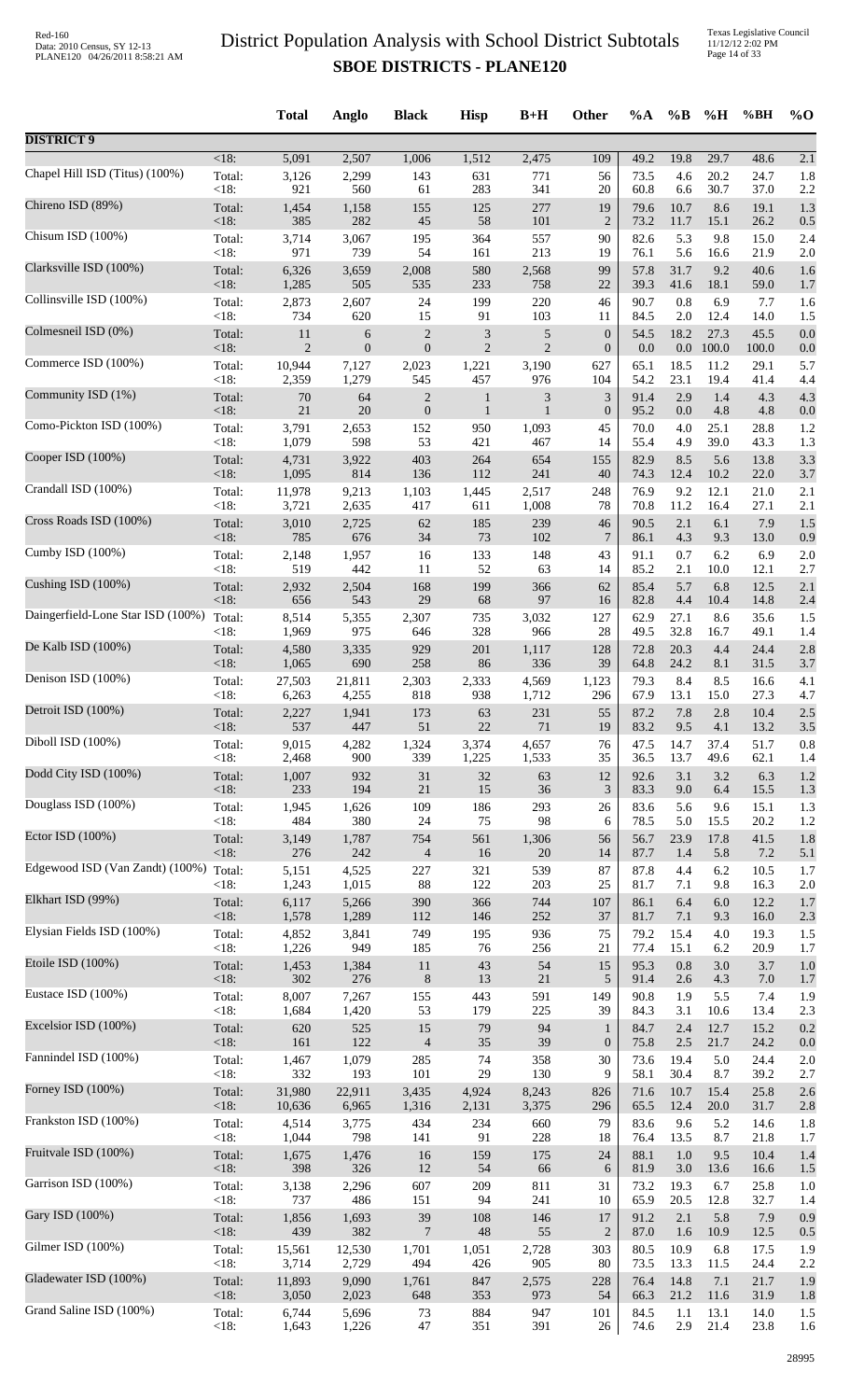|                                |                 | <b>Total</b>     | Anglo           | <b>Black</b>        | <b>Hisp</b>     | $B+H$           | <b>Other</b>   | $\%A$        | $\%$ B       | %H           | %BH          | $%$ <sup>O</sup> |
|--------------------------------|-----------------|------------------|-----------------|---------------------|-----------------|-----------------|----------------|--------------|--------------|--------------|--------------|------------------|
| <b>DISTRICT 9</b>              |                 |                  |                 |                     |                 |                 |                |              |              |              |              |                  |
| Greenville ISD (100%)          | Total:<br>< 18: | 30,868<br>7,981  | 19,226<br>3,872 | 4,714               | 6,287           | 10,846          | 796<br>236     | 62.3<br>48.5 | 15.3<br>18.0 | 20.4<br>31.8 | 35.1<br>48.5 | 2.6              |
| Gunter ISD (100%)              | Total:          | 2,951            | 2,360           | 1,437<br>27         | 2,538<br>505    | 3,873<br>532    | 59             | 80.0         | 0.9          | 17.1         | 18.0         | 3.0<br>2.0       |
| Hallsville ISD (100%)          | < 18:           | 843              | 615             | 8                   | 199             | 207             | 21             | 73.0         | 0.9          | 23.6         | 24.6         | 2.5              |
|                                | Total:          | 19,354           | 16,407          | 1,309               | 1,295           | 2,578           | 369            | 84.8         | 6.8          | 6.7          | 13.3         | 1.9              |
|                                | < 18:           | 5,398            | 4,294           | 416                 | 588             | 986             | 118            | 79.5         | 7.7          | 10.9         | 18.3         | 2.2              |
| Harleton ISD (100%)            | Total:          | 3,055            | 2,706           | 236                 | 85              | 321             | 28             | 88.6         | 7.7          | 2.8          | 10.5         | 0.9              |
|                                | < 18:           | 816              | 710             | 59                  | 43              | 102             | $\overline{4}$ | 87.0         | 7.2          | 5.3          | 12.5         | 0.5              |
| Harmony ISD (100%)             | Total:          | 6,326            | 5,684           | 63                  | 511             | 571             | 71             | 89.9         | 1.0          | 8.1          | 9.0          | 1.1              |
|                                | < 18:           | 1,248            | 1,000           | 16                  | 210             | 226             | 22             | 80.1         | 1.3          | 16.8         | 18.1         | 1.8              |
| Harts Bluff ISD (100%)         | Total:          | 2,986            | 1,952           | 71                  | 904             | 959             | 75             | 65.4         | 2.4          | 30.3         | 32.1         | 2.5              |
|                                | < 18:           | 872              | 426             | 25                  | 398             | 415             | 31             | 48.9         | 2.9          | 45.6         | 47.6         | 3.6              |
| Hawkins ISD (100%)             | Total:          | 5,433            | 4,211           | 909                 | 230             | 1,129           | 93             | 77.5         | 16.7         | 4.2          | 20.8         | 1.7              |
| Henderson ISD (100%)           | <18:            | 1,036            | 808             | 136                 | $70\,$          | 205             | 23             | 78.0         | 13.1         | 6.8          | 19.8         | 2.2              |
|                                | Total:          | 23,550           | 14,490          | 5,265               | 3,530           | 8,740           | 320            | 61.5         | 22.4         | 15.0         | 37.1         | 1.4              |
| Honey Grove ISD (100%)         | < 18:           | 4,960            | 2,659           | 1,069               | 1,169           | 2,214           | 87             | 53.6         | 21.6         | 23.6         | 44.6         | 1.8              |
|                                | Total:          | 3,402            | 2,757           | 315                 | 275             | 588             | 57             | 81.0         | 9.3          | 8.1          | 17.3         | 1.7              |
| Hooks ISD (100%)               | < 18:           | 784              | 560             | 98                  | 114             | 210             | 14             | 71.4         | 12.5         | 14.5         | 26.8         | 1.8              |
|                                | Total:          | 4,559            | 3,462           | 777                 | 248             | 1,006           | 91             | 75.9         | 17.0         | 5.4          | 22.1         | 2.0              |
|                                | < 18:           | 1,182            | 830             | 233                 | 105             | 330             | 22             | 70.2         | 19.7         | 8.9          | 27.9         | 1.9              |
| Howe ISD (100%)                | Total:          | 4,901            | 4,180           | 84                  | 491             | 574             | 147            | 85.3         | 1.7          | $10.0\,$     | 11.7         | 3.0              |
|                                | <18:            | 1,363            | 1,054           | 50                  | 211             | 260             | 49             | 77.3         | 3.7          | 15.5         | 19.1         | 3.6              |
| Hubbard ISD (Bowie) (100%)     | Total:          | 559              | 506             | 16                  | 18              | 34              | 19             | 90.5         | 2.9          | 3.2          | 6.1          | 3.4              |
|                                | < 18:           | 127              | 112             | 6                   | 4               | 10              | 5              | 88.2         | 4.7          | 3.1          | 7.9          | 3.9              |
| Hudson ISD (100%)              | Total:          | 11,571           | 8,653           | 847                 | 1,912           | 2,727           | 191            | 74.8         | 7.3          | 16.5         | 23.6         | 1.7              |
| Hughes Springs ISD (100%)      | <18:            | 3,448            | 2,310           | 340                 | 767             | 1,085           | 53             | 67.0         | 9.9          | 22.2         | 31.5         | 1.5              |
|                                | Total:          | 4,761            | 3,767           | 751                 | 197             | 936             | 58             | 79.1         | 15.8         | 4.1          | 19.7         | 1.2              |
| Huntington ISD (100%)          | < 18:           | 1,230            | 877             | 257                 | 88              | 337             | 16             | 71.3         | 20.9         | 7.2          | 27.4         | 1.3              |
|                                | Total:          | 8,301            | 7,633           | 252                 | 336             | 576             | 92             | 92.0         | 3.0          | $4.0\,$      | 6.9          | 1.1              |
|                                | < 18:           | 2,155            | 1,905           | 86                  | 148             | 225             | 25             | 88.4         | 4.0          | 6.9          | 10.4         | 1.2              |
| Jacksonville ISD (100%)        | Total:          | 25,684           | 14,027          | 4,350               | 7,054           | 11,289          | 368            | 54.6         | 16.9         | 27.5         | 44.0         | 1.4              |
|                                | < 18:           | 7,050            | 2,563           | 1,359               | 3,105           | 4,391           | 96             | 36.4         | 19.3         | 44.0         | 62.3         | 1.4              |
| Jefferson ISD (100%)           | Total:          | 9,875            | 7,009           | 2,354               | 296             | 2,643           | 223            | 71.0         | 23.8         | 3.0          | 26.8         | 2.3              |
|                                | < 18:           | 1,876            | 1,141           | 573                 | 114             | 685             | 50             | 60.8         | 30.5         | 6.1          | 36.5         | 2.7              |
| Joaquin ISD (100%)             | Total:          | 3,535            | 3,043           | 201                 | 250             | 451             | 41             | 86.1         | 5.7          | 7.1          | 12.8         | 1.2              |
|                                | < 18:           | 904              | 736             | 58                  | 103             | 161             | 7              | 81.4         | 6.4          | 11.4         | 17.8         | 0.8              |
| Karnack ISD (100%)             | Total:          | 2,510            | 1,567           | 785                 | 130             | 903             | 40             | 62.4         | 31.3         | 5.2          | 36.0         | 1.6              |
| Kaufman ISD (100%)             | < 18:           | 443              | 218             | 171                 | 53              | 216             | 9              | 49.2         | 38.6         | 12.0         | 48.8         | 2.0              |
|                                | Total:          | 17,203           | 11,545          | 1,109               | 4,288           | 5,339           | 319            | 67.1         | 6.4          | 24.9         | 31.0         | 1.9              |
| Kemp ISD (100%)                | < 18:           | 4,808            | 2,601           | 346                 | 1,809           | 2,118           | 89             | 54.1         | 7.2          | 37.6         | 44.1         | 1.9              |
|                                | Total:          | 9,450            | 8,254           | 273                 | 765             | 1,023           | 173            | 87.3         | 2.9          | 8.1          | 10.8         | 1.8              |
|                                | < 18:           | 2,156            | 1,747           | $74\,$              | 298             | 365             | 44             | 81.0         | 3.4          | 13.8         | 16.9         | 2.0              |
| Kilgore ISD (100%)             | Total:          | 21,202           | 14,174          | 3,122               | 3,527           | 6,568           | 460            | 66.9         | 14.7         | 16.6         | 31.0         | 2.2              |
|                                | < 18:           | 5,318            | 2,955           | 870                 | 1,426           | 2,251           | 112            | 55.6         | 16.4         | 26.8         | 42.3         | 2.1              |
| Laneville ISD (100%)           | Total:          | 1,505            | 928             | 448                 | 105             | 553             | 24             | 61.7         | 29.8         | 7.0          | 36.7         | 1.6              |
|                                | <18:            | 339              | 190             | 104                 | 37              | 141             | $\,8\,$        | 56.0         | 30.7         | 10.9         | 41.6         | 2.4              |
| Lapoynor ISD (100%)            | Total:<br>< 18: | 2,620<br>638     | 2,184<br>481    | 289<br>90           | 113<br>61       | 399<br>149      | 37<br>8        | 83.4<br>75.4 | 11.0<br>14.1 | 4.3<br>9.6   | 15.2<br>23.4 | 1.4              |
| Leary ISD (100%)               | Total:          | 979              | 827             | 67                  | 55              | 122             | 30             | 84.5         | 6.8          | 5.6          | 12.5         | 1.3<br>3.1       |
| Leonard ISD (95%)              | < 18:           | 234              | 179             | $22\,$              | $26\,$          | 48              | 7              | 76.5         | 9.4          | 11.1         | 20.5         | 3.0              |
|                                | Total:          | 3,503            | 2,924           | 153                 | 326             | 473             | 106            | 83.5         | 4.4          | 9.3          | 13.5         | 3.0              |
| Leveretts Chapel ISD (100%)    | < 18:           | 933              | 703             | 60                  | 137             | 191             | 39             | 75.3         | 6.4          | 14.7         | 20.5         | 4.2              |
|                                | Total:          | 921              | 589             | 168                 | 148             | 311             | 21             | 64.0         | 18.2         | 16.1         | 33.8         | 2.3              |
|                                | <18:            | 273              | 149             | 56                  | 65              | 119             | $\sqrt{5}$     | 54.6         | 20.5         | 23.8         | 43.6         | 1.8              |
| Liberty-Eylau ISD (100%)       | Total:          | 14,674           | 8,793           | 4,560               | 1,092           | 5,589           | 292            | 59.9         | 31.1         | 7.4          | 38.1         | 2.0              |
|                                | < 18:           | 3,394            | 1,784           | 1,322               | 242             | 1,544           | 66             | 52.6         | 39.0         | 7.1          | 45.5         | 1.9              |
| Lindale ISD (100%)             | Total:          | 19,279           | 16,236          | 1,336               | 1,348           | 2,656           | 387            | 84.2         | 6.9          | $7.0\,$      | 13.8         | 2.0              |
|                                | < 18:           | 5,000            | 3,836           | 464                 | 587             | 1,034           | 130            | 76.7         | 9.3          | 11.7         | 20.7         | 2.6              |
| Linden-Kildare Cons ISD (100%) | Total:          | 5,700            | 4,236           | 1,120               | 269             | 1,378           | 86             | 74.3         | 19.6         | 4.7          | 24.2         | 1.5              |
| Lone Oak ISD (100%)            | < 18:           | 1,221            | 831             | 261                 | 113             | 370             | 20             | 68.1         | 21.4         | 9.3          | 30.3         | 1.6              |
|                                | Total:          | 4,337            | 3,926           | $87\,$              | 226             | 311             | 100            | 90.5         | 2.0          | 5.2          | 7.2          | 2.3              |
| Longview ISD (100%)            | < 18:           | 1,102            | 949             | 35                  | 96              | 130             | 23             | 86.1         | 3.2          | 8.7          | 11.8         | 2.1              |
|                                | Total:          | 56,371           | 27,205          | 17,562              | 10,795          | 28,033          | 1,133          | 48.3         | 31.2         | 19.1         | 49.7         | 2.0              |
| Lufkin ISD (100%)              | < 18:<br>Total: | 13,264<br>46,464 | 3,832           | 5,068               | 4,283           | 9,171           | 261<br>993     | 28.9<br>52.9 | 38.2<br>22.7 | 32.3<br>22.7 | 69.1<br>44.9 | 2.0              |
|                                | <18:            | 12,377           | 24,598<br>4,698 | 10,564<br>3,197     | 10,530<br>4,331 | 20,873<br>7,410 | 269            | 38.0         | 25.8         | 35.0         | 59.9         | 2.1<br>2.2       |
| Mabank ISD (100%)              | Total:          | 19,042           | 16,864          | 342                 | 1,440           | 1,771           | 407            | 88.6         | 1.8          | 7.6          | 9.3          | 2.1              |
|                                | < 18:           | 4,392            | 3,578           | 143                 | 586             | 721             | 93             | 81.5         | 3.3          | 13.3         | 16.4         | 2.1              |
| Malakoff ISD (100%)            | Total:          | 9,447            | 7,910           | 605                 | 776             | 1,373           | 164            | 83.7         | 6.4          | 8.2          | 14.5         | 1.7              |
|                                | < 18:           | 1,703            | 1,205           | 171                 | 290             | 458             | 40             | 70.8         | 10.0         | 17.0         | 26.9         | 2.3              |
| Malta ISD (100%)               | Total:<br>< 18: | 667<br>139       | 610<br>121      | 9<br>$\mathfrak{Z}$ | 33<br>12        | 42<br>15        | 15<br>3        | 91.5         | 1.3<br>2.2   | 4.9          | 6.3<br>10.8  | 2.2              |
| Marshall ISD (100%)            | Total:          | 33,531           | 16,835          | 11,298              | 4,984           | 16,185          | 511            | 87.1<br>50.2 | 33.7         | 8.6<br>14.9  | 48.3         | 2.2<br>1.5       |
| Martins Mill ISD (100%)        | <18:            | 8,468            | 3,226           | 2,982               | 2,167           | 5,107           | 135            | 38.1         | 35.2         | 25.6         | 60.3         | 1.6              |
|                                | Total:          | 2,129            | 1,763           | 57                  | 279             | 336             | 30             | 82.8         | 2.7          | 13.1         | 15.8         | 1.4              |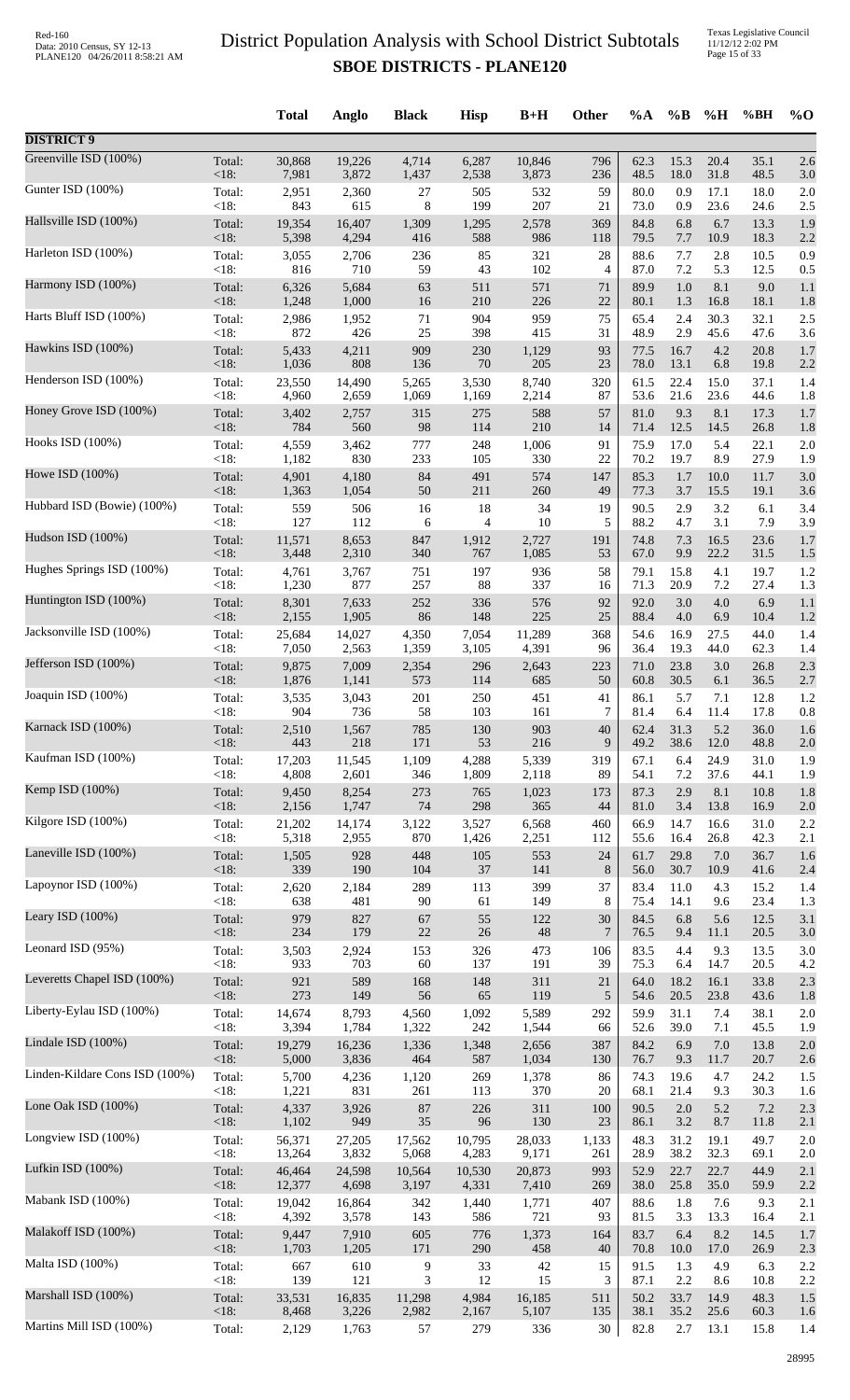Texas Legislative Council 11/12/12 2:02 PM Page 16 of 33

|                             |                    | <b>Total</b>    | Anglo           | <b>Black</b>     | <b>Hisp</b>  | $B+H$        | Other            | $\%A$        | $\%B$        | %H          | %BH          | $%$ O      |
|-----------------------------|--------------------|-----------------|-----------------|------------------|--------------|--------------|------------------|--------------|--------------|-------------|--------------|------------|
| <b>DISTRICT 9</b>           |                    |                 |                 |                  |              |              |                  |              |              |             |              |            |
| Martinsville ISD (100%)     | $\overline{<}18$ : | 610             | 464             | $\overline{18}$  | 119          | 137          | 9                | 76.1         | 3.0          | 19.5        | 22.5         | 1.5        |
|                             | Total:             | 1,180           | 973             | 67               | 133          | 192          | 15               | 82.5         | 5.7          | 11.3        | 16.3         | 1.3        |
|                             | <18:               | 308             | 240             | 19               | 49           | 64           | $\overline{4}$   | 77.9         | 6.2          | 15.9        | 20.8         | 1.3        |
| Maud ISD (100%)             | Total:             | 2,252           | 2,001           | 181              | 46           | 227          | 24               | 88.9         | 8.0          | $2.0\,$     | 10.1         | 1.1        |
|                             | <18:               | 597             | 524             | 49               | 20           | 69           | 4                | 87.8         | 8.2          | 3.4         | 11.6         | 0.7        |
| McLeod ISD (100%)           | Total:             | 855             | 805             | 34               | 6            | 40           | 10               | 94.2         | 4.0          | 0.7         | 4.7          | 1.2        |
| Miller Grove ISD (100%)     | <18:               | 236             | 221             | $10\,$           | 3            | 13           | $\overline{2}$   | 93.6         | 4.2          | 1.3         | 5.5          | 0.8        |
|                             | Total:             | 1,407           | 1,188           | $10\,$           | 183          | 193          | 26               | 84.4         | 0.7          | 13.0        | 13.7         | 1.8        |
| Mineola ISD (100%)          | <18:               | 326             | 249             | 2                | 72           | 74           | 3                | 76.4         | 0.6          | 22.1        | 22.7         | 0.9        |
|                             | Total:             | 9,325           | 7,317           | 607              | 1,278        | 1,878        | 130              | 78.5         | 6.5          | 13.7        | 20.1         | 1.4        |
| Mount Enterprise ISD (100%) | <18:               | 2,147           | 1,428           | 163              | 524          | 682          | 37               | 66.5         | 7.6          | 24.4        | 31.8         | 1.7        |
|                             | Total:             | 1,765           | 1,360           | 287              | 106          | 387          | 18               | 77.1         | 16.3         | 6.0         | 21.9         | 1.0        |
| Mount Pleasant ISD (100%)   | <18:               | 349             | 251             | 50               | 48           | 95           | 3                | 71.9         | 14.3         | 13.8        | 27.2         | 0.9        |
|                             | Total:             | 23,640          | 10,039          | 2,846            | 10,534       | 13,257       | 344              | 42.5         | 12.0         | 44.6        | 56.1         | 1.5        |
|                             | $<18$ :            | 7,370           | 1,986           | 871              | 4,487        | 5,290        | 94               | 26.9         | 11.8         | 60.9        | 71.8         | 1.3        |
| Mount Vernon ISD (100%)     | Total:             | 9,127           | 7,326           | 454              | 1,175        | 1,621        | 180              | 80.3         | 5.0          | 12.9        | 17.8         | 2.0        |
|                             | <18:               | 2,244           | 1,537           | 164              | 490          | 651          | 56               | 68.5         | 7.3          | 21.8        | 29.0         | 2.5        |
| Murchison ISD (100%)        | Total:             | 855             | 738             | 11               | 103          | 114          | $\mathfrak{Z}$   | 86.3         | 1.3          | 12.0        | 13.3         | 0.4        |
|                             | <18:               | 197             | 157             | $\mathfrak{Z}$   | 37           | 40           | $\boldsymbol{0}$ | 79.7         | 1.5          | 18.8        | 20.3         | 0.0        |
| Nacogdoches ISD (100%)      | Total:             | 46,647          | 24,916          | 10,940           | 9,780        | 20,534       | 1,197            | 53.4         | 23.5         | 21.0        | 44.0         | 2.6        |
|                             | <18:               | 10,522          | 3,798           | 2,781            | 3,772        | 6,469        | 255              | 36.1         | 26.4         | 35.8        | 61.5         | 2.4        |
| Neches ISD (100%)           | Total:             | 1,471           | 1,251           | 126              | $81\,$       | 207          | 13               | 85.0         | 8.6          | 5.5         | 14.1         | 0.9        |
|                             | <18:               | 348             | 277             | 31               | 38           | 69           | $\overline{c}$   | 79.6         | 8.9          | 10.9        | 19.8         | 0.6        |
| New Boston ISD (100%)       | Total:<br><18:     | 7,597           | 5,874           | 1,286<br>418     | 286<br>124   | 1,567<br>539 | 156<br>33        | 77.3         | 16.9<br>22.3 | 3.8         | 20.6<br>28.8 | 2.1        |
| New Diana ISD (100%)        | Total:             | 1,872<br>4,286  | 1,300<br>3,499  | 485              | 206          | 682          | 105              | 69.4<br>81.6 | 11.3         | 6.6<br>4.8  | 15.9         | 1.8<br>2.4 |
| New Summerfield ISD (100%)  | <18:               | 1,189           | 926             | 139              | 87           | 222          | 41               | 77.9         | 11.7         | 7.3         | 18.7         | 3.4        |
|                             | Total:             | 2,011           | 760             | 184              | 1,055        | 1,229        | 22               | 37.8         | 9.1          | 52.5        | 61.1         | 1.1        |
| North Hopkins ISD (100%)    | <18:               | 609             | 138             | 59               | 412          | 466          | 5                | 22.7         | 9.7          | 67.7        | 76.5         | 0.8        |
|                             | Total:             | 2,150           | 1,700           | 59               | 358          | 416          | 34               | 79.1         | 2.7          | 16.7        | 19.3         | 1.6        |
| North Lamar ISD (100%)      | <18:               | 583             | 386             | 19               | 168          | 187          | 10               | 66.2         | 3.3          | 28.8        | 32.1         | 1.7        |
|                             | Total:             | 17,014          | 14,686          | 920              | 774          | 1,683        | 645              | 86.3         | 5.4          | 4.5         | 9.9          | 3.8        |
| Ore City ISD (100%)         | $<18$ :            | 4,049           | 3,217           | 317              | 322          | 630          | 202              | 79.5         | 7.8          | 8.0         | 15.6         | 5.0        |
|                             | Total:             | 4,497           | 3,586           | 398              | 396          | 792          | 119              | 79.7         | 8.9          | 8.8         | 17.6         | 2.6        |
|                             | <18:               | 1,120           | 807             | 102              | 173          | 273          | 40               | 72.1         | 9.1          | 15.4        | 24.4         | 3.6        |
| Overton ISD (100%)          | Total:             | 3,362           | 2,418           | 579              | 326          | 897          | 47               | 71.9         | 17.2         | 9.7         | 26.7         | 1.4        |
|                             | < 18:              | 773             | 570             | 134              | 72           | 199          | 4                | 73.7         | 17.3         | 9.3         | 25.7         | 0.5        |
| Palestine ISD (100%)        | Total:             | 20,209          | 11,610          | 4,279            | 4,057        | 8,229        | 370              | 57.4         | 21.2         | 20.1        | 40.7         | 1.8        |
|                             | <18:               | 5,173           | 2,113           | 1,302            | 1,734        | 2,961        | 99               | 40.8         | 25.2         | 33.5        | 57.2         | 1.9        |
| Paris ISD (100%)            | Total:             | 22,145          | 13,924          | 5,763            | 1,798        | 7,462        | 759              | 62.9         | 26.0         | 8.1         | 33.7         | 3.4        |
|                             | <18:               | 5,464           | 2,691           | 1,809            | 830          | 2,585        | 188              | 49.2         | 33.1         | 15.2        | 47.3         | 3.4        |
| Pewitt Cons ISD (100%)      | Total:             | 5,784           | 4,327           | 1,036            | 322          | 1,341        | 116              | 74.8         | 17.9         | 5.6         | 23.2         | 2.0        |
|                             | $<18$ :            | 1,314           | 916             | 245              | 134          | 368          | 30               | 69.7         | 18.6         | 10.2        | 28.0         | 2.3        |
| Pilot Point ISD (3%)        | Total:             | 277             | 213             | $\boldsymbol{0}$ | 56           | 56           | $\,8\,$          | 76.9         | 0.0          | 20.2        | 20.2         | 2.9        |
| Pine Tree ISD (100%)        | < 18:              | 97              | 66              | $\mathbf{0}$     | 30           | 30           | 1                | 68.0         | $0.0\,$      | 30.9        | 30.9         | 1.0        |
|                             | Total:             | 24,937          | 16,925          | 3,195            | 4,218        | 7,326        | 686              | 67.9         | 12.8         | 16.9        | 29.4         | 2.8        |
| Pittsburg ISD (100%)        | <18:               | 6,607           | 3,474           | 1,255            | 1,743        | 2,939        | 194              | 52.6         | 19.0         | 26.4        | 44.5         | 2.9        |
|                             | Total:             | 12,763          | 7,608           | 2,307            | 2,689        | 4,948        | 207              | 59.6         | 18.1         | 21.1        | 38.8         | 1.6        |
| Pleasant Grove ISD (100%)   | < 18:              | 3,430           | 1,524           | 681              | 1,183        | 1,836        | 70               | 44.4         | 19.9         | 34.5        | 53.5         | 2.0        |
|                             | Total:             | 11,867          | 9,838           | 1,086            | 517          | 1,574        | 455              | 82.9         | 9.2          | 4.4         | 13.3         | 3.8        |
| Pottsboro ISD (100%)        | <18:               | 2,965           | 2,251           | 390              | 190          | 563          | 151              | 75.9         | 13.2         | 6.4         | 19.0         | 5.1        |
|                             | Total:             | 8,308           | 7,674           | 58               | 279          | 334          | 300              | 92.4         | 0.7          | 3.4         | 4.0          | 3.6        |
|                             | <18:               | 1,586           | 1,377           | 29               | 95           | 123          | 86               | 86.8         | 1.8          | 6.0         | 7.8          | 5.4        |
| Prairiland ISD (100%)       | Total:             | 5,909           | 5,444           | 123              | 255          | 375          | 90               | 92.1         | 2.1          | 4.3         | 6.3          | 1.5        |
|                             | <18:               | 1,375           | 1,211           | $42\,$           | 103          | 144          | $20\,$           | 88.1         | 3.1          | 7.5         | 10.5         | 1.5        |
| Queen City ISD (100%)       | Total:             | 5,196           | 4,242           | 797              | 102          | 893          | 61               | 81.6         | 15.3         | $2.0\,$     | 17.2         | 1.2        |
|                             | < 18:              | 1,200           | 929             | 214              | 44           | 256          | 15               | 77.4         | 17.8         | 3.7         | 21.3         | 1.3        |
| Quinlan ISD (100%)          | Total:<br><18:     | 17,815<br>3,973 | 15,491<br>3,097 | 184<br>75        | 1,611<br>674 | 1,786<br>744 | 538<br>132       | 87.0<br>78.0 | 1.0<br>1.9   | 9.0<br>17.0 | 10.0<br>18.7 | 3.0        |
| Quitman ISD (100%)          | Total:             | 7,890           | 6,887           | 312              | 588          | 886          | 117              | 87.3         | 4.0          | 7.5         | 11.2         | 3.3<br>1.5 |
| Rains ISD (100%)            | <18:               | 1,620           | 1,250           | 89               | 263          | 344          | 26               | 77.2         | 5.5          | 16.2        | 21.2         | 1.6        |
|                             | Total:             | 10,518          | 9,199           | 286              | 810          | 1,088        | 231              | 87.5         | 2.7          | 7.7         | 10.3         | 2.2        |
| Red Lick ISD (100%)         | <18:               | 2,281           | 1,802           | 76               | 339          | 413          | 66               | 79.0         | 3.3          | 14.9        | 18.1         | 2.9        |
|                             | Total:             | 2,460           | 2,236           | 87               | $88\,$       | 175          | 49               | 90.9         | 3.5          | 3.6         | 7.1          | 2.0        |
| Redwater ISD (100%)         | <18:               | 637             | 565             | 19               | $38\,$       | 57           | 15               | 88.7         | 3.0          | 6.0         | 8.9          | 2.4        |
|                             | Total:             | 5,044           | 4,612           | 241              | 115          | 353          | 79               | 91.4         | 4.8          | 2.3         | $7.0\,$      | 1.6        |
|                             | <18:               | 1,376           | 1,238           | 72               | 49           | 118          | 20               | 90.0         | 5.2          | 3.6         | 8.6          | 1.5        |
| Rivercrest ISD (100%)       | Total:             | 3,780           | 3,261           | 154              | 297          | 450          | 69               | 86.3         | 4.1          | 7.9         | 11.9         | 1.8        |
|                             | < 18:              | 833             | 652             | 40               | 121          | 160          | 21               | 78.3         | 4.8          | 14.5        | 19.2         | 2.5        |
| Rockwall ISD (100%)         | Total:             | 63,233          | 47,631          | 3,805            | 9,302        | 12,928       | 2,674            | 75.3         | $6.0\,$      | 14.7        | 20.4         | 4.2        |
|                             | <18:               | 18,631          | 12,607          | 1,461            | 3,809        | 5,167        | 857              | 67.7         | 7.8          | 20.4        | 27.7         | 4.6        |
| Roxton ISD (100%)           | Total:             | 1,233           | 968             | 185              | 44           | 229          | 36               | 78.5         | 15.0         | 3.6         | 18.6         | 2.9        |
|                             | < 18:              | 284             | 188             | $70\,$           | 19           | 89           | 7                | 66.2         | 24.6         | 6.7         | 31.3         | 2.5        |
| Royse City ISD (92%)        | Total:             | 18,668          | 13,080          | 1,242            | 3,890        | 5,085        | 503              | 70.1         | 6.7          | 20.8        | 27.2         | 2.7        |
|                             | <18:               | 5,950           | 3,702           | 456              | 1,645        | 2,075        | 173              | 62.2         | 7.7          | 27.6        | 34.9         | 2.9        |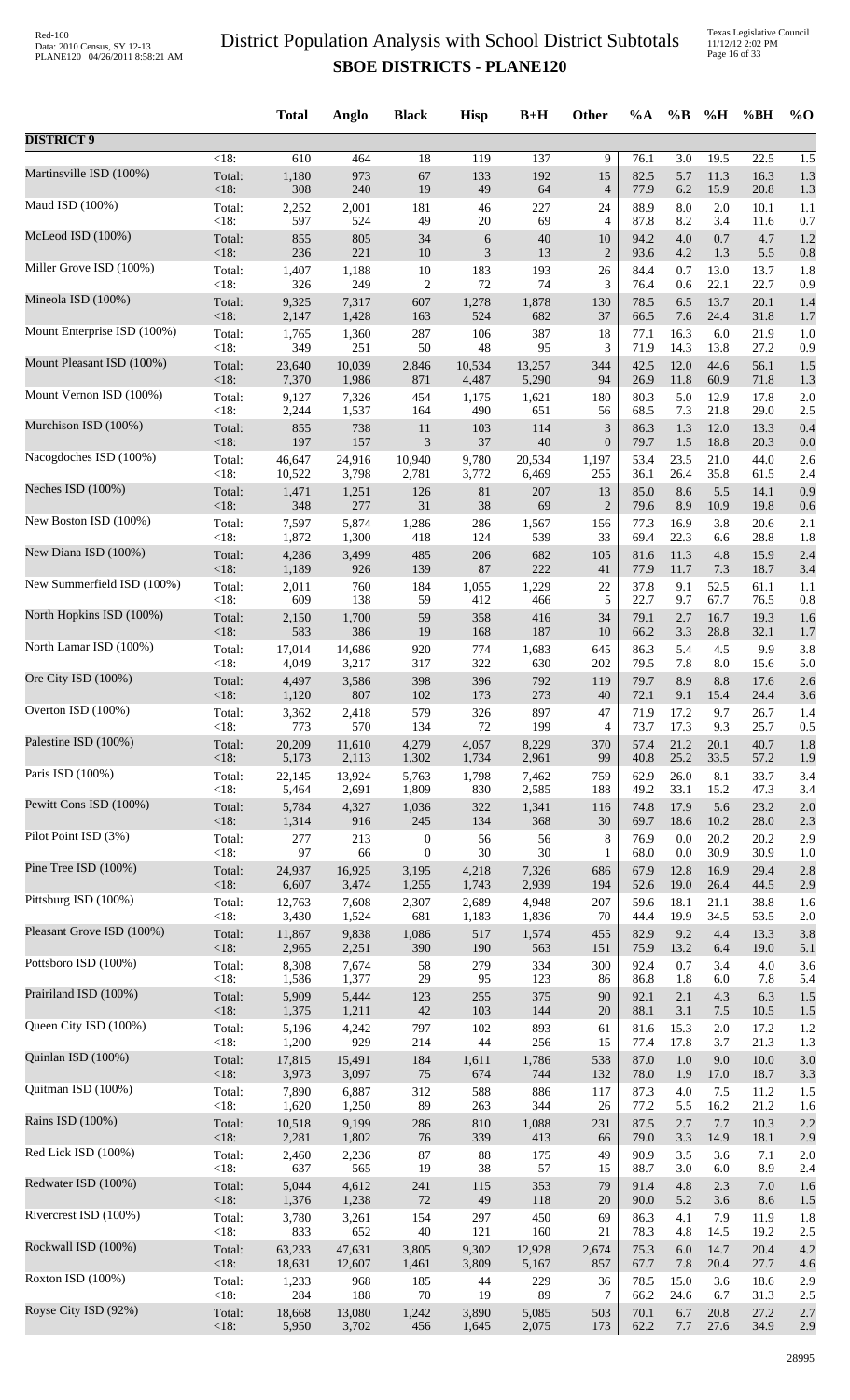Texas Legislative Council 11/12/12 2:02 PM Page 17 of 33

|                            |                 | <b>Total</b>    | Anglo           | <b>Black</b>           | <b>Hisp</b>                              | $B+H$                         | Other                  | $\%A$         | $\%B$             | %H         | %BH               | $%$ <sup>O</sup> |
|----------------------------|-----------------|-----------------|-----------------|------------------------|------------------------------------------|-------------------------------|------------------------|---------------|-------------------|------------|-------------------|------------------|
| <b>DISTRICT 9</b>          |                 |                 |                 |                        |                                          |                               |                        |               |                   |            |                   |                  |
| Rusk ISD (100%)            | Total:          | 12,208          | 8,596           | 2,095                  | 1,391                                    | 3,460                         | 152                    | 70.4          | 17.2              | 11.4       | 28.3              | 1.2              |
| S and S Cons ISD (100%)    | <18:            | 2,781           | 1,880           | 443                    | 442                                      | 866                           | 35                     | 67.6          | 15.9              | 15.9       | 31.1              | 1.3              |
|                            | Total:          | 5,106           | 4,627           | 41                     | 279                                      | 312                           | 167                    | 90.6          | 0.8               | 5.5        | 6.1               | 3.3              |
| Sabine ISD (100%)          | < 18:           | 1,242           | 1,044           | 19                     | 127                                      | 142                           | 56                     | 84.1          | 1.5               | 10.2       | 11.4              | 4.5              |
|                            | Total:          | 6,615           | 5,114           | 601                    | 841                                      | 1,428                         | 73                     | 77.3          | 9.1               | 12.7       | 21.6              | 1.1              |
|                            | <18:            | 1,708           | 1,162           | 164                    | 378                                      | 533                           | 13                     | 68.0          | 9.6               | 22.1       | 31.2              | 0.8              |
| Saltillo ISD (100%)        | Total:          | 1,193           | 947             | 56                     | 162                                      | 218                           | $28\,$                 | 79.4          | 4.7               | 13.6       | 18.3              | 2.3              |
|                            | <18:            | 312             | 231             | $20\,$                 | 56                                       | 76                            | $\sqrt{5}$             | 74.0          | 6.4               | 17.9       | 24.4              | 1.6              |
| Sam Rayburn ISD (100%)     | Total:          | 2,474           | 2,260           | 35                     | 106                                      | 141                           | 73                     | 91.4          | 1.4               | 4.3        | 5.7               | 3.0              |
| San Augustine ISD (1%)     | < 18:<br>Total: | 599<br>48<br>5  | 528<br>47<br>5  | 18<br>$\mathbf{1}$     | 37<br>$\boldsymbol{0}$<br>$\overline{0}$ | 55<br>$\,1\,$<br>$\mathbf{0}$ | 16<br>$\boldsymbol{0}$ | 88.1<br>97.9  | 3.0<br>2.1<br>0.0 | 6.2<br>0.0 | 9.2<br>2.1<br>0.0 | 2.7<br>0.0       |
| Savoy ISD (100%)           | <18:<br>Total:  | 1,864           | 1,711           | $\boldsymbol{0}$<br>41 | 66                                       | 102                           | $\boldsymbol{0}$<br>51 | 100.0<br>91.8 | 2.2               | 0.0<br>3.5 | 5.5               | 0.0<br>2.7       |
| Scurry-Rosser ISD (100%)   | <18:            | 405             | 346             | 21                     | 28                                       | 46                            | 13                     | 85.4          | 5.2               | 6.9        | 11.4              | 3.2              |
|                            | Total:          | 4,214           | 3,605           | 190                    | 322                                      | 510                           | 99                     | 85.5          | 4.5               | 7.6        | 12.1              | 2.3              |
|                            | < 18:           | 1,097           | 891             | 53                     | 138                                      | 190                           | 16                     | 81.2          | 4.8               | 12.6       | 17.3              | 1.5              |
| Shelbyville ISD (98%)      | Total:          | 3,447           | 2,487           | 738                    | 198                                      | 933                           | 27                     | 72.1          | 21.4              | 5.7        | 27.1              | 0.8              |
|                            | < 18:           | 810             | 530             | 194                    | 84                                       | 277                           | 3                      | 65.4          | 24.0              | 10.4       | 34.2              | 0.4              |
| Sherman ISD (100%)         | Total:          | 41,338          | 26,876          | 4,965                  | 7,953                                    | 12,742                        | 1,720                  | 65.0          | 12.0              | 19.2       | 30.8              | 4.2              |
|                            | < 18:           | 10,292          | 5,174           | 1,607                  | 3,171                                    | 4,677                         | 441                    | 50.3          | 15.6              | 30.8       | 45.4              | 4.3              |
| Simms ISD (100%)           | Total:          | 5,689           | 3,464           | 1,246                  | 897                                      | 2,128                         | 97                     | 60.9          | 21.9              | 15.8       | 37.4              | 1.7              |
|                            | < 18:           | 720             | 663             | 10                     | 19                                       | 29                            | 28                     | 92.1          | 1.4               | 2.6        | 4.0               | 3.9              |
| Slocum ISD (100%)          | Total:          | 2,082           | 1,919           | 57                     | 79                                       | 132                           | 31                     | 92.2          | 2.7               | 3.8        | 6.3               | 1.5              |
| Spring Hill ISD (100%)     | < 18:           | 443             | 394             | 14                     | 31                                       | 42                            | 7                      | 88.9          | 3.2               | $7.0\,$    | 9.5               | 1.6              |
|                            | Total:          | 8,628           | 6,821           | 844                    | 713                                      | 1,531                         | 276                    | 79.1          | 9.8               | 8.3        | 17.7              | 3.2              |
| Sulphur Bluff ISD (100%)   | <18:            | 2,692           | 1,955           | 371                    | 284                                      | 637                           | 100                    | 72.6          | 13.8              | 10.5       | 23.7              | 3.7              |
|                            | Total:          | 1,164           | 1,031           | 27                     | 90                                       | 112                           | 21                     | 88.6          | 2.3               | 7.7        | 9.6               | 1.8              |
|                            | <18:            | 263             | 215             | 12                     | 32                                       | 40                            | $8\,$                  | 81.7          | 4.6               | 12.2       | 15.2              | 3.0              |
| Sulphur Springs ISD (100%) | Total:          | 23,084          | 16,829          | 2,436                  | 3,449                                    | 5,839                         | 416                    | 72.9          | 10.6              | 14.9       | 25.3              | 1.8              |
|                            | <18:            | 5,846           | 3,600           | 753                    | 1,383                                    | 2,111                         | 135                    | 61.6          | 12.9              | 23.7       | 36.1              | 2.3              |
| Tatum ISD (100%)           | Total:          | 5,881           | 3,870           | 982                    | 969                                      | 1,928                         | 83                     | 65.8          | 16.7              | 16.5       | 32.8              | 1.4              |
|                            | <18:            | 1,454           | 804             | 239                    | 396                                      | 624                           | 26                     | 55.3          | 16.4              | 27.2       | 42.9              | 1.8              |
| Tenaha ISD (100%)          | Total:          | 2,318           | 1,359           | 530                    | 414                                      | 925                           | 34                     | 58.6          | 22.9              | 17.9       | 39.9              | 1.5              |
|                            | <18:            | 640             | 285             | 185                    | 168                                      | 341                           | 14                     | 44.5          | 28.9              | 26.3       | 53.3              | 2.2              |
| Terrell ISD (100%)         | Total:          | 24,885          | 13,920          | 5,068                  | 5,492                                    | 10,468                        | 497                    | 55.9          | 20.4              | 22.1       | 42.1              | 2.0              |
| Texarkana ISD (100%)       | < 18:           | 6,399           | 2,600           | 1,461                  | 2,267                                    | 3,677                         | 122                    | 40.6          | 22.8              | 35.4       | 57.5              | 1.9              |
|                            | Total:          | 31,638          | 15,785          | 12,869                 | 2,466                                    | 15,161                        | 692                    | 49.9          | 40.7              | 7.8        | 47.9              | 2.2              |
| Timpson ISD (100%)         | <18:            | 8,144           | 2,872           | 4,267                  | 914                                      | 5,079                         | 193                    | 35.3          | 52.4              | 11.2       | 62.4              | 2.4              |
|                            | Total:          | 3,944           | 2,907           | 661                    | 349                                      | 997                           | 40                     | 73.7          | 16.8              | 8.8        | 25.3              | 1.0              |
|                            | < 18:           | 1,024           | 690             | 190                    | 147                                      | 330                           | $\overline{4}$         | 67.4          | 18.6              | 14.4       | 32.2              | 0.4              |
| Tioga ISD (100%)           | Total:          | 1,281           | 1,094           | 15                     | 138                                      | 153                           | 34                     | 85.4          | 1.2               | 10.8       | 11.9              | 2.7              |
|                            | <18:            | 302             | 230             | $10\,$                 | 55                                       | 65                            | 7                      | 76.2          | 3.3               | 18.2       | 21.5              | 2.3              |
| Tom Bean ISD (100%)        | Total:          | 4,169           | 3,822           | $51\,$                 | 173                                      | 216                           | 131                    | 91.7          | 1.2               | 4.1        | 5.2               | 3.1              |
| Trenton ISD (96%)          | < 18:           | 1,052           | 914             | $29\,$                 | $71\,$                                   | 97                            | 41                     | 86.9          | 2.8               | 6.7        | 9.2               | 3.9              |
|                            | Total:          | 2,978           | 2,545           | 65                     | 303                                      | 361                           | $72\,$                 | 85.5          | 2.2               | 10.2       | 12.1              | 2.4              |
| Trinidad ISD (100%)        | < 18:           | 802             | 640             | 21                     | 118                                      | 133                           | 29                     | 79.8          | 2.6               | 14.7       | 16.6              | 3.6              |
|                            | Total:          | 891             | 676             | 149                    | 48                                       | 196                           | 19                     | 75.9          | 16.7              | 5.4        | 22.0              | 2.1              |
| Troup ISD (100%)           | < 18:           | 205             | 131             | 47                     | 21                                       | 67                            | $7\phantom{.0}$        | 63.9          | 22.9              | 10.2       | 32.7              | 3.4              |
|                            | Total:          | 5,001           | 3,939           | 611                    | 388                                      | 990                           | 72                     | 78.8          | 12.2              | 7.8        | 19.8              | 1.4              |
| Tyler ISD (100%)           | <18:            | 1,316           | 966             | 187                    | 153                                      | 334                           | 16                     | 73.4          | 14.2              | 11.6       | 25.4              | 1.2              |
|                            | Total:          | 118,167         | 59,897          | 28,739                 | 27,370                                   | 55,618                        | 2,652                  | 50.7          | 24.3              | 23.2       | 47.1              | 2.2              |
|                            | <18:            | 30,104          | 10,403          | 8,221                  | 11,006                                   | 18,958                        | 743                    | 34.6          | 27.3              | 36.6       | 63.0              | 2.5              |
| Union Grove ISD (100%)     | Total:          | 2,873           | 2,672           | 35                     | 110                                      | 145                           | 56                     | 93.0          | 1.2               | 3.8        | 5.0               | 1.9              |
|                            | <18:            | 753             | 665             | $20\,$                 | 49                                       | 69                            | 19                     | 88.3          | 2.7               | 6.5        | 9.2               | 2.5              |
| Union Hill ISD (100%)      | Total:          | 1,945           | 1,535           | 263                    | 127                                      | 385                           | $25\,$                 | 78.9          | 13.5              | 6.5        | 19.8              | 1.3              |
|                            | <18:            | 436             | 311             | 63                     | 62                                       | 123                           | $\sqrt{2}$             | 71.3          | 14.4              | 14.2       | 28.2              | 0.5              |
| Van Alstyne ISD (94%)      | Total:<br>< 18: | 6,612<br>1,727  | 5,807<br>1,431  | 206<br>73              | 445<br>168                               | 646<br>239                    | 159<br>57              | 87.8<br>82.9  | 3.1<br>4.2        | 6.7<br>9.7 | 9.8<br>13.8       | 2.4              |
| Van ISD (100%)             | Total:          | 13,590          | 11,578          | 426                    | 1,360                                    | 1,772                         | 240                    | 85.2          | 3.1               | 10.0       | 13.0              | 3.3<br>1.8       |
| Waskom ISD (100%)          | <18:            | 3,344           | 2,585           | 138                    | 575                                      | 707                           | 52                     | 77.3          | 4.1               | 17.2       | 21.1              | 1.6              |
|                            | Total:          | 4,355           | 2,879           | 805                    | 631                                      | 1,427                         | 49                     | 66.1          | 18.5              | 14.5       | 32.8              | 1.1              |
| Wells ISD (100%)           | $<18$ :         | 1,094           | 599             | 227                    | 257                                      | 483                           | 12                     | 54.8          | 20.7              | 23.5       | 44.1              | 1.1              |
|                            | Total:          | 1,863           | 1,500           | $235\,$                | 113                                      | 347                           | 16                     | 80.5          | 12.6              | 6.1        | 18.6              | 0.9              |
|                            | < 18:           | 495             | 379             | $74\,$                 | 39                                       | 112                           | $\overline{4}$         | 76.6          | 14.9              | 7.9        | 22.6              | 0.8              |
| West Rusk ISD (100%)       | Total:          | 5,689           | 4,042           | 654                    | 908                                      | 1,555                         | 92                     | 71.0          | 11.5              | 16.0       | 27.3              | 1.6              |
|                            | < 18:           | 1,479           | 925             | 179                    | 354                                      | 530                           | 24                     | 62.5          | 12.1              | 23.9       | 35.8              | 1.6              |
| Westwood ISD (100%)        | Total:          | 14,936          | 8,170           | 3,939                  | 2,651                                    | 6,562                         | 204                    | 54.7          | 26.4              | 17.7       | 43.9              | 1.4              |
|                            | <18:            | 2,405           | 1,395           | 477                    | 481                                      | 945                           | 65                     | 58.0          | 19.8              | 20.0       | 39.3              | 2.7              |
| White Oak ISD (100%)       | Total:<br><18:  | 6,596           | 5,954           | 265<br>91              | 276<br>111                               | 532<br>194                    | 110<br>30              | 90.3<br>88.1  | 4.0<br>4.8        | 4.2<br>5.9 | 8.1               | 1.7              |
| Whitehouse ISD (100%)      | Total:          | 1,878<br>24,984 | 1,654<br>19,995 | 2,405                  | 1,735                                    | 4,098                         | 891                    | 80.0          | 9.6               | 6.9        | 10.3<br>16.4      | 1.6<br>3.6       |
| Whitesboro ISD (89%)       | <18:            | 7,129           | 5,269           | 852                    | 724                                      | 1,551                         | 309                    | 73.9          | $12.0\,$          | 10.2       | 21.8              | 4.3              |
|                            | Total:          | 8,498           | 7,724           | 45                     | 523                                      | 565                           | 209                    | 90.9          | 0.5               | 6.2        | 6.6               | 2.5              |
| Whitewright ISD (98%)      | <18:            | 1,836           | 1,542           | $27\,$                 | 213                                      | 238                           | 56                     | 84.0          | 1.5               | 11.6       | 13.0              | 3.1              |
|                            | Total:          | 3,593           | 3,089           | 206                    | 227                                      | 428                           | $76\,$                 | 86.0          | 5.7               | 6.3        | 11.9              | 2.1              |
|                            |                 |                 |                 |                        |                                          |                               |                        |               |                   |            |                   |                  |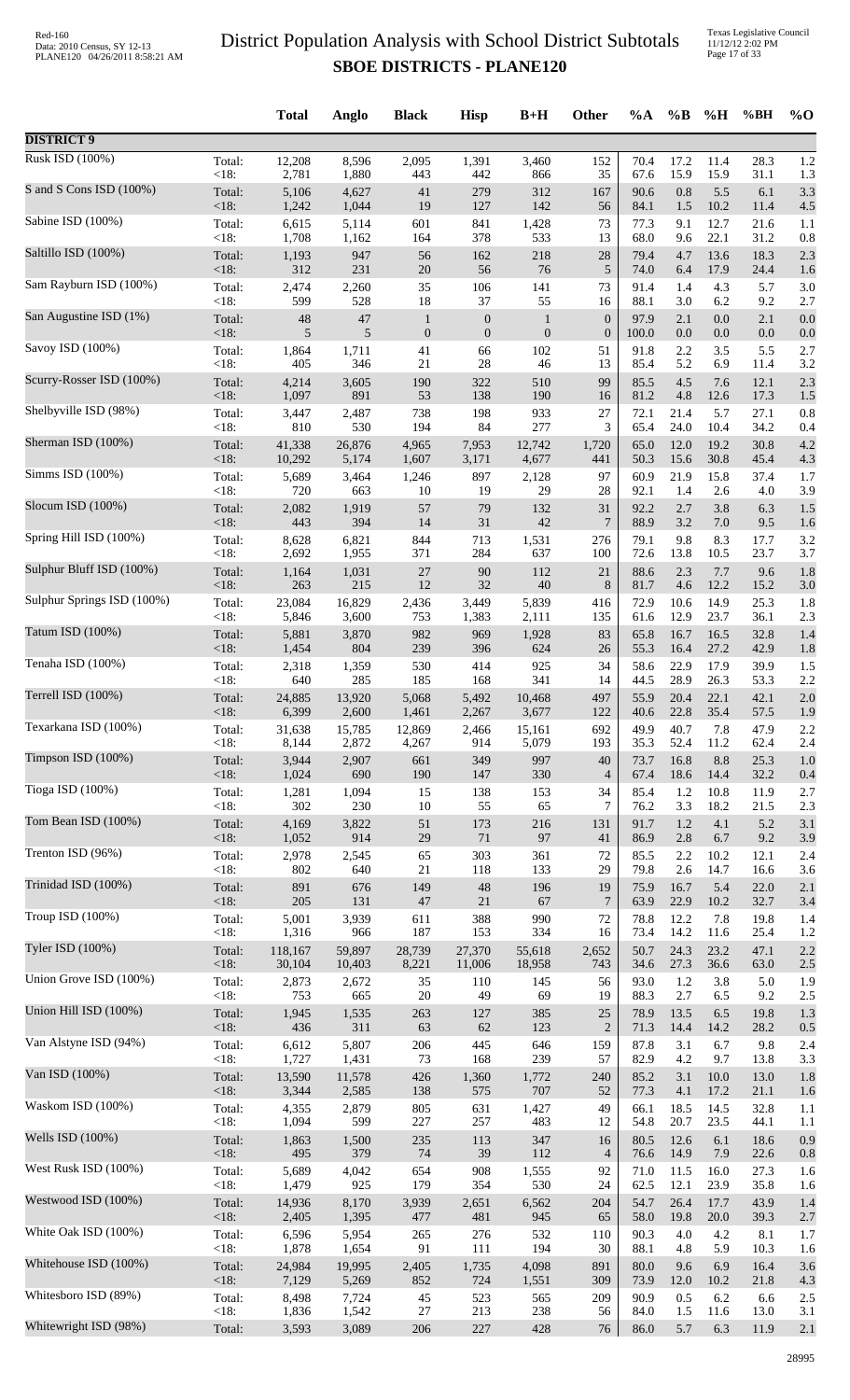Texas Legislative Council 11/12/12 2:02 PM Page 18 of 33

|                               |               | <b>Total</b>   | Anglo          | <b>Black</b>     | <b>Hisp</b>                 | $B+H$            | <b>Other</b>     | $\%A$ | $\%B$    | %H      | %BH  | $\%$ O |
|-------------------------------|---------------|----------------|----------------|------------------|-----------------------------|------------------|------------------|-------|----------|---------|------|--------|
| <b>DISTRICT 9</b>             |               |                |                |                  |                             |                  |                  |       |          |         |      |        |
| Wills Point ISD (100%)        | <18:          | 891            | 731            | 64               | 78                          | 137              | $\overline{23}$  | 82.0  | 7.2      | 8.8     | 15.4 | 2.6    |
|                               | Total:        | 13,716         | 11,213         | 857              | 1,351                       | 2,193            | 310              | 81.8  | 6.2      | 9.8     | 16.0 | 2.3    |
| Winfield ISD (100%)           | < 18:         | 3,347          | 2,442          | 244              | 575                         | 811              | 94               | 73.0  | 7.3      | 17.2    | 24.2 | 2.8    |
|                               | Total:        | 996            | 483            | $10\,$           | 502                         | 506              | $\overline{7}$   | 48.5  | 1.0      | 50.4    | 50.8 | 0.7    |
|                               | < 18:         | 334            | 104            | $\mathfrak{Z}$   | 228                         | 228              | $\overline{2}$   | 31.1  | 0.9      | 68.3    | 68.3 | 0.6    |
| Winnsboro ISD (100%)          | Total:        | 8,832          | 7,689          | 253              | 751                         | 1,003            | 140              | 87.1  | 2.9      | 8.5     | 11.4 | 1.6    |
|                               | < 18:         | 1,939          | 1,559          | 67               | 278                         | 344              | 36               | 80.4  | 3.5      | 14.3    | 17.7 | 1.9    |
| Winona ISD (100%)             | Total:        | 5,635          | 4,016          | 987              | 567                         | 1,545            | 74               | 71.3  | 17.5     | 10.1    | 27.4 | 1.3    |
|                               | < 18:         | 1,360          | 839            | 285              | 227                         | 511              | 10               | 61.7  | 21.0     | 16.7    | 37.6 | 0.7    |
| Woden ISD (100%)              | Total:        | 3,064          | 2,455          | 164              | 408                         | 566              | 43               | 80.1  | 5.4      | 13.3    | 18.5 | 1.4    |
| Wolfe City ISD (100%)         | < 18:         | 885            | 613            | 82               | 178                         | 257              | 15               | 69.3  | 9.3      | 20.1    | 29.0 | 1.7    |
|                               | Total:        | 3,068          | 2,542          | 255              | 212                         | 462              | 64               | 82.9  | 8.3      | 6.9     | 15.1 | 2.1    |
| Yantis ISD (100%)             | < 18:         | 741            | 573            | 78               | 79                          | 156              | 12               | 77.3  | 10.5     | 10.7    | 21.1 | 1.6    |
|                               | Total:        | 3,385          | 2,968          | 25               | 348                         | 373              | 44               | 87.7  | 0.7      | 10.3    | 11.0 | 1.3    |
| Zavalla ISD (100%)            | < 18:         | 532            | 388            | $\tau$           | 129                         | 136              | 8                | 72.9  | 1.3      | 24.2    | 25.6 | 1.5    |
|                               | Total:        | 2,975          | 2,861          | 17               | 61                          | $77\,$           | 37               | 96.2  | 0.6      | 2.1     | 2.6  | 1.2    |
|                               | < 18:         | 615            | 575            | $8\,$            | 24                          | 31               | 9                | 93.5  | 1.3      | 3.9     | 5.0  | 1.5    |
| <b>DISTRICT 10</b>            | <b>Total:</b> | 1,613,000      | 936,537        | 205,969          | 390,553                     | 583,685          | 92,778           | 58.1  | 12.8     | 24.2    | 36.2 | 5.8    |
|                               | <18           | 428,535        | 197,935        | 67,779           | 143,791                     | 204,313          | 26,287           | 46.2  | 15.8     | 33.6    | 47.7 | 6.1    |
| Academy ISD (100%)            | Total:        | 5,052          | 3,899          | 211              | 825                         | 1,022            | 131              | 77.2  | 4.2      | 16.3    | 20.2 | 2.6    |
|                               | <18:          | 1,408          | 985            | 75               | 311                         | 378              | 45               | 70.0  | 5.3      | 22.1    | 26.8 | 3.2    |
| Austin ISD (29%)              | Total:        | 181,524        | 89,265         | 14,304           | 67,112                      | 80,186           | 12,073           | 49.2  | 7.9      | 37.0    | 44.2 | 6.7    |
|                               | < 18:         | 39,991         | 12,103         | 3,981            | 22,169                      | 25,589           | 2,299            | 30.3  | 10.0     | 55.4    | 64.0 | 5.7    |
| Axtell ISD (10%)              | Total:        | 301            | 243            | 3                | 51                          | 54               | 4                | 80.7  | 1.0      | 16.9    | 17.9 | 1.3    |
| Bartlett ISD (100%)           | < 18:         | 83             | 68             | $\mathbf{0}$     | 15                          | 15               | $\boldsymbol{0}$ | 81.9  | 0.0      | 18.1    | 18.1 | 0.0    |
|                               | Total:        | 3,663          | 1,609          | 345              | 1,659                       | 1,998            | 56               | 43.9  | 9.4      | 45.3    | 54.5 | 1.5    |
| Bastrop ISD (100%)            | < 18:         | 625            | 214            | 61               | 352                         | 408              | 3                | 34.2  | 9.8      | 56.3    | 65.3 | 0.5    |
|                               | Total:        | 46,645         | 26,009         | 3,771            | 16,078                      | 19,598           | 1,038            | 55.8  | 8.1      | 34.5    | 42.0 | 2.2    |
|                               | <18:          | 12,384         | 5,090          | 1,040            | 6,136                       | 7,034            | 260              | 41.1  | 8.4      | 49.5    | 56.8 | 2.1    |
| Bellville ISD (100%)          | Total:        | 12,575         | 9,360          | 1,161            | 1,934                       | 3,052            | 163              | 74.4  | 9.2      | 15.4    | 24.3 | 1.3    |
|                               | <18:          | 2,890          | 1,794          | 324              | 748                         | 1,051            | 45               | 62.1  | 11.2     | 25.9    | 36.4 | 1.6    |
| Belton ISD (100%)             | Total:        | 45,167         | 31,234         | 3,225            | 9,461                       | 12,470           | 1,463            | 69.2  | 7.1      | 20.9    | 27.6 | 3.2    |
|                               | <18:          | 12,205         | 7,168          | 1,101            | 3,666                       | 4,630            | 407              | 58.7  | 9.0      | 30.0    | 37.9 | 3.3    |
| Brazos ISD (51%)              | Total:        | 2,231          | 1,253          | 331              | 630                         | 951              | 27               | 56.2  | 14.8     | 28.2    | 42.6 | 1.2    |
|                               | $<18$ :       | 562            | 242            | 116              | 208                         | 319              | $\mathbf{1}$     | 43.1  | 20.6     | 37.0    | 56.8 | 0.2    |
| Bremond ISD (100%)            | Total:        | 2,241          | 1,809          | 302              | 102                         | 404              | 28               | 80.7  | 13.5     | 4.6     | 18.0 | 1.2    |
| Brenham ISD (100%)            | <18:          | 515            | 384            | 79               | 40                          | 119              | 12               | 74.6  | 15.3     | 7.8     | 23.1 | 2.3    |
|                               | Total:        | 30,678         | 19,992         | 5,854            | 4,372                       | 10,075           | 611              | 65.2  | 19.1     | 14.3    | 32.8 | 2.0    |
| Bruceville-Eddy ISD (10%)     | < 18:         | 6,837          | 3,480          | 1,640            | 1,666                       | 3,214            | 143              | 50.9  | 24.0     | 24.4    | 47.0 | 2.1    |
|                               | Total:        | 400            | 345            | 14               | 32                          | 46               | 9                | 86.3  | 3.5      | $8.0\,$ | 11.5 | 2.3    |
| Bryan ISD (0%)                | <18:          | 75             | 56             | $\overline{2}$   | 12                          | 14               | 5                | 74.7  | 2.7      | 16.0    | 18.7 | 6.7    |
|                               | Total:        | 68             | 65             | $\boldsymbol{0}$ | $\ensuremath{\mathfrak{Z}}$ | $\sqrt{3}$       | $\boldsymbol{0}$ | 95.6  | $0.0\,$  | 4.4     | 4.4  | 0.0    |
| Buckholts ISD (100%)          | < 18:         | 9              | $\,8\,$        | $\boldsymbol{0}$ | $\mathbf{1}$                | $\mathbf{1}$     | $\boldsymbol{0}$ | 88.9  | 0.0      | 11.1    | 11.1 | 0.0    |
|                               | Total:        | 857            | 527            | $\,8\,$          | 307                         | 314              | 16               | 61.5  | 0.9      | 35.8    | 36.6 | 1.9    |
|                               | < 18:         | 251            | 121            | $\mathbf{1}$     | 124                         | 125              | 5                | 48.2  | 0.4      | 49.4    | 49.8 | 2.0    |
| Buffalo ISD (100%)            | Total:        | 4,008          | 2,753          | 351              | 886                         | 1,217            | 38               | 68.7  | 8.8      | 22.1    | 30.4 | 0.9    |
|                               | < 18:         | 1,029          | 564            | 96               | 369                         | 452              | 13               | 54.8  | 9.3      | 35.9    | 43.9 | 1.3    |
| Burnet Cons ISD (89%)         | Total:        | 19,698         | 15,866         | 440              | 3,108                       | 3,511            | 321              | 80.5  | 2.2      | 15.8    | 17.8 | 1.6    |
|                               | < 18:         | 4,507          | 3,196          | 92               | 1,156                       | 1,227            | 84               | 70.9  | 2.0      | 25.6    | 27.2 | 1.9    |
| Burton ISD (100%)             | Total:        | 2,964          | 2,368          | 315              | 234                         | 546              | 50               | 79.9  | 10.6     | 7.9     | 18.4 | 1.7    |
| Caldwell ISD (100%)           | <18:          | 596            | 419            | 68               | 87                          | 154              | 23               | 70.3  | 11.4     | 14.6    | 25.8 | 3.9    |
|                               | Total:        | 10,193         | 6,988          | 1,033            | 2,113                       | 3,123            | 82               | 68.6  | 10.1     | 20.7    | 30.6 | 0.8    |
| Calvert ISD (100%)            | < 18:         | 2,549          | 1,408          | 295              | 847                         | 1,125            | 16               | 55.2  | 11.6     | 33.2    | 44.1 | 0.6    |
|                               | Total:        | 1,633          | 725            | 663              | 214                         | 871              | 37               | 44.4  | 40.6     | 13.1    | 53.3 | 2.3    |
| Cameron ISD (100%)            | < 18:         | 377            | 92             | 208              | $75\,$                      | 279              | 6                | 24.4  | 55.2     | 19.9    | 74.0 | 1.6    |
|                               | Total:        | 8,522          | 4,877          | 1,276            | 2,301                       | 3,537            | 108              | 57.2  | 15.0     | 27.0    | 41.5 | 1.3    |
|                               | <18:          | 2,248          | 926            | 406              | 908                         | 1,286            | 36               | 41.2  | 18.1     | 40.4    | 57.2 | 1.6    |
| Centerville ISD (Leon) (100%) | Total:        | 4,279          | 3,539          | 367              | 310                         | 675              | 65               | 82.7  | 8.6      | 7.2     | 15.8 | 1.5    |
|                               | < 18:         | 855            | 660            | 68               | 114                         | 182              | 13               | 77.2  | $8.0\,$  | 13.3    | 21.3 | 1.5    |
| Chilton ISD (100%)            | Total:        | 2,140          | 1,067          | 269              | 753                         | 1,018            | 55               | 49.9  | 12.6     | 35.2    | 47.6 | 2.6    |
|                               | < 18:         | 596            | 195            | 74               | 304                         | 375              | 26               | 32.7  | 12.4     | 51.0    | 62.9 | 4.4    |
| Columbus ISD (4%)             | Total:        | 404            | 327            | 32               | 41                          | $72\,$           | $\sqrt{5}$       | 80.9  | 7.9      | 10.1    | 17.8 | 1.2    |
|                               | < 18:         | 97             | 57             | 16               | $23\,$                      | 38               | $\overline{2}$   | 58.8  | 16.5     | 23.7    | 39.2 | 2.1    |
| Coolidge ISD (100%)           | Total:        | 1,422          | 643            | 265              | 495                         | 754              | 25               | 45.2  | 18.6     | 34.8    | 53.0 | 1.8    |
| Copperas Cove ISD (4%)        | <18:          | 410            | 122            | 93               | 190                         | 280              | 8                | 29.8  | 22.7     | 46.3    | 68.3 | 2.0    |
|                               | Total:        | 1,568          | 1,154          | 157              | $210\,$                     | 339              | 75               | 73.6  | $10.0\,$ | 13.4    | 21.6 | 4.8    |
| Corsicana ISD (0%)            | <18:          | 393            | 266            | 51               | $77\,$                      | 113              | 14               | 67.7  | 13.0     | 19.6    | 28.8 | 3.6    |
|                               | Total:        | 10             | 10             | $\boldsymbol{0}$ | $\boldsymbol{0}$            | $\boldsymbol{0}$ | $\boldsymbol{0}$ | 100.0 | 0.0      | 0.0     | 0.0  | 0.0    |
| Coupland ISD (100%)           | < 18:         | $\overline{c}$ | $\overline{c}$ | $\boldsymbol{0}$ | $\boldsymbol{0}$            | $\boldsymbol{0}$ | $\boldsymbol{0}$ | 100.0 | 0.0      | $0.0\,$ | 0.0  | 0.0    |
|                               | Total:        | 922            | 753            | 15               | 136                         | 150              | 19               | 81.7  | 1.6      | 14.8    | 16.3 | 2.1    |
|                               | <18:          | 224            | 149            | $\boldsymbol{7}$ | 62                          | 69               | 6                | 66.5  | 3.1      | 27.7    | 30.8 | 2.7    |
| Del Valle ISD (2%)            | Total:        | 939            | 431            | 72               | 410                         | 479              | 29               | 45.9  | 7.7      | 43.7    | 51.0 | 3.1    |
|                               | <18:          | 246            | 59             | $18\,$           | 163                         | 178              | 9                | 24.0  | $7.3\,$  | 66.3    | 72.4 | 3.7    |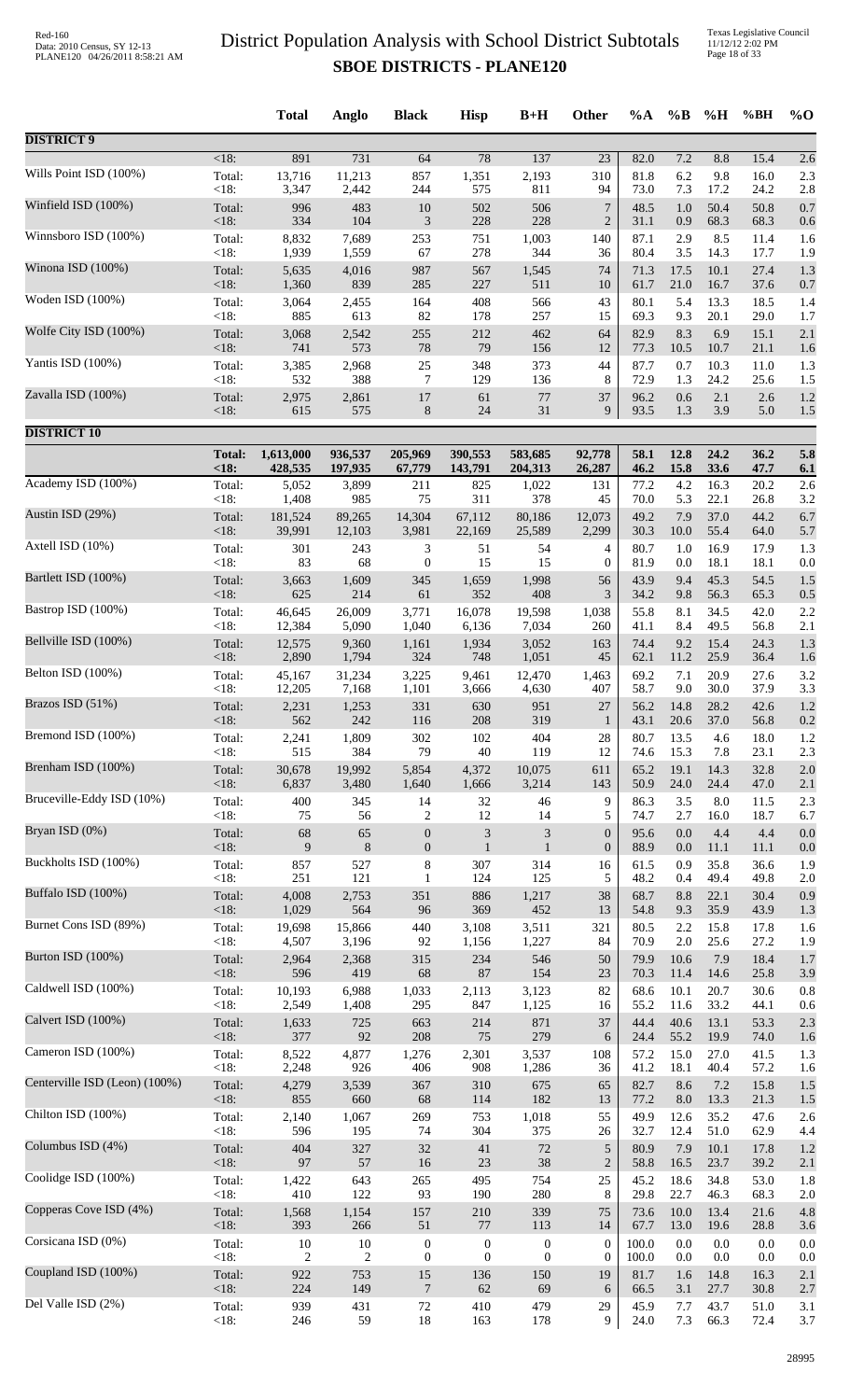Texas Legislative Council 11/12/12 2:02 PM Page 19 of 33

|                             |                 | <b>Total</b>    | Anglo          | <b>Black</b>     | <b>Hisp</b>      | $B+H$            | Other                  | $\%A$        | $\%$ B      | %H           | %BH          | $\%$ O     |
|-----------------------------|-----------------|-----------------|----------------|------------------|------------------|------------------|------------------------|--------------|-------------|--------------|--------------|------------|
| <b>DISTRICT 10</b>          |                 |                 |                |                  |                  |                  |                        |              |             |              |              |            |
| Dew ISD (100%)              | Total:<br>< 18: | 854<br>200      | 717<br>164     | 81<br>19         | 49<br>17         | 129<br>36        | $8\,$                  | 84.0<br>82.0 | 9.5<br>9.5  | 5.7<br>8.5   | 15.1<br>18.0 | 0.9        |
| Dime Box ISD (100%)         | Total:          | 1,225           | 713            | 301              | 208              | 498              | $\boldsymbol{0}$<br>14 | 58.2         | 24.6        | 17.0         | 40.7         | 0.0<br>1.1 |
| Dripping Springs ISD (1%)   | $<18$ :         | 267             | 106            | 84               | 84               | 160              | 1                      | 39.7         | 31.5        | 31.5         | 59.9         | 0.4        |
|                             | Total:          | 191             | 168            | $\overline{4}$   | $\overline{7}$   | 11               | 12                     | 88.0         | 2.1         | 3.7          | 5.8          | 6.3        |
| Eanes ISD $(0\%)$           | < 18:           | 59              | 49             | $\mathbf{1}$     | 2                | 3                | 7                      | 83.1         | 1.7         | 3.4          | 5.1          | 11.9       |
|                             | Total:          | 10              | 9              | $\boldsymbol{0}$ | 1                | $\,1\,$          | $\boldsymbol{0}$       | 90.0         | 0.0         | 10.0         | 10.0         | 0.0        |
| Elgin ISD (100%)            | < 18:           | 4               | 4              | $\mathbf{0}$     | $\overline{0}$   | $\mathbf{0}$     | $\boldsymbol{0}$       | 100.0        | 0.0         | 0.0          | 0.0          | 0.0        |
|                             | Total:          | 19,482          | 9,115          | 2,628            | 7,576            | 10,037           | 330                    | 46.8         | 13.5        | 38.9         | 51.5         | 1.7        |
| Fairfield ISD (96%)         | < 18:           | 5,685           | 1,918          | 919              | 2,870            | 3,685            | 82                     | 33.7         | 16.2        | 50.5         | 64.8         | 1.4        |
|                             | Total:          | 9,118           | 6,360          | 1,419            | 1,213            | 2,603            | 155                    | 69.8         | 15.6        | 13.3         | 28.5         | 1.7        |
|                             | < 18:           | 2,249           | 1,354          | 366              | 492              | 845              | 50                     | 60.2         | 16.3        | 21.9         | 37.6         | 2.2        |
| Fayetteville ISD (100%)     | Total:          | 1,507           | 1,407          | $37\,$           | 48               | 85               | 15                     | 93.4         | $2.5\,$     | 3.2          | 5.6          | 1.0        |
|                             | $<18$ :         | 269             | 249            | $\mathfrak{Z}$   | 17               | 20               | $\boldsymbol{0}$       | 92.6         | 1.1         | 6.3          | 7.4          | 0.0        |
| Flatonia ISD (100%)         | Total:          | 3,517           | 2,295          | 152              | 1,044            | 1,194            | 28                     | 65.3         | 4.3         | 29.7         | 33.9         | 0.8        |
|                             | < 18:           | 827             | 385            | 44               | 394              | 436              | 6                      | 46.6         | 5.3         | 47.6         | 52.7         | 0.7        |
| Florence ISD (100%)         | Total:          | 5,214           | 3,931          | 65               | 1,113            | 1,166            | 117                    | 75.4         | 1.2         | 21.3         | 22.4         | 2.2        |
|                             | < 18:           | 1,371           | 886            | 24               | 439              | 458              | 27                     | 64.6         | 1.8         | 32.0         | 33.4         | 2.0        |
| Franklin ISD (100%)         | Total:          | 5,441           | 4,447          | 444              | 473              | 897              | 97                     | 81.7         | 8.2         | 8.7          | 16.5         | 1.8        |
| Gatesville ISD (0%)         | < 18:           | 1,330           | 1,011          | 124              | 175              | 286              | 33                     | 76.0         | 9.3         | 13.2         | 21.5         | 2.5        |
|                             | Total:          | 24              | 23             | $\boldsymbol{0}$ | $\mathbf{1}$     | $\mathbf{1}$     | $\boldsymbol{0}$       | 95.8         | 0.0         | 4.2          | 4.2          | 0.0        |
| Gause ISD (100%)            | < 18:           | $\overline{2}$  | $\overline{2}$ | $\boldsymbol{0}$ | $\boldsymbol{0}$ | $\mathbf{0}$     | $\boldsymbol{0}$       | 100.0        | 0.0         | 0.0          | 0.0          | 0.0        |
|                             | Total:          | 870             | 664            | 116              | 79               | 193              | 13                     | 76.3         | 13.3        | 9.1          | 22.2         | 1.5        |
| Georgetown ISD (100%)       | <18:            | 226             | 152            | 33               | 41               | 73               | 1                      | 67.3         | 14.6        | 18.1         | 32.3         | 0.4        |
|                             | Total:          | 63,164          | 45,814         | 2,400            | 13,844           | 15,958           | 1,392                  | 72.5         | 3.8         | 21.9         | 25.3         | 2.2        |
|                             | < 18:           | 15,013          | 8,777          | 798              | 5,202            | 5,837            | 399                    | 58.5         | 5.3         | 34.6         | 38.9         | 2.7        |
| Giddings ISD (100%)         | Total:          | 10,077          | 5,664          | 1,208            | 3,131            | 4,305            | 108                    | 56.2         | 12.0        | 31.1         | 42.7         | 1.1        |
|                             | < 18:           | 2,816           | 1,104          | 367              | 1,340            | 1,677            | 35                     | 39.2         | 13.0        | 47.6         | 59.6         | 1.2        |
| Granger ISD (100%)          | Total:          | 2,537           | 1,786          | 133              | 605              | 723              | 28                     | 70.4         | 5.2         | 23.8         | 28.5         | 1.1        |
|                             | < 18:           | 526             | 277            | 26               | 227              | 245              | $\overline{4}$         | 52.7         | 4.9         | 43.2         | 46.6         | 0.8        |
| Groesbeck ISD (100%)        | Total:          | 9,644           | 7,214          | 1,088            | 1,251            | 2,292            | 138                    | 74.8         | 11.3        | 13.0         | 23.8         | 1.4        |
|                             | < 18:           | 2,007           | 1,305          | 275              | 429              | 674              | 28                     | 65.0         | 13.7        | 21.4         | 33.6         | 1.4        |
| Hearne ISD (100%)           | Total:          | 7,038           | 2,663          | 2,261            | 2,143            | 4,305            | 70                     | 37.8         | 32.1        | 30.4         | 61.2         | 1.0        |
| Hempstead ISD (100%)        | < 18:           | 1,955           | 474            | 727              | 802              | 1,463            | 18                     | 24.2         | 37.2        | 41.0         | 74.8         | 0.9        |
|                             | Total:          | 9,010           | 3,389          | 2,625            | 2,935            | 5,476            | 145                    | 37.6         | 29.1        | 32.6         | 60.8         | 1.6        |
| Holland ISD (100%)          | <18:            | 2,429           | 564            | 745              | 1,134            | 1,830            | 35                     | 23.2         | 30.7        | 46.7         | 75.3         | 1.4        |
|                             | Total:          | 2,401           | 1,862          | 65               | 466              | 512              | 27                     | 77.6         | 2.7         | 19.4         | 21.3         | 1.1        |
| Hubbard ISD (Hill) (2%)     | $<18$ :         | 649             | 421            | 29               | 199              | 217              | 11                     | 64.9         | 4.5         | 30.7         | 33.4         | 1.7        |
|                             | Total:          | 33              | 31             | $\boldsymbol{0}$ | 2                | $\overline{c}$   | $\boldsymbol{0}$       | 93.9         | 0.0         | 6.1          | 6.1          | 0.0        |
| Hutto ISD (100%)            | < 18:           | 6               | 5              | $\boldsymbol{0}$ | 1                | $\mathbf{1}$     | $\boldsymbol{0}$       | 83.3         | 0.0         | 16.7         | 16.7         | 0.0        |
|                             | Total:          | 22,665          | 12,504         | 3,109            | 6,629            | 9,538            | 623                    | 55.2         | 13.7        | 29.2         | 42.1         | 2.7        |
|                             | < 18:           | 7,842           | 3,622          | 1,256            | 2,859            | 3,983            | 237                    | 46.2         | 16.0        | 36.5         | 50.8         | 3.0        |
| Jarrell ISD (100%)          | Total:          | 8,265           | 6,396          | 178              | 1,573            | 1,733            | 136                    | 77.4         | 2.2         | 19.0         | 21.0         | 1.6        |
|                             | < 18:           | 1,486           | 791            | 67               | 606              | 665              | 30                     | 53.2         | 4.5         | 40.8         | 44.8         | 2.0        |
| Johnson City ISD (0%)       | Total:          | $12\,$          | 12             | $\boldsymbol{0}$ | $\boldsymbol{0}$ | $\boldsymbol{0}$ | $\boldsymbol{0}$       | 100.0        | 0.0         | 0.0          | 0.0          | 0.0        |
|                             | < 18:           | $\mathbf{1}$    | $\mathbf{1}$   | $\boldsymbol{0}$ | $\mathbf{0}$     | $\mathbf{0}$     | $\boldsymbol{0}$       | 100.0        | 0.0         | 0.0          | 0.0          | 0.0        |
| Katy ISD (1%)               | Total:          | 2,114           | 1,689          | 24               | 359              | 381              | 44                     | 79.9         | 1.1         | 17.0         | 18.0         | 2.1        |
|                             | < 18:           | 592             | 451            | 12               | 115              | 126              | 15                     | 76.2         | 2.0         | 19.4         | 21.3         | 2.5        |
| Killeen ISD (92%)           | Total:          | 180,559         | 73,720         | 59,241           | 38,980           | 93,850           | 12,989                 | 40.8         | 32.8        | 21.6         | 52.0         | 7.2        |
| La Grange ISD (100%)        | < 18:           | 54,670          | 17,192         | 21,669           | 14,698           | 33,982           | 3,496                  | 31.4         | 39.6        | 26.9         | 62.2         | 6.4        |
|                             | Total:          | 11,989          | 8,574          | 943              | 2,358            | 3,269            | 146                    | 71.5         | 7.9         | 19.7         | 27.3         | 1.2        |
| Lago Vista ISD (100%)       | $<18$ :         | 2,718           | 1,517          | 319              | 873              | 1,167            | 34                     | 55.8         | 11.7        | 32.1         | 42.9         | 1.3        |
|                             | Total:          | 8,418           | 7,125          | 103              | 997              | 1,092            | 201                    | 84.6         | 1.2         | 11.8         | 13.0         | 2.4        |
|                             | < 18:           | 1,661           | 1,260          | 34               | 321              | 354              | 47                     | 75.9         | 2.0         | 19.3         | 21.3         | 2.8        |
| Lake Travis ISD (100%)      | Total:          | 36,173          | 29,792         | 460              | 4,293            | 4,717            | 1,664                  | 82.4         | 1.3         | 11.9         | 13.0         | 4.6        |
|                             | < 18:           | 9,115           | 6,828          | 183              | 1,563            | 1,731            | 556                    | 74.9         | 2.0         | 17.1         | 19.0         | 6.1        |
| Lampasas ISD (6%)           | Total:          | 1,143           | 992            | 26               | 97               | 119              | 32                     | 86.8         | 2.3         | 8.5          | 10.4         | 2.8        |
|                             | < 18:           | 260             | 214            | 12               | $28\,$           | 40               | 6                      | 82.3         | 4.6         | 10.8         | 15.4         | 2.3        |
| Leander ISD (100%)          | Total:          | 146,524         | 105,137        | 6,500            | 25,095           | 31,038           | 10,349                 | 71.8         | 4.4         | 17.1         | 21.2         | 7.1        |
|                             | < 18:           | 45,804          | 29,993         | 2,560            | 10,007           | 12,229           | 3,582                  | 65.5         | 5.6         | 21.8         | 26.7         | 7.8        |
| Leon ISD (100%)             | Total:          | 4,337           | 3,286          | 174              | 818              | 988              | 63                     | 75.8         | 4.0         | 18.9         | 22.8         | 1.5        |
|                             | < 18:           | 1,039           | 672            | 38               | 314              | 352              | 15                     | 64.7         | 3.7         | 30.2         | 33.9         | 1.4        |
| Lexington ISD (100%)        | Total:          | 5,590           | 4,601          | 445              | 473              | 905              | 84                     | 82.3         | 8.0         | 8.5          | 16.2         | 1.5        |
|                             | < 18:           | 1,349           | 1,027          | 127              | 182              | 298              | 24                     | 76.1         | 9.4         | 13.5         | 22.1         | 1.8        |
| Liberty Hill ISD (100%)     | Total:          | 11,321          | 9,435          | 163              | 1,492            | 1,641            | 245                    | 83.3         | 1.4         | 13.2         | 14.5         | 2.2        |
| Lorena ISD (2%)             | < 18:           | 3,346           | 2,588          | 76               | 611              | 679              | 79                     | 77.3         | 2.3         | 18.3         | 20.3         | 2.4        |
|                             | Total:          | 148             | 133            | 4                | 11               | 15               | $\boldsymbol{0}$       | 89.9         | 2.7         | 7.4          | 10.1         | 0.0        |
| Madisonville Cons ISD (84%) | < 18:<br>Total: | 38              | 33             | $\boldsymbol{0}$ | 5                | 5                | $\boldsymbol{0}$       | 86.8<br>52.5 | 0.0<br>24.5 | 13.2<br>22.2 | 13.2<br>46.3 | 0.0        |
|                             | < 18:           | 11,355<br>2,452 | 5,966<br>1,135 | 2,782<br>601     | 2,526<br>714     | 5,255<br>1,285   | 134<br>32              | 46.3         | 24.5        | 29.1         | 52.4         | 1.2<br>1.3 |
| Manor ISD (75%)             | Total:          | 26,964          | 8,207          | 5,858            | 10,896           | 16,409           | 2,348                  | 30.4         | 21.7        | 40.4         | 60.9         | 8.7        |
|                             | < 18:           | 8,106           | 1,478          | 2,045            | 4,166            | 6,025            | 603                    | 18.2         | 25.2        | 51.4         | 74.3         | 7.4        |
| Marble Falls ISD (100%)     | Total:          | 23,391          | 16,996         | 467              | 5,571            | 5,973            | 422                    | 72.7         | 2.0         | 23.8         | 25.5         | 1.8        |
|                             | < 18:           | 5,358           | 2,928          | 211              | 2,161            | 2,333            | 97                     | 54.6         | 3.9         | 40.3         | 43.5         | 1.8        |
| Marlin ISD (100%)           | Total:          | 9,304           | 3,630          | 3,681            | 1,981            | 5,600            | 74                     | 39.0         | 39.6        | 21.3         | 60.2         | 0.8        |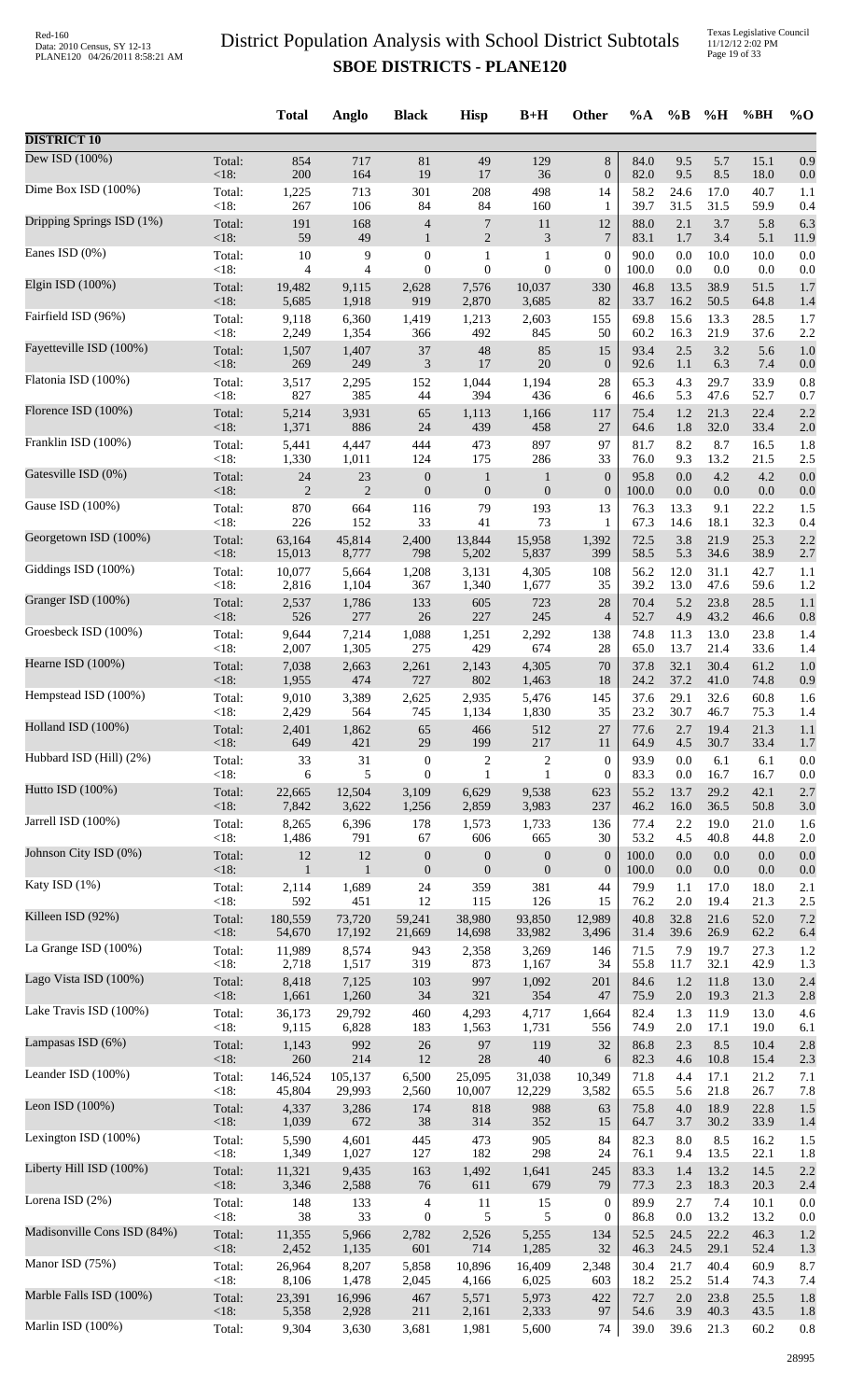|                              |                    | <b>Total</b>  | Anglo         | <b>Black</b>             | <b>Hisp</b>  | $B+H$          | Other            | $\%A$        | $\%B$       | %H           | %BH          | $%$ <sup>O</sup> |
|------------------------------|--------------------|---------------|---------------|--------------------------|--------------|----------------|------------------|--------------|-------------|--------------|--------------|------------------|
| <b>DISTRICT 10</b>           |                    |               |               |                          |              |                |                  |              |             |              |              |                  |
|                              | $\overline{<}18$ : | 1,809         | 380           | 910                      | 534          | 1,411          | 18               | 21.0         | 50.3        | 29.5         | 78.0         | 1.0              |
| Mart ISD $(16%)$             | Total:             | 567           | 474           | 39                       | 51           | 88             | $\sqrt{5}$       | 83.6         | 6.9         | 9.0          | 15.5         | 0.9              |
|                              | $<18$ :            | 109           | 85            | $\boldsymbol{9}$         | 17           | 24             | $\boldsymbol{0}$ | 78.0         | 8.3         | 15.6         | 22.0         | 0.0              |
| McDade ISD (100%)            | Total:             | 1,542         | 1,079         | 33                       | 419          | 436            | 27               | 70.0         | 2.1         | 27.2         | 28.3         | 1.8              |
|                              | <18:               | 385           | 210           | 12                       | 160          | 164            | 11               | 54.5         | 3.1         | 41.6         | 42.6         | 2.9              |
| Mexia ISD (100%)             | Total:             | 11,516        | 5,921         | 2,916                    | 2,615        | 5,480          | 115              | 51.4         | 25.3        | 22.7         | 47.6         | 1.0              |
| Milano ISD (100%)            | $<18$ :            | 2,915         | 992           | 863                      | 1,060        | 1,896          | 27               | 34.0         | 29.6        | 36.4         | 65.0         | 0.9              |
|                              | Total:             | 1,743         | 1,470         | 98                       | 167          | 259            | 14               | 84.3         | 5.6         | 9.6          | 14.9         | 0.8              |
|                              | <18:               | 414           | 295           | 43                       | 78           | 116            | 3                | 71.3         | 10.4        | 18.8         | 28.0         | 0.7              |
| Moody ISD (30%)              | Total:             | 1,339         | 1,068         | 36                       | 225          | 257            | 14               | 79.8         | 2.7         | 16.8         | 19.2         | 1.0              |
|                              | <18:               | 312           | 224           | 9                        | $77\,$       | 83             | 5                | 71.8         | 2.9         | 24.7         | 26.6         | 1.6              |
| Mount Calm ISD (11%)         | Total:             | 87            | 70            | 4                        | 14           | 17             | $\boldsymbol{0}$ | 80.5         | 4.6         | 16.1         | 19.5         | 0.0              |
|                              | <18:               | 19            | 13            | 1                        | 6            | 6              | $\boldsymbol{0}$ | 68.4         | 5.3         | 31.6         | 31.6         | 0.0              |
| Mumford ISD (100%)           | Total:             | 206           | 89            | $42\,$                   | 73           | 115            | $\overline{2}$   | 43.2         | 20.4        | 35.4         | 55.8         | 1.0              |
| Normangee ISD (100%)         | <18:               | 49            | 17            | 13                       | 19           | 32             | $\boldsymbol{0}$ | 34.7         | 26.5        | 38.8         | 65.3         | 0.0              |
|                              | Total:             | 3,379         | 2,995         | 171                      | 154          | 322            | 62               | 88.6         | 5.1         | 4.6          | 9.5          | 1.8              |
| North Zulch ISD (100%)       | < 18:<br>Total:    | 669           | 555<br>1,617  | 46<br>21                 | 58<br>136    | 102<br>157     | 12<br>35         | 83.0<br>89.4 | 6.9<br>1.2  | 8.7<br>$7.5$ | 15.2<br>8.7  | 1.8              |
|                              | $<18$ :            | 1,809<br>439  | 366           | 12                       | 50           | 62             | 11               | 83.4         | 2.7         | 11.4         | 14.1         | 1.9<br>2.5       |
| Oakwood ISD (100%)           | Total:             | 2,320         | 1,691         | 465                      | 144          | 604            | 25               | 72.9         | 20.0        | 6.2          | 26.0         | 1.1              |
|                              | < 18:              | 424           | 288           | 82                       | 52           | 132            | 4                | 67.9         | 19.3        | 12.3         | 31.1         | 0.9              |
| Pflugerville ISD (100%)      | Total:<br>$<18$ :  | 116,118       | 49,176        | 19,181                   | 35,958       | 53,954         | 12,988<br>3,532  | 42.4         | 16.5        | 31.0         | 46.5         | 11.2             |
| Riesel ISD (7%)              | Total:             | 33,497<br>148 | 10,431<br>133 | 6,937<br>4               | 13,313<br>11 | 19,534<br>15   | $\boldsymbol{0}$ | 31.1<br>89.9 | 20.7<br>2.7 | 39.7<br>7.4  | 58.3<br>10.1 | 10.5<br>0.0      |
| Robinson ISD (1%)            | <18:               | 39            | 34            | 2                        | 3            | 5              | $\boldsymbol{0}$ | 87.2         | 5.1         | 7.7          | 12.8         | 0.0              |
|                              | Total:             | 129           | 75            | 35                       | 20           | 54             | $\boldsymbol{0}$ | 58.1         | 27.1        | 15.5         | 41.9         | 0.0              |
|                              | <18:               | $27\,$        | 15            | $\overline{\mathcal{L}}$ | 9            | 12             | $\boldsymbol{0}$ | 55.6         | 14.8        | 33.3         | 44.4         | 0.0              |
| Rockdale ISD (100%)          | Total:             | 9,036         | 5,843         | 919                      | 2,239        | 3,089          | 104              | 64.7         | 10.2        | 24.8         | 34.2         | 1.2              |
|                              | <18:               | 2,471         | 1,214         | 353                      | 929          | 1,233          | 24               | 49.1         | 14.3        | 37.6         | 49.9         | 1.0              |
| Rogers ISD (100%)            | Total:             | 3,901         | 3,036         | 112                      | 693          | 798            | 67               | 77.8         | 2.9         | 17.8         | 20.5         | 1.7              |
|                              | <18:               | 1,025         | 707           | $40\,$                   | 262          | 298            | 20               | 69.0         | 3.9         | 25.6         | 29.1         | 2.0              |
| Rosebud-Lott ISD (100%)      | Total:             | 4,928         | 3,387         | 582                      | 904          | 1,459          | 82               | 68.7         | 11.8        | 18.3         | 29.6         | 1.7              |
| Round Rock ISD (100%)        | <18:               | 1,162         | 668           | 163                      | 326          | 476            | 18               | 57.5         | 14.0        | 28.1         | 41.0         | 1.5              |
|                              | Total:             | 231,886       | 135,589       | 20,170                   | 50,564       | 69,172         | 27,125           | 58.5         | 8.7         | 21.8         | 29.8         | 11.7             |
| Round Top-Carmine ISD (100%) | $<18$ :            | 65,244        | 31,929        | 7,192                    | 18,313       | 24,596         | 8,719            | 48.9         | 11.0        | 28.1         | 37.7         | 13.4             |
|                              | Total:             | 1,817         | 1,628         | 61                       | 123          | 179            | 10               | 89.6         | 3.4         | 6.8          | 9.9          | 0.6              |
|                              | <18:               | 288           | 232           | 15                       | 41           | 53             | 3                | 80.6         | 5.2         | 14.2         | 18.4         | 1.0              |
| Royal ISD (100%)             | Total:             | 10,372        | 3,164         | 2,277                    | 4,912        | 7,088          | 120              | 30.5         | 22.0        | 47.4         | 68.3         | 1.2              |
|                              | $<18$ :            | 3,049         | 468           | 714                      | 1,901        | 2,560          | 21               | 15.3         | 23.4        | 62.3         | 84.0         | 0.7              |
| Salado ISD (100%)            | Total:             | 7,270         | 6,064         | 89                       | 976          | 1,051          | 155              | 83.4         | 1.2         | 13.4         | 14.5         | 2.1              |
| Schulenburg ISD (100%)       | $<18$ :            | 1,654         | 1,220         | $28\,$                   | 370          | 386            | 48               | 73.8         | 1.7         | 22.4         | 23.3         | 2.9              |
|                              | Total:             | 5,168         | 3,658         | 549                      | 958          | 1,473          | 37               | 70.8         | 10.6        | 18.5         | 28.5         | 0.7              |
| Sealy ISD (100%)             | $<18$ :            | 1,190         | 643           | 195                      | 367          | 538            | 9                | 54.0         | 16.4        | 30.8         | 45.2         | 0.8              |
|                              | Total:             | 13,101        | 7,629         | 1,362                    | 4,018        | 5,311          | 161              | 58.2         | 10.4        | 30.7         | 40.5         | 1.2              |
|                              | <18:               | 3,542         | 1,568         | 442                      | 1,537        | 1,934          | 40               | 44.3         | 12.5        | 43.4         | 54.6         | 1.1              |
| Smithville ISD (100%)        | Total:             | 10,748        | 8,108         | 800                      | 1,643        | 2,405          | 235              | 75.4         | 7.4         | 15.3         | 22.4         | 2.2              |
|                              | $<18$ :            | 2,423         | 1,560         | 250                      | 595          | 817            | 46               | 64.4         | 10.3        | 24.6         | 33.7         | 1.9              |
| Snook ISD (100%)             | Total:             | 2,986         | 1,896         | 607                      | 462          | 1,055          | 35               | 63.5         | 20.3        | 15.5         | 35.3         | 1.2              |
|                              | $<18$ :            | 733           | 387           | 194                      | 151          | 336            | 10               | 52.8         | 26.5        | 20.6         | 45.8         | 1.4              |
| Somerville ISD (100%)        | Total:             | 4,008         | 2,812         | 562                      | 591          | 1,138          | 58               | 70.2         | 14.0        | 14.7         | 28.4         | 1.4              |
| Taylor ISD (100%)            | <18:               | 763           | 420           | 160                      | 182          | 332            | 11               | 55.0         | 21.0        | 23.9         | 43.5         | 1.4              |
|                              | Total:             | 16,411        | 7,867         | 1,732                    | 6,714        | 8,253          | 291              | 47.9         | 10.6        | 40.9         | 50.3         | 1.8              |
| Teague ISD (100%)            | $<18$ :            | 4,413         | 1,445         | 596                      | 2,416        | 2,879          | 89               | 32.7         | 13.5        | 54.7         | 65.2         | 2.0              |
|                              | Total:             | 7,220         | 4,640         | 1,249                    | 1,289        | 2,520          | 60               | 64.3         | 17.3        | 17.9         | 34.9         | 0.8              |
|                              | <18:               | 1,576         | 933           | 243                      | 402          | 636            | 7                | 59.2         | 15.4        | 25.5         | 40.4         | 0.4              |
| Temple ISD (100%)            | Total:             | 55,204        | 29,349        | 11,023                   | 13,686       | 24,152         | 1,703            | 53.2         | 20.0        | 24.8         | 43.8         | 3.1              |
|                              | $<18$ :            | 13,875        | 4,951         | 3,724                    | 5,150        | 8,522          | 402              | 35.7         | 26.8        | 37.1         | 61.4         | 2.9              |
| Thorndale ISD (100%)         | Total:             | 2,971         | 2,346         | 129                      | 485          | 604            | 21               | 79.0         | 4.3         | 16.3         | 20.3         | 0.7              |
| Thrall ISD (100%)            | $<18$ :            | 750           | 517           | 43                       | 189          | 228            | 5                | 68.9         | 5.7         | 25.2         | 30.4         | 0.7              |
|                              | Total:             | 3,158         | 2,408         | 96                       | 631          | 722            | $28\,$           | 76.3         | 3.0         | 20.0         | 22.9         | 0.9              |
| Troy ISD (100%)              | <18:               | 830           | 552           | $30\,$                   | 237          | 265            | 13               | 66.5         | 3.6         | 28.6         | 31.9         | 1.6              |
|                              | Total:             | 5,977         | 4,648         | 150                      | 1,076        | 1,214          | 115              | 77.8         | 2.5         | 18.0         | 20.3         | 1.9              |
|                              | $<18$ :            | 1,581         | 1,112         | 48                       | 387          | 431            | 38               | 70.3         | 3.0         | 24.5         | 27.3         | 2.4              |
| Waller ISD (67%)             | Total:             | 21,709        | 11,018        | 6,177                    | 4,330        | 10,409         | 282              | 50.8         | 28.5        | 19.9         | 47.9         | 1.3              |
|                              | <18:               | 4,586         | 2,322         | 594                      | 1,631        | 2,199          | 65               | 50.6         | 13.0        | 35.6         | 48.0         | 1.4              |
| Weimar ISD (6%)              | Total:             | 248           | 226           | $\overline{c}$           | 19           | $21\,$         | $\mathbf{1}$     | 91.1         | 0.8         | 7.7          | 8.5          | 0.4              |
| Westphalia ISD (100%)        | $<18$ :            | 32            | 24            | $\overline{c}$           | 6            | $8\phantom{1}$ | $\boldsymbol{0}$ | 75.0         | 6.3         | 18.8         | 25.0         | 0.0              |
|                              | Total:             | 376           | 329           | 16                       | 24           | 40             | 7                | 87.5         | 4.3         | 6.4          | 10.6         | 1.9              |
| Wortham ISD (88%)            | <18:               | 72            | 55            | 9                        | 6            | 15             | $\overline{c}$   | 76.4         | 12.5        | 8.3          | 20.8         | 2.8              |
|                              | Total:             | 1,869         | 1,456         | 291                      | 114          | 398            | $15\,$           | 77.9         | 15.6        | 6.1          | 21.3         | 0.8              |
|                              | <18:               | 478           | 338           | 95                       | $46\,$       | 137            | 3                | 70.7         | 19.9        | 9.6          | 28.7         | 0.6              |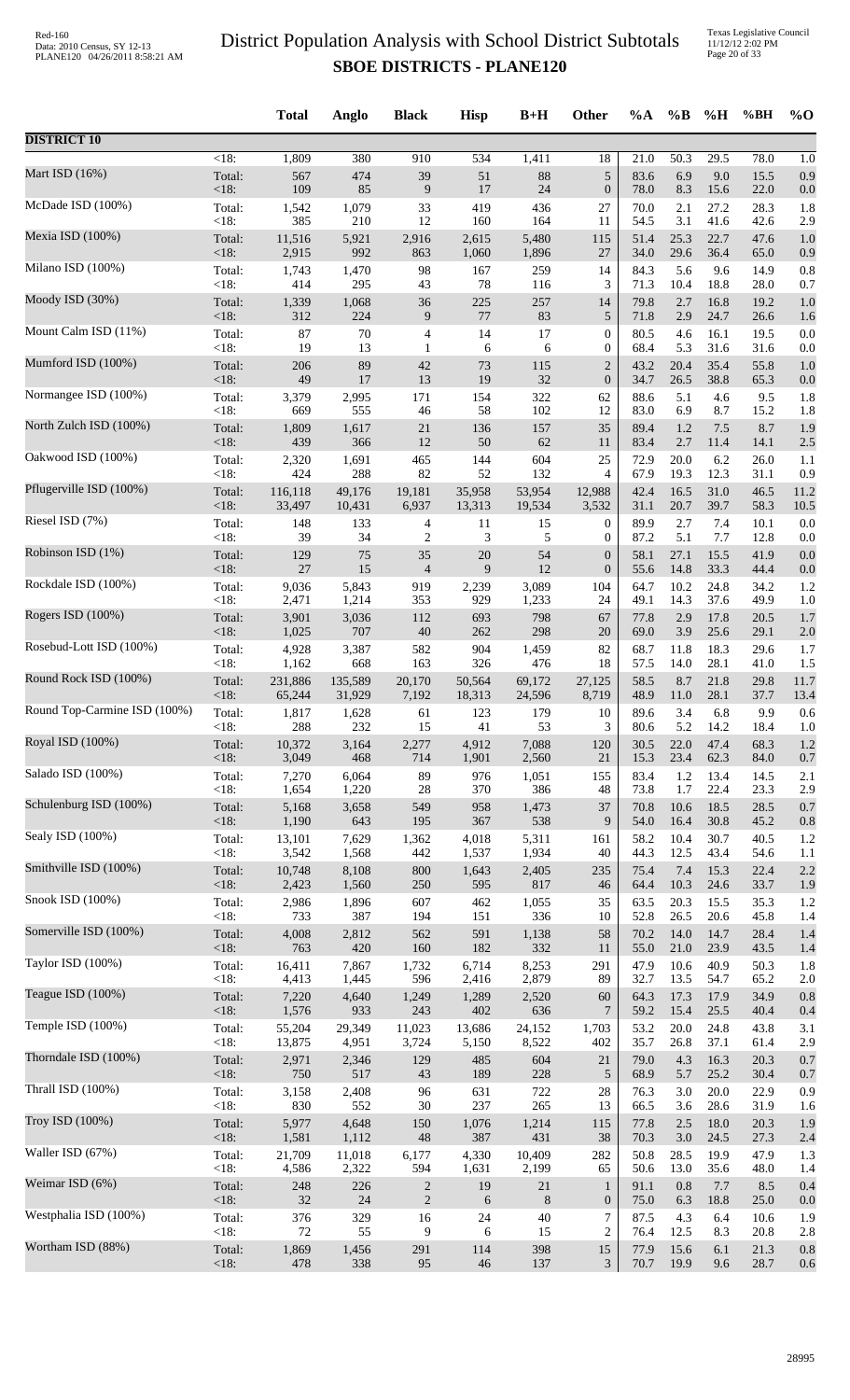Texas Legislative Council 11/12/12 2:02 PM Page 21 of 33

|                                         |                        | <b>Total</b>                         | Anglo                                | <b>Black</b>                         | <b>Hisp</b>                      | $B+H$                            | Other               | %A           | $\%B$        | %H           | %BH          | $%$ <sup>O</sup> |
|-----------------------------------------|------------------------|--------------------------------------|--------------------------------------|--------------------------------------|----------------------------------|----------------------------------|---------------------|--------------|--------------|--------------|--------------|------------------|
| <b>DISTRICT 11</b>                      |                        |                                      |                                      |                                      |                                  |                                  |                     |              |              |              |              |                  |
|                                         | <b>Total:</b><br>< 18: | 446,627                              | 1,694,087 1,031,288<br>221,077       | 174,794<br>57,962                    | 366,603<br>135,847               | 533,657<br>189,669               | 129,142<br>35,881   | 60.9<br>49.5 | 10.3<br>13.0 | 21.6<br>30.4 | 31.5<br>42.5 | 7.6<br>8.0       |
| Aledo ISD (100%)                        | Total:                 | 20,512                               | 18,299                               | 232                                  | 1,563                            | 1,781                            | 432                 | 89.2         | 1.1          | 7.6          | 8.7          | 2.1              |
|                                         | < 18:                  | 6,146                                | 5,277                                | 97                                   | 633                              | 724                              | 145                 | 85.9         | 1.6          | 10.3         | 11.8         | 2.4              |
| Arlington ISD (35%)                     | Total:                 | 119,428                              | 75,568                               | 19,906                               | 16,659                           | 35,862                           | 7,998               | 63.3         | 16.7         | 13.9         | 30.0         | 6.7              |
|                                         | < 18:                  | 26,542                               | 13,850                               | 5,671                                | 5,451                            | 10,750                           | 1,942               | 52.2         | 21.4         | 20.5         | 40.5         | 7.3              |
| Azle ISD (98%)                          | Total:                 | 35,728                               | 30,875                               | 375                                  | 3,560                            | 3,893                            | 960                 | 86.4         | 1.0          | 10.0         | 10.9         | 2.7              |
|                                         | < 18:                  | 8,578                                | 6,708                                | 159                                  | 1,447                            | 1,585                            | 285                 | 78.2         | 1.9          | 16.9         | 18.5         | 3.3              |
| Birdville ISD (100%)                    | Total:                 | 130,786                              | 84,475                               | 7,230                                | 30,907                           | 37,646                           | 8,665               | 64.6         | 5.5          | 23.6         | 28.8         | 6.6              |
|                                         | < 18:                  | 33,319                               | 16,703                               | 2,734                                | 11,804                           | 14,255                           | 2,361               | 50.1         | 8.2          | 35.4         | 42.8         | 7.1              |
| <b>Brock ISD (100%)</b>                 | Total:                 | 4,215                                | 3,872                                | 30                                   | 227                              | 256                              | 87                  | 91.9         | 0.7          | 5.4          | 6.1          | 2.1              |
| Burleson ISD (29%)                      | < 18:                  | 1,127                                | 1,008                                | 9                                    | 76                               | 85                               | 34                  | 89.4         | 0.8          | 6.7          | 7.5          | 3.0              |
|                                         | Total:                 | 15,298                               | 11,392                               | 1,170                                | 2,335                            | 3,455                            | 451                 | 74.5         | 7.6          | 15.3         | 22.6         | 2.9              |
| Carroll ISD (100%)                      | < 18:                  | 4,693                                | 3,059                                | 483                                  | 1,022                            | 1,480                            | 154                 | 65.2         | 10.3         | 21.8         | 31.5         | 3.3              |
|                                         | Total:                 | 28,292                               | 23,772                               | 642                                  | 1,559                            | 2,173                            | 2,347               | 84.0         | 2.3          | 5.5          | 7.7          | 8.3              |
| Carrollton-Farmers Branch ISD           | < 18:                  | 9,640                                | 7,713                                | 275                                  | 687                              | 946                              | 981                 | 80.0         | 2.9          | 7.1          | 9.8          | 10.2             |
|                                         | Total:                 | 107,497                              | 39,454                               | 10,916                               | 36,433                           | 46,753                           | 21,290              | 36.7         | 10.2         | 33.9         | 43.5         | 19.8             |
| (64%)                                   | < 18:                  | 25,976                               | 5,224                                | 3,134                                | 12,966                           | 15,811                           | 4,941               | 20.1         | 12.1         | 49.9         | 60.9         | 19.0             |
| Castleberry ISD (100%)                  | Total:                 | 19,449                               | 8,885                                | 375                                  | 9,937                            | 10,247                           | 317                 | 45.7         | 1.9          | 51.1         | 52.7         | 1.6              |
|                                         | < 18:                  | 5,588                                | 1,405                                | 151                                  | 4,020                            | 4,126                            | 57                  | 25.1         | 2.7          | 71.9         | 73.8         | 1.0              |
| Coppell ISD (100%)                      | Total:                 | 44,419                               | 26,146                               | 2,307                                | 4,478                            | 6,687                            | 11,586              | 58.9         | 5.2          | 10.1         | 15.1         | 26.1             |
| Crowley ISD (99%)                       | <18:                   | 13,993                               | 7,311                                | 750                                  | 1,727                            | 2,423                            | 4,259               | 52.2         | 5.4          | 12.3         | 17.3         | 30.4             |
|                                         | Total:                 | 85,363                               | 38,078                               | 24,953                               | 17,817                           | 42,097                           | 5,188               | 44.6         | 29.2         | 20.9         | 49.3         | 6.1              |
| Dallas ISD (9%)                         | < 18:                  | 25,280                               | 8,218                                | 9,148                                | 6,795                            | 15,551                           | 1,511               | 32.5         | 36.2         | 26.9         | 61.5         | 6.0              |
|                                         | Total:                 | 87,067                               | 42,588                               | 11,531                               | 27,718                           | 38,790                           | 5,689               | 48.9         | 13.2         | 31.8         | 44.6         | 6.5              |
| Eagle Mountain-Saginaw ISD (99%) Total: | < 18:                  | 17,345<br>78,932                     | 4,957<br>48,782                      | 2,714<br>6,315                       | 8,978<br>19,492                  | 11,485<br>25,399                 | 903<br>4,751        | 28.6<br>61.8 | 15.6<br>8.0  | 51.8<br>24.7 | 66.2<br>32.2 | 5.2<br>6.0       |
| Everman ISD (15%)                       | $<18$ :                | 24,441                               | 12,656                               | 2,624                                | 8,017                            | 10,391                           | 1,394               | 51.8         | 10.7         | 32.8         | 42.5         | 5.7              |
|                                         | Total:                 | 3,350                                | 1,225                                | 999                                  | 1,015                            | 1,993                            | 132                 | 36.6         | 29.8         | 30.3         | 59.5         | 3.9              |
| Fort Worth ISD (46%)                    | < 18:                  | 955                                  | 192                                  | 358                                  | 390                              | 738                              | 25                  | 20.1         | 37.5         | 40.8         | 77.3         | 2.6              |
|                                         | Total:                 | 214,026                              | 120,163                              | 23,226                               | 63,537                           | 85,703                           | 8,160               | 56.1         | 10.9         | 29.7         | 40.0         | 3.8              |
|                                         | < 18:                  | 51,082                               | 18,588                               | 7,710                                | 23,579                           | 30,709                           | 1,785               | 36.4         | 15.1         | 46.2         | 60.1         | 3.5              |
| Garner ISD (100%)                       | Total:                 | 3,644                                | 2,135                                | 754                                  | 724                              | 1,475                            | 34                  | 58.6         | 20.7         | 19.9         | 40.5         | 0.9              |
|                                         | <18:                   | 378                                  | 338                                  | $\overline{4}$                       | 31                               | 34                               | 6                   | 89.4         | 1.1          | 8.2          | 9.0          | 1.6              |
| Godley ISD (7%)                         | Total:                 | 513                                  | 396                                  | $21\,$                               | 77                               | 94                               | 23                  | 77.2         | 4.1          | 15.0         | 18.3         | 4.5              |
|                                         | <18:                   | 114                                  | 87                                   | $\mathbf{0}$                         | 20                               | 20                               | $\tau$              | 76.3         | 0.0          | 17.5         | 17.5         | 6.1              |
| Granbury ISD (1%)                       | Total:                 | 714                                  | 644                                  | 22                                   | 34                               | 55                               | 15                  | 90.2         | 3.1          | 4.8          | 7.7          | 2.1              |
|                                         | < 18:                  | 168                                  | 146                                  | 8                                    | $\overline{7}$                   | 15                               | $\overline{7}$      | 86.9         | 4.8          | 4.2          | 8.9          | 4.2              |
| Grapevine-Colleyville ISD (100%)        | Total:                 | 74,315                               | 54,952                               | 3,013                                | 10,481                           | 13,322                           | 6,041               | 73.9         | 4.1          | 14.1         | 17.9         | 8.1              |
|                                         | < 18:                  | 18,778                               | 12,291                               | 967                                  | 3,653                            | 4,536                            | 1,951               | 65.5         | 5.1          | 19.5         | 24.2         | 10.4             |
| Hurst-Euless-Bedford ISD (100%)         | Total:                 | 137,578                              | 84,905                               | 16,137                               | 24,118                           | 39,495                           | 13,178              | 61.7         | 11.7         | 17.5         | 28.7         | 9.6              |
| Irving ISD (48%)                        | < 18:                  | 31,537                               | 14,791                               | 5,204                                | 8,437                            | 13,271                           | 3,475               | 46.9         | 16.5         | 26.8         | 42.1         | 11.0             |
|                                         | Total:                 | 81,993                               | 26,770                               | 14,023                               | 33,517                           | 46,853                           | 8,370               | 32.6         | 17.1         | 40.9         | 57.1         | 10.2             |
| Keller ISD (100%)                       | < 18:                  | 20,791                               | 3,396                                | 4,158                                | 11,783                           | 15,628                           | 1,767               | 16.3         | 20.0         | 56.7         | 75.2         | 8.5              |
|                                         | Total:                 | 150,895                              | 107,353                              | 9,986                                | 21,674                           | 31,041                           | 12,501              | 71.1         | 6.6          | 14.4         | 20.6         | 8.3              |
| Kennedale ISD (100%)                    | < 18:                  | 48,514                               | 31,703                               | 3,935                                | 8,836                            | 12,434                           | 4,377               | 65.3         | 8.1          | 18.2         | 25.6         | 9.0              |
|                                         | Total:                 | 17,762                               | 11,708                               | 2,487                                | 2,604                            | 5,020                            | 1,034               | 65.9         | 14.0         | 14.7         | 28.3         | 5.8              |
| Lake Worth ISD (73%)                    | < 18:                  | 4,804                                | 2,712                                | 860<br>728                           | 954<br>3,922                     | 1,777<br>4,610                   | 315<br>362          | 56.5<br>56.5 | 17.9<br>6.4  | 19.9<br>34.3 | 37.0<br>40.3 | 6.6<br>3.2       |
|                                         | Total:<br>$<18$ :      | 11,433<br>3,289                      | 6,461<br>1,342                       | 308                                  | 1,563                            | 1,846                            | 101                 | 40.8         | 9.4          | 47.5         | 56.1         | 3.1              |
| Lewisville ISD (0%)                     | Total:                 | 188                                  | 157                                  | $\mathbf{1}$                         | $28\,$                           | 29                               | $\overline{c}$      | 83.5         | 0.5          | 14.9         | 15.4         | 1.1              |
|                                         | < 18:                  | 40                                   | 24                                   | $\boldsymbol{0}$                     | 16                               | 16                               | $\boldsymbol{0}$    | 60.0         | 0.0          | 40.0         | 40.0         | 0.0              |
| Lipan ISD (4%)                          | Total:                 | 70                                   | 52                                   | $\boldsymbol{0}$                     | 14                               | 14                               | $\overline{4}$      | 74.3         | 0.0          | 20.0         | 20.0         | 5.7              |
|                                         | $<18$ :                | 25                                   | 13                                   | $\boldsymbol{0}$                     | 9                                | 9                                | 3                   | 52.0         | 0.0          | 36.0         | 36.0         | 12.0             |
| Mansfield ISD (58%)                     | Total:                 | 80,211                               | 52,016                               | 11,763                               | 11,940                           | 23,401                           | 4,794               | 64.8         | 14.7         | 14.9         | 29.2         | 6.0              |
|                                         | < 18:                  | 24,631                               | 14,039                               | 4,324                                | 4,757                            | 8,890                            | 1,702               | 57.0         | 17.6         | 19.3         | 36.1         | 6.9              |
| Millsap ISD (98%)                       | Total:                 | 3,851                                | 3,373                                | 39                                   | 396                              | 428                              | 50                  | 87.6         | $1.0\,$      | 10.3         | 11.1         | 1.3              |
|                                         | <18:                   | 860                                  | 681                                  | $22\,$                               | 152                              | 171                              | 8                   | 79.2         | 2.6          | 17.7         | 19.9         | 0.9              |
| Mineral Wells ISD (0%)                  | Total:                 | 48                                   | 42                                   | $\mathbf{1}$                         | 5                                | 6                                | $\boldsymbol{0}$    | 87.5         | 2.1          | 10.4         | 12.5         | 0.0              |
|                                         | < 18:                  | 14                                   | 10                                   | $\mathbf{1}$                         | 3                                | $\overline{4}$                   | $\boldsymbol{0}$    | 71.4         | 7.1          | 21.4         | 28.6         | 0.0              |
| Northwest ISD (46%)                     | Total:                 | 34,484                               | 25,504                               | 2,323                                | 5,027                            | 7,201                            | 1,779               | 74.0         | 6.7          | 14.6         | 20.9         | 5.2              |
| Peaster ISD (100%)                      | < 18:                  | 11,478                               | 7,923                                | 932                                  | 2,097                            | 2,937                            | 618                 | 69.0         | 8.1          | 18.3         | 25.6         | 5.4              |
|                                         | Total:                 | 4,449                                | 3,897                                | 63                                   | 402                              | 461                              | 91                  | 87.6         | 1.4          | 9.0          | 10.4         | 2.0              |
| Perrin-Whitt Cons ISD (31%)             | < 18:                  | 1,288                                | 1,040                                | 35                                   | 190                              | 224                              | 24                  | 80.7         | 2.7          | 14.8         | 17.4         | 1.9              |
|                                         | Total:                 | 654                                  | 574                                  | $\boldsymbol{0}$                     | 68                               | 68                               | 12                  | 87.8         | 0.0          | 10.4         | 10.4         | 1.8              |
| Poolville ISD (62%)                     | < 18:                  | 147                                  | 111                                  | $\boldsymbol{0}$                     | 32                               | 32                               | $\overline{4}$      | 75.5         | 0.0          | 21.8         | 21.8         | 2.7              |
|                                         | Total:                 | 1,847                                | 1,671                                | 12                                   | 141                              | 153                              | 23                  | 90.5         | 0.6          | 7.6          | 8.3          | 1.2              |
| Richardson ISD (0%)                     | < 18:                  | 469                                  | 404                                  | 5                                    | 56                               | 61                               | 4<br>$\overline{0}$ | 86.1<br>0.0  | 1.1<br>0.0   | 11.9<br>0.0  | 13.0<br>0.0  | 0.9              |
|                                         | Total:<br><18:         | $\boldsymbol{0}$<br>$\boldsymbol{0}$ | $\boldsymbol{0}$<br>$\boldsymbol{0}$ | $\boldsymbol{0}$<br>$\boldsymbol{0}$ | $\boldsymbol{0}$<br>$\mathbf{0}$ | $\boldsymbol{0}$<br>$\mathbf{0}$ | $\boldsymbol{0}$    | 0.0          | 0.0          | 0.0          | 0.0          | 0.0<br>0.0       |
| Springtown ISD (88%)                    | Total:                 | 16,279                               | 14,176                               | 138                                  | 1,588                            | 1,698                            | 405                 | 87.1         | 0.8          | 9.8          | 10.4         | 2.5              |
|                                         | $<18$ :                | 4,284                                | 3,497                                | 65                                   | 633                              | 687                              | 100                 | 81.6         | 1.5          | 14.8         | 16.0         | 2.3              |
| Weatherford ISD (100%)                  | Total:                 | 47,338                               | 39,518                               | 927                                  | 5,834                            | 6,708                            | 1,112               | 83.5         | 2.0          | 12.3         | 14.2         | 2.3              |
|                                         | <18:                   | 11,610                               | 8,655                                | 352                                  | 2,324                            | 2,637                            | 318                 | 74.5         | 3.0          | $20.0\,$     | 22.7         | 2.7              |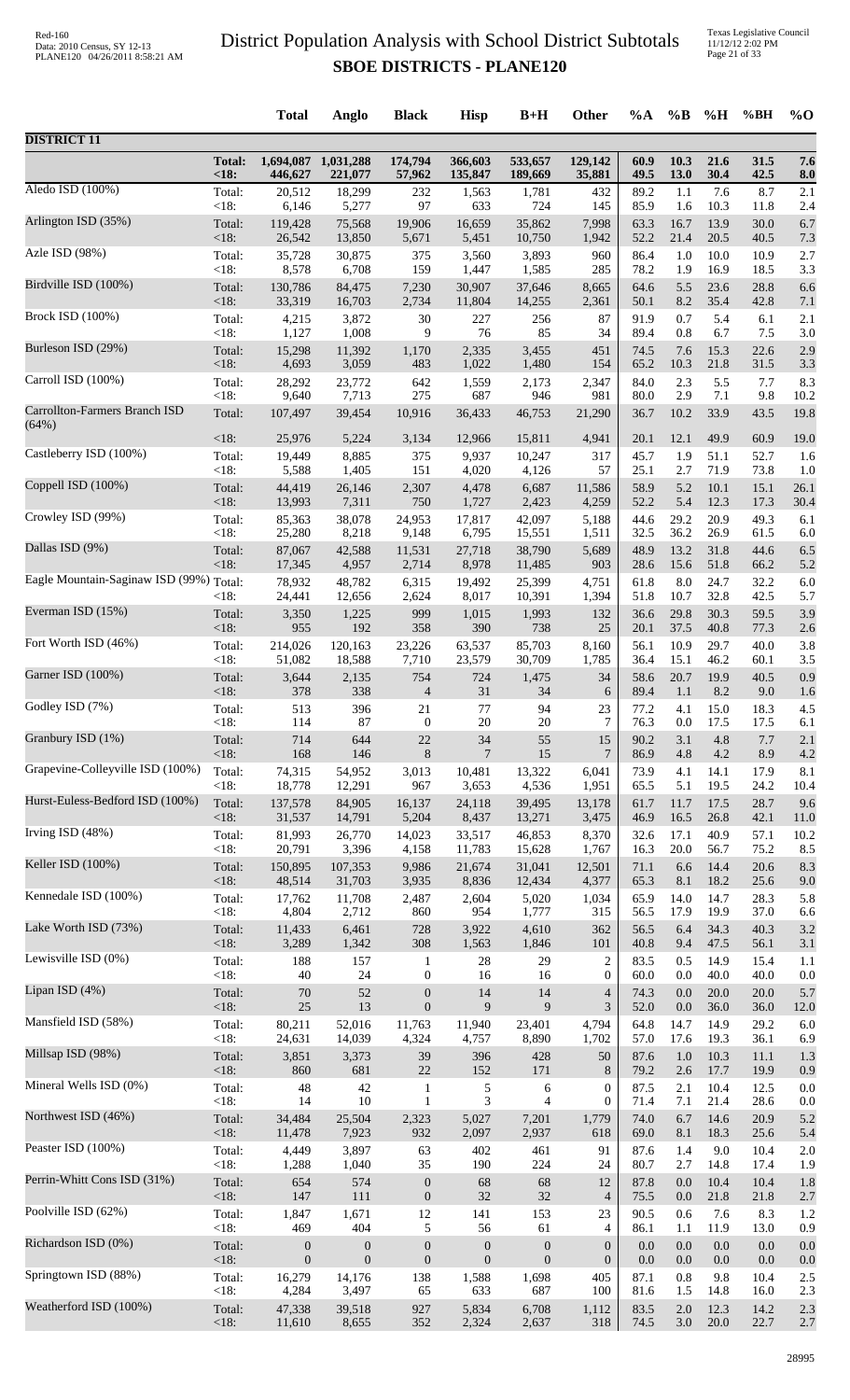Texas Legislative Council 11/12/12 2:02 PM Page 22 of 33

|                                           |                      | <b>Total</b>         | Anglo             | <b>Black</b>                 | <b>Hisp</b>      | $B+H$                        | <b>Other</b>                       | $\%A$        | $\%B$        | %H           | %BH          | $%$ <sup>O</sup> |
|-------------------------------------------|----------------------|----------------------|-------------------|------------------------------|------------------|------------------------------|------------------------------------|--------------|--------------|--------------|--------------|------------------|
| <b>DISTRICT 11</b>                        |                      |                      |                   |                              |                  |                              |                                    |              |              |              |              |                  |
| White Settlement ISD (100%)               | Total:               | 31,459               | 21,410            | 2,149                        | 6,772            | 8,790                        | 1,259                              | 68.1         | 6.8          | 21.5         | 27.9         | 4.0              |
|                                           | < 18:                | 8,703                | 5,005             | 765                          | 2,702            | 3,381                        | 317                                | 57.5         | $8.8\,$      | 31.0         | 38.8         | 3.6              |
| <b>DISTRICT 12</b>                        |                      |                      |                   |                              |                  |                              |                                    |              |              |              |              |                  |
|                                           | <b>Total:</b>        | 1,704,879            | 959,191           | 211,785                      | 368,688          | 573,084                      | 172,604                            | 56.3         | 12.4         | 21.6         | 33.6         | 10.1             |
|                                           | < 18:                | 460,586              | 207,489           | 70,365                       | 137,135          | 203,546                      | 49,551                             | 45.0         | 15.3         | 29.8         | 44.2         | 10.8             |
| Allen ISD (100%)                          | Total:               | 81,836               | 53,418            | 7,699                        | 9,317            | 16,720                       | 11,698                             | 65.3         | 9.4          | 11.4         | 20.4         | 14.3             |
|                                           | < 18:                | 26,282               | 15,550            | 2,961                        | 3,752            | 6,535                        | 4,197                              | 59.2         | 11.3         | 14.3         | 24.9         | 16.0             |
| Anna ISD (100%)                           | Total:               | 11,205               | 8,033             | 739                          | 2,154            | 2,849                        | 323                                | 71.7         | 6.6          | 19.2         | 25.4         | 2.9              |
| Bland ISD (7%)                            | < 18:                | 3,551                | 2,244             | 321                          | 905              | 1,193                        | 114                                | 63.2         | 9.0          | 25.5         | 33.6         | 3.2              |
|                                           | Total:               | 211                  | 179               | $\boldsymbol{0}$             | 18               | 18                           | 14                                 | 84.8         | 0.0          | 8.5          | 8.5          | 6.6              |
| Blue Ridge ISD (100%)                     | < 18:                | 64                   | 54                | $\mathbf{0}$                 | 3                | 3                            | 7                                  | 84.4         | 0.0          | 4.7          | 4.7          | 10.9             |
|                                           | Total:               | 3,195                | 2,837             | 23                           | 279              | 295                          | 63                                 | 88.8         | 0.7          | 8.7          | 9.2          | 2.0              |
| Celina ISD (95%)                          | < 18:                | 786                  | 657               | 13                           | 106              | 116                          | 13                                 | 83.6         | 1.7          | 13.5         | 14.8         | 1.7              |
|                                           | Total:               | 8,367                | 6,410             | 299                          | 1,490            | 1,778                        | 179                                | 76.6         | 3.6          | 17.8         | 21.3         | 2.1              |
| Community ISD (99%)                       | < 18:                | 2,594                | 1,823             | 115                          | 606              | 716                          | 55                                 | 70.3         | 4.4          | 23.4         | 27.6         | 2.1              |
|                                           | Total:               | 8,948                | 7,133             | 300                          | 1,305            | 1,597                        | 218                                | 79.7         | 3.4          | 14.6         | 17.8         | 2.4              |
|                                           | < 18:                | 2,456                | 1,774             | 107                          | 521              | 623                          | 59                                 | 72.2         | 4.4          | 21.2         | 25.4         | 2.4              |
| Dallas ISD (24%)                          | Total:               | 240,770              | 150,294           | 22,840                       | 55,986           | 78,022                       | 12,454                             | 62.4         | 9.5          | 23.3         | 32.4         | 5.2              |
|                                           | < 18:                | 45,109               | 19,601            | 5,456                        | 17,930           | 23,063                       | 2,445                              | 43.5         | 12.1         | 39.7         | 51.1         | 5.4              |
| Farmersville ISD (100%)                   | Total:               | 7,529                | 5,550             | 414                          | 1,408            | 1,806                        | 173                                | 73.7         | 5.5          | 18.7         | 24.0         | 2.3              |
|                                           | < 18:                | 2,014                | 1,307             | 132                          | 540              | 661                          | 46                                 | 64.9         | 6.6          | 26.8         | 32.8         | 2.3              |
| Frisco ISD (72%)                          | Total:               | 117,985              | 72,718            | 12,384                       | 15,190           | 27,093                       | 18,174                             | 61.6         | 10.5         | 12.9         | 23.0         | 15.4             |
|                                           | < 18:                | 36,769               | 20,731            | 4,424                        | 5,634            | 9,788                        | 6,250                              | 56.4         | 12.0         | 15.3         | 26.6         | 17.0             |
| Garland ISD (100%)                        | Total:               | 275,568              | 114,766           | 41,623                       | 92,603           | 132,695                      | 28,107                             | 41.6         | 15.1         | 33.6         | 48.2         | 10.2             |
| Gunter ISD (0%)                           | < 18:                | 79,574               | 22,300            | 14,576                       | 36,116           | 49,799                       | 7,475                              | 28.0         | 18.3         | 45.4         | 62.6         | 9.4              |
|                                           | Total:               | 4                    | $\overline{4}$    | $\boldsymbol{0}$             | $\boldsymbol{0}$ | $\boldsymbol{0}$             | $\boldsymbol{0}$                   | 100.0        | 0.0          | 0.0          | 0.0          | 0.0              |
| Highland Park ISD (Dallas) (100%)         | < 18:                | $\boldsymbol{0}$     | $\boldsymbol{0}$  | $\boldsymbol{0}$             | $\boldsymbol{0}$ | $\mathbf{0}$                 | $\boldsymbol{0}$                   | 0.0          | $0.0\,$      | 0.0          | 0.0          | 0.0              |
|                                           | Total:               | 32,945               | 29,989            | 344                          | 1,329            | 1,643                        | 1,313                              | 91.0         | 1.0          | 4.0          | 5.0          | 4.0              |
| Leonard ISD (5%)                          | <18:                 | 9,684                | 8,707             | 74                           | 447              | 506                          | 471                                | 89.9         | 0.8          | 4.6          | 5.2          | 4.9              |
|                                           | Total:               | 198                  | 190               | $\boldsymbol{0}$             | $\overline{4}$   | $\overline{4}$               | 4                                  | 96.0         | 0.0          | 2.0          | 2.0          | 2.0              |
| Lovejoy ISD (100%)                        | < 18:                | $42\,$               | 42                | $\boldsymbol{0}$             | $\boldsymbol{0}$ | $\mathbf{0}$                 | $\boldsymbol{0}$                   | 100.0        | 0.0          | $0.0\,$      | 0.0          | 0.0              |
|                                           | Total:               | 12,723               | 11,142            | 311                          | 624              | 913                          | 668                                | 87.6         | 2.4          | 4.9          | 7.2          | 5.3              |
|                                           | < 18:                | 3,766                | 3,130             | 119                          | 264              | 375                          | 261                                | 83.1         | 3.2          | 7.0          | 10.0         | 6.9              |
| McKinney ISD (100%)                       | Total:               | 111,017              | 72,687            | 11,664                       | 21,683           | 32,851                       | 5,479                              | 65.5         | 10.5         | 19.5         | 29.6         | 4.9              |
|                                           | < 18:                | 34,610               | 20,192            | 4,379                        | 8,437            | 12,532                       | 1,886                              | 58.3         | 12.7         | 24.4         | 36.2         | 5.4              |
| Melissa ISD (100%)                        | Total:               | 6,343                | 5,024             | 317                          | 863              | 1,163                        | 156                                | 79.2         | 5.0          | 13.6         | 18.3         | 2.5              |
|                                           | <18:                 | 2,053                | 1,521             | 133                          | 364              | 488                          | 44                                 | 74.1         | 6.5          | 17.7         | 23.8         | 2.1              |
| Mesquite ISD (91%)                        | Total:               | 152,455              | 62,922            | 32,681                       | 51,302           | 82,991                       | 6,542                              | 41.3         | 21.4         | 33.7         | 54.4         | 4.3              |
|                                           | <18:                 | 46,273               | 12,188            | 12,259                       | 20,732           | 32,407                       | 1,678                              | 26.3         | 26.5         | 44.8         | 70.0         | 3.6              |
| Plano ISD $(100\%)$                       | Total:               | 323,965              | 189,411           | 29,801                       | 46,113           | 74,781                       | 59,773                             | 58.5         | 9.2          | 14.2         | 23.1         | 18.5             |
| Princeton ISD (100%)                      | $<18$ :              | 80,914               | 39,349            | 8,872                        | 15,668           | 23,998                       | 17,567                             | 48.6         | 11.0         | 19.4         | 29.7         | 21.7             |
|                                           | Total:               | 14,529               | 10,063            | 638                          | 3,502            | 4,088                        | 378                                | 69.3         | 4.4          | 24.1         | 28.1         | 2.6              |
| Prosper ISD (96%)                         | < 18:                | 4,256                | 2,422             | 269                          | 1,500            | 1,740                        | 94                                 | 56.9         | 6.3          | 35.2         | 40.9         | 2.2              |
|                                           | Total:               | 15,358               | 11,615            | 1,249                        | 1,892            | 3,083                        | 660                                | 75.6         | 8.1          | 12.3         | 20.1         | 4.3              |
| Richardson ISD (100%)                     | < 18:                | 5,259                | 3,751             | 498                          | 782              | 1,244                        | 264                                | 71.3         | 9.5          | 14.9         | 23.7         | 5.0              |
|                                           | Total:               | 215,669              | 104,539           | 41,209                       | 51,666           | 91,742                       | 19,388                             | 48.5         | 19.1         | 24.0         | 42.5         | 9.0              |
|                                           | < 18:                | 53,911               | 18,641            | 12,719                       | 18,776           | 30,928                       | 4,342                              | 34.6         | 23.6         | 34.8         | 57.4         | 8.1              |
| Rockwall ISD (0%)                         | Total:               | 10                   | 6                 | $\boldsymbol{0}$             | $\boldsymbol{0}$ | $\boldsymbol{0}$             | 4                                  | 60.0         | 0.0          | 0.0          | 0.0          | 40.0             |
|                                           | $<18$ :              | 4                    | $\overline{c}$    | $\boldsymbol{0}$             | $\boldsymbol{0}$ | $\boldsymbol{0}$             | $\overline{c}$                     | 50.0         | 0.0          | 0.0          | 0.0          | 50.0             |
| Royse City ISD (8%)                       | Total:               | 1,522                | 1,010             | 59                           | 401              | 456                          | 56                                 | 66.4         | 3.9          | 26.3         | 30.0         | 3.7              |
|                                           | <18:                 | 508                  | 302               | $20\,$                       | 160              | 177                          | 29                                 | 59.4         | 3.9          | 31.5         | 34.8         | 5.7              |
| Sunnyvale ISD (100%)                      | Total:               | 5,131                | 3,189             | 337                          | 448              | 770                          | 1,172                              | 62.2         | 6.6          | 8.7          | 15.0         | 22.8             |
|                                           | < 18:                | 1,358                | 696               | 123                          | 150              | 264                          | 398                                | 51.3         | 9.1          | 11.0         | 19.4         | 29.3             |
| Trenton ISD (4%)                          | Total:<br>< 18:      | 135<br>34            | 104<br>$23\,$     | $\mathbf{1}$<br>$\mathbf{1}$ | 29<br>11         | 29<br>11                     | $\overline{2}$<br>$\boldsymbol{0}$ | 77.0<br>67.6 | 0.7<br>2.9   | 21.5<br>32.4 | 21.5<br>32.4 | 1.5              |
| Van Alstyne ISD (6%)                      | Total:               | 440                  | 372               | $\boldsymbol{0}$             | 63               | 63                           | 5                                  | 84.5         | 0.0          | 14.3         | 14.3         | 0.0<br>1.1       |
| Whitewright ISD (2%)                      | <18:                 | 116                  | 89                | $\mathbf{0}$                 | $26\,$           | 26                           | $\mathbf{1}$                       | 76.7         | 0.0          | 22.4         | 22.4         | 0.9              |
|                                           | Total:               | 76                   | 67                | $\mathbf{0}$                 | 7                | 7                            | $\overline{c}$                     | 88.2         | 0.0          | 9.2          | 9.2          | 2.6              |
| Wylie ISD (Collin) (100%)                 | < 18:                | 18                   | 13                | $\mathbf{0}$                 | $\overline{4}$   | $\overline{4}$               | $\mathbf{1}$                       | 72.2         | 0.0          | 22.2         | 22.2         | 5.6              |
|                                           | Total:               | 56,745               | 35,519            | 6,853                        | 9,012            | 15,627                       | 5,599                              | 62.6         | 12.1         | 15.9         | 27.5         | 9.9              |
|                                           | <18:                 | 18,581               | 10,380            | 2,794                        | 3,701            | 6,349                        | 1,852                              | 55.9         | 15.0         | 19.9         | 34.2         | 10.0             |
| <b>DISTRICT 13</b>                        |                      |                      |                   |                              |                  |                              |                                    |              |              |              |              |                  |
|                                           | <b>Total:</b><br><18 | 1,677,475<br>508,657 | 324,539<br>47,579 | 523,043<br>157,145           | 295,645          | 781,390 1,290,916<br>445,543 | 62,020<br>15,535                   | 19.3<br>9.4  | 31.2<br>30.9 | 46.6<br>58.1 | 77.0<br>87.6 | 3.7<br>3.1       |
| Arlington ISD (65%)                       | Total:               | 222,060              | 73,802            | 47,764                       | 81,743           | 127,564                      | 20,694                             | 33.2         | 21.5         | 36.8         | 57.4         | 9.3              |
|                                           | <18:                 | 65,763               | 13,109            | 16,609                       | 31,986           | 47,515                       | 5,139                              | 19.9         | 25.3         | 48.6         | 72.3         | 7.8              |
| Birdville ISD (0%)                        | Total:               | 164                  | 108               | 17                           | 31               | 48                           | 8                                  | 65.9         | 10.4         | 18.9         | 29.3         | 4.9              |
|                                           | <18:                 | 29                   | 15                | $\mathbf{1}$                 | 13               | 14                           | $\boldsymbol{0}$                   | 51.7         | 3.4          | 44.8         | 48.3         | 0.0              |
| Burleson ISD (1%)                         | Total:               | 744                  | 382               | 183                          | 173              | 352                          | 10                                 | 51.3         | 24.6         | 23.3         | 47.3         | 1.3              |
| Carrollton-Farmers Branch ISD (0%) Total: | < 18:                | 241<br>774           | 109<br>355        | 68<br>139                    | 61<br>108        | 129<br>241                   | 3<br>178                           | 45.2<br>45.9 | 28.2<br>18.0 | 25.3<br>14.0 | 53.5<br>31.1 | 1.2<br>23.0      |
| Castleberry ISD (0%)                      | $<18$ :              | 56                   | 9                 | 16                           | 11               | 26                           | 21                                 | 16.1         | 28.6         | 19.6         | 46.4         | 37.5             |
|                                           | Total:               | $\boldsymbol{0}$     | $\boldsymbol{0}$  | $\boldsymbol{0}$             | $\boldsymbol{0}$ | $\boldsymbol{0}$             | $\boldsymbol{0}$                   | 0.0          | 0.0          | $0.0\,$      | 0.0          | 0.0              |
|                                           | $<18$ :              | $\mathbf{0}$         | $\mathbf{0}$      | $\mathbf{0}$                 | $\boldsymbol{0}$ | $\theta$                     | $\overline{0}$                     | 0.0          | 0.0          | 0.0          | 0.0          | 0.0              |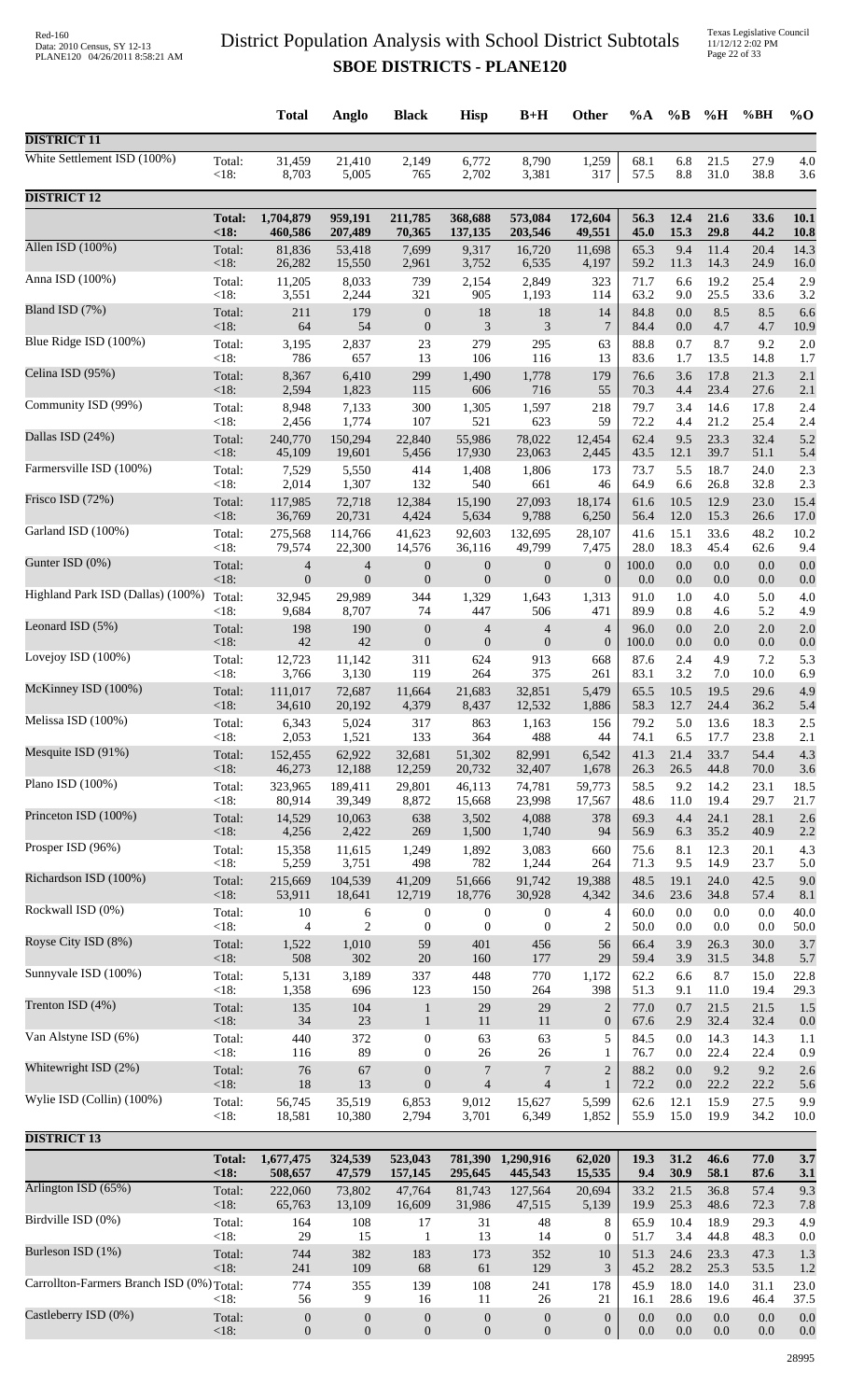Texas Legislative Council 11/12/12 2:02 PM Page 23 of 33

|                                 |                      | <b>Total</b>                   | Anglo            | <b>Black</b>      | <b>Hisp</b>        | $B+H$              | Other            | $\%A$        | $\%$ B       | %H           | %BH          | $%$ <sup>O</sup> |
|---------------------------------|----------------------|--------------------------------|------------------|-------------------|--------------------|--------------------|------------------|--------------|--------------|--------------|--------------|------------------|
| <b>DISTRICT 13</b>              |                      |                                |                  |                   |                    |                    |                  |              |              |              |              |                  |
| Cedar Hill ISD (100%)           | Total:               | 45,362                         | 11,495           | 24,159            | 8,794              | 32,528             | 1,339            | 25.3         | 53.3         | 19.4         | 71.7         | 3.0              |
|                                 | <18:                 | 13,633                         | 1,854            | 8,311             | 3,344              | 11,410             | 369              | 13.6         | 61.0         | 24.5         | 83.7         | 2.7              |
| Crowley ISD (0%)                | Total:               | $\boldsymbol{0}$               | $\boldsymbol{0}$ | $\boldsymbol{0}$  | $\boldsymbol{0}$   | $\boldsymbol{0}$   | $\boldsymbol{0}$ | 0.0          | 0.0          | 0.0          | 0.0          | 0.0              |
|                                 | $<18$ :              | $\boldsymbol{0}$               | $\boldsymbol{0}$ | $\boldsymbol{0}$  | $\boldsymbol{0}$   | $\mathbf{0}$       | $\boldsymbol{0}$ | 0.0          | 0.0          | 0.0          | 0.0          | 0.0              |
| Dallas ISD (68%)                | Total:               | 693,009                        | 77,860           | 222,919           | 385,588            | 603,370            | 11,779           | 11.2         | 32.2         | 55.6         | 87.1         | 1.7              |
|                                 | $<18$ :              | 208,941                        | 7,030            | 59,187            | 142,804            | 199,466            | 2,445            | 3.4          | 28.3         | 68.3         | 95.5         | 1.2              |
| DeSoto ISD (100%)               | Total:               | 52,891                         | 8,942            | 36,223            | 7,467              | 43,182             | 767              | 16.9         | 68.5         | 14.1         | 81.6         | 1.5              |
|                                 | <18:                 | 15,570                         | 1,228            | 11,492            | 2,958              | 14,142             | 200              | 7.9          | 73.8         | 19.0         | 90.8         | 1.3              |
| Duncanville ISD (100%)          | Total:               | 69,065                         | 17,099           | 27,993            | 22,409             | 49,819             | 2,147            | 24.8         | 40.5         | 32.4         | 72.1         | 3.1              |
|                                 | <18:                 | 20,185                         | 2,358            | 8,828             | 8,802              | 17,307             | 520              | 11.7         | 43.7         | 43.6         | 85.7         | 2.6              |
| Eagle Mountain-Saginaw ISD (1%) | Total:               | 422                            | 106              | 193               | 124                | 315                | $\mathbf{1}$     | 25.1         | 45.7         | 29.4         | 74.6         | 0.2              |
|                                 | $<18$ :              | $\boldsymbol{0}$               | $\boldsymbol{0}$ | $\boldsymbol{0}$  | $\boldsymbol{0}$   | $\mathbf{0}$       | $\boldsymbol{0}$ | 0.0          | 0.0          | 0.0          | 0.0          | 0.0              |
| Everman ISD (85%)               | Total:               | 19,076                         | 3,449            | 7,844             | 7,590              | 15,279             | 348              | 18.1         | 41.1         | 39.8         | 80.1         | 1.8              |
|                                 | <18:                 | 6,353                          | 462              | 2,692             | 3,185              | 5,790              | 101              | 7.3          | 42.4         | 50.1         | 91.1         | 1.6              |
| Ferris ISD (1%)                 | Total:               | 121                            | 40               | 16                | 63                 | 78                 | $\mathfrak{Z}$   | 33.1         | 13.2         | 52.1         | 64.5         | 2.5              |
|                                 | <18:                 | 31                             | $\overline{4}$   | 6                 | 21                 | 27                 | $\boldsymbol{0}$ | 12.9         | 19.4         | 67.7         | 87.1         | 0.0              |
| Fort Worth ISD (54%)            | Total:<br><18:       | 252,831                        | 43,564           | 77,655            | 127,529            | 203,098            | 6,169            | 17.2         | 30.7         | 50.4<br>63.3 | 80.3         | 2.4              |
| Garland ISD (0%)                | Total:               | 76,343<br>869                  | 5,154<br>303     | 22,314<br>197     | 48,337<br>360      | 69,549<br>552      | 1,640<br>14      | 6.8<br>34.9  | 29.2<br>22.7 | 41.4         | 91.1<br>63.5 | 2.1<br>1.6       |
| Grand Prairie ISD (100%)        | <18:                 | 200                            | 34               | 54                | 112                | 165                | 1                | 17.0         | 27.0         | 56.0         | 82.5         | 0.5              |
|                                 | Total:               | 121,843                        | 34,538           | 20,344            | 61,208             | 80,476             | 6,829            | 28.3         | 16.7         | 50.2         | 66.0         | 5.6              |
| Hurst-Euless-Bedford ISD (0%)   | <18:                 | 38,500                         | 6,167            | 7,241             | 23,862             | 30,455             | 1,878            | 16.0         | 18.8         | 62.0         | 79.1         | 4.9              |
|                                 | Total:               | $\boldsymbol{0}$               | $\boldsymbol{0}$ | $\boldsymbol{0}$  | $\boldsymbol{0}$   | $\boldsymbol{0}$   | $\boldsymbol{0}$ | 0.0          | 0.0          | 0.0          | 0.0          | 0.0              |
| Irving ISD (52%)                | $<18$ :              | $\overline{0}$                 | $\overline{0}$   | $\boldsymbol{0}$  | $\overline{0}$     | $\overline{0}$     | $\boldsymbol{0}$ | 0.0          | 0.0          | 0.0          | 0.0          | 0.0              |
|                                 | Total:               | 88,891                         | 24,483           | 7,863             | 52,279             | 59,504             | 4,904            | 27.5         | 8.8          | 58.8         | 66.9         | 5.5              |
| Kennedale ISD (0%)              | <18:                 | 26,646                         | 3,767            | 2,481             | 19,646             | 21,795             | 1,084            | 14.1         | 9.3          | 73.7         | 81.8         | 4.1              |
|                                 | Total:               | $\boldsymbol{0}$               | $\boldsymbol{0}$ | $\boldsymbol{0}$  | $\boldsymbol{0}$   | $\boldsymbol{0}$   | $\boldsymbol{0}$ | 0.0          | 0.0          | 0.0          | 0.0          | 0.0              |
| Lake Worth ISD (27%)            | <18:                 | $\mathbf{0}$                   | $\boldsymbol{0}$ | $\boldsymbol{0}$  | $\boldsymbol{0}$   | $\boldsymbol{0}$   | $\boldsymbol{0}$ | 0.0          | 0.0          | 0.0          | 0.0          | 0.0              |
|                                 | Total:               | 4,318                          | 1,270            | 689               | 2,363              | 2,997              | 51               | 29.4         | 16.0         | 54.7         | 69.4         | 1.2              |
| Lancaster ISD (100%)            | <18:                 | 1,535                          | 230              | 326               | 999                | 1,291              | 14               | 15.0         | 21.2         | 65.1         | 84.1         | 0.9              |
|                                 | Total:               | 36,347                         | 4,904            | 26,043            | 5,381              | 31,148             | 295              | 13.5         | 71.7         | 14.8         | 85.7         | 0.8              |
| Mansfield ISD (38%)             | <18:                 | 11,306                         | 610              | 8,651             | 2,155              | 10,629             | 67               | 5.4          | 76.5         | 19.1         | 94.0         | 0.6              |
|                                 | Total:               | 53,235                         | 17,822           | 18,368            | 11,377             | 29,251             | 6,162            | 33.5         | 34.5         | 21.4         | 54.9         | 11.6             |
| Mesquite ISD (9%)               | $<18$ :              | 18,144                         | 4,717            | 7,189             | 4,561              | 11,452             | 1,975            | 26.0         | 39.6         | 25.1         | 63.1         | 10.9             |
|                                 | Total:               | 15,453                         | 4,017            | 4,434             | 6,803              | 11,114             | 322              | 26.0         | 28.7         | 44.0         | 71.9         | 2.1              |
|                                 | <18:                 | 5,181                          | 722              | 1,679             | 2,788              | 4,381              | 78               | 13.9         | 32.4         | 53.8         | 84.6         | 1.5              |
| <b>DISTRICT 14</b>              |                      |                                |                  |                   |                    |                    |                  |              |              |              |              |                  |
|                                 | <b>Total:</b><br><18 | 1,681,755 1,139,086<br>445,967 | 256,583          | 147,291<br>47,570 | 322,843<br>122,878 | 463,384<br>166,496 | 79,285<br>22,888 | 67.7<br>57.5 | 8.8<br>10.7  | 19.2<br>27.6 | 27.6<br>37.3 | 4.7<br>5.1       |
| Abbott ISD (100%)               | Total:               | 1,085                          | 988              | $10\,$            | 79                 | 88                 | 9                | 91.1         | 0.9          | 7.3          | 8.1          | 0.8              |
|                                 | <18:                 | 277                            | 255              | 5                 | 17                 | 21                 | $\mathbf{1}$     | 92.1         | 1.8          | 6.1          | 7.6          | 0.4              |
| Albany ISD (1%)                 | Total:               | 14                             | 14               | $\boldsymbol{0}$  | $\boldsymbol{0}$   | $\boldsymbol{0}$   | $\boldsymbol{0}$ | 100.0        | 0.0          | 0.0          | 0.0          | 0.0              |
|                                 | $<18$ :              | 3                              | 3                | $\mathbf{0}$      | $\boldsymbol{0}$   | $\boldsymbol{0}$   | $\boldsymbol{0}$ | 100.0        | 0.0          | $0.0\,$      | 0.0          | 0.0              |
| Alvarado ISD (100%)             | Total:               | 17,611                         | 13,379           | 529               | 3,366              | 3,858              | 374              | 76.0         | 3.0          | 19.1         | 21.9         | 2.1              |
|                                 | $<18$ :              | 4,650                          | 3,036            | 211               | 1,319              | 1,507              | 107              | 65.3         | 4.5          | 28.4         | 32.4         | 2.3              |
| Alvord ISD (97%)                | Total:               | 3,545                          | 3,178            | 29                | 290                | 318                | 49               | 89.6         | 0.8          | 8.2          | 9.0          | 1.4              |
|                                 | <18:                 | 916                            | 780              | 14                | 109                | 123                | 13               | 85.2         | 1.5          | 11.9         | 13.4         | 1.4              |
| Aquilla ISD (100%)              | Total:               | 1,310                          | 1,138            | 37                | 126                | 157                | 15               | 86.9         | 2.8          | 9.6          | 12.0         | 1.1              |
| Argyle ISD (100%)               | <18:                 | 278                            | 209              | 13                | 57                 | 64                 | 5                | 75.2         | 4.7          | 20.5         | 23.0         | 1.8              |
|                                 | Total:               | 7,829                          | 6,997            | 49                | 611                | 657                | 175              | 89.4         | 0.6          | 7.8          | 8.4          | 2.2              |
| Aubrey ISD (100%)               | <18:                 | 2,326                          | 2,002            | $21\,$            | 250                | 268                | 56               | 86.1         | 0.9          | 10.7         | 11.5         | 2.4              |
|                                 | Total:               | 8,770                          | 7,278            | 239               | 1,068              | 1,288              | 204              | 83.0         | 2.7          | 12.2         | 14.7         | 2.3              |
| Avalon ISD (100%)               | <18:                 | 2,589                          | 1,952            | 117               | 470                | 574                | 63               | 75.4         | 4.5          | 18.2         | 22.2         | 2.4              |
|                                 | Total:               | 817                            | 537              | 35                | 230                | 265                | 15               | 65.7         | 4.3          | 28.2         | 32.4         | 1.8              |
| Axtell ISD (90%)                | <18:                 | 210                            | 114              | 12                | 81                 | 93                 | $\mathfrak{Z}$   | 54.3         | 5.7          | 38.6         | 44.3         | 1.4              |
|                                 | Total:               | 2,833                          | 2,376            | 108               | 308                | 413                | 44               | 83.9         | 3.8          | 10.9         | 14.6         | 1.6              |
| Azle ISD (2%)                   | < 18:                | 732                            | 551              | 36                | 135                | 168                | 13               | 75.3         | 4.9          | 18.4         | 23.0         | 1.8              |
|                                 | Total:               | 738                            | 664              | $\overline{9}$    | 59                 | 64                 | $10\,$           | 90.0         | 1.2          | $8.0\,$      | 8.7          | 1.4              |
| Bangs ISD (100%)                | <18:                 | 194                            | 172              | $\overline{4}$    | 18                 | 20                 | $\overline{2}$   | 88.7         | 2.1          | 9.3          | 10.3         | 1.0              |
|                                 | Total:               | 6,146                          | 4,990            | 238               | 825                | 1,052              | 104              | 81.2         | 3.9          | 13.4         | 17.1         | 1.7              |
| Blanket ISD (100%)              | <18:                 | 1,328                          | 922              | 88                | 304                | 383                | 23               | 69.4         | 6.6          | 22.9         | 28.8         | 1.7              |
|                                 | Total:               | 1,250                          | 1,049            | $\sqrt{5}$        | 165                | 170                | 31               | 83.9         | 0.4          | 13.2         | 13.6         | 2.5              |
| Blooming Grove ISD (100%)       | <18:                 | 293                            | 206              | $\mathfrak{Z}$    | $77\,$             | 80                 | 7                | 70.3         | 1.0          | 26.3         | 27.3         | 2.4              |
|                                 | Total:               | 4,320                          | 3,468            | 162               | 623                | 779                | 73               | 80.3         | 3.8          | 14.4         | 18.0         | 1.7              |
| Bluff Dale ISD (100%)           |                      |                                |                  |                   |                    | 307                | 25               | 69.9         | 5.9          | 21.9         | 27.8         | 2.3              |
|                                 | <18:<br>Total:       | 1,103<br>845                   | 771<br>786       | 65<br>$\sqrt{2}$  | 242<br>$45\,$      | 47                 | 12               | 93.0         | 0.2          | 5.3          | 5.6          | 1.4              |
| Blum ISD (100%)                 | <18:                 | 173                            | 157              | $\boldsymbol{0}$  | 15                 | 15                 | $\mathbf{1}$     | 90.8         | $0.0\,$      | 8.7          | 8.7          | 0.6              |
|                                 | Total:               | 1,790                          | 1,634            | 11                | 122                | 130                | 26               | 91.3         | 0.6          | 6.8          | 7.3          | 1.5              |
| Bosqueville ISD (100%)          | <18:                 | 457                            | 400              | 5                 | $47\,$             | 51                 | 6                | 87.5         | 1.1          | 10.3         | 11.2         | 1.3              |
|                                 | Total:               | 2,185                          | 1,712            | 111               | 315                | 422                | 51               | 78.4         | 5.1          | 14.4         | 19.3         | 2.3              |
| Bowie ISD (1%)                  | <18:                 | 556                            | 394              | 36                | 105                | 137                | 25               | 70.9         | 6.5          | 18.9         | 24.6         | 4.5              |
|                                 | Total:               | 89                             | 82               | $\boldsymbol{0}$  | 7                  | 7                  | $\mathbf{0}$     | 92.1         | 0.0          | 7.9          | 7.9          | 0.0              |
|                                 | <18:                 | 10                             | 7                | $\boldsymbol{0}$  | 3                  | 3                  | $\boldsymbol{0}$ | 70.0         | 0.0          | 30.0         | 30.0         | 0.0              |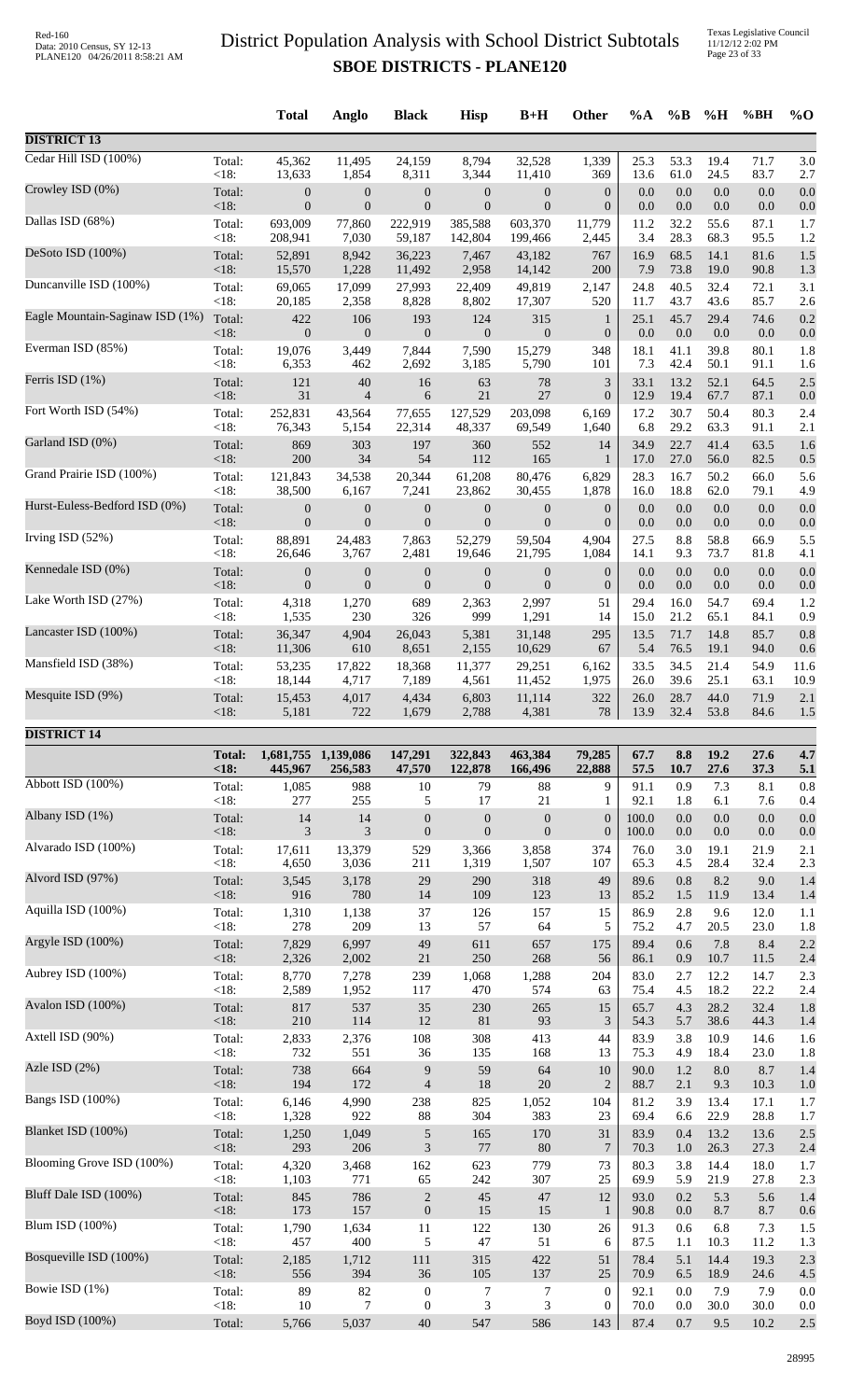Texas Legislative Council 11/12/12 2:02 PM Page 24 of 33

|                                        |                | <b>Total</b>                       | Anglo                            | <b>Black</b>                     | <b>Hisp</b>                          | $B+H$                        | <b>Other</b>                         | $\%A$        | $\%B$      | %H           | %BH          | $\%$ O           |
|----------------------------------------|----------------|------------------------------------|----------------------------------|----------------------------------|--------------------------------------|------------------------------|--------------------------------------|--------------|------------|--------------|--------------|------------------|
| <b>DISTRICT 14</b>                     |                |                                    |                                  |                                  |                                      |                              |                                      |              |            |              |              |                  |
| Breckenridge ISD (100%)                | <18:           | 1,366                              | 1,099                            | $\overline{22}$                  | 197                                  | 218                          | 49                                   | 80.5         | 1.6        | 14.4         | 16.0         | $\overline{3.6}$ |
|                                        | Total:         | 9,515                              | 7,179                            | 225                              | 2,007                                | 2,224                        | 112                                  | 75.4         | 2.4        | 21.1         | 23.4         | 1.2              |
|                                        | <18:           | 2,290                              | 1,445                            | 65                               | 758                                  | 816                          | 29                                   | 63.1         | 2.8        | 33.1         | 35.6         | 1.3              |
| Bridgeport ISD (100%)                  | Total:         | 12,063                             | 8,291                            | 315                              | 3,278                                | 3,570                        | 202                                  | 68.7         | 2.6        | 27.2         | 29.6         | 1.7              |
|                                        | <18:           | 3,138                              | 1,805                            | 38                               | 1,250                                | 1,274                        | 59                                   | 57.5         | $1.2\,$    | 39.8         | 40.6         | 1.9              |
| Brookesmith ISD (100%)                 | Total:         | 923                                | 834                              | $\,$ 8 $\,$                      | 74                                   | 82                           | 7                                    | 90.4         | 0.9        | 8.0          | 8.9          | 0.8              |
|                                        | <18:           | 170                                | 144                              | $\overline{4}$                   | 22                                   | 26                           | $\boldsymbol{0}$                     | 84.7         | 2.4        | 12.9         | 15.3         | 0.0              |
| Brownwood ISD (100%)                   | Total:         | 21,707                             | 14,696                           | 1,293                            | 5,466                                | 6,663                        | 348                                  | 67.7         | 6.0        | 25.2         | 30.7         | 1.6              |
| Bruceville-Eddy ISD (90%)              | <18:           | 5,465                              | 2,976                            | 440                              | 2,018                                | 2,410                        | 79                                   | 54.5         | 8.1        | 36.9         | 44.1         | 1.4              |
|                                        | Total:         | 3,659                              | 2,851                            | 79                               | 671                                  | 748                          | 60                                   | 77.9         | 2.2        | 18.3         | 20.4         | 1.6              |
| Bryson ISD (95%)                       | <18:           | 975                                | 678                              | $27\,$                           | 266                                  | 291                          | 6                                    | 69.5         | 2.8        | 27.3         | 29.8         | 0.6              |
|                                        | Total:         | 1,187                              | 1,054                            | $10\,$                           | 96                                   | 106                          | 27                                   | 88.8         | 0.8        | 8.1          | 8.9          | 2.3              |
|                                        | <18:           | 302                                | 239                              | $\overline{7}$                   | 48                                   | 55                           | $8\,$                                | 79.1         | 2.3        | 15.9         | 18.2         | 2.6              |
| Burleson ISD (69%)                     | Total:         | 36,089                             | 31,000                           | 710                              | 3,683                                | 4,340                        | 749                                  | 85.9         | 2.0        | 10.2         | 12.0         | 2.1              |
|                                        | <18:           | 9,850                              | 7,849                            | 322                              | 1,480                                | 1,765                        | 236                                  | 79.7         | 3.3        | 15.0         | 17.9         | 2.4              |
| Bynum ISD (100%)                       | Total:         | 1,028                              | 843                              | 19                               | 135                                  | 149                          | 36                                   | 82.0         | 1.8        | 13.1         | 14.5         | 3.5              |
|                                        | $<18$ :        | 284                                | 213                              | 5                                | 60                                   | 61                           | 10                                   | 75.0         | 1.8        | 21.1         | 21.5         | 3.5              |
| Carrollton-Farmers Branch ISD<br>(35%) | Total:         | 59,285                             | 26,481                           | 10,824                           | 15,879                               | 26,317                       | 6,487                                | 44.7         | 18.3       | 26.8         | 44.4         | 10.9             |
| Celina ISD (5%)                        | <18:           | 13,714                             | 4,144                            | 3,069                            | 5,246                                | 8,133                        | 1,437                                | 30.2         | 22.4       | 38.3         | 59.3         | 10.5             |
|                                        | Total:         | 455                                | 304                              | $25\,$                           | 124                                  | 146                          | $\sqrt{5}$                           | 66.8         | 5.5        | 27.3         | 32.1         | 1.1              |
|                                        | <18:           | 149                                | 84                               | 9                                | 55                                   | 62                           | $\mathfrak{Z}$                       | 56.4         | 6.0        | 36.9         | 41.6         | 2.0              |
| Chico ISD (100%)                       | Total:         | 3,547                              | 3,025                            | 10                               | 466                                  | 473                          | 49                                   | 85.3         | 0.3        | 13.1         | 13.3         | 1.4              |
|                                        | <18:           | 850                                | 632                              | 8                                | 203                                  | 209                          | 9                                    | 74.4         | 0.9        | 23.9         | 24.6         | 1.1              |
| China Spring ISD (100%)                | Total:         | 10,962                             | 9,435                            | 351                              | 1,038                                | 1,351                        | 176                                  | 86.1         | 3.2        | 9.5          | 12.3         | 1.6              |
|                                        | <18:           | 3,119                              | 2,516                            | 156                              | 423                                  | 555                          | 48                                   | 80.7         | 5.0        | 13.6         | 17.8         | 1.5              |
| Cisco ISD (100%)                       | Total:         | 5,198                              | 4,399                            | 160                              | 563                                  | 718                          | 81                                   | 84.6         | 3.1        | 10.8         | 13.8         | 1.6              |
| Cleburne ISD (100%)                    | <18:           | 1,164                              | 921                              | $27\,$                           | 209                                  | 233                          | 10                                   | 79.1         | 2.3        | 18.0         | 20.0         | 0.9              |
|                                        | Total:         | 37,533                             | 25,953                           | 1,643                            | 9,274                                | 10,812                       | 768                                  | 69.1         | 4.4        | 24.7         | 28.8         | 2.0              |
| Clifton ISD (100%)                     | $<18$ :        | 10,219                             | 5,718                            | 601                              | 3,749                                | 4,285                        | 216                                  | 56.0         | 5.9        | 36.7         | 41.9         | 2.1              |
|                                        | Total:         | 6,677                              | 5,304                            | 178                              | 1,135                                | 1,293                        | 80                                   | 79.4         | 2.7        | 17.0         | 19.4         | 1.2              |
|                                        | <18:           | 1,471                              | 924                              | 84                               | 462                                  | 533                          | 14                                   | 62.8         | 5.7        | 31.4         | 36.2         | 1.0              |
| Comanche ISD (100%)                    | Total:         | 7,342                              | 5,115                            | $40\,$                           | 2,107                                | 2,121                        | 106                                  | 69.7         | 0.5        | 28.7         | 28.9         | 1.4              |
|                                        | $<18$ :        | 1,784                              | 892                              | 17                               | 863                                  | 867                          | 25                                   | 50.0         | 1.0        | 48.4         | 48.6         | 1.4              |
| Connally ISD (100%)                    | Total:         | 14,898                             | 9,136                            | 3,038                            | 2,583                                | 5,498                        | 264                                  | 61.3         | 20.4       | 17.3         | 36.9         | 1.8              |
|                                        | $<18$ :        | 4,049                              | 1,933                            | 1,145                            | 1,005                                | 2,062                        | 54                                   | 47.7         | 28.3       | 24.8         | 50.9         | 1.3              |
| Copperas Cove ISD (96%)                | Total:         | 34,153                             | 20,346                           | 7,006                            | 5,087                                | 11,586                       | 2,221                                | 59.6         | 20.5       | 14.9         | 33.9         | 6.5              |
| Corsicana ISD (100%)                   | $<18$ :        | 9,991                              | 5,011                            | 2,670                            | 2,003                                | 4,386                        | 594                                  | 50.2         | 26.7       | 20.0         | 43.9         | 5.9              |
|                                        | Total:         | 29,018                             | 14,601                           | 5,446                            | 8,346                                | 13,612                       | 805                                  | 50.3         | 18.8       | 28.8         | 46.9         | 2.8              |
| Covington ISD (100%)                   | $<18$ :        | 8,148                              | 2,912                            | 1,641                            | 3,442                                | 4,970                        | 266                                  | 35.7         | 20.1       | 42.2         | 61.0         | 3.3              |
|                                        | Total:         | 1,446                              | 1,313                            | $13\,$                           | $\mathbf{98}$                        | 110                          | 23                                   | 90.8         | 0.9        | 6.8          | 7.6          | 1.6              |
| Cranfills Gap ISD (100%)               | <18:           | 322                                | 276                              | $\sqrt{5}$                       | 36                                   | 40                           | 6                                    | 85.7         | 1.6        | 11.2         | 12.4         | 1.9              |
|                                        | Total:         | 879                                | 798                              | $\sqrt{5}$                       | 69                                   | 74                           | 7                                    | 90.8         | 0.6        | 7.8          | 8.4          | 0.8              |
|                                        | < 18:          | 168                                | 139                              | $\boldsymbol{0}$                 | $28\,$                               | 28                           | 1                                    | 82.7         | 0.0        | 16.7         | 16.7         | 0.6              |
| Crawford ISD (100%)                    | Total:         | 2,506                              | 2,255                            | $43\,$                           | 175                                  | 216                          | 35                                   | 90.0         | 1.7        | $7.0\,$      | 8.6          | 1.4              |
|                                        | <18:           | 675                                | 589                              | $10\,$                           | 63                                   | 73                           | 13                                   | 87.3         | 1.5        | 9.3          | 10.8         | 1.9              |
| Cross Plains ISD (23%)                 | Total:         | 621                                | 566                              | $\mathbf{1}$                     | $47\,$                               | 48                           | $\overline{7}$                       | 91.1         | 0.2        | 7.6          | 7.7          | 1.1              |
|                                        | < 18:          | 118                                | 99                               | $\boldsymbol{0}$                 | 19                                   | 19                           | $\boldsymbol{0}$                     | 83.9         | $0.0\,$    | 16.1         | 16.1         | 0.0              |
| Crowley ISD (1%)                       | Total:<br><18: | 861<br>155                         | 735<br>122                       | 14                               | 93<br>$24\,$                         | 107<br>$26\,$                | 19<br>7                              | 85.4<br>78.7 | 1.6        | 10.8<br>15.5 | 12.4         | 2.2              |
| Dawson ISD (Navarro) (100%)            | Total:         | 2,752                              | 2,275                            | $\mathbf{2}$<br>229              | 215                                  | 438                          | 39                                   | 82.7         | 1.3<br>8.3 | 7.8          | 16.8<br>15.9 | 4.5<br>1.4       |
| De Leon ISD (100%)                     | < 18:          | 633                                | 464                              | 68                               | 97                                   | 160                          | 9                                    | 73.3         | 10.7       | 15.3         | 25.3         | 1.4              |
|                                        | Total:         | 4,314                              | 3,318                            | $25\,$                           | 938                                  | 955                          | 41                                   | 76.9         | 0.6        | 21.7         | 22.1         | 1.0              |
| Decatur ISD (100%)                     | <18:           | 1,028                              | 664                              | $17\,$                           | 344                                  | 356                          | $8\,$                                | 64.6         | 1.7        | 33.5         | 34.6         | 0.8              |
|                                        | Total:         | 14,614                             | 10,989                           | 208                              | 3,175                                | 3,362                        | 263                                  | 75.2         | 1.4        | 21.7         | 23.0         | 1.8              |
|                                        | <18:           | 3,934                              | 2,545                            | 91                               | 1,239                                | 1,315                        | 74                                   | 64.7         | 2.3        | 31.5         | 33.4         | 1.9              |
| Denton ISD (100%)                      | Total:         | 157,965                            | 102,830                          | 16,218                           | 31,014                               | 46,460                       | 8,675                                | 65.1         | 10.3       | 19.6         | 29.4         | 5.5              |
|                                        | <18:           | 37,177                             | 20,382                           | 4,479                            | 10,779                               | 14,865                       | 1,930                                | 54.8         | $12.0\,$   | 29.0         | 40.0         | 5.2              |
| Dublin ISD (100%)                      | Total:         | 7,141                              | 4,517                            | 73                               | 2,483                                | 2,538                        | 86                                   | 63.3         | 1.0        | 34.8         | 35.5         | 1.2              |
|                                        | <18:           | 2,020                              | 975                              | 30                               | 997                                  | 1,020                        | 25                                   | 48.3         | 1.5        | 49.4         | 50.5         | 1.2              |
| Early ISD (100%)                       | Total:         | 5,221                              | 4,332                            | 59                               | 715                                  | 773                          | 116                                  | 83.0         | 1.1        | 13.7         | 14.8         | 2.2              |
|                                        | <18:           | 1,293                              | 927                              | $31\,$                           | 304                                  | 334                          | 32                                   | 71.7         | 2.4        | 23.5         | 25.8         | 2.5              |
| Eastland ISD (100%)                    | Total:         | 6,593                              | 5,390                            | 118                              | 1,001                                | 1,113                        | 90                                   | 81.8         | 1.8        | 15.2         | 16.9         | 1.4              |
| Ennis ISD (100%)                       | < 18:          | 1,515                              | 1,065                            | 45                               | 388                                  | 428                          | 22                                   | 70.3         | $3.0\,$    | 25.6         | 28.3         | 1.5              |
|                                        | Total:         | 26,542                             | 13,581                           | 3,045                            | 9,714                                | 12,642                       | 319                                  | 51.2         | 11.5       | 36.6         | 47.6         | 1.2              |
| Era ISD $(0\%)$                        | <18:           | 7,735                              | 2,894                            | 976                              | 3,847                                | 4,751                        | 90                                   | 37.4<br>0.0  | 12.6       | 49.7<br>0.0  | 61.4         | 1.2              |
|                                        | Total:<br><18: | $\boldsymbol{0}$<br>$\overline{0}$ | $\boldsymbol{0}$<br>$\mathbf{0}$ | $\boldsymbol{0}$<br>$\mathbf{0}$ | $\boldsymbol{0}$<br>$\boldsymbol{0}$ | $\boldsymbol{0}$<br>$\theta$ | $\boldsymbol{0}$<br>$\boldsymbol{0}$ | 0.0          | 0.0<br>0.0 | 0.0          | 0.0<br>0.0   | 0.0<br>0.0       |
| Evant ISD (100%)                       | Total:         | 1,416                              | 1,210                            | 9                                | 175                                  | 184                          | 22                                   | 85.5         | 0.6        | 12.4         | 13.0         | 1.6              |
|                                        | < 18:          | 292                                | 210                              | $\sqrt{5}$                       | $71\,$                               | 76                           | 6                                    | 71.9         | 1.7        | 24.3         | 26.0         | 2.1              |
| Fairfield ISD (4%)                     | Total:         | 332                                | 321                              | $\sqrt{5}$                       | 5                                    | 10                           | 1                                    | 96.7         | 1.5        | 1.5          | 3.0          | 0.3              |
|                                        | <18:           | 41                                 | 40                               | $\mathbf{1}$                     | $\mathbf{0}$                         | 1                            | $\boldsymbol{0}$                     | 97.6         | 2.4        | 0.0          | 2.4          | 0.0              |
| Ferris ISD (99%)                       | Total:         | 9,441                              | 4,652                            | 817                              | 3,881                                | 4,654                        | 135                                  | 49.3         | 8.7        | 41.1         | 49.3         | 1.4              |
| Frisco ISD (28%)                       | <18:           | 2,831                              | 987                              | 274                              | 1,575                                | 1,817                        | 27                                   | 34.9         | 9.7        | 55.6         | 64.2         | 1.0              |
|                                        | Total:         | 45,078                             | 31,548                           | 4,185                            | 4,415                                | 8,425                        | 5,105                                | 70.0         | 9.3        | 9.8          | 18.7         | 11.3             |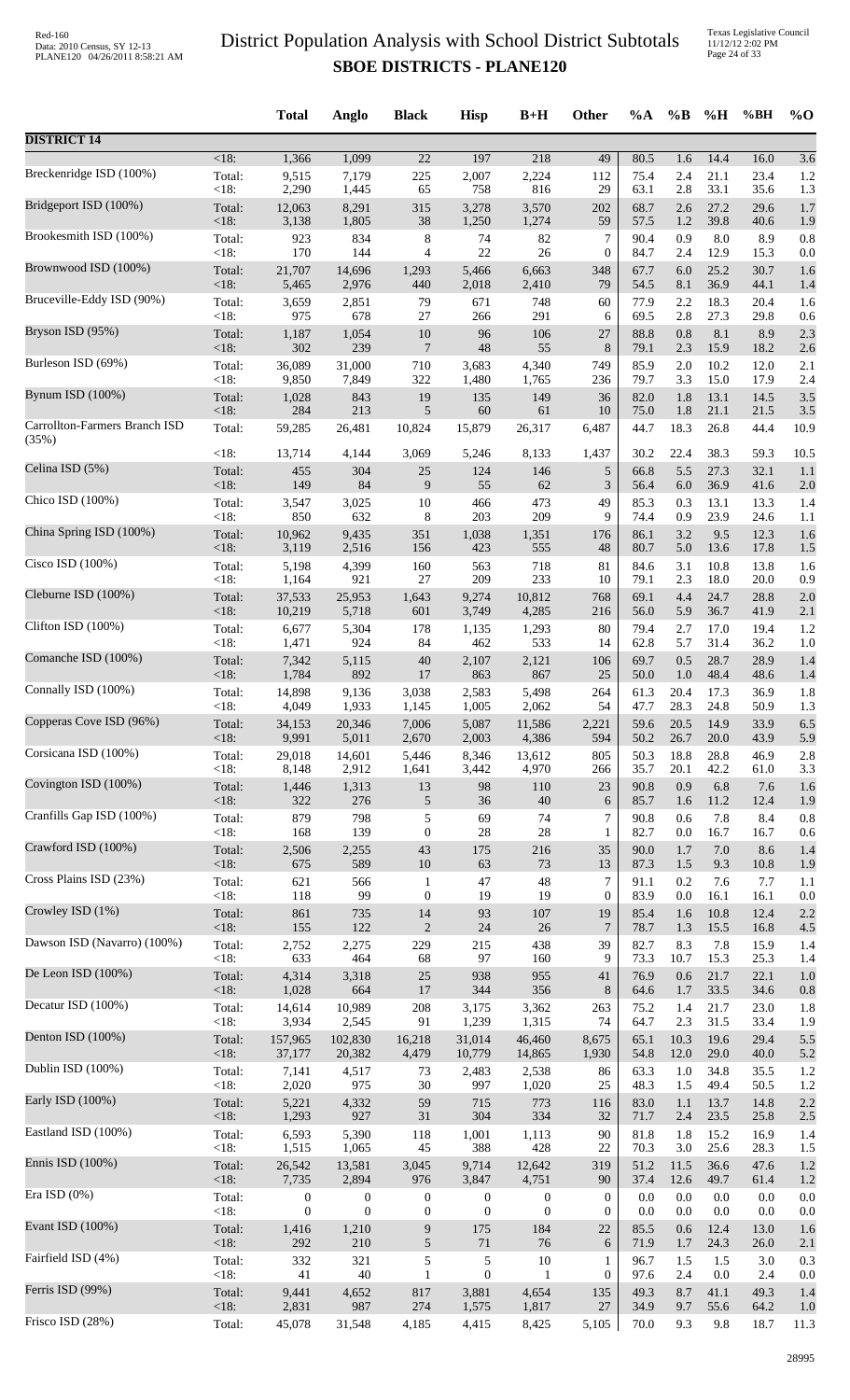|                          |                    | <b>Total</b>     | Anglo            | <b>Black</b>                | <b>Hisp</b>      | $B+H$            | Other            | %A           | $\%B$       | %H           | %BH               | $\%$ O     |
|--------------------------|--------------------|------------------|------------------|-----------------------------|------------------|------------------|------------------|--------------|-------------|--------------|-------------------|------------|
| <b>DISTRICT 14</b>       |                    |                  |                  |                             |                  |                  |                  |              |             |              |                   |            |
| Frost ISD (100%)         | $\overline{<}18$ : | 16,898           | 11,434           | 1,687                       | 1,930            | 3,510            | 1,954            | 67.7         | 10.0        | 11.4         | $\overline{20.8}$ | 11.6       |
|                          | Total:             | 1,730            | 1,283            | $77\,$                      | 352              | 428              | 19               | 74.2         | 4.5         | 20.3         | 24.7              | 1.1        |
|                          | < 18:              | 446              | 288              | 17                          | 136              | 153              | 5                | 64.6         | 3.8         | 30.5         | 34.3              | 1.1        |
| Gatesville ISD (100%)    | Total:             | 23,005           | 15,981           | 3,344                       | 3,332            | 6,623            | 401              | 69.5         | 14.5        | 14.5         | 28.8              | 1.7        |
|                          | < 18:              | 3,842            | 2,852            | 202                         | 738              | 915              | 75               | 74.2         | 5.3         | 19.2         | 23.8              | 2.0        |
| Gholson ISD (100%)       | Total:             | 1,342            | 1,100            | 73                          | 156              | 224              | 18               | 82.0         | 5.4         | 11.6         | 16.7              | 1.3        |
| Glen Rose ISD (100%)     | <18:               | 316              | 225              | 19                          | 72               | 89               | $\overline{2}$   | 71.2         | 6.0         | 22.8         | 28.2              | 0.6        |
|                          | Total:             | 8,417            | 6,533            | 81                          | 1,619            | 1,688            | 196              | 77.6         | 1.0         | 19.2         | 20.1              | 2.3        |
| Godley ISD (93%)         | < 18:              | 2,231            | 1,473            | 51                          | 639              | 684              | 74               | 66.0         | 2.3         | 28.6         | 30.7              | 3.3        |
|                          | Total:             | 6,542            | 5,453            | 100                         | 879              | 971              | 118              | 83.4         | 1.5         | 13.4         | 14.8              | 1.8        |
| Goldthwaite ISD (100%)   | <18:<br>Total:     | 1,984            | 1,547            | 38<br>28                    | 372<br>637       | 406<br>665       | 31<br>45         | 78.0<br>77.6 | 1.9<br>0.9  | 18.8<br>20.1 | 20.5<br>21.0      | 1.6        |
|                          | $<18$ :            | 3,164<br>798     | 2,454<br>541     | $22\,$                      | 224              | 246              | 11               | 67.8         | 2.8         | 28.1         | 30.8              | 1.4<br>1.4 |
| Gordon ISD (100%)        | Total:             | 1,157            | 1,029            | $\ensuremath{\mathfrak{Z}}$ | 102              | 103              | 25               | 88.9         | 0.3         | 8.8          | 8.9               | 2.2        |
|                          | < 18:              | 258              | 211              | $\mathfrak{2}$              | $40\,$           | 40               | $\overline{7}$   | 81.8         | 0.8         | 15.5         | 15.5              | 2.7        |
| Gorman ISD (100%)        | Total:             | 1,851            | 1,403            | $\sqrt{6}$                  | 425              | 430              | 18               | 75.8         | 0.3         | 23.0         | 23.2              | 1.0        |
|                          | < 18:              | 390              | 225              | 2                           | 161              | 163              | $\overline{2}$   | 57.7         | 0.5         | 41.3         | 41.8              | 0.5        |
| Graford ISD (100%)       | Total:             | 2,323            | 2,145            | 9                           | 131              | 136              | 42               | 92.3         | 0.4         | 5.6          | 5.9               | 1.8        |
|                          | < 18:              | 455              | 388              | $\mathfrak{Z}$              | $\sqrt{48}$      | 49               | 18               | 85.3         | 0.7         | 10.5         | 10.8              | 4.0        |
| Graham ISD (0%)          | Total:             | $\boldsymbol{2}$ | $\boldsymbol{2}$ | $\boldsymbol{0}$            | $\boldsymbol{0}$ | $\boldsymbol{0}$ | $\boldsymbol{0}$ | 100.0        | 0.0         | 0.0          | 0.0               | 0.0        |
|                          | < 18:              | $\boldsymbol{0}$ | $\overline{0}$   | $\boldsymbol{0}$            | $\overline{0}$   | $\theta$         | $\boldsymbol{0}$ | 0.0          | 0.0         | 0.0          | 0.0               | 0.0        |
| Granbury ISD (99%)       | Total:             | 47,515           | 41,166           | 358                         | 5,066            | 5,380            | 969              | 86.6         | 0.8         | 10.7         | 11.3              | 2.0        |
| Grandview ISD (100%)     | <18:               | 9,974            | 7,709            | 156                         | 1,905            | 2,042            | 223              | 77.3         | 1.6         | 19.1         | 20.5              | 2.2        |
|                          | Total:             | 4,685            | 3,954            | 118                         | 554              | 667              | 64               | 84.4         | 2.5         | 11.8         | 14.2              | 1.4        |
| Gustine ISD (100%)       | < 18:              | 1,295            | 1,008            | 41                          | 226              | 265              | 22               | 77.8         | 3.2         | 17.5         | 20.5              | 1.7        |
|                          | Total:             | 1,203            | 759              | 14                          | 429              | 434              | 10               | 63.1         | 1.2         | 35.7         | 36.1              | 0.8        |
|                          | <18:               | 334              | 137              | 9                           | 189              | 193              | $\overline{4}$   | 41.0         | 2.7         | 56.6         | 57.8              | 1.2        |
| Hallsburg ISD (100%)     | Total:             | 1,063            | 908              | 63                          | 83               | 142              | 13               | 85.4         | 5.9         | 7.8          | 13.4              | 1.2        |
|                          | < 18:              | 231              | 190              | 13                          | $22\,$           | 35               | 6                | 82.3         | 5.6         | 9.5          | 15.2              | 2.6        |
| Hamilton ISD (100%)      | Total:             | 5,370            | 4,838            | 33                          | 424              | 455              | 77               | 90.1         | 0.6         | 7.9          | 8.5               | 1.4        |
|                          | <18:               | 1,089            | 896              | 11                          | 162              | 173              | 20               | 82.3         | 1.0         | 14.9         | 15.9              | 1.8        |
| Hico ISD (100%)          | Total:<br><18:     | 3,247<br>762     | 2,748<br>574     | 29                          | 442<br>172       | 462              | 37<br>7          | 84.6<br>75.3 | 0.9         | 13.6<br>22.6 | 14.2              | 1.1        |
| Hillsboro ISD (100%)     | Total:             | 10,634           | 5,581            | 16<br>1,373                 | 3,603            | 181<br>4,933     | 120              | 52.5         | 2.1<br>12.9 | 33.9         | 23.8<br>46.4      | 0.9<br>1.1 |
| Hubbard ISD (Hill) (98%) | <18:               | 2,740            | 934              | 414                         | 1,399            | 1,785            | 21               | 34.1         | 15.1        | 51.1         | 65.1              | 0.8        |
|                          | Total:             | 1,927            | 1,497            | 258                         | 147              | 402              | 28               | 77.7         | 13.4        | 7.6          | 20.9              | 1.5        |
| Huckabay ISD (100%)      | < 18:              | 437              | 283              | 77                          | 72               | 147              | $\boldsymbol{7}$ | 64.8         | 17.6        | 16.5         | 33.6              | 1.6        |
|                          | Total:             | 1,399            | 1,177            | $\mathbf{1}$                | 179              | 180              | 42               | 84.1         | 0.1         | 12.8         | 12.9              | 3.0        |
| Iredell ISD (100%)       | < 18:              | 304              | 236              | $\mathbf{1}$                | 57               | 58               | 10               | 77.6         | 0.3         | 18.8         | 19.1              | 3.3        |
|                          | Total:             | 952              | 827              | $\mathbf{1}$                | 102              | 103              | 22               | 86.9         | 0.1         | 10.7         | 10.8              | 2.3        |
| Italy ISD (100%)         | < 18:              | 186              | 133              | $\boldsymbol{0}$            | 50               | 50               | 3                | 71.5         | 0.0         | 26.9         | 26.9              | 1.6        |
|                          | Total:             | 2,853            | 1,770            | 499                         | 541              | 1,032            | 51               | 62.0         | 17.5        | 19.0         | 36.2              | 1.8        |
|                          | < 18:              | 765              | 404              | 146                         | 207              | 348              | 13               | 52.8         | 19.1        | 27.1         | 45.5              | 1.7        |
| Itasca ISD (100%)        | Total:             | 3,635            | 2,426            | 354                         | 833              | 1,165            | 44               | 66.7         | 9.7         | 22.9         | 32.0              | 1.2        |
|                          | < 18:              | 1,046            | 597              | 133                         | 315              | 434              | 15               | 57.1         | 12.7        | 30.1         | 41.5              | 1.4        |
| Jacksboro ISD (100%)     | Total:             | 6,524            | 5,020            | 355                         | 1,089            | 1,434            | $70\,$           | 76.9         | 5.4         | 16.7         | 22.0              | 1.1        |
|                          | <18:               | 1,351            | 988              | 32                          | 326              | 356              | $7\phantom{.0}$  | 73.1         | 2.4         | 24.1         | 26.4              | 0.5        |
| Jonesboro ISD (100%)     | Total:             | 1,095            | 999              | 12                          | 68               | 80               | 16               | 91.2         | 1.1         | 6.2          | 7.3               | 1.5        |
|                          | < 18:              | 257              | 217              | 6                           | 31               | 37               | 3                | 84.4         | 2.3         | 12.1         | 14.4              | 1.2        |
| Joshua ISD (100%)        | Total:             | 23,803           | 19,653           | 357                         | 3,285            | 3,617            | 533              | 82.6         | 1.5         | 13.8         | 15.2              | 2.2        |
| Keene ISD (100%)         | <18:               | 6,612            | 4,975            | 147                         | 1,347            | 1,480            | 157              | 75.2         | 2.2         | 20.4         | 22.4              | 2.4        |
|                          | Total:             | 5,002            | 2,682            | 362                         | 1,507            | 1,824            | 496              | 53.6         | 7.2         | 30.1         | 36.5              | 9.9        |
| Kerens ISD (100%)        | < 18:              | 1,289            | 571<br>2,349     | 89<br>796                   | 467<br>479       | 542              | 176<br>37        | 44.3         | 6.9<br>21.8 | 36.2<br>13.1 | 42.0<br>34.7      | 13.7       |
|                          | Total:<br><18:     | 3,652<br>865     | 418              | 235                         | 214              | 1,266<br>441     | 6                | 64.3<br>48.3 | 27.2        | 24.7         | 51.0              | 1.0<br>0.7 |
| Killeen ISD (8%)         | Total:             | 14,887           | 7,588            | 3,429                       | 3,164            | 6,223            | 1,076            | 51.0         | 23.0        | 21.3         | 41.8              | 7.2        |
|                          | < 18:              | 6,380            | 2,900            | 1,662                       | 1,606            | 3,025            | 455              | 45.5         | 26.1        | 25.2         | 47.4              | 7.1        |
| Kopperl ISD (100%)       | Total:             | 1,877            | 1,743            | $\sqrt{5}$                  | 98               | 102              | 32               | 92.9         | 0.3         | 5.2          | 5.4               | 1.7        |
|                          | < 18:              | 336              | 294              | $\sqrt{2}$                  | 32               | 34               | 8                | 87.5         | 0.6         | 9.5          | 10.1              | 2.4        |
| Krum ISD (100%)          | Total:             | 8,072            | 6,543            | 123                         | 1,232            | 1,343            | 186              | 81.1         | 1.5         | 15.3         | 16.6              | 2.3        |
|                          | < 18:              | 2,309            | 1,736            | $47\,$                      | 481              | 520              | 53               | 75.2         | 2.0         | 20.8         | 22.5              | 2.3        |
| La Vega ISD (100%)       | Total:             | 13,273           | 5,734            | 2,803                       | 4,610            | 7,324            | 215              | 43.2         | 21.1        | 34.7         | 55.2              | 1.6        |
| Lake Dallas ISD (100%)   | <18:               | 3,659            | 1,037            | 806                         | 1,823            | 2,569            | 53               | 28.3         | 22.0        | 49.8         | 70.2              | 1.4        |
|                          | Total:             | 21,212           | 15,763           | 1,361                       | 3,229            | 4,545            | 904              | 74.3         | 6.4         | 15.2         | 21.4              | 4.3        |
| Lampasas ISD (94%)       | < 18:              | 6,050            | 4,020            | 521                         | 1,264            | 1,756            | 274              | 66.4         | 8.6         | 20.9         | 29.0              | 4.5        |
|                          | Total:             | 18,098           | 13,721           | 762                         | 3,043            | 3,723            | 654              | 75.8         | 4.2         | 16.8         | 20.6              | 3.6        |
| Lewisville ISD (100%)    | < 18:              | 4,458            | 2,975            | 241                         | 1,099            | 1,295            | 188              | 66.7         | 5.4         | 24.7         | 29.0              | 4.2        |
|                          | Total:             | 267,795          | 167,584          | 22,844                      | 47,330           | 69,157           | 31,054           | 62.6         | 8.5         | 17.7         | 25.8              | 11.6       |
|                          | < 18:              | 75,211           | 40,931           | 7,417                       | 17,682           | 24,506           | 9,774            | 54.4         | 9.9         | 23.5         | 32.6              | 13.0       |
| Lingleville ISD (100%)   | Total:             | 1,289            | 916              | 6                           | 356              | 362              | 11               | 71.1         | 0.5         | 27.6         | 28.1              | 0.9        |
|                          | < 18:              | 364              | 208              | $\overline{\mathcal{A}}$    | 147              | 151              | 5                | 57.1         | 1.1         | 40.4         | 41.5              | 1.4        |
| Lipan ISD (96%)          | Total:             | 1,873            | 1,724            | 15                          | 102              | 117              | 32               | 92.0         | 0.8         | 5.4          | 6.2               | 1.7        |
|                          | < 18:              | 399              | 347              | 9                           | 35               | 44               | 8                | 87.0         | 2.3         | 8.8          | 11.0              | 2.0        |
| Little Elm ISD (100%)    | Total:             | 28,471           | 15,997           | 3,546                       | 7,792            | 11,214           | 1,260            | 56.2         | 12.5        | 27.4         | 39.4              | 4.4        |
|                          | <18:               | 9,251            | 4,277            | 1,381                       | 3,248            | 4,570            | 404              | 46.2         | 14.9        | 35.1         | 49.4              | 4.4        |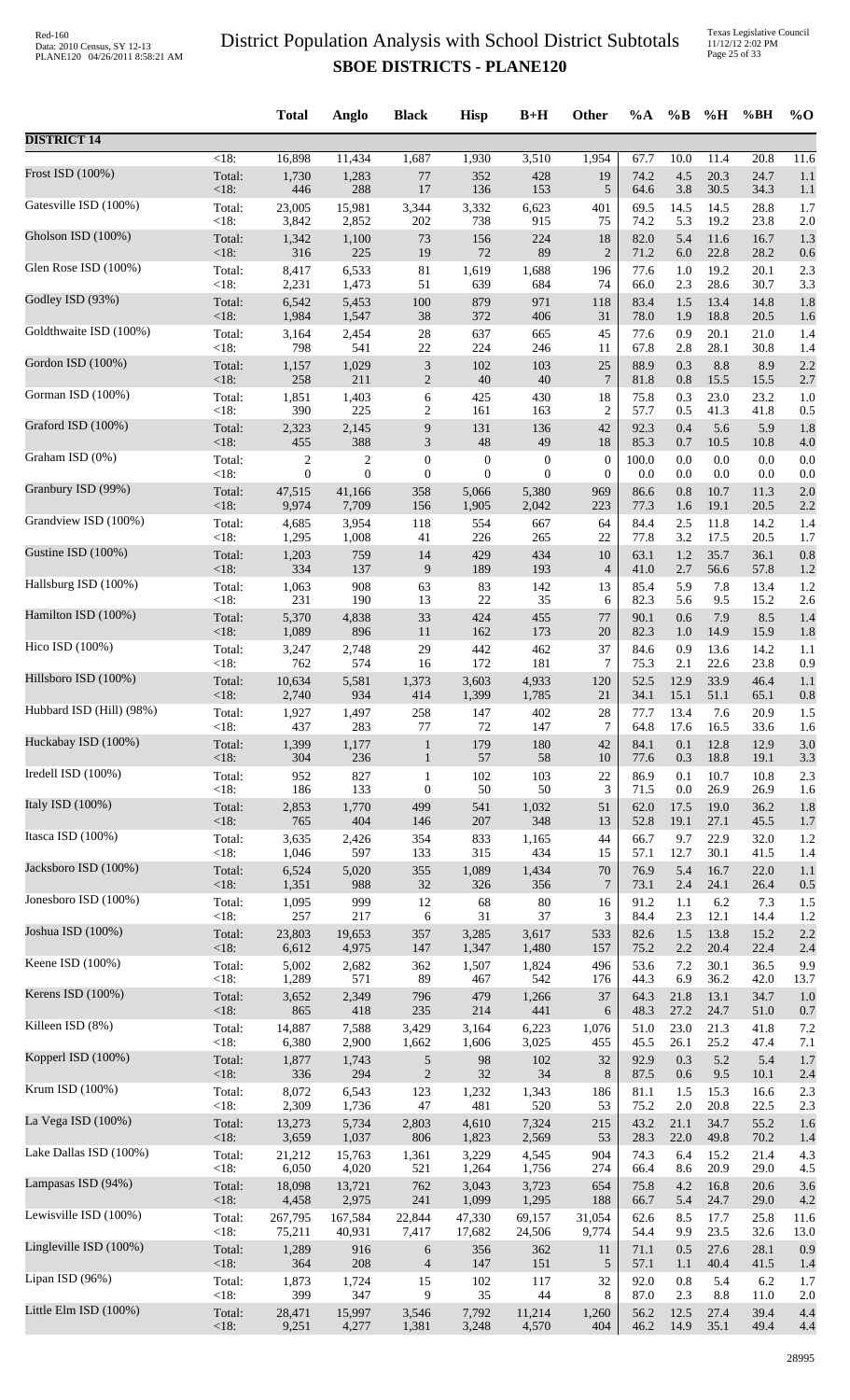Texas Legislative Council 11/12/12 2:02 PM Page 26 of 33

|                              |                | <b>Total</b>     | Anglo                  | <b>Black</b>                | <b>Hisp</b>             | $B+H$            | Other            | %A           | $\%B$       | %H           | %BH          | $\%$ O     |
|------------------------------|----------------|------------------|------------------------|-----------------------------|-------------------------|------------------|------------------|--------------|-------------|--------------|--------------|------------|
| <b>DISTRICT 14</b>           |                |                  |                        |                             |                         |                  |                  |              |             |              |              |            |
| Lometa ISD (100%)            | Total:         | 1,580            | 1,121                  | 22                          | 396                     | 417              | 42               | 70.9         | 1.4         | 25.1         | 26.4         | 2.7        |
|                              | <18:           | 421              | 238                    | 16                          | 151                     | 166              | 17               | 56.5         | 3.8         | 35.9         | 39.4         | 4.0        |
| Lorena ISD (98%)             | Total:         | 7,129            | 6,225                  | 96                          | 678                     | 771              | 133              | 87.3         | 1.3         | 9.5          | 10.8         | 1.9        |
| Malone ISD (100%)            | $<18$ :        | 1,988            | 1,639                  | 47                          | 260                     | 305              | 44               | 82.4         | 2.4         | 13.1         | 15.3         | 2.2        |
|                              | Total:         | 542              | 405                    | 52                          | 91                      | 136              | $\mathbf{1}$     | 74.7         | 9.6         | 16.8         | 25.1         | 0.2        |
| Mansfield ISD (4%)           | <18:           | 121              | 74                     | 13                          | 37                      | 47               | $\boldsymbol{0}$ | 61.2         | 10.7        | 30.6         | 38.8         | 0.0        |
|                              | Total:         | 5,040            | 3,622                  | 328                         | 1,001                   | 1,317            | 101              | 71.9         | 6.5         | 19.9         | 26.1         | 2.0        |
|                              | <18:           | 1,445            | 894                    | 139                         | 400                     | 532              | 19               | 61.9         | 9.6         | 27.7         | 36.8         | 1.3        |
| Mart ISD (84%)               | Total:         | 2,900            | 1,844                  | 705                         | 319                     | 1,019            | 37               | 63.6         | 24.3        | 11.0         | 35.1         | 1.3        |
|                              | <18:           | 923              | 445                    | 281                         | 191                     | 467              | 11               | 48.2         | 30.4        | 20.7         | 50.6         | 1.2        |
| May ISD (100%)               | Total:         | 2,155            | 1,922                  | $\boldsymbol{7}$            | 176                     | 183              | 50               | 89.2         | 0.3         | 8.2          | 8.5          | 2.3        |
|                              | <18:           | 393              | 317                    | $\mathfrak{Z}$              | 64                      | 67               | 9                | 80.7         | $0.8\,$     | 16.3         | 17.0         | 2.3        |
| Maypearl ISD (100%)          | Total:         | 4,608            | 3,734                  | 155                         | 623                     | 772              | 102              | 81.0         | 3.4         | 13.5         | 16.8         | 2.2        |
|                              | <18:           | 1,383            | 1,053                  | 55                          | 249                     | 300              | 30               | 76.1         | 4.0         | 18.0         | 21.7         | 2.2        |
| McGregor ISD (100%)          | Total:         | 5,949            | 3,437                  | 491                         | 1,977                   | 2,451            | 61               | 57.8         | 8.3         | 33.2         | 41.2         | 1.0        |
|                              | <18:           | 1,665            | 741                    | 118                         | 794                     | 902              | 22               | 44.5         | 7.1         | 47.7         | 54.2         | 1.3        |
| Meridian ISD (100%)          | Total:         | 2,597            | 1,922                  | 91                          | 562                     | 649              | 26               | 74.0         | 3.5         | 21.6         | 25.0         | 1.0        |
| Midlothian ISD (100%)        | <18:           | 638              | 368                    | 32                          | 237                     | 265              | 5                | 57.7         | 5.0         | 37.1         | 41.5         | 0.8        |
|                              | Total:         | 32,577           | 26,092                 | 1,538                       | 4,274                   | 5,742            | 743              | 80.1         | 4.7         | 13.1         | 17.6         | 2.3        |
| Midway ISD (Clay) (7%)       | <18:           | 9,901            | 7,315                  | 577                         | 1,780                   | 2,312            | 274              | 73.9         | 5.8         | 18.0         | 23.4         | 2.8        |
|                              | Total:         | 51               | 48                     | $\boldsymbol{0}$            | 1                       | 1                | $\overline{2}$   | 94.1         | 0.0         | 2.0          | 2.0          | 3.9        |
| Midway ISD (McLennan) (100%) | <18:<br>Total: | 1                | $\mathbf{0}$<br>30,505 | $\boldsymbol{0}$<br>3,177   | 1                       | 1                | $\theta$         | 0.0<br>76.0  |             | $0.0$ 100.0  | 100.0        | 0.0        |
|                              | $<18$ :        | 40,155<br>10,254 | 6,817                  | 1,146                       | 4,784<br>1,778          | 7,849<br>2,855   | 1,801<br>582     | 66.5         | 7.9<br>11.2 | 11.9<br>17.3 | 19.5<br>27.8 | 4.5<br>5.7 |
| Mildred ISD (100%)           | Total:         | 2,830            | 2,455                  | 115                         | 203                     | 316              | 59               | 86.7         | 4.1         | 7.2          | 11.2         | 2.1        |
|                              | <18:           | 682              | 554                    | 42                          | 75                      | 116              | 12               | 81.2         | 6.2         | 11.0         | 17.0         | 1.8        |
| Milford ISD (100%)           | Total:         | 1,287            | 845                    | 219                         | 216                     | 424              | 18               | 65.7         | 17.0        | 16.8         | 32.9         | 1.4        |
|                              | $<18$ :        | 351              | 194                    | 78                          | 81                      | 151              | 6                | 55.3         | 22.2        | 23.1         | 43.0         | 1.7        |
| Millsap ISD (2%)             | Total:         | 98               | 90                     | $\boldsymbol{0}$            | 6                       | 6                | $\overline{c}$   | 91.8         | 0.0         | 6.1          | 6.1          | 2.0        |
|                              | <18:           | 15               | 12                     | $\boldsymbol{0}$            | 3                       | 3                | $\boldsymbol{0}$ | 80.0         | 0.0         | 20.0         | 20.0         | 0.0        |
| Mineral Wells ISD (100%)     | Total:         | 19,446           | 14,192                 | 707                         | 4,249                   | 4,915            | 339              | 73.0         | 3.6         | 21.9         | 25.3         | 1.7        |
| Moody ISD (70%)              | $<18$ :        | 5,228            | 3,122                  | 282                         | 1,773                   | 2,025            | 81               | 59.7         | 5.4         | 33.9         | 38.7         | 1.5        |
|                              | Total:         | 3,069            | 2,407                  | 156                         | 470                     | 622              | 40               | 78.4         | 5.1         | 15.3         | 20.3         | 1.3        |
| Moran ISD (6%)               | <18:           | 774              | 559                    | 43                          | 168                     | 208              | 7                | 72.2         | 5.6         | 21.7         | 26.9         | 0.9        |
|                              | Total:         | 26               | 25                     | $\boldsymbol{0}$            | $\boldsymbol{0}$        | $\boldsymbol{0}$ | $\mathbf{1}$     | 96.2         | $0.0\,$     | 0.0          | 0.0          | 3.8        |
| Morgan ISD (100%)            | <18:           | 3                | $\overline{2}$         | $\boldsymbol{0}$            | $\boldsymbol{0}$<br>231 | $\boldsymbol{0}$ | $\mathbf{1}$     | 66.7         | 0.0<br>0.4  | 0.0<br>23.9  | 0.0          | 33.3       |
|                              | Total:<br><18: | 968<br>226       | 719<br>127             | 4<br>3                      | 93                      | 234<br>96        | 15<br>3          | 74.3<br>56.2 | 1.3         | 41.2         | 24.2<br>42.5 | 1.5<br>1.3 |
| Morgan Mill ISD (100%)       | Total:         | 929              | 865                    | $\ensuremath{\mathfrak{Z}}$ | 48                      | 51               | 13               | 93.1         | 0.3         | 5.2          | 5.5          | 1.4        |
|                              | <18:           | 196              | 172                    | $\sqrt{2}$                  | 17                      | 19               | 5                | 87.8         | $1.0\,$     | 8.7          | 9.7          | 2.6        |
| Mount Calm ISD (89%)         | Total:         | 682              | 536                    | 42                          | 93                      | 135              | 11               | 78.6         | 6.2         | 13.6         | 19.8         | 1.6        |
|                              | <18:           | 187              | 125                    | 15                          | 47                      | 62               | $\boldsymbol{0}$ | 66.8         | 8.0         | 25.1         | 33.2         | 0.0        |
| Mullin ISD (100%)            | Total:         | 933              | 844                    | $\boldsymbol{0}$            | 81                      | 81               | 8                | 90.5         | 0.0         | 8.7          | 8.7          | 0.9        |
|                              | <18:           | 223              | 187                    | $\boldsymbol{0}$            | 35                      | 35               | $\mathbf{1}$     | 83.9         | 0.0         | 15.7         | 15.7         | 0.4        |
| Northwest ISD (54%)          | Total:         | 41,253           | 32,803                 | 1,547                       | 5,364                   | 6,828            | 1,622            | 79.5         | 3.8         | 13.0         | 16.6         | 3.9        |
| Oglesby ISD (100%)           | <18:           | 12,066           | 8,746                  | 617                         | 2,214                   | 2,779            | 541              | 72.5         | 5.1         | 18.3         | 23.0         | 4.5        |
|                              | Total:         | 1,137            | 939                    | 17                          | 158                     | 173              | 25               | 82.6         | 1.5         | 13.9         | 15.2         | 2.2        |
| Palmer ISD (100%)            | <18:           | 269              | 191                    | 10                          | 63                      | 72               | 6                | 71.0         | 3.7         | 23.4         | 26.8         | 2.2        |
|                              | Total:         | 5,484            | 3,842                  | 149                         | 1,410                   | 1,542            | 100              | 70.1         | 2.7         | 25.7         | 28.1         | 1.8        |
| Palo Pinto ISD (100%)        | <18:           | 1,635            | 954                    | 52                          | 597                     | 642              | 39               | 58.3         | 3.2         | 36.5         | 39.3         | 2.4        |
|                              | Total:         | 1,072            | 962                    | 14                          | 80                      | 94               | 16               | 89.7         | 1.3         | 7.5          | 8.8          | 1.5        |
|                              | $<18$ :        | 168              | 142                    | $\boldsymbol{0}$            | 26                      | $26\,$           | $\mathbf{0}$     | 84.5         | 0.0         | 15.5         | 15.5         | 0.0        |
| Paradise ISD (100%)          | Total:         | 4,840            | 4,270                  | 37                          | 450                     | 481              | 89               | 88.2         | 0.8         | 9.3          | 9.9          | 1.8        |
|                              | <18:           | 1,303            | 1,092                  | 15                          | 173                     | 183              | 28               | 83.8         | 1.2         | 13.3         | 14.0         | 2.1        |
| Penelope ISD (100%)          | Total:         | 628              | 498                    | $25\,$                      | 98                      | 122              | $\,8\,$          | 79.3         | $4.0\,$     | 15.6         | 19.4         | 1.3        |
|                              | <18:           | 164              | 122                    | 9                           | 32                      | $40\,$           | $\overline{2}$   | 74.4         | 5.5         | 19.5         | 24.4         | 1.2        |
| Perrin-Whitt Cons ISD (69%)  | Total:         | 1,487            | 1,327                  | $\sqrt{5}$                  | 138                     | 143              | 17               | 89.2         | 0.3         | 9.3          | 9.6          | 1.1        |
|                              | <18:           | 399              | 330                    | 4                           | 63                      | 67               | $\overline{2}$   | 82.7         | 1.0         | 15.8         | 16.8         | 0.5        |
| Pilot Point ISD (77%)        | Total:<br><18: | 6,173            | 4,420<br>1,009         | 216                         | 1,413<br>570            | 1,620            | 133              | 71.6         | 3.5         | 22.9<br>34.1 | 26.2         | 2.2        |
| Ponder ISD (100%)            | Total:         | 1,674<br>5,417   | 4,577                  | 63<br>123                   | 594                     | 630<br>705       | 35<br>135        | 60.3<br>84.5 | 3.8<br>2.3  | 11.0         | 37.6<br>13.0 | 2.1<br>2.5 |
| Poolville ISD (38%)          | <18:           | 1,535            | 1,190                  | 59                          | 249                     | 297              | 48               | 77.5         | 3.8         | 16.2         | 19.3         | 3.1        |
|                              | Total:         | 1,121            | 945                    | $\ensuremath{\mathfrak{Z}}$ | 141                     | 144              | 32               | 84.3         | 0.3         | 12.6         | 12.8         | 2.9        |
| Priddy ISD (100%)            | <18:           | 286              | 218                    | $\mathbf{1}$                | 55                      | 56               | 12               | 76.2         | 0.3         | 19.2         | 19.6         | 4.2        |
|                              | Total:         | 415              | 365                    | $\ensuremath{\mathfrak{Z}}$ | 45                      | 48               | $\overline{c}$   | 88.0         | 0.7         | 10.8         | 11.6         | 0.5        |
| Prosper ISD (4%)             | <18:           | 94               | 69                     | $\ensuremath{\mathfrak{Z}}$ | $22\,$                  | 25               | $\boldsymbol{0}$ | 73.4         | 3.2         | 23.4         | 26.6         | 0.0        |
|                              | Total:         | 593              | 388                    | 44                          | 139                     | 181              | 24               | 65.4         | 7.4         | 23.4         | 30.5         | 4.0        |
|                              | <18:           | 170              | 105                    | 10                          | 44                      | 54               | 11               | 61.8         | 5.9         | 25.9         | 31.8         | 6.5        |
| Ranger ISD (100%)            | Total:         | 3,047            | 2,417                  | 103                         | 469                     | 563              | 67               | 79.3         | 3.4         | 15.4         | 18.5         | 2.2        |
|                              | <18:           | 692              | 510                    | 19                          | 160                     | 172              | 10               | 73.7         | 2.7         | 23.1         | 24.9         | 1.4        |
| Red Oak ISD (100%)           | Total:         | 25,231           | 16,301                 | 3,375                       | 5,123                   | 8,434            | 496              | 64.6         | 13.4        | 20.3         | 33.4         | 2.0        |
|                              | $<18$ :        | 7,255            | 3,881                  | 1,173                       | 2,076                   | 3,204            | 170              | 53.5         | 16.2        | 28.6         | 44.2         | 2.3        |
| Rice ISD (100%)              | Total:         | 2,938            | 1,713                  | 120                         | 1,094                   | 1,203            | 22               | 58.3         | 4.1         | 37.2         | 40.9         | 0.7        |
| Riesel ISD (93%)             | <18:           | 945              | 436                    | 34                          | 478                     | 504              | 5                | 46.1         | 3.6         | 50.6         | 53.3         | 0.5        |
|                              | Total:         | 2,117            | 1,726                  | 128                         | 229                     | 357              | 34               | 81.5         | $6.0\,$     | 10.8         | 16.9         | 1.6        |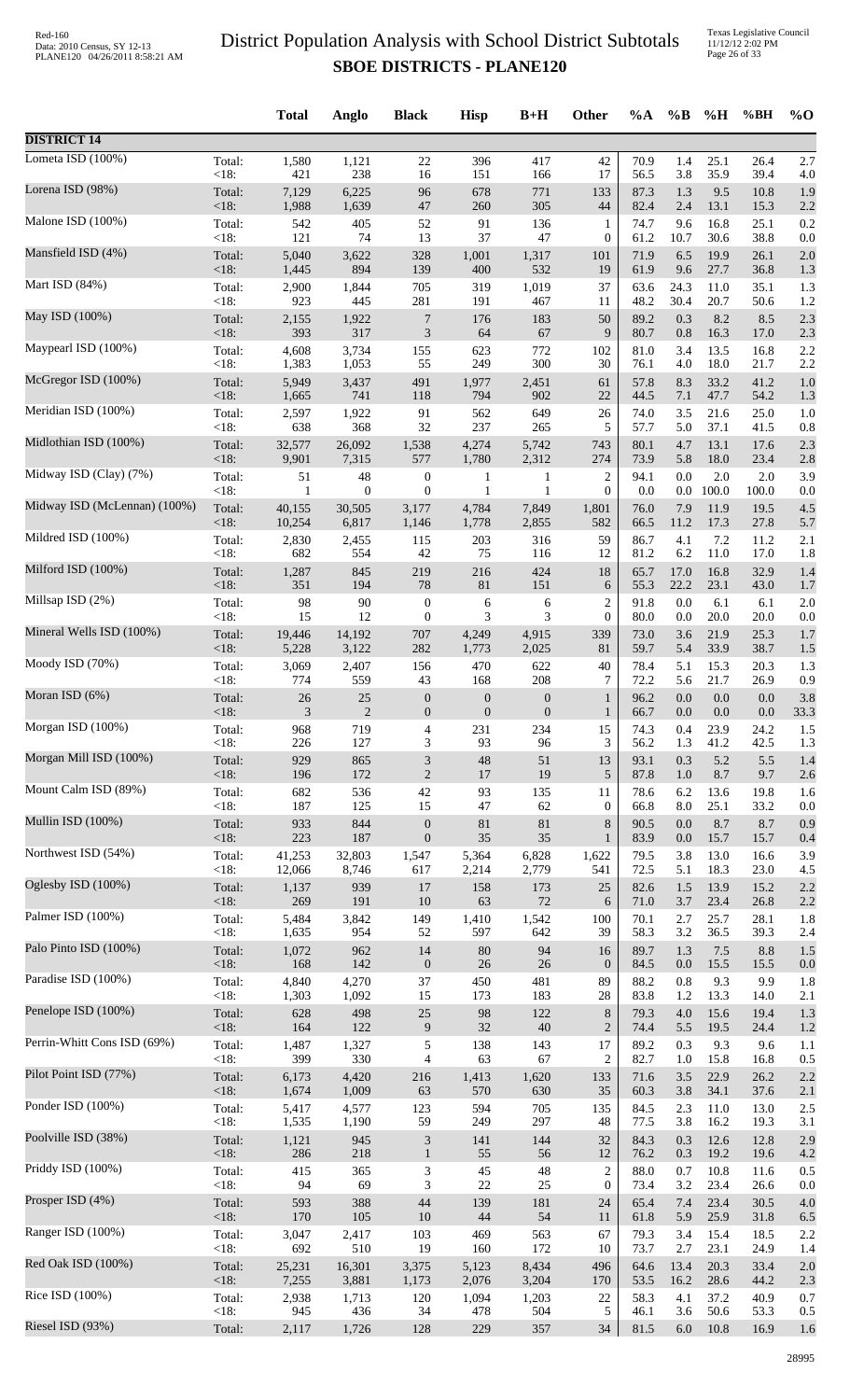Texas Legislative Council 11/12/12 2:02 PM Page 27 of 33

|                           |                       | <b>Total</b>     | Anglo                          | <b>Black</b>                       | <b>Hisp</b>        | $B+H$              | <b>Other</b>     | $\%A$        | $\%$ B     | %H           | %BH          | $%$ <sup>O</sup> |
|---------------------------|-----------------------|------------------|--------------------------------|------------------------------------|--------------------|--------------------|------------------|--------------|------------|--------------|--------------|------------------|
| <b>DISTRICT 14</b>        |                       |                  |                                |                                    |                    |                    |                  |              |            |              |              |                  |
| Rio Vista ISD (100%)      | $<18$ :               | $\overline{541}$ | 407                            | $\overline{37}$                    | 86                 | $\overline{123}$   | 11               | 75.2         | 6.8        | 15.9         | 22.7         | 2.0              |
|                           | Total:                | 4,018            | 3,525                          | $28\,$                             | 403                | 431                | 62               | 87.7         | 0.7        | 10.0         | 10.7         | 1.5              |
|                           | <18:                  | 1,017            | 828                            | 13                                 | 155                | 168                | 21               | 81.4         | 1.3        | 15.2         | 16.5         | 2.1              |
| Rising Star ISD (100%)    | Total:                | 1,398            | 1,246                          | 18                                 | 132                | 136                | 16               | 89.1         | 1.3        | 9.4          | 9.7          | 1.1              |
|                           | <18:                  | 308              | 244                            | 14                                 | 61                 | 62                 | $\overline{2}$   | 79.2         | 4.5        | 19.8         | 20.1         | 0.6              |
| Robinson ISD (99%)        | Total:                | 10,367           | 8,337                          | 465                                | 1,413              | 1,862              | 168              | 80.4         | 4.5        | 13.6         | 18.0         | 1.6              |
|                           | <18:                  | 2,673            | 1,960                          | 158                                | 523                | 667                | 46               | 73.3         | 5.9        | 19.6         | 25.0         | 1.7              |
| Sanger ISD (100%)         | Total:                | 12,886           | 10,384                         | 373                                | 1,899              | 2,242              | 260              | 80.6         | 2.9        | 14.7         | 17.4         | 2.0              |
|                           | $<18$ :               | 3,572            | 2,558                          | 160                                | 789                | 928                | 86               | 71.6         | 4.5        | 22.1         | 26.0         | 2.4              |
| Santo ISD (100%)          | Total:                | 3,201            | 2,894                          | 9                                  | 259                | 262                | 45               | 90.4         | 0.3        | 8.1          | 8.2          | 1.4              |
| Sidney ISD (100%)         | <18:                  | 686              | 577                            | $\overline{7}$                     | 96                 | 98                 | 11               | 84.1         | 1.0        | 14.0         | 14.3         | 1.6              |
|                           | Total:                | 577              | 496                            | $\mathbf{1}$                       | 66                 | 67                 | 14               | 86.0         | 0.2        | 11.4         | 11.6         | 2.4              |
| Slidell ISD (100%)        | <18:                  | 130              | 98                             | $\mathbf{0}$                       | $27\,$             | 27                 | 5                | 75.4         | 0.0        | 20.8         | 20.8         | 3.8              |
|                           | Total:                | 1,906            | 1,598                          | 8                                  | 258                | 266                | 42               | 83.8         | 0.4        | 13.5         | 14.0         | 2.2              |
| Springtown ISD (12%)      | <18:                  | 465              | 357                            | 3                                  | 96                 | 99                 | 9                | 76.8         | 0.6        | 20.6         | 21.3         | 1.9              |
|                           | Total:                | 2,189            | 1,984                          | $\overline{4}$                     | 156                | 160                | 45               | 90.6         | 0.2        | 7.1          | 7.3          | 2.1              |
| Star ISD (100%)           | $<18$ :               | 485              | 407                            | $\mathbf{1}$                       | 62                 | 63                 | 15               | 83.9         | 0.2        | 12.8         | 13.0         | 3.1              |
|                           | Total:                | 428              | 346                            | 6                                  | $70\,$             | 76                 | 6                | 80.8         | 1.4        | 16.4         | 17.8         | 1.4              |
|                           | <18:                  | 86               | 59                             | 4                                  | $22\,$             | $26\,$             | $\mathbf{1}$     | 68.6         | 4.7        | 25.6         | 30.2         | 1.2              |
| Stephenville ISD (100%)   | Total:                | 24,507           | 19,579                         | 456                                | 3,988              | 4,416              | 512              | 79.9         | 1.9        | 16.3         | 18.0         | 2.1              |
|                           | $<18$ :               | 5,006            | 3,377                          | 99                                 | 1,433              | 1,522              | 107              | 67.5         | 2.0        | 28.6         | 30.4         | 2.1              |
| Strawn ISD (100%)         | Total:<br><18:        | 791<br>205       | 591<br>130                     | 4                                  | 180                | 184                | 16               | 74.7<br>63.4 | 0.5<br>1.0 | 22.8<br>33.7 | 23.3         | 2.0              |
| Three Way ISD (100%)      | Total:                | 555              | 429                            | $\overline{c}$<br>$\boldsymbol{0}$ | 69<br>112          | 71<br>112          | 4<br>14          | 77.3         | 0.0        | 20.2         | 34.6<br>20.2 | 2.0<br>2.5       |
| Tolar ISD (100%)          | <18:                  | 129              | 77                             | $\mathbf{0}$                       | 50                 | 50                 | $\overline{2}$   | 59.7         | 0.0        | 38.8         | 38.8         | 1.6              |
|                           | Total:                | 2,611            | 2,449                          | $\,8\,$                            | 109                | 117                | 45               | 93.8         | 0.3        | 4.2          | 4.5          | 1.7              |
| Valley Mills ISD (100%)   | <18:                  | 706              | 644                            | 7                                  | 42                 | 49                 | 13               | 91.2         | 1.0        | 5.9          | 6.9          | 1.8              |
|                           | Total:                | 3,390            | 2,844                          | 101                                | 413                | 508                | 38               | 83.9         | 3.0        | 12.2         | 15.0         | 1.1              |
|                           | <18:                  | 847              | 634                            | 35                                 | 169                | 201                | 12               | 74.9         | 4.1        | 20.0         | 23.7         | 1.4              |
| Venus ISD $(100\%)$       | Total:                | 9,565            | 5,397                          | 547                                | 3,287              | 3,811              | 357              | 56.4         | 5.7        | 34.4         | 39.8         | 3.7              |
|                           | <18:                  | 2,605            | 1,308                          | 96                                 | 1,120              | 1,205              | 92               | 50.2         | 3.7        | 43.0         | 46.3         | 3.5              |
| Waco ISD (100%)           | Total:                | 102,757          | 41,585                         | 24,791                             | 34,953             | 58,760             | 2,412            | 40.5         | 24.1       | 34.0         | 57.2         | 2.3              |
|                           | <18:                  | 24,756           | 4,629                          | 7,595                              | 12,827             | 19,836             | 291              | 18.7         | 30.7       | 51.8         | 80.1         | 1.2              |
| Walnut Springs ISD (100%) | Total:                | 1,298            | 934                            | 13                                 | 333                | 343                | 21               | 72.0         | 1.0        | 25.7         | 26.4         | 1.6              |
|                           | <18:                  | 324              | 189                            | 8                                  | 126                | 132                | 3                | 58.3         | 2.5        | 38.9         | 40.7         | 0.9              |
| Waxahachie ISD (100%)     | Total:                | 41,128           | 26,865                         | 4,481                              | 9,261              | 13,558             | 705              | 65.3         | 10.9       | 22.5         | 33.0         | 1.7              |
| West ISD (100%)           | < 18:                 | 11,356           | 6,142                          | 1,488                              | 3,629              | 4,990              | 224              | 54.1         | 13.1       | 32.0         | 43.9         | 2.0              |
|                           | Total:                | 7,992            | 6,926                          | 214                                | 761                | 969                | 97               | 86.7         | 2.7        | 9.5          | 12.1         | 1.2              |
| Whitney ISD (100%)        | <18:                  | 1,991            | 1,588                          | 71                                 | 321                | 387                | 16               | 79.8         | 3.6        | 16.1         | 19.4         | 0.8              |
|                           | Total:                | 9,739            | 8,508                          | 281                                | 839                | 1,099              | 132              | 87.4         | 2.9        | 8.6          | 11.3         | 1.4              |
| Woodson ISD (7%)          | <18:                  | 2,046            | 1,589                          | 128                                | 323                | 439                | 18               | 77.7         | 6.3        | 15.8         | 21.5         | 0.9              |
|                           | Total:                | 35               | 35                             | $\boldsymbol{0}$                   | $\boldsymbol{0}$   | $\mathbf{0}$       | $\boldsymbol{0}$ | 100.0        | 0.0        | 0.0          | 0.0          | 0.0              |
| Wortham ISD (12%)         | <18:                  | 3                | 3                              | $\boldsymbol{0}$                   | $\boldsymbol{0}$   | $\overline{0}$     | $\theta$         | 100.0        | 0.0        | 0.0          | 0.0          | 0.0              |
|                           | Total:                | 256              | 205                            | $\sqrt{2}$                         | 45                 | 47                 | $\overline{4}$   | 80.1         | 0.8        | 17.6         | 18.4         | 1.6              |
|                           | $<18$ :               | 71               | 49                             | $\overline{0}$                     | 19                 | 19                 | 3                | 69.0         | 0.0        | 26.8         | 26.8         | 4.2              |
| Zephyr ISD (100%)         | Total:                | 814              | 747                            | $\sqrt{5}$                         | 51                 | 56                 | 11               | 91.8         | 0.6        | 6.3          | 6.9          | 1.4              |
|                           | $<18$ :               | 184              | 156                            | 3                                  | $20\,$             | $23\,$             | 5                | 84.8         | 1.6        | 10.9         | 12.5         | 2.7              |
| <b>DISTRICT 15</b>        |                       |                  |                                |                                    |                    |                    |                  |              |            |              |              |                  |
|                           | <b>Total:</b><br><18: | 426,947          | 1,677,092 1,016,673<br>201,764 | 108,406<br>34,699                  | 515,819<br>184,726 | 615,624<br>213,893 | 44,795<br>11,290 | 60.6<br>47.3 | 6.5<br>8.1 | 30.8<br>43.3 | 36.7<br>50.1 | 2.7<br>2.6       |
| Abernathy ISD (100%)      | Total:                | 3,446            | 1,838                          | 85                                 | 1,506              | 1,572              | 36               | 53.3         | 2.5        | 43.7         | 45.6         | 1.0              |
|                           | <18:                  | 1,012            | 411                            | 28                                 | 577                | 595                | 6                | 40.6         | 2.8        | 57.0         | 58.8         | 0.6              |
| Abilene ISD (100%)        | Total:                | 102,266          | 63,383                         | 10,567                             | 26,046             | 35,684             | 3,199            | 62.0         | 10.3       | 25.5         | 34.9         | 3.1              |
| Adrian ISD (100%)         | <18:                  | 24,493           | 11,072                         | 3,761                              | 9,534              | 12,703             | 718              | 45.2         | 15.4       | 38.9         | 51.9         | 2.9              |
|                           | Total:                | 277              | 239                            | $\,8\,$                            | 24                 | 32                 | 6                | 86.3         | 2.9        | 8.7          | 11.6         | 2.2              |
| Albany ISD (99%)          | $<18$ :               | 56               | 41                             | 6                                  | 7                  | 13                 | $\overline{2}$   | 73.2         | 10.7       | 12.5         | 23.2         | 3.6              |
|                           | Total:                | 2,575            | 2,246                          | $47\,$                             | 260                | 293                | 36               | 87.2         | 1.8        | 10.1         | 11.4         | 1.4              |
| Alvord ISD (3%)           | <18:                  | 672              | 540                            | 27                                 | 104                | 123                | 9                | 80.4         | 4.0        | 15.5         | 18.3         | 1.3              |
|                           | Total:                | 96               | 95                             | $\boldsymbol{0}$                   | $\boldsymbol{0}$   | $\boldsymbol{0}$   | $\mathbf{1}$     | 99.0         | 0.0        | 0.0          | 0.0          | 1.0              |
|                           | <18:                  | 15               | 15                             | $\mathbf{0}$                       | $\boldsymbol{0}$   | $\mathbf{0}$       | $\boldsymbol{0}$ | 100.0        | 0.0        | $0.0\,$      | $0.0\,$      | 0.0              |
| Amarillo ISD (100%)       | Total:                | 169,532          | 96,969                         | 13,935                             | 51,927             | 64,724             | 7,839            | 57.2         | 8.2        | 30.6         | 38.2         | 4.6              |
|                           | <18:                  | 46,515           | 19,049                         | 5,593                              | 20,351             | 25,149             | 2,317            | 41.0         | 12.0       | 43.8         | 54.1         | 5.0              |
| Amherst ISD (100%)        | Total:                | 966              | 447                            | 51                                 | 451                | 496                | 23               | 46.3         | 5.3        | 46.7         | 51.3         | 2.4              |
|                           | <18:                  | 258              | $78\,$                         | 12                                 | 172                | 179                | $\mathbf{1}$     | 30.2         | 4.7        | 66.7         | 69.4         | 0.4              |
| Andrews ISD (100%)        | Total:                | 14,786           | 7,083                          | 285                                | 7,195              | 7,436              | 267              | 47.9         | 1.9        | 48.7         | 50.3         | 1.8              |
|                           | <18:                  | 4,312            | 1,490                          | 120                                | 2,653              | 2,750              | 72               | 34.6         | 2.8        | 61.5         | 63.8         | 1.7              |
| Anson ISD (100%)          | Total:                | 3,639            | 2,424                          | 100                                | 1,058              | 1,147              | 68               | 66.6         | 2.7        | 29.1         | 31.5         | 1.9              |
| Anton ISD (100%)          | <18:                  | 934              | 491                            | 43                                 | 386                | 423                | 20               | 52.6         | 4.6        | 41.3         | 45.3         | 2.1              |
|                           | Total:                | 1,460            | 780                            | 59                                 | 617                | 666                | 14               | 53.4         | 4.0        | 42.3         | 45.6         | 1.0              |
| Archer City ISD (100%)    | < 18:                 | 395              | 159                            | $25\,$                             | 215                | 231                | 5                | 40.3         | 6.3        | 54.4         | 58.5         | 1.3              |
|                           | Total:                | 3,018            | 2,707                          | 29                                 | 229                | 249                | 62               | 89.7         | 1.0        | 7.6          | 8.3          | 2.1              |
| Aspermont ISD (100%)      | <18:                  | 727              | 605                            | 18                                 | 95                 | 107                | 15               | 83.2         | 2.5        | 13.1         | 14.7         | 2.1              |
|                           | Total:                | 1,441            | 1,174                          | 45                                 | 196                | 240                | 27               | 81.5         | 3.1        | 13.6         | 16.7         | 1.9              |
|                           | <18:                  | 332              | 232                            | 16                                 | 76                 | 91                 | 9                | 69.9         | 4.8        | 22.9         | 27.4         | 2.7              |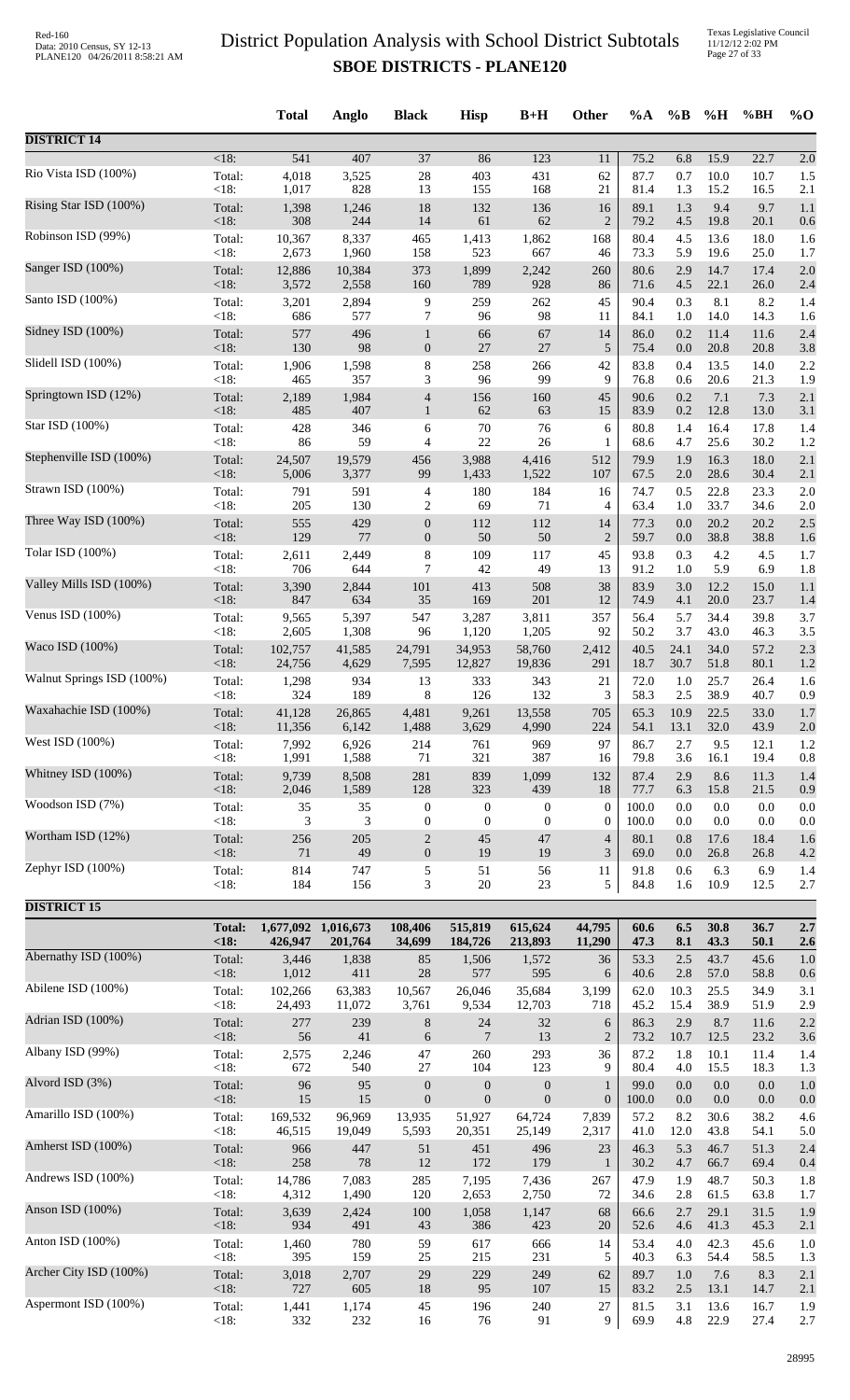Texas Legislative Council 11/12/12 2:02 PM Page 28 of 33

|                           |                 | <b>Total</b>   | Anglo            | <b>Black</b>        | <b>Hisp</b>      | $B+H$            | Other                              | %A           | $\%B$          | %H           | %BH          | $%$ <sup>O</sup> |
|---------------------------|-----------------|----------------|------------------|---------------------|------------------|------------------|------------------------------------|--------------|----------------|--------------|--------------|------------------|
| <b>DISTRICT 15</b>        |                 |                |                  |                     |                  |                  |                                    |              |                |              |              |                  |
| Baird ISD (100%)          | Total:          | 2,421          | 2,093            | 13                  | 272              | 285              | 43                                 | 86.5         | 0.5            | 11.2         | 11.8         | 1.8              |
|                           | < 18:           | 508            | 407              | $8\,$               | 88               | 96               | $\sqrt{5}$                         | 80.1         | 1.6            | 17.3         | 18.9         | 1.0              |
| Ballinger ISD (100%)      | Total:          | 5,468          | 3,625            | 124                 | 1,667            | 1,776            | 67                                 | 66.3         | 2.3            | 30.5         | 32.5         | 1.2              |
|                           | < 18:           | 1,378          | 729              | 36                  | 607              | 635              | 14                                 | 52.9         | 2.6            | 44.0         | 46.1         | 1.0              |
| Bangs ISD (0%)            | Total:          | $26\,$         | 23               | $\boldsymbol{0}$    | $\boldsymbol{0}$ | $\boldsymbol{0}$ | $\mathfrak{Z}$                     | 88.5         | 0.0            | 0.0          | 0.0          | 11.5             |
|                           | < 18:           | $\overline{4}$ | $\overline{2}$   | $\boldsymbol{0}$    | $\mathbf{0}$     | $\boldsymbol{0}$ | $\overline{2}$                     | 50.0         | 0.0            | 0.0          | 0.0          | 50.0             |
| Bellevue ISD (100%)       | Total:          | 830            | 786<br>188       | $\boldsymbol{2}$    | 30               | 32               | 12                                 | 94.7         | 0.2            | 3.6          | 3.9          | 1.4              |
| Benjamin ISD (100%)       | < 18:<br>Total: | 201<br>344     | 268              | $\mathbf{1}$<br>7   | 12<br>66         | 13<br>72<br>27   | $\boldsymbol{0}$<br>$\overline{4}$ | 93.5<br>77.9 | 0.5<br>$2.0\,$ | 6.0<br>19.2  | 6.5<br>20.9  | 0.0<br>1.2       |
| Big Spring ISD (100%)     | <18:<br>Total:  | 85<br>29,015   | 55<br>14,031     | $\sqrt{2}$<br>2,350 | $25\,$<br>12,156 | 14,328           | 3<br>656                           | 64.7<br>48.4 | 2.4<br>8.1     | 29.4<br>41.9 | 31.8<br>49.4 | 3.5<br>2.3       |
| Blackwell Cons ISD (100%) | < 18:           | 6,428          | 2,224            | 578                 | 3,643            | 4,088            | 116                                | 34.6         | 9.0            | 56.7         | 63.6         | 1.8              |
|                           | Total:          | 1,036          | 899              | 6                   | 124              | 126              | 11                                 | 86.8         | 0.6            | 12.0         | 12.2         | 1.1              |
| Booker ISD (100%)         | < 18:           | 225            | 169              | $\overline{4}$      | 53               | 54               | $\overline{2}$                     | 75.1         | 1.8            | 23.6         | 24.0         | 0.9              |
|                           | Total:          | 1,718          | 850              | 24                  | 824              | 829              | 39                                 | 49.5         | 1.4            | 48.0         | 48.3         | 2.3              |
| Borden County ISD (100%)  | < 18:           | 518            | 185              | 5                   | 318              | 321              | 12                                 | 35.7         | 1.0            | 61.4         | 62.0         | 2.3              |
|                           | Total:          | 661            | 553              | $\mathbf{1}$        | 98               | 99               | 9                                  | 83.7         | 0.2            | 14.8         | 15.0         | 1.4              |
| Borger ISD (100%)         | <18:            | 143            | 105              | $\mathbf{1}$        | $37\,$           | 38               | $\boldsymbol{0}$                   | 73.4         | 0.7            | 25.9         | 26.6         | 0.0              |
|                           | Total:          | 14,493         | 9,674            | 605                 | 3,817            | 4,360            | 459                                | 66.7         | 4.2            | 26.3         | 30.1         | 3.2              |
| Bovina ISD (100%)         | < 18:           | 3,984          | 2,136            | 228                 | 1,552            | 1,733            | 115                                | 53.6         | 5.7            | 39.0         | 43.5         | 2.9              |
|                           | Total:          | 2,284          | 541              | 19                  | 1,720            | 1,734            | 9                                  | 23.7         | 0.8            | 75.3         | 75.9         | 0.4              |
| Bowie ISD (99%)           | < 18:           | 764            | 123              | $\overline{4}$      | 635              | 639              | $\overline{2}$                     | 16.1         | 0.5            | 83.1         | 83.6         | 0.3              |
|                           | Total:          | 10,377         | 9,226            | 45                  | 924              | 958              | 193                                | 88.9         | 0.4            | 8.9          | 9.2          | 1.9              |
| Boys Ranch ISD (100%)     | <18:            | 2,377          | 1,906            | 32                  | 397              | 422              | 49                                 | 80.2         | 1.3            | 16.7         | 17.8         | 2.1              |
|                           | Total:          | 282            | 229              | 19                  | $30\,$           | 48               | $\sqrt{5}$                         | 81.2         | 6.7            | 10.6         | 17.0         | 1.8              |
| Bronte ISD (100%)         | < 18:           | 162            | 121              | 16                  | 22               | 37               | $\overline{4}$                     | 74.7         | 9.9            | 13.6         | 22.8         | 2.5              |
|                           | Total:          | 1,565          | 1,266            | $\,8\,$             | 270              | 277              | 22                                 | 80.9         | 0.5            | 17.3         | 17.7         | 1.4              |
| Brownfield ISD (100%)     | < 18:           | 370            | 252              | 1                   | 105              | 106              | 12                                 | 68.1         | 0.3            | 28.4         | 28.6         | 3.2              |
|                           | Total:          | 11,009         | 4,857            | 651                 | 5,475            | 6,065            | 87                                 | 44.1         | 5.9            | 49.7         | 55.1         | 0.8              |
|                           | <18:            | 2,826          | 874              | 164                 | 1,808            | 1,933            | 19                                 | 30.9         | 5.8            | 64.0         | 68.4         | 0.7              |
| Bryson ISD (5%)           | Total:          | 61             | 31               | $\mathbf{1}$        | 27               | 28               | $\overline{c}$                     | 50.8         | 1.6            | 44.3         | 45.9         | 3.3              |
|                           | < 18:           | 11             | 4                | $\boldsymbol{0}$    | 7                | $\overline{7}$   | $\boldsymbol{0}$                   | 36.4         | 0.0            | 63.6         | 63.6         | 0.0              |
| Burkburnett ISD (100%)    | Total:          | 22,237         | 17,269           | 1,860               | 2,130            | 3,911            | 1,057                              | 77.7         | 8.4            | 9.6          | 17.6         | 4.8              |
|                           | <18:            | 4,751          | 3,506            | 399                 | 676              | 1,038            | 207                                | 73.8         | 8.4            | 14.2         | 21.8         | 4.4              |
| Bushland ISD (100%)       | Total:          | 5,269          | 4,664            | 64                  | 400              | 461              | 144                                | 88.5         | 1.2            | 7.6          | 8.7          | 2.7              |
|                           | < 18:           | 1,396          | 1,205            | 28                  | 132              | 159              | 32                                 | 86.3         | $2.0\,$        | 9.5          | 11.4         | 2.3              |
| Callisburg ISD (100%)     | Total:          | 6,892          | 6,430            | 44                  | 296              | 339              | 123                                | 93.3         | 0.6            | 4.3          | 4.9          | 1.8              |
|                           | $<18$ :         | 1,422          | 1,260            | 24                  | 116              | 139              | 23                                 | 88.6         | 1.7            | 8.2          | 9.8          | 1.6              |
| Canadian ISD (100%)       | Total:          | 3,643          | 2,514            | 14                  | 1,070            | 1,079            | 50                                 | 69.0         | 0.4            | 29.4         | 29.6         | 1.4              |
|                           | < 18:           | 1,081          | 604              | 9                   | 460              | 466              | 11                                 | 55.9         | $0.8\,$        | 42.6         | 43.1         | 1.0              |
| Canyon ISD (100%)         | Total:          | 51,224         | 41,943           | 1,077               | 6,929            | 7,907            | 1,374                              | 81.9         | 2.1            | 13.5         | 15.4         | 2.7              |
|                           | <18:            | 12,988         | 9,699            | 428                 | 2,565            | 2,929            | 360                                | 74.7         | 3.3            | 19.7         | 22.6         | 2.8              |
| Channing ISD (100%)       | Total:          | 810            | 605              | 22                  | 158              | 179              | 26                                 | 74.7         | 2.7            | 19.5         | 22.1         | 3.2              |
|                           | < 18:           | 301            | 199              | 18                  | 78               | 95               | 7                                  | 66.1         | $6.0\,$        | 25.9         | 31.6         | 2.3              |
| Childress ISD (100%)      | Total:          | 7,011          | 4,300            | 723                 | 1,881            | 2,582            | 129                                | 61.3         | 10.3           | 26.8         | 36.8         | 1.8              |
| Chillicothe ISD (100%)    | <18:            | 1,497          | 878              | 106                 | 491              | 585              | 34                                 | 58.7         | 7.1            | 32.8         | 39.1         | 2.3              |
|                           | Total:          | 1,185          | 839              | 51                  | 287              | 325              | 21                                 | 70.8         | 4.3            | 24.2         | 27.4         | 1.8              |
| Christoval ISD (100%)     | < 18:           | 287            | 153              | 19                  | 116              | 127              | $\tau$                             | 53.3         | 6.6            | 40.4         | 44.3         | 2.4              |
|                           | Total:          | 2,300          | 1,932            | 18                  | 322              | 338              | 30                                 | 84.0         | 0.8            | 14.0         | 14.7         | 1.3              |
| Cisco ISD $(0\%)$         | < 18:           | 510            | 396              | $8\,$               | $\mathbf{98}$    | 104              | 10                                 | 77.6         | 1.6            | 19.2         | 20.4         | 2.0              |
|                           | Total:          | 9              | 9                | $\boldsymbol{0}$    | $\boldsymbol{0}$ | $\boldsymbol{0}$ | $\boldsymbol{0}$                   | 100.0        | 0.0            | 0.0          | 0.0          | 0.0              |
| City View ISD (100%)      | < 18:           | 3              | 3                | $\boldsymbol{0}$    | $\mathbf{0}$     | $\theta$         | $\boldsymbol{0}$                   | 100.0        | 0.0            | 0.0          | 0.0          | 0.0              |
|                           | Total:          | 4,775          | 3,413            | 470                 | 698              | 1,140            | 222                                | 71.5         | 9.8            | 14.6         | 23.9         | 4.6              |
| Clarendon ISD (100%)      | <18:            | 1,176          | 703              | 187                 | 258              | 422              | 51                                 | 59.8         | 15.9           | 21.9         | 35.9         | 4.3              |
|                           | Total:          | 3,187          | 2,694            | 180                 | 264              | 441              | 52                                 | 84.5         | 5.6            | 8.3          | 13.8         | 1.6              |
| Claude ISD (100%)         | <18:            | 636            | 475              | 68                  | 84               | 152              | 9                                  | 74.7         | 10.7           | 13.2         | 23.9         | 1.4              |
|                           | Total:          | 1,830          | 1,658            | 14                  | 121              | 135              | 37                                 | 90.6         | 0.8            | 6.6          | 7.4          | 2.0              |
| Clyde Cons ISD (100%)     | <18:            | 414            | 346              | 9                   | 51               | 60               | $\,8\,$                            | 83.6         | 2.2            | 12.3         | 14.5         | 1.9              |
|                           | Total:          | 12,567         | 8,321            | 1,845               | 2,262            | 4,082            | 164                                | 66.2         | 14.7           | 18.0         | 32.5         | 1.3              |
|                           | < 18:           | 1,953          | 1,667            | 39                  | 217              | 247              | 39                                 | 85.4         | 2.0            | 11.1         | 12.6         | 2.0              |
| Coahoma ISD (100%)        | Total:          | 3,513          | 2,752            | 31                  | 686              | 715              | 46                                 | 78.3         | 0.9            | 19.5         | 20.4         | 1.3              |
|                           | <18:            | 823            | 560              | 17                  | 240              | 255              | 8                                  | 68.0         | 2.1            | 29.2         | 31.0         | 1.0              |
| Coleman ISD (100%)        | Total:          | 5,305          | 4,126            | 175                 | 938              | 1,094            | 85                                 | 77.8         | 3.3            | 17.7         | 20.6         | 1.6              |
|                           | < 18:           | 1,252          | 852              | 63                  | 333              | 383              | 17                                 | 68.1         | 5.0            | 26.6         | 30.6         | 1.4              |
| Collinsville ISD (0%)     | Total:          | 9              | 9                | $\boldsymbol{0}$    | $\boldsymbol{0}$ | $\boldsymbol{0}$ | $\boldsymbol{0}$                   | 100.0        | $0.0\,$        | $0.0\,$      | 0.0          | 0.0              |
|                           | < 18:           | $\mathbf{0}$   | $\boldsymbol{0}$ | $\boldsymbol{0}$    | $\mathbf{0}$     | $\mathbf{0}$     | $\boldsymbol{0}$                   | 0.0          | 0.0            | 0.0          | 0.0          | 0.0              |
| Colorado ISD (100%)       | Total:          | 7,498          | 3,407            | 1,042               | 2,991            | 4,011            | 80                                 | 45.4         | 13.9           | 39.9         | 53.5         | 1.1              |
|                           | < 18:           | 1,361          | 580              | 93                  | 692              | 770              | 11                                 | 42.6         | 6.8            | 50.8         | 56.6         | 0.8              |
| Cotton Center ISD (100%)  | Total:<br><18:  | 388            | 230<br>56        | 14                  | 143<br>44        | 156<br>48        | $\overline{2}$                     | 59.3         | 3.6            | 36.9         | 40.2         | 0.5              |
| Crosbyton Cons ISD (100%) | Total:          | 104<br>2,248   | 1,064            | $\sqrt{5}$<br>111   | 1,072            | 1,172            | $\boldsymbol{0}$<br>12             | 53.8<br>47.3 | 4.8<br>4.9     | 42.3<br>47.7 | 46.2<br>52.1 | 0.0<br>0.5       |
| Cross Plains ISD (77%)    | < 18:           | 589            | 191              | 41                  | 360              | 395              | 3                                  | 32.4         | 7.0            | 61.1         | 67.1         | 0.5              |
|                           | Total:          | 2,046          | 1,913            | 5                   | 93               | 98               | 35                                 | 93.5         | $0.2\,$        | 4.5          | 4.8          | 1.7              |
| Crowell ISD (100%)        | < 18:           | 422            | 375              | $\overline{4}$      | 37               | 41               | 6                                  | 88.9         | 0.9            | 8.8          | 9.7          | 1.4              |
|                           | Total:          | 1,372          | 1,117            | 54                  | 190              | 244              | 11                                 | 81.4         | 3.9            | 13.8         | 17.8         | 0.8              |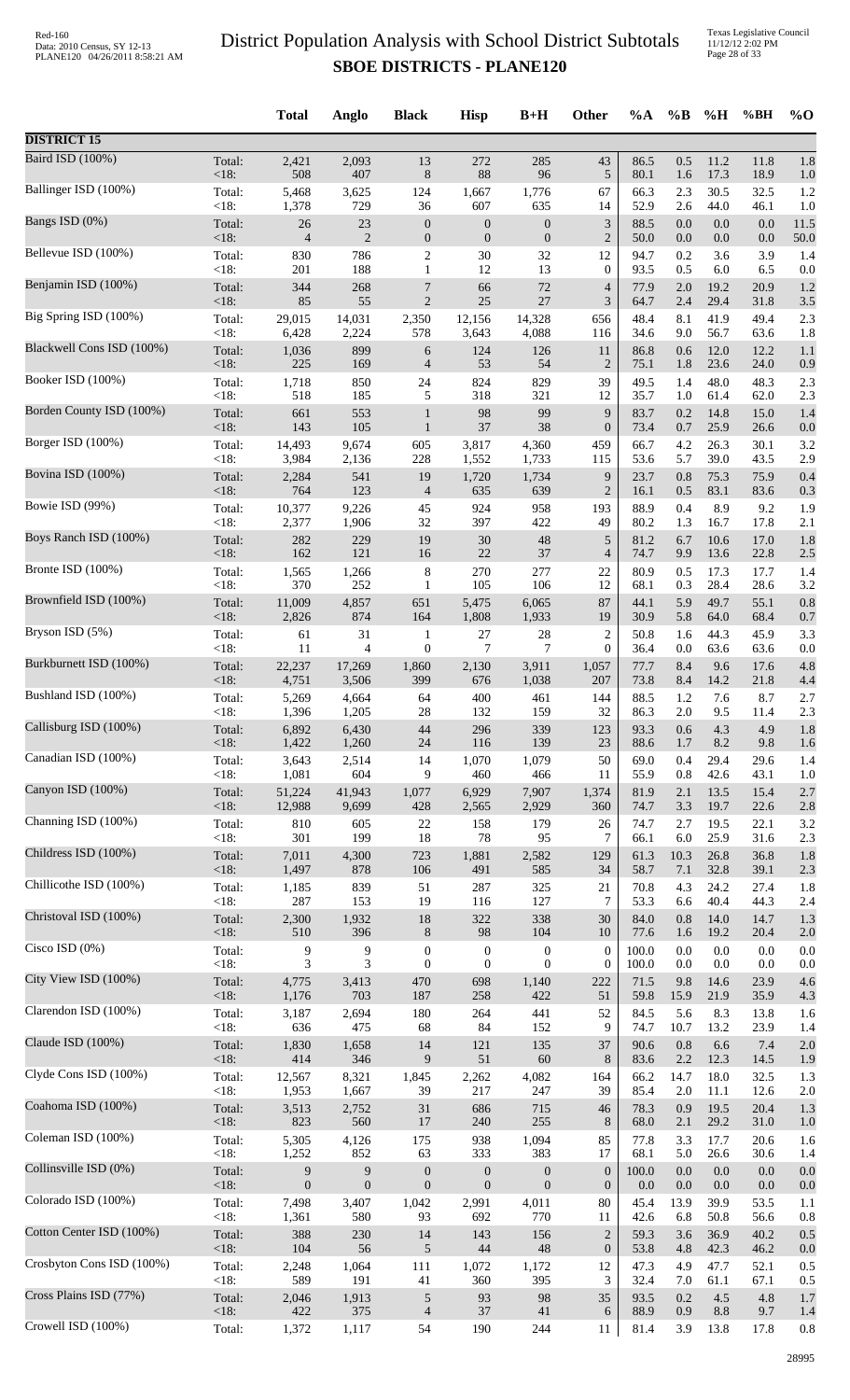Texas Legislative Council 11/12/12 2:02 PM Page 29 of 33

|                              |                | <b>Total</b> | Anglo        | <b>Black</b>     | <b>Hisp</b>      | $B+H$          | Other            | $\%A$        | $\%$ B     | %H         | %BH          | $\%$ O     |
|------------------------------|----------------|--------------|--------------|------------------|------------------|----------------|------------------|--------------|------------|------------|--------------|------------|
| <b>DISTRICT 15</b>           |                |              |              |                  |                  |                |                  |              |            |            |              |            |
| Dalhart ISD (100%)           | $<18$ :        | 281          | 196          | 23               | 59               | 82             | 3                | 69.8         | 8.2        | 21.0       | 29.2         | 1.1        |
|                              | Total:         | 10,235       | 6,160        | 538              | 3,377            | 3,893          | 182              | 60.2         | 5.3        | 33.0       | 38.0         | 1.8        |
|                              | <18:           | 2,576        | 1,379        | $60\,$           | 1,092            | 1,138          | 59               | 53.5         | 2.3        | 42.4       | 44.2         | 2.3        |
| Darrouzett ISD (100%)        | Total:         | 471          | 382          | $\sqrt{2}$       | 79               | 81             | $\,$ 8 $\,$      | 81.1         | 0.4        | 16.8       | 17.2         | 1.7        |
|                              | <18:           | 135          | 87           | $\overline{2}$   | 43               | 45             | 3                | 64.4         | 1.5        | 31.9       | 33.3         | 2.2        |
| Dawson ISD (Dawson) (100%)   | Total:         | 398          | 238          | $\,$ 8 $\,$      | 159              | 160            | $\boldsymbol{0}$ | 59.8         | $2.0\,$    | 39.9       | 40.2         | 0.0        |
|                              | <18:           | 120          | 53           | $\sqrt{5}$       | 66               | 67             | $\boldsymbol{0}$ | 44.2         | 4.2        | 55.0       | 55.8         | 0.0        |
| Denver City ISD (100%)       | Total:         | 5,798        | 2,112        | 96               | 3,542            | 3,612          | 74               | 36.4         | 1.7        | 61.1       | 62.3         | 1.3        |
| Dimmitt ISD (100%)           | <18:           | 1,838        | 442          | 37               | 1,360            | 1,381          | 15               | 24.0         | $2.0\,$    | 74.0       | 75.1         | 0.8        |
|                              | Total:         | 5,518        | 1,752        | 127              | 3,588            | 3,703          | 63               | 31.8         | 2.3        | 65.0       | 67.1         | 1.1        |
| Dumas ISD (100%)             | <18:           | 1,762        | 323          | 47               | 1,377            | 1,419          | 20               | 18.3         | 2.7        | 78.1       | 80.5         | 1.1        |
|                              | Total:         | 19,719       | 7,192        | 380              | 10,592           | 10,899         | 1,628            | 36.5         | 1.9        | 53.7       | 55.3         | 8.3        |
| Electra ISD (100%)           | <18:           | 6,317        | 1,486        | 119              | 4,130            | 4,214          | 617              | 23.5         | 1.9        | 65.4       | 66.7         | 9.8        |
|                              | Total:         | 3,174        | 2,541        | 204              | 388              | 582            | 51               | 80.1         | 6.4        | 12.2       | 18.3         | 1.6        |
| Era ISD (100%)               | $<18$ :        | 765          | 505          | 88               | 166              | 249            | 11               | 66.0         | 11.5       | 21.7       | 32.5         | 1.4        |
|                              | Total:         | 1,764        | 1,589        | 9                | 106              | 115            | 60               | 90.1         | 0.5        | $6.0\,$    | 6.5          | 3.4        |
| Eula ISD (100%)              | <18:<br>Total: | 435          | 373          | 7                | 37               | 44             | 18<br>54         | 85.7         | 1.6<br>4.2 | 8.5<br>9.4 | 10.1<br>13.4 | 4.1        |
|                              | <18:           | 2,586<br>597 | 2,185<br>435 | 108<br>53        | 244<br>94        | 347<br>144     | 18               | 84.5<br>72.9 | 8.9        | 15.7       | 24.1         | 2.1<br>3.0 |
| Farwell ISD (100%)           | Total:         | 2,328        | 1,351        | 36               | 929              | 962            | 15               | 58.0         | 1.5        | 39.9       | 41.3         | 0.6        |
|                              | <18:           | 688          | 312          | 10               | 364              | 372            | 4                | 45.3         | 1.5        | 52.9       | 54.1         | 0.6        |
| Floydada ISD (100%)          | Total:         | 3,955        | 1,654        | 180              | 2,119            | 2,283          | 18               | 41.8         | 4.6        | 53.6       | 57.7         | 0.5        |
|                              | <18:           | 1,135        | 260          | 56               | 828              | 875            | $\boldsymbol{0}$ | 22.9         | 4.9        | 73.0       | 77.1         | 0.0        |
| Follett ISD (100%)           | Total:         | 614          | 520          | $\sqrt{5}$       | 79               | 84             | 10               | 84.7         | 0.8        | 12.9       | 13.7         | 1.6        |
|                              | <18:           | 161          | 125          | $\overline{4}$   | $28\,$           | 32             | 4                | 77.6         | 2.5        | 17.4       | 19.9         | 2.5        |
| Forestburg ISD (100%)        | Total:         | 1,033        | 954          | $\overline{c}$   | 65               | 67             | 12               | 92.4         | 0.2        | 6.3        | 6.5          | 1.2        |
|                              | <18:           | 213          | 183          | $\mathbf{1}$     | $24\,$           | 25             | 5                | 85.9         | 0.5        | 11.3       | 11.7         | 2.3        |
| Forsan ISD (100%)            | Total:         | 2,198        | 1,823        | 31               | 325              | 339            | 36               | 82.9         | 1.4        | 14.8       | 15.4         | 1.6        |
| Fort Elliott Cons ISD (100%) | <18:           | 547          | 424          | 15               | 116              | 120            | 3                | 77.5         | 2.7        | 21.2       | 21.9         | 0.5        |
|                              | Total:         | 841          | 736          | 9                | 84               | 88             | 17               | 87.5         | 1.1        | 10.0       | 10.5         | 2.0        |
| Frenship ISD (100%)          | <18:           | 196          | 147          | $\overline{7}$   | 43               | 47             | $\overline{2}$   | 75.0         | 3.6        | 21.9       | 24.0         | 1.0        |
|                              | Total:         | 42,332       | 28,607       | 1,890            | 10,199           | 11,884         | 1,841            | 67.6         | 4.5        | 24.1       | 28.1         | 4.3        |
| Friona ISD (100%)            | <18:           | 11,378       | 6,576        | 713              | 3,681            | 4,246          | 556              | 57.8         | 6.3        | 32.4       | 37.3         | 4.9        |
|                              | Total:         | 5,085        | 1,678        | $81\,$           | 3,314            | 3,367          | 40               | 33.0         | 1.6        | 65.2       | 66.2         | 0.8        |
| Gainesville ISD (100%)       | <18:           | 1,586        | 321          | 25               | 1,246            | 1,258          | 7                | 20.2         | 1.6        | 78.6       | 79.3         | 0.4        |
|                              | Total:         | 18,333       | 11,951       | 1,181            | 4,734            | 5,858          | 524              | 65.2         | 6.4        | 25.8       | 32.0         | 2.9        |
| Gold-Burg ISD (100%)         | $<18$ :        | 5,079        | 2,393        | 490              | 2,081            | 2,536          | 150              | 47.1         | 9.6        | 41.0       | 49.9         | 3.0        |
|                              | Total:         | 728          | 647          | $\overline{2}$   | $60\,$           | 61             | $20\,$           | 88.9         | 0.3        | 8.2        | 8.4          | 2.7        |
|                              | <18:           | 153          | 124          | $\mathbf{1}$     | 22               | 23             | 6                | 81.0         | 0.7        | 14.4       | 15.0         | 3.9        |
| Grady ISD (100%)             | Total:         | 553          | 368          | 9                | 170              | 179            | 6                | 66.5         | 1.6        | 30.7       | 32.4         | 1.1        |
|                              | <18:           | 171          | 105          | $\overline{4}$   | 61               | 65             | 1                | 61.4         | 2.3        | 35.7       | 38.0         | 0.6        |
| Graham ISD (100%)            | Total:         | 13,557       | 10,970       | 195              | 2,226            | 2,395          | 192              | 80.9         | 1.4        | 16.4       | 17.7         | 1.4        |
|                              | $<18$ :        | 3,255        | 2,282        | 73               | 860              | 919            | 54               | 70.1         | 2.2        | 26.4       | 28.2         | 1.7        |
| Grandview-Hopkins ISD (100%) | Total:         | 111          | 108          | $\mathfrak{Z}$   | $\boldsymbol{0}$ | 3              | $\boldsymbol{0}$ | 97.3         | 2.7        | 0.0        | 2.7          | 0.0        |
|                              | <18:           | 18           | 18           | $\mathbf{0}$     | $\overline{0}$   | $\theta$       | $\boldsymbol{0}$ | 100.0        | 0.0        | 0.0        | 0.0          | 0.0        |
| Grape Creek ISD (100%)       | Total:         | 5,842        | 4,143        | $78\,$           | 1,549            | 1,599          | 100              | 70.9         | 1.3        | 26.5       | 27.4         | 1.7        |
|                              | <18:           | 1,492        | 900          | $44\,$           | 542              | 572            | 20               | 60.3         | 2.9        | 36.3       | 38.3         | 1.3        |
| Greenwood ISD (100%)         | Total:         | 7,217        | 5,098        | $60\,$           | 1,979            | 2,017          | 102              | 70.6         | 0.8        | 27.4       | 27.9         | 1.4        |
| Groom ISD (100%)             | <18:           | 2,176        | 1,362        | 30               | 771              | 787            | 27               | 62.6         | 1.4        | 35.4       | 36.2         | 1.2        |
|                              | Total:         | 743          | 671          | $\boldsymbol{7}$ | 48               | 55             | 17               | 90.3         | 0.9        | 6.5        | 7.4          | 2.3        |
| Gruver ISD (100%)            | <18:           | 156          | 129          | 5                | 18               | 23             | $\overline{4}$   | 82.7         | $3.2\,$    | 11.5       | 14.7         | 2.6        |
|                              | Total:         | 1,767        | 1,077        | $22\,$           | 662              | 684            | 6                | 61.0         | 1.2        | 37.5       | 38.7         | 0.3        |
| Guthrie CSD (100%)           | <18:           | 528          | 276          | $\tau$           | 244              | 251            | $\mathbf{1}$     | 52.3         | 1.3        | 46.2       | 47.5         | 0.2        |
|                              | Total:         | 274          | 237          | $\boldsymbol{0}$ | 32               | 32             | $\sqrt{5}$       | 86.5         | 0.0        | 11.7       | 11.7         | 1.8        |
| Hale Center ISD (100%)       | <18:           | 64           | 52           | $\boldsymbol{0}$ | 11               | 11             | $\mathbf{1}$     | 81.3         | 0.0        | 17.2       | 17.2         | 1.6        |
|                              | Total:         | 2,869        | 1,088        | 127              | 1,647            | 1,760          | 21               | 37.9         | 4.4        | 57.4       | 61.3         | 0.7        |
|                              | <18:           | 854          | 194          | 52               | 613              | 656            | 4                | 22.7         | 6.1        | 71.8       | 76.8         | 0.5        |
| Hamlin ISD (100%)            | Total:         | 2,499        | 1,622        | 217              | 660              | 855            | 22               | 64.9         | 8.7        | 26.4       | 34.2         | 0.9        |
|                              | <18:           | 646          | 361          | 62               | 233              | 281            | $\overline{4}$   | 55.9         | 9.6        | 36.1       | 43.5         | 0.6        |
| Happy ISD (100%)             | Total:         | 1,073        | 873          | 11               | 178              | 187            | 13               | 81.4         | 1.0        | 16.6       | 17.4         | 1.2        |
|                              | <18:           | 293          | 219          | $\overline{4}$   | 65               | 68             | 6                | 74.7         | 1.4        | 22.2       | 23.2         | 2.0        |
| Harrold ISD (100%)           | Total:         | 129          | 113          | $\overline{4}$   | $\sqrt{6}$       | 10             | 6                | 87.6         | 3.1        | 4.7        | 7.8          | 4.7        |
|                              | <18:           | 25           | 19           | $\mathbf{2}$     | $\overline{2}$   | $\overline{4}$ | $\overline{2}$   | 76.0         | 8.0        | 8.0        | 16.0         | 8.0        |
| Hart ISD (100%)              | Total:         | 1,496        | 401          | 40               | 1,054            | 1,087          | $\,8\,$          | 26.8         | 2.7        | 70.5       | 72.7         | 0.5        |
|                              | <18:           | 459          | 74           | 19               | 370              | 383            | $\overline{c}$   | 16.1         | 4.1        | 80.6       | 83.4         | 0.4        |
| Hartley ISD (100%)           | Total:         | 886          | 508          | $\overline{4}$   | 365              | 369            | 9                | 57.3         | 0.5        | 41.2       | 41.6         | 1.0        |
|                              | <18:           | 316          | 157          | $\mathbf{0}$     | 155              | 155            | $\overline{4}$   | 49.7         | 0.0        | 49.1       | 49.1         | 1.3        |
| Haskell Cons ISD (100%)      | Total:         | 4,356        | 2,966        | 220              | 1,104            | 1,303          | 87               | 68.1         | 5.1        | 25.3       | 29.9         | 2.0        |
| Hawley ISD (100%)            | <18:           | 935          | 509          | 67               | 356              | 406            | 20               | 54.4         | 7.2        | 38.1       | 43.4         | 2.1        |
|                              | Total:         | 3,220        | 2,827        | 31               | 311              | 337            | 56               | 87.8         | 1.0        | 9.7        | 10.5         | 1.7        |
| Hedley ISD (100%)            | <18:           | 816          | 666          | $17\,$           | 126              | 139            | 11               | 81.6         | 2.1        | 15.4       | 17.0         | 1.3        |
|                              | Total:         | 584          | 525          | $\sqrt{2}$       | 51               | 53             | 6                | 89.9         | 0.3        | 8.7        | 9.1          | 1.0        |
| Henrietta ISD (100%)         | <18:           | 131          | 110          | $\boldsymbol{0}$ | 21               | $21\,$         | $\boldsymbol{0}$ | 84.0         | 0.0        | 16.0       | 16.0         | 0.0        |
|                              | Total:         | 5,658        | 5,249        | 37               | 223              | 257            | 152              | 92.8         | 0.7        | 3.9        | 4.5          | 2.7        |
|                              | <18:           | 1,273        | 1,126        | 15               | 91               | 104            | 43               | 88.5         | 1.2        | 7.1        | 8.2          | 3.4        |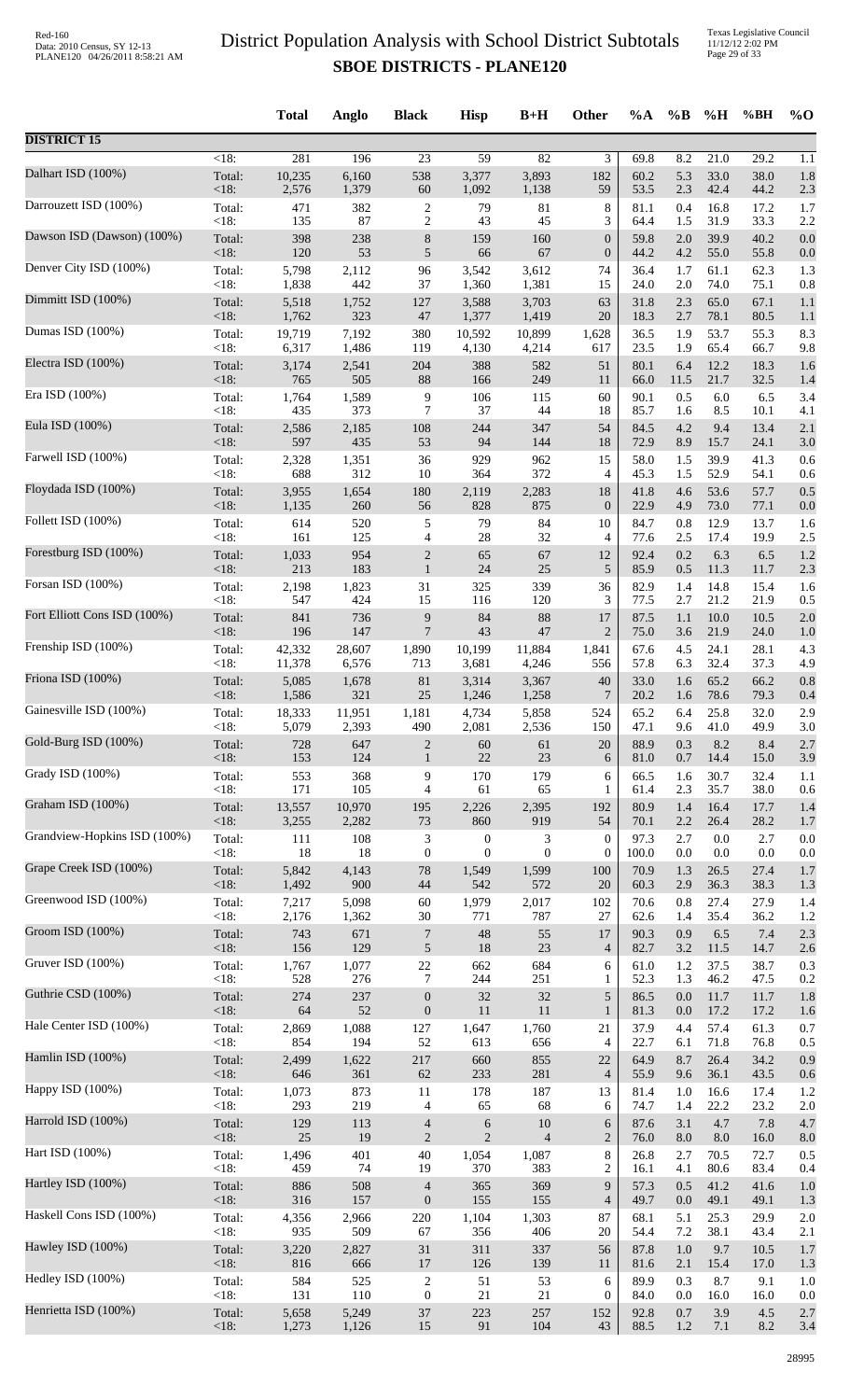|                                   |         | <b>Total</b>   | Anglo          | <b>Black</b>     | <b>Hisp</b>      | $B+H$            | Other            | %A    | $\%$ B | %H   | %BH     | $\%$ O |
|-----------------------------------|---------|----------------|----------------|------------------|------------------|------------------|------------------|-------|--------|------|---------|--------|
| <b>DISTRICT 15</b>                |         |                |                |                  |                  |                  |                  |       |        |      |         |        |
| Hereford ISD (100%)               | Total:  | 19,135         | 5,724          | 296              | 13,024           | 13,219           | 192              | 29.9  | 1.5    | 68.1 | 69.1    | 1.0    |
| Hermleigh ISD (100%)              | < 18:   | 6,186          | 1,132          | 118              | 4,954            | 5,007            | 47               | 18.3  | 1.9    | 80.1 | 80.9    | 0.8    |
|                                   | Total:  | 751            | 555            | 15               | 173              | 186              | 10               | 73.9  | 2.0    | 23.0 | 24.8    | 1.3    |
| Higgins ISD (100%)                | <18:    | 186            | 118            | $\overline{4}$   | 63               | 66               | $\overline{2}$   | 63.4  | 2.2    | 33.9 | 35.5    | 1.1    |
|                                   | Total:  | 549            | 497            | $\mathbf{1}$     | 38               | 39               | 13               | 90.5  | 0.2    | 6.9  | 7.1     | 2.4    |
| Highland ISD (100%)               | <18:    | 106            | 91             | 1                | 11               | 12               | 3                | 85.8  | 0.9    | 10.4 | 11.3    | 2.8    |
|                                   | Total:  | 362            | 329            | $\mathbf{0}$     | 33               | 33               | $\mathbf{0}$     | 90.9  | 0.0    | 9.1  | 9.1     | 0.0    |
|                                   | < 18:   | 91             | 83             | $\boldsymbol{0}$ | 8                | $\,$ 8 $\,$      | $\boldsymbol{0}$ | 91.2  | 0.0    | 8.8  | 8.8     | 0.0    |
| Highland Park ISD (Potter) (100%) | Total:  | 8,463          | 3,866          | 2,135            | 2,369            | 4,493            | 104              | 45.7  | 25.2   | 28.0 | 53.1    | 1.2    |
|                                   | <18:    | 988            | 632            | 49               | 293              | 338              | 18               | 64.0  | 5.0    | 29.7 | 34.2    | 1.8    |
| Holliday ISD (100%)               | Total:  | 4,553          | 4,261          | 38               | 196              | 229              | 63               | 93.6  | 0.8    | 4.3  | 5.0     | 1.4    |
|                                   | <18:    | 1,048          | 947            | $21\,$           | 70               | 88               | 13               | 90.4  | 2.0    | 6.7  | 8.4     | 1.2    |
| Idalou ISD (100%)                 | Total:  | 3,852          | 2,267          | 56               | 1,510            | 1,555            | 30               | 58.9  | 1.5    | 39.2 | 40.4    | 0.8    |
| Iowa Park Cons ISD (100%)         | <18:    | 1,071          | 544            | 27               | 503              | 520              | 7                | 50.8  | 2.5    | 47.0 | 48.6    | 0.7    |
|                                   | Total:  | 13,494         | 10,020         | 1,464            | 1,751            | 3,193            | 281              | 74.3  | 10.8   | 13.0 | 23.7    | 2.1    |
| Ira ISD (100%)                    | <18:    | 2,318          | 1,988          | 39               | 231              | 260              | 70               | 85.8  | 1.7    | 10.0 | 11.2    | 3.0    |
|                                   | Total:  | 579            | 469            | 5                | 104              | 108              | $\overline{2}$   | 81.0  | 0.9    | 18.0 | 18.7    | 0.3    |
| Jacksboro ISD (0%)                | <18:    | 141            | 98             | $\overline{c}$   | 40               | $42\,$           | 1                | 69.5  | 1.4    | 28.4 | 29.8    | 0.7    |
|                                   | Total:  | $\,8$          | $\,$ 8 $\,$    | $\boldsymbol{0}$ | $\boldsymbol{0}$ | $\boldsymbol{0}$ | $\boldsymbol{0}$ | 100.0 | 0.0    | 0.0  | 0.0     | 0.0    |
|                                   | <18:    | $\overline{0}$ | $\overline{0}$ | $\mathbf{0}$     | $\overline{0}$   | $\overline{0}$   | $\boldsymbol{0}$ | 0.0   | 0.0    | 0.0  | 0.0     | 0.0    |
| Jayton-Girard ISD (100%)          | Total:  | 770            | 637            | 10               | 117              | 123              | 10               | 82.7  | 1.3    | 15.2 | 16.0    | 1.3    |
|                                   | <18:    | 175            | 119            | 5                | 50               | 53               | 3                | 68.0  | 2.9    | 28.6 | 30.3    | 1.7    |
| Jim Ned Cons ISD (100%)           | Total:  | 5,629          | 5,086          | 46               | 412              | 454              | 89               | 90.4  | 0.8    | 7.3  | 8.1     | 1.6    |
|                                   | <18:    | 1,367          | 1,173          | $20\,$           | 153              | 170              | 24               | 85.8  | 1.5    | 11.2 | 12.4    | 1.8    |
| Kelton ISD (100%)                 | Total:  | 155            | 133            | $\boldsymbol{0}$ | 22               | 22               | $\boldsymbol{0}$ | 85.8  | 0.0    | 14.2 | 14.2    | 0.0    |
| Klondike ISD (100%)               | <18:    | 44             | 33             | $\boldsymbol{0}$ | 11               | 11               | $\boldsymbol{0}$ | 75.0  | 0.0    | 25.0 | 25.0    | 0.0    |
|                                   | Total:  | 721            | 479            | $\overline{4}$   | 233              | 237              | $\sqrt{5}$       | 66.4  | 0.6    | 32.3 | 32.9    | 0.7    |
| Knox City-O'Brien ISD (100%)      | <18:    | 231            | 132            | $\mathbf{1}$     | 98               | 99               | $\boldsymbol{0}$ | 57.1  | 0.4    | 42.4 | 42.9    | 0.0    |
|                                   | Total:  | 1,557          | 1,007          | 100              | 435              | 527              | 23               | 64.7  | 6.4    | 27.9 | 33.8    | 1.5    |
| Kress ISD (100%)                  | <18:    | 374            | 200            | 36               | 138              | 169              | 5                | 53.5  | 9.6    | 36.9 | 45.2    | 1.3    |
|                                   | Total:  | 1,256          | 619            | 55               | 580              | 631              | 6                | 49.3  | 4.4    | 46.2 | 50.2    | 0.5    |
|                                   | <18:    | 311            | 101            | 19               | 193              | 210              | $\boldsymbol{0}$ | 32.5  | 6.1    | 62.1 | 67.5    | 0.0    |
| Lamesa ISD (100%)                 | Total:  | 12,585         | 4,689          | 969              | 6,874            | 7,776            | 120              | 37.3  | 7.7    | 54.6 | 61.8    | 1.0    |
|                                   | <18:    | 3,027          | 743            | 192              | 2,106            | 2,256            | 28               | 24.5  | 6.3    | 69.6 | 74.5    | 0.9    |
| Lazbuddie ISD (100%)              | Total:  | 685            | 442            | 10               | 240              | 242              | $\mathbf{1}$     | 64.5  | 1.5    | 35.0 | 35.3    | 0.1    |
|                                   | $<18$ : | 208            | 112            | $\overline{4}$   | 96               | 96               | $\mathbf{0}$     | 53.8  | 1.9    | 46.2 | 46.2    | 0.0    |
| Lefors ISD (100%)                 | Total:  | 621            | 573            | 5                | 32               | 35               | 13               | 92.3  | 0.8    | 5.2  | 5.6     | 2.1    |
|                                   | < 18:   | 140            | 121            | $\overline{2}$   | 17               | 18               | $\mathbf{1}$     | 86.4  | 1.4    | 12.1 | 12.9    | 0.7    |
| Levelland ISD (100%)              | Total:  | 16,422         | 7,918          | 801              | 7,552            | 8,295            | 209              | 48.2  | 4.9    | 46.0 | 50.5    | 1.3    |
| Lindsay ISD (100%)                | <18:    | 4,397          | 1,473          | 235              | 2,681            | 2,874            | 50               | 33.5  | 5.3    | 61.0 | 65.4    | 1.1    |
|                                   | Total:  | 1,937          | 1,780          | 18               | 100              | 114              | 43               | 91.9  | 0.9    | 5.2  | 5.9     | 2.2    |
| Littlefield ISD (100%)            | < 18:   | 569            | 507            | 6                | 45               | 51               | 11               | 89.1  | 1.1    | 7.9  | 9.0     | 1.9    |
|                                   | Total:  | 7,067          | 2,977          | 457              | 3,633            | 4,033            | 57               | 42.1  | 6.5    | 51.4 | 57.1    | 0.8    |
|                                   | <18:    | 2,040          | 593            | 173              | 1,298            | 1,436            | 11               | 29.1  | 8.5    | 63.6 | 70.4    | 0.5    |
| Lockney ISD (100%)                | Total:  | 2,405          | 1,063          | 68               | 1,267            | 1,323            | 19               | 44.2  | 2.8    | 52.7 | 55.0    | 0.8    |
|                                   | <18:    | 709            | 187            | 31               | 494              | 516              | 6                | 26.4  | 4.4    | 69.7 | 72.8    | 0.8    |
| Loop ISD (100%)                   | Total:  | 421            | 255            | $16\,$           | 149              | 163              | 3                | 60.6  | 3.8    | 35.4 | 38.7    | 0.7    |
|                                   | $<18$ : | 121            | 63             | 6                | 52               | 57               | $\mathbf{1}$     | 52.1  | 5.0    | 43.0 | 47.1    | 0.8    |
| Loraine ISD (100%)                | Total:  | 997            | 582            | 32               | 368              | 396              | 19               | 58.4  | 3.2    | 36.9 | 39.7    | 1.9    |
|                                   | <18:    | 256            | 120            | 15               | 124              | 135              | 1                | 46.9  | 5.9    | 48.4 | 52.7    | 0.4    |
| Lorenzo ISD (100%)                | Total:  | 1,575          | 650            | $77$             | 831              | 904              | 21               | 41.3  | 4.9    | 52.8 | 57.4    | 1.3    |
| Lubbock ISD (100%)                | <18:    | 478            | 125            | 31               | 321              | 348              | 5                | 26.2  | 6.5    | 67.2 | 72.8    | 1.0    |
|                                   | Total:  | 187,067        | 98,486         | 19,337           | 64,389           | 82,416           | 6,165            | 52.6  | 10.3   | 34.4 | 44.1    | 3.3    |
| Lubbock-Cooper ISD (100%)         | <18:    | 42,811         | 14,295         | 6,456            | 21,823           | 27,473           | 1,043            | 33.4  | 15.1   | 51.0 | 64.2    | 2.4    |
|                                   | Total:  | 22,352         | 16,383         | 713              | 4,696            | 5,351            | 618              | 73.3  | 3.2    | 21.0 | 23.9    | 2.8    |
| Lueders-Avoca ISD (100%)          | <18:    | 6,166          | 4,174          | 164              | 1,679            | 1,807            | 185              | 67.7  | 2.7    | 27.2 | 29.3    | 3.0    |
|                                   | Total:  | 787            | 685            | 7                | $77\,$           | 84               | 18               | 87.0  | 0.9    | 9.8  | 10.7    | 2.3    |
| McLean ISD (100%)                 | <18:    | 158            | 142            | 3                | 13               | 16               | $\boldsymbol{0}$ | 89.9  | 1.9    | 8.2  | 10.1    | 0.0    |
|                                   | Total:  | 1,177          | 1,034          | 11               | 103              | 114              | 29               | 87.9  | 0.9    | 8.8  | 9.7     | 2.5    |
|                                   | <18:    | 271            | 218            | $8\phantom{1}$   | 41               | 49               | $\overline{4}$   | 80.4  | 3.0    | 15.1 | 18.1    | 1.5    |
| Meadow ISD (100%)                 | Total:  | 922            | 414            | $\boldsymbol{0}$ | 504              | 504              | $\overline{4}$   | 44.9  | 0.0    | 54.7 | 54.7    | 0.4    |
|                                   | < 18:   | 264            | 106            | $\boldsymbol{0}$ | 156              | 156              | $\overline{c}$   | 40.2  | 0.0    | 59.1 | 59.1    | 0.8    |
| Memphis ISD (100%)                | Total:  | 2,862          | 1,680          | 233              | 935              | 1,159            | 23               | 58.7  | 8.1    | 32.7 | 40.5    | 0.8    |
|                                   | <18:    | 759            | 312            | 75               | 372              | 443              | $\overline{4}$   | 41.1  | 9.9    | 49.0 | 58.4    | 0.5    |
| Merkel ISD (100%)                 | Total:  | 6,324          | 5,234          | 127              | 862              | 980              | 110              | 82.8  | 2.0    | 13.6 | 15.5    | 1.7    |
|                                   | <18:    | 1,551          | 1,162          | 74               | 297              | 362              | 27               | 74.9  | 4.8    | 19.1 | 23.3    | 1.7    |
| Miami ISD (100%)                  | Total:  | 842            | 756            | $\overline{4}$   | 73               | 73               | 13               | 89.8  | 0.5    | 8.7  | 8.7     | 1.5    |
|                                   | $<18$ : | 212            | 183            | 3                | 27               | 27               | $\overline{2}$   | 86.3  | 1.4    | 12.7 | 12.7    | 0.9    |
| Midland ISD (100%)                | Total:  | 129,655        | 67,724         | 9,931            | 49,621           | 58,807           | 3,124            | 52.2  | 7.7    | 38.3 | 45.4    | 2.4    |
| Midway ISD (Clay) (93%)           | <18:    | 35,353         | 13,651         | 3,282            | 18,083           | 20,884           | 818              | 38.6  | 9.3    | 51.1 | 59.1    | 2.3    |
|                                   | Total:  | 732            | 696            | $\mathbf{1}$     | 17               | 18               | 18               | 95.1  | 0.1    | 2.3  | $2.5\,$ | 2.5    |
| Miles ISD (100%)                  | <18:    | 137            | 128            | $\boldsymbol{0}$ | 3                | 3                | 6                | 93.4  | 0.0    | 2.2  | 2.2     | 4.4    |
|                                   | Total:  | 1,724          | 1,202          | 10               | 491              | 501              | 21               | 69.7  | 0.6    | 28.5 | 29.1    | 1.2    |
| Montague ISD (100%)               | <18:    | 464            | 285            | 5                | 168              | 173              | 6                | 61.4  | 1.1    | 36.2 | 37.3    | 1.3    |
|                                   | Total:  | 584            | 531            | $\overline{7}$   | 37               | 44               | 9                | 90.9  | 1.2    | 6.3  | $7.5\,$ | 1.5    |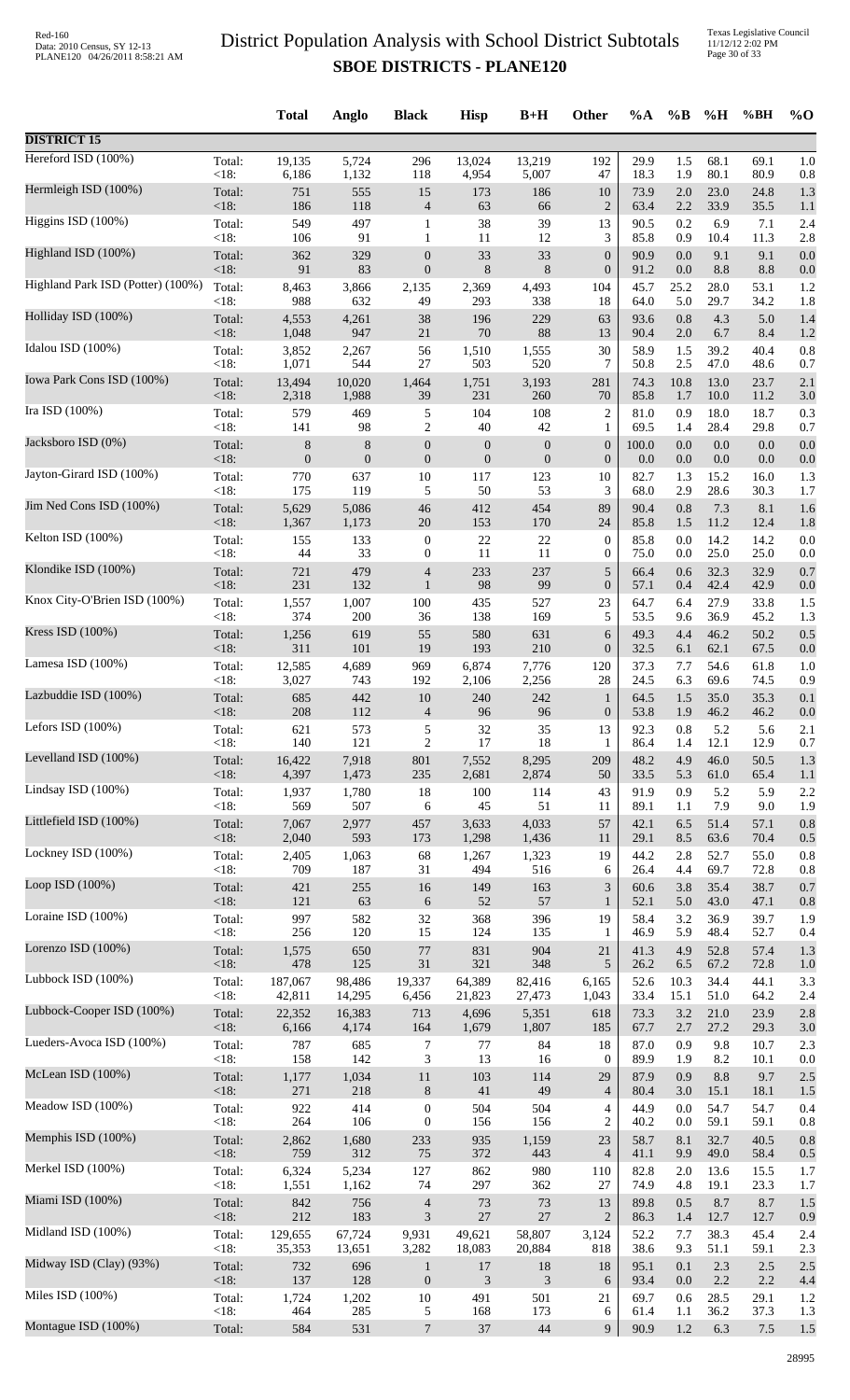Texas Legislative Council 11/12/12 2:02 PM Page 31 of 33

|                                                 |                | <b>Total</b> | Anglo        | <b>Black</b>                | <b>Hisp</b>  | $B+H$        | <b>Other</b>                | $\%A$        | $\%B$      | %H           | %BH          | $%$ <sup>O</sup> |
|-------------------------------------------------|----------------|--------------|--------------|-----------------------------|--------------|--------------|-----------------------------|--------------|------------|--------------|--------------|------------------|
| <b>DISTRICT 15</b>                              |                |              |              |                             |              |              |                             |              |            |              |              |                  |
| Moran ISD (94%)                                 | <18:           | 125          | 108          | 5                           | 11           | 16           | $\mathbf{1}$                | 86.4         | 4.0        | 8.8          | 12.8         | 0.8              |
|                                                 | Total:         | 440          | 390          | 4                           | 47           | 48           | $\overline{c}$              | 88.6         | 0.9        | 10.7         | 10.9         | 0.5              |
|                                                 | <18:           | 89           | 72           | 3                           | 16           | 16           | $\mathbf{1}$                | 80.9         | 3.4        | 18.0         | 18.0         | 1.1              |
| Morton ISD (100%)                               | Total:         | 2,280        | 866          | 100                         | 1,301        | 1,396        | 18                          | 38.0         | 4.4        | 57.1         | 61.2         | 0.8              |
|                                                 | <18:           | 690          | 167          | 23                          | 498          | 519          | $\overline{4}$              | 24.2         | 3.3        | 72.2         | 75.2         | 0.6              |
| Motley County ISD (100%)                        | Total:         | 1,216        | 1,018        | 24                          | 163          | 187          | 11                          | 83.7         | 2.0        | 13.4         | 15.4         | 0.9              |
| Muenster ISD (100%)                             | <18:           | 262          | 186          | $\overline{4}$              | 69           | 73           | 3                           | 71.0         | 1.5        | 26.3         | 27.9         | 1.1              |
|                                                 | Total:         | 2,925        | 2,766        | 6                           | 101          | 107          | 52                          | 94.6         | 0.2        | 3.5          | 3.7          | 1.8              |
| Muleshoe ISD (100%)                             | <18:           | 809          | 739          | $\overline{2}$              | 48           | 50           | 20                          | 91.3         | 0.2        | 5.9          | 6.2          | 2.5              |
|                                                 | Total:         | 6,864        | 2,576        | 103                         | 4,160        | 4,231        | 57                          | 37.5         | 1.5        | 60.6         | 61.6         | 0.8              |
|                                                 | <18:           | 2,136        | 465          | $28\,$                      | 1,641        | 1,653        | 18                          | 21.8         | 1.3        | 76.8         | 77.4         | 0.8              |
| Munday Cons ISD (100%)                          | Total:         | 1,870        | 1,101        | 140                         | 624          | 756          | 13                          | 58.9         | 7.5        | 33.4         | 40.4         | 0.7              |
|                                                 | <18:           | 494          | 194          | 59                          | 242          | 296          | $\overline{4}$              | 39.3         | 11.9       | 49.0         | 59.9         | 0.8              |
| Nazareth ISD (100%)                             | Total:         | 738          | 662          | 3                           | $70\,$       | 73           | 3                           | 89.7         | 0.4        | 9.5          | 9.9          | 0.4              |
|                                                 | <18:           | 219          | 188          | 3                           | 28           | 31           | $\boldsymbol{0}$            | 85.8         | 1.4        | 12.8         | 14.2         | 0.0              |
| New Deal ISD (100%)                             | Total:         | 3,548        | 2,396        | 58                          | 1,047        | 1,099        | 53                          | 67.5         | 1.6        | 29.5         | 31.0         | 1.5              |
| New Home ISD (100%)                             | $<18$ :        | 961          | 517          | 29                          | 407          | 430          | 14                          | 53.8         | 3.0        | 42.4         | 44.7         | 1.5              |
|                                                 | Total:         | 794          | 518          | $\mathbf{1}$                | 272          | 273          | $\ensuremath{\mathfrak{Z}}$ | 65.2         | 0.1        | 34.3         | 34.4         | 0.4              |
| Newcastle ISD (100%)                            | <18:           | 205          | 109          | $\mathbf{1}$                | 95           | 96           | $\mathbf{0}$                | 53.2         | 0.5        | 46.3         | 46.8         | 0.0              |
|                                                 | Total:         | 1,084        | 1,021        | 10                          | 43           | 53           | 10                          | 94.2         | 0.9        | $4.0\,$      | 4.9          | 0.9              |
| Nocona ISD (100%)                               | <18:           | 255          | 228          | $\overline{7}$              | $20\,$       | 27           | $\boldsymbol{0}$            | 89.4         | 2.7        | 7.8          | 10.6         | 0.0              |
|                                                 | Total:         | 4,681        | 3,907        | 43                          | 667          | 699          | 75                          | 83.5         | 0.9        | 14.2         | 14.9         | 1.6              |
|                                                 | <18:           | 1,127        | 817          | 27                          | 268          | 289          | 21                          | 72.5         | 2.4        | 23.8         | 25.6         | 1.9              |
| Northside ISD (Wilbarger) (100%)                | Total:         | 259          | 215          | $\mathbf{1}$                | 40           | 41           | $\mathfrak{Z}$              | 83.0         | 0.4        | 15.4         | 15.8         | 1.2              |
|                                                 | <18:           | 58           | 42           | $\boldsymbol{0}$            | 16           | 16           | $\boldsymbol{0}$            | 72.4         | 0.0        | 27.6         | 27.6         | 0.0              |
| Novice ISD (100%)                               | Total:         | 623          | 577          | $\mathfrak{Z}$              | 37           | 38           | 8                           | 92.6         | 0.5        | 5.9          | 6.1          | 1.3              |
|                                                 | <18:           | 99           | 86           | $\overline{c}$              | 12           | 12           | 1                           | 86.9         | 2.0        | 12.1         | 12.1         | 1.0              |
| O'Donnell ISD (100%)                            | Total:         | 1,277        | 576          | $27\,$                      | 662          | 680          | 21                          | 45.1         | 2.1        | 51.8         | 53.2         | 1.6              |
| Olfen ISD (100%)                                | <18:           | 386          | 135          | 11                          | 234          | 242          | 9                           | 35.0         | 2.8        | 60.6         | 62.7         | 2.3              |
|                                                 | Total:         | 110          | 85           | $\boldsymbol{0}$            | 25           | $25\,$       | $\boldsymbol{0}$            | 77.3         | 0.0        | 22.7         | 22.7         | 0.0              |
| Olney ISD (100%)                                | <18:           | 28           | 15           | $\boldsymbol{0}$            | 13           | 13           | $\boldsymbol{0}$            | 53.6         | 0.0        | 46.4         | 46.4         | 0.0              |
|                                                 | Total:         | 4,260        | 3,325        | 102                         | 761          | 858          | 77                          | 78.1         | 2.4        | 17.9         | 20.1         | 1.8              |
| Olton ISD (100%)                                | <18:           | 1,018        | 669          | 34<br>58                    | 301<br>1,865 | 332<br>1,916 | 17<br>27                    | 65.7<br>39.1 | 3.3<br>1.8 | 29.6<br>58.4 | 32.6<br>60.0 | 1.7              |
|                                                 | Total:<br><18: | 3,193<br>948 | 1,250<br>216 | 26                          | 701          | 722          | 10                          | 22.8         | 2.7        | 73.9         | 76.2         | 0.8<br>1.1       |
| Paducah ISD (100%)                              | Total:         | 1,488        | 1,026        | 142                         | 316          | 450          | 12                          | 69.0         | 9.5        | 21.2         | 30.2         | 0.8              |
|                                                 | $\leq$ 18:     | 350          | 195          | 46                          | 113          | 152          | 3                           | 55.7         | 13.1       | 32.3         | 43.4         | 0.9              |
| Paint Creek ISD (100%)                          | Total:         | 424          | 377          | 4                           | 41           | 44           | 3                           | 88.9         | 0.9        | 9.7          | 10.4         | 0.7              |
|                                                 | $<18$ :        | 72           | 54           | $\mathbf{1}$                | 17           | 18           | $\boldsymbol{0}$            | 75.0         | 1.4        | 23.6         | 25.0         | 0.0              |
| Pampa ISD (100%)                                | Total:         | 20,728       | 13,945       | 1,199                       | 5,238        | 6,377        | 406                         | 67.3         | 5.8        | 25.3         | 30.8         | 2.0              |
| Panhandle ISD (100%)                            | <18:           | 5,170        | 2,841        | 274                         | 1,999        | 2,234        | 95                          | 55.0         | 5.3        | 38.7         | 43.2         | 1.8              |
|                                                 | Total:         | 3,465        | 3,021        | 38                          | 346          | 384          | 60                          | 87.2         | 1.1        | 10.0         | 11.1         | 1.7              |
| Panther Creek Cons ISD (100%)                   | <18:           | 965          | 805          | 19                          | 122          | 141          | 19                          | 83.4         | 2.0        | 12.6         | 14.6         | 2.0              |
|                                                 | Total:         | 1,166        | 1,014        | $\mathfrak{Z}$              | 132          | 135          | 17                          | 87.0         | 0.3        | 11.3         | 11.6         | 1.5              |
| Patton Springs ISD (100%)                       | $<18$ :        | 217          | 159          | $\mathbf{1}$                | 50           | 51           | 7                           | 73.3         | 0.5        | 23.0         | 23.5         | 3.2              |
|                                                 | Total:         | 363          | 275          | 12                          | 78           | 83           | 5                           | 75.8         | 3.3        | 21.5         | 22.9         | 1.4              |
|                                                 | <18:           | 70           | 34           | 5                           | 34           | 34           | $\overline{c}$              | 48.6         | 7.1        | 48.6         | 48.6         | 2.9              |
| Perryton ISD (100%)                             | Total:         | 10,118       | 4,983        | 67                          | 4,957        | 4,990        | 145                         | 49.2         | 0.7        | 49.0         | 49.3         | 1.4              |
|                                                 | $<18$ :        | 3,210        | 1,098        | 36                          | 2,053        | 2,072        | 40                          | 34.2         | 1.1        | 64.0         | 64.5         | 1.2              |
| Petersburg ISD (100%)                           | Total:         | 1,431        | 564          | 33                          | 840          | 865          | $\overline{c}$              | 39.4         | 2.3        | 58.7         | 60.4         | 0.1              |
|                                                 | <18:           | 390          | 109          | 17                          | 271          | 281          | $\mathbf{0}$                | 27.9         | 4.4        | 69.5         | 72.1         | 0.0              |
| Petrolia Cons ISD (100%)                        | Total:         | 3,008        | 2,726        | 33                          | 176          | 205          | 77                          | 90.6         | 1.1        | 5.9          | 6.8          | 2.6              |
| Pilot Point ISD (20%)                           | <18:           | 711          | 602          | 15                          | 75           | 87           | 22                          | 84.7         | 2.1        | 10.5         | 12.2         | 3.1              |
|                                                 | Total:         | 1,598        | 1,341        | 14                          | 213          | 226          | 31                          | 83.9         | 0.9        | 13.3         | 14.1         | 1.9              |
| Plains ISD (100%)                               | <18:           | 352          | 259          | 3                           | 83           | 86           | 7                           | 73.6         | 0.9        | 23.6         | 24.4         | 2.0              |
|                                                 | Total:         | 2,033        | 953          | 6                           | 1,057        | 1,062        | 18                          | 46.9         | 0.3        | 52.0         | 52.2         | 0.9              |
| Plainview ISD (100%)                            | <18:           | 648          | 257          | 6                           | 382          | 387          | $\overline{4}$              | 39.7         | 0.9        | 59.0         | 59.7         | 0.6              |
|                                                 | Total:         | 28,985       | 10,378       | 1,923                       | 16,499       | 18,237       | 370                         | 35.8         | 6.6        | 56.9         | 62.9         | 1.3              |
|                                                 | <18:           | 8,308        | 1,748        | 515                         | 6,065        | 6,468        | 92                          | 21.0         | 6.2        | 73.0         | 77.9         | 1.1              |
| Plemons-Stinnett-Phillips Cons ISD<br>$(100\%)$ | Total:         | 2,678        | 2,300        | 33                          | 269          | 302          | 76                          | 85.9         | 1.2        | 10.0         | 11.3         | 2.8              |
| Post ISD (100%)                                 | <18:           | 674          | 558          | 11                          | 91           | 102          | 14                          | 82.8         | 1.6        | 13.5         | 15.1         | 2.1              |
|                                                 | Total:         | 6,246        | 2,829        | 435                         | 2,973        | 3,371        | 46                          | 45.3         | 7.0        | 47.6         | 54.0         | 0.7              |
|                                                 | <18:           | 1,225        | 488          | 103                         | 639          | 721          | 16                          | 39.8         | 8.4        | 52.2         | 58.9         | 1.3              |
| Prairie Valley ISD (100%)                       | Total:         | 695          | 643          | $\ensuremath{\mathfrak{Z}}$ | 38           | 41           | 11                          | 92.5         | 0.4        | 5.5          | 5.9          | 1.6              |
|                                                 | <18:           | 141          | 113          | $\sqrt{2}$                  | $22\,$       | 24           | $\overline{4}$              | 80.1         | 1.4        | 15.6         | 17.0         | 2.8              |
| Pringle-Morse Cons ISD (100%)                   | Total:         | 407          | 288          | $\mathbf{1}$                | 113          | 114          | 5                           | 70.8         | 0.2        | 27.8         | 28.0         | 1.2              |
|                                                 | <18:           | 115          | 68           | 1                           | 44           | 45           | $\sqrt{2}$                  | 59.1         | 0.9        | 38.3         | 39.1         | 1.7              |
| Quanah ISD (100%)                               | Total:         | 3,169        | 2,291        | 221                         | 621          | 826          | 52                          | 72.3         | 7.0        | 19.6         | 26.1         | 1.6              |
|                                                 | <18:           | 772          | 432          | 76                          | 263          | 327          | 13                          | 56.0         | 9.8        | 34.1         | 42.4         | 1.7              |
| Ralls ISD (100%)                                | Total:         | 2,334        | 987          | 57                          | 1,287        | 1,333        | 14                          | 42.3         | 2.4        | 55.1         | 57.1         | 0.6              |
| River Road ISD (100%)                           | <18:           | 694          | 201          | 18                          | 483          | 491          | $\overline{c}$              | 29.0         | 2.6        | 69.6         | 70.7         | 0.3              |
|                                                 | Total:         | 7,025        | 5,975        | 101                         | 830          | 914          | 136                         | 85.1         | 1.4        | 11.8         | 13.0         | 1.9              |
| Robert Lee ISD (100%)                           | <18:           | 1,782        | 1,382        | 57                          | 317<br>327   | 364          | 36<br>32                    | 77.6         | 3.2        | 17.8         | 20.4         | 2.0              |
|                                                 | Total:         | 1,628        | 1,265        | 5                           |              | 331          |                             | 77.7         | 0.3        | 20.1         | 20.3         | 2.0              |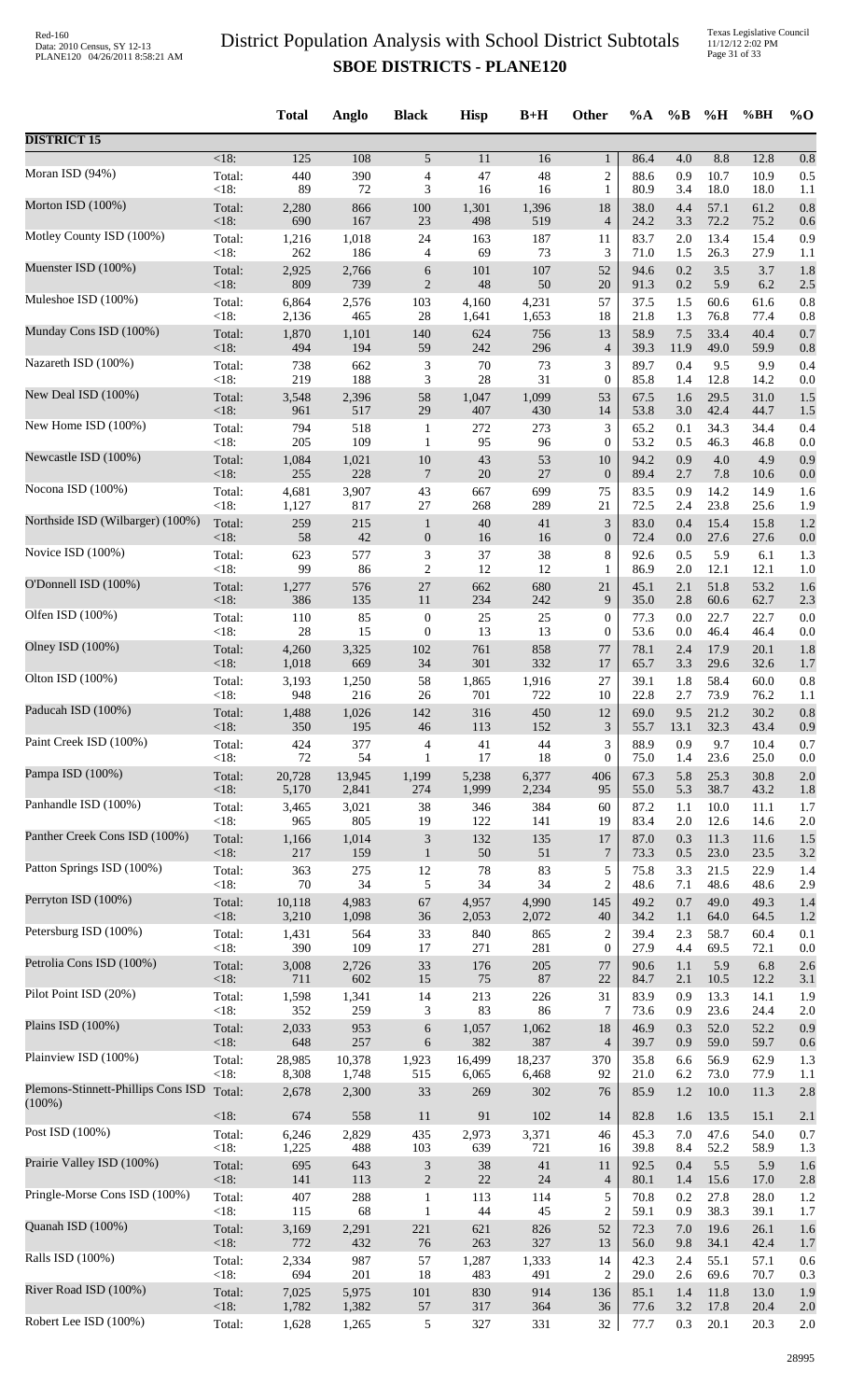|                               |                | <b>Total</b> | Anglo        | <b>Black</b>     | <b>Hisp</b>      | $B+H$            | Other              | $\%A$        | $\%$ B     | %H           | %BH          | $\%$ O     |
|-------------------------------|----------------|--------------|--------------|------------------|------------------|------------------|--------------------|--------------|------------|--------------|--------------|------------|
| <b>DISTRICT 15</b>            |                |              |              |                  |                  |                  |                    |              |            |              |              |            |
| Roby Cons ISD (100%)          | $<18$ :        | 313          | 217          | 2                | 90               | 91               | 5                  | 69.3         | 0.6        | 28.8         | 29.1         | 1.6        |
|                               | Total:         | 1,430        | 1,052        | 35               | 345              | 373              | 5                  | 73.6         | 2.4        | 24.1         | 26.1         | 0.3        |
|                               | <18:           | 354          | 225          | 12               | 123              | 129              | $\mathbf{0}$       | 63.6         | 3.4        | 34.7         | 36.4         | 0.0        |
| Roosevelt ISD (100%)          | Total:         | 5,584        | 3,415        | 228              | 1,866            | 2,080            | 89                 | 61.2         | 4.1        | 33.4         | 37.2         | 1.6        |
|                               | < 18:          | 1,474        | 696          | 70               | 690              | 752              | 26                 | 47.2         | 4.7        | 46.8         | 51.0         | 1.8        |
| Ropes ISD (100%)              | Total:         | 1,243        | 805          | 12               | 416              | 427              | 11                 | 64.8         | 1.0        | 33.5         | 34.4         | 0.9        |
|                               | $<18$ :        | 337          | 207          | $\mathfrak{Z}$   | 125              | 128              | $\overline{2}$     | 61.4         | 0.9        | 37.1         | 38.0         | 0.6        |
| Roscoe ISD (100%)             | Total:         | 1,866        | 1,125        | 47               | 682              | 720              | 21                 | 60.3         | 2.5        | 36.5         | 38.6         | 1.1        |
| Rotan ISD (100%)              | < 18:          | 437          | 218          | 23               | 200              | 215              | $\overline{4}$     | 49.9         | 5.3        | 45.8         | 49.2         | 0.9        |
|                               | Total:         | 1,954        | 1,230        | 115              | 590              | 690              | 34                 | 62.9         | 5.9        | 30.2         | 35.3         | 1.7        |
| Rule ISD (100%)               | <18:           | 433          | 224          | 36               | 171              | 198              | 11                 | 51.7         | 8.3        | 39.5         | 45.7         | 2.5        |
|                               | Total:         | 899          | 646          | 32               | 215              | 242              | 11                 | 71.9         | 3.6        | 23.9         | 26.9         | 1.2        |
| Saint Jo ISD (100%)           | <18:           | 176          | 104          | 12               | 61               | 70               | $\overline{2}$     | 59.1         | 6.8        | 34.7         | 39.8         | 1.1        |
|                               | Total:         | 1,746        | 1,556        | 10               | 142              | 144              | 46                 | 89.1         | 0.6        | 8.1          | 8.2          | 2.6        |
| San Angelo ISD (100%)         | <18:           | 414          | 343          | 6                | 57               | 57               | 14                 | 82.9         | 1.4        | 13.8         | 13.8         | 3.4        |
|                               | Total:         | 94,460       | 51,919       | 5,086            | 35,826           | 40,216           | 2,325              | 55.0         | 5.4        | 37.9         | 42.6         | 2.5        |
|                               | <18:           | 21,973       | 8,729        | 1,510            | 11,654           | 12,722           | 522                | 39.7         | 6.9        | 53.0         | 57.9         | 2.4        |
| Sands Consolidated ISD (100%) | Total:         | 697          | 438          | 13               | 244              | 256              | 3                  | 62.8         | 1.9        | 35.0         | 36.7         | 0.4        |
|                               | <18:           | 211          | 124          | 11               | 76               | 86               | 1                  | 58.8         | 5.2        | 36.0         | 40.8         | 0.5        |
| Sanford-Fritch ISD (100%)     | Total:         | 5,111        | 4,596        | 45               | 336              | 376              | 139                | 89.9         | 0.9        | 6.6          | 7.4          | 2.7        |
|                               | < 18:          | 1,196        | 990          | 29               | 148              | 172              | 34                 | 82.8         | 2.4        | 12.4         | 14.4         | 2.8        |
| Santa Anna ISD (100%)         | Total:         | 1,747        | 1,345        | 66               | 321              | 380              | 22                 | 77.0         | 3.8        | 18.4         | 21.8         | 1.3        |
|                               | <18:           | 395          | 258          | 21               | 116              | 133              | $\overline{4}$     | 65.3         | 5.3        | 29.4         | 33.7         | 1.0        |
| Seagraves ISD (100%)          | Total:<br><18: | 2,776<br>857 | 933<br>212   | 151<br>53        | 1,684<br>589     | 1,826<br>638     | 17<br>7            | 33.6<br>24.7 | 5.4<br>6.2 | 60.7<br>68.7 | 65.8         | 0.6        |
| Seminole ISD (100%)           | Total:         | 14,399       | 9,491        | 185              | 4,593            | 4,734            | 174                | 65.9         | 1.3        | 31.9         | 74.4<br>32.9 | 0.8<br>1.2 |
| Seymour ISD (100%)            | <18:           | 5,148        | 3,298        | 83               | 1,728            | 1,786            | 64                 | 64.1         | 1.6        | 33.6         | 34.7         | 1.2        |
|                               | Total:         | 3,798        | 3,199        | 99               | 475              | 562              | 37                 | 84.2         | 2.6        | 12.5         | 14.8         | 1.0        |
| Shallowater ISD (100%)        | < 18:          | 786          | 575          | 36               | 180              | 208              | 3                  | 73.2         | 4.6        | 22.9         | 26.5         | 0.4        |
|                               | Total:         | 5,445        | 3,940        | 62               | 1,404            | 1,452            | 53                 | 72.4         | 1.1        | 25.8         | 26.7         | 1.0        |
| Shamrock ISD (100%)           | <18:           | 1,655        | 1,046        | 30               | 574              | 596              | 13                 | 63.2         | 1.8        | 34.7         | 36.0         | 0.8        |
|                               | Total:         | 2,437        | 1,804        | 127              | 467              | 587              | 46                 | 74.0         | 5.2        | 19.2         | 24.1         | 1.9        |
|                               | < 18:          | 580          | 325          | 51               | 202              | 249              | 6                  | 56.0         | 8.8        | 34.8         | 42.9         | 1.0        |
| Silverton ISD (100%)          | Total:         | 1,100        | 789          | 21               | 283              | 303              | 8                  | 71.7         | 1.9        | 25.7         | 27.5         | 0.7        |
|                               | <18:           | 243          | 135          | $\,8\,$          | 97               | 104              | 4                  | 55.6         | 3.3        | 39.9         | 42.8         | 1.6        |
| Sivells Bend ISD (100%)       | Total:         | 533          | 496          | $\boldsymbol{0}$ | 30               | 30               | 7                  | 93.1         | 0.0        | 5.6          | 5.6          | 1.3        |
|                               | <18:           | 97           | 84           | $\theta$         | 12               | 12               | 1                  | 86.6         | 0.0        | 12.4         | 12.4         | 1.0        |
| Slaton ISD (100%)             | Total:         | 7,657        | 3,757        | 461              | 3,416            | 3,816            | 84                 | 49.1         | 6.0        | 44.6         | 49.8         | 1.1        |
|                               | $<18$ :        | 2,079        | 677          | 160              | 1,267            | 1,387            | 15                 | 32.6         | 7.7        | 60.9         | 66.7         | 0.7        |
| Slidell ISD (0%)              | Total:         | 6            | 6            | $\boldsymbol{0}$ | $\boldsymbol{0}$ | $\boldsymbol{0}$ | $\mathbf{0}$       | 100.0        | 0.0        | 0.0          | 0.0          | 0.0        |
| Smyer ISD (100%)              | < 18:          | 0            | $\mathbf{0}$ | $\boldsymbol{0}$ | $\boldsymbol{0}$ | $\boldsymbol{0}$ | $\mathbf{0}$       | 0.0          | 0.0        | 0.0          | 0.0          | 0.0        |
|                               | Total:         | 1,666        | 1,077        | 38               | 530              | 563              | 26                 | 64.6         | 2.3        | 31.8         | 33.8         | 1.6        |
| Snyder ISD (100%)             | <18:           | 439          | 219          | 23               | 197              | 215              | 5                  | 49.9         | 5.2        | 44.9         | 49.0         | 1.1        |
|                               | Total:         | 15,627       | 8,778        | 891              | 5,875            | 6,689            | 160                | 56.2         | 5.7        | 37.6         | 42.8         | 1.0        |
| Southland ISD (100%)          | $<18$ :        | 3,921        | 1,650        | 209              | 2,082            | 2,229            | 42                 | 42.1         | 5.3        | 53.1         | 56.8         | 1.1        |
|                               | Total:         | 289          | 177          | 8                | 104              | 112              | $\mathbf{0}$       | 61.2         | 2.8        | 36.0         | 38.8         | 0.0        |
| Spearman ISD (100%)           | <18:<br>Total: | 68<br>3,791  | 36<br>2,004  | $\sqrt{2}$<br>32 | 30<br>1,716      | 32<br>1,734      | $\mathbf{0}$<br>53 | 52.9<br>52.9 | 2.9<br>0.8 | 44.1<br>45.3 | 47.1<br>45.7 | 0.0        |
|                               | < 18:          | 1,140        | 426          | 13               | 690              | 697              | 17                 | 37.4         | 1.1        | 60.5         | 61.1         | 1.4<br>1.5 |
| Spring Creek ISD (100%)       | Total:         | 158          | 146          | $\sqrt{2}$       | $\boldsymbol{9}$ | $11\,$           | $\mathbf{1}$       | 92.4         | 1.3        | 5.7          | $7.0\,$      | 0.6        |
|                               | <18:           | 42           | 38           | $\mathbf{1}$     | 3                | $\overline{4}$   | $\mathbf{0}$       | 90.5         | 2.4        | 7.1          | 9.5          | 0.0        |
| Springlake-Earth ISD (100%)   | Total:         | 1,714        | 735          | 51               | 916              | 966              | 13                 | 42.9         | 3.0        | 53.4         | 56.4         | 0.8        |
|                               | < 18:          | 529          | 154          | 26               | 345              | 370              | 5                  | 29.1         | 4.9        | 65.2         | 69.9         | 0.9        |
| Spur ISD (100%)               | Total:         | 2,083        | 1,317        | 95               | 630              | 718              | 48                 | 63.2         | 4.6        | 30.2         | 34.5         | 2.3        |
|                               | <18:           | 422          | 227          | $\overline{7}$   | 180              | 184              | 11                 | 53.8         | 1.7        | 42.7         | 43.6         | 2.6        |
| Stamford ISD (100%)           | Total:         | 3,429        | 2,036        | 315              | 1,062            | 1,355            | 38                 | 59.4         | 9.2        | 31.0         | 39.5         | 1.1        |
|                               | < 18:          | 823          | 332          | 118              | 380              | 484              | $\tau$             | 40.3         | 14.3       | 46.2         | 58.8         | 0.9        |
| Stanton ISD (100%)            | Total:         | 3,806        | 1,913        | 89               | 1,778            | 1,849            | 44                 | 50.3         | 2.3        | 46.7         | 48.6         | 1.2        |
| Sterling City ISD (100%)      | <18:           | 1,123        | 447          | 39               | 632              | 663              | 13                 | 39.8         | 3.5        | 56.3         | 59.0         | 1.2        |
|                               | Total:         | 1,143        | 733          | $22\,$           | 365              | 386              | 24                 | 64.1         | 1.9        | 31.9         | 33.8         | 2.1        |
| Stratford ISD (100%)          | < 18:          | 279          | 154          | 8                | 107              | 115              | 10                 | 55.2         | 2.9        | 38.4         | 41.2         | 3.6        |
|                               | Total:         | 2,483        | 1,357        | 11               | 1,096            | 1,104            | 22                 | 54.7         | 0.4        | 44.1         | 44.5         | 0.9        |
| Sudan ISD (100%)              | <18:           | 753          | 281          | $\mathbf{1}$     | 466              | 467              | 5                  | 37.3         | 0.1        | 61.9         | 62.0         | 0.7        |
|                               | Total:         | 1,503        | 862          | 53               | 575              | 626              | 15                 | 57.4         | 3.5        | 38.3         | 41.7         | 1.0        |
| Sundown ISD (100%)            | <18:           | 454          | 195          | 25               | 231              | 255              | 4                  | 43.0         | 5.5        | 50.9         | 56.2         | 0.9        |
|                               | Total:         | 1,596        | 867          | $27\,$           | 690              | 715              | 14                 | 54.3         | 1.7        | 43.2         | 44.8         | 0.9        |
|                               | $<18$ :        | 506          | 216          | $16\,$           | 272              | 287              | 3                  | 42.7         | 3.2        | 53.8         | 56.7         | 0.6        |
| Sunray ISD (100%)             | Total:         | 2,128        | 1,150        | $\,$ 8 $\,$      | 928              | 935              | 43                 | 54.0         | 0.4        | 43.6         | 43.9         | 2.0        |
|                               | <18:           | 665          | 264          | 5                | 386              | 391              | 10                 | 39.7         | $0.8\,$    | 58.0         | 58.8         | 1.5        |
| Sweetwater ISD (100%)         | Total:         | 12,696       | 7,487        | 788              | 4,348            | 5,061            | 148                | 59.0         | 6.2        | 34.2         | 39.9         | 1.2        |
|                               | <18:           | 3,310        | 1,466        | 313              | 1,552            | 1,810            | 34                 | 44.3         | 9.5        | 46.9         | 54.7         | 1.0        |
| Tahoka ISD (100%)             | Total:         | 3,042        | 1,427        | 114              | 1,479            | 1,584            | 31                 | 46.9         | 3.7        | 48.6         | 52.1         | 1.0        |
|                               | <18:           | 856          | 295          | 37               | 519              | 548              | 13                 | 34.5         | 4.3        | 60.6         | 64.0         | 1.5        |
| Texhoma ISD (100%)            | Total:         | 542          | 379          | $\sqrt{5}$       | 147              | 152              | 11                 | 69.9         | 0.9        | 27.1         | 28.0         | 2.0        |
|                               | <18:           | 157          | 102          | $\mathfrak{Z}$   | 47               | 50               | 5                  | 65.0         | 1.9        | 29.9         | 31.8         | 3.2        |